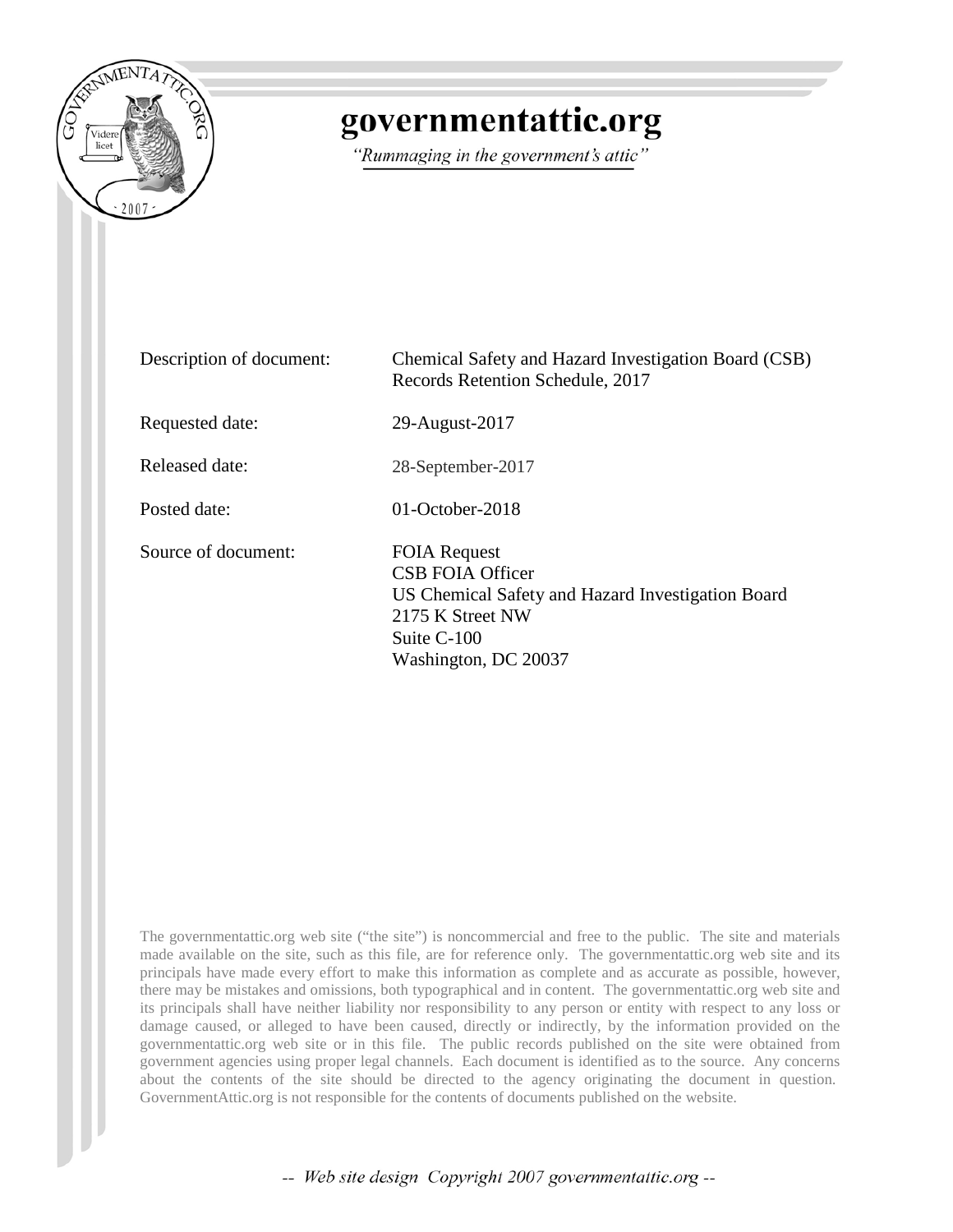### **U.S. Chemical Safety and Hazard Investigation Board**

**Vanessa Allen Sutherland**  Chairperson and Member

Manny Ehrlich, Jr. Board Member

**Rick** Engler Board Member

**Kristen M. Kulinowski, Ph.D.**  Board Member

September 28, 2017

*E-mail delivery* 

1750 Pennsylvania Avenue NW, Suite 910 I Washington. DC 20006 Phone: (202) 261-7600 | Fax: (202) 261-7650 www.csb.gov



## Re: **FOIA Request R17-047**

Attached please find a replacement for the CSB Records Retention Schedule that I sent you yesterday. The attached report has been modified so that the entire category name is visible and easier to read. Please discard the report I sent you yesterday, as it is incomplete.

*This* letter is a final response from the Chemical Safety and Hazard Investigation Board (CSB) to your e-mail of August 29, 2017, in which you made a Freedom of lnfonnation Act (FOIA) request for: "[a] copy of the CSHIB Records Retention Schedule (also known as the agency records schedule).''

Your request was received by this office on August 30,2017, and assigned file number **R17-047.** 

If you believe that this FOIA detennination has been made in error, you may contact our FOIA Public Liaison, Kara Wenzel, Acting General Counsel, at 202-261-7625, for any further assistance and to discuss any aspect of your request. Ms. Wenzel is also the CSB's current Chief FOIA Officer.

Additionally, you may contact the Office of Government Infonnation Services (OGIS) at the National Archives and Records Administration to inquire about the FOIA mediation services they offer. The contact infonnation for OGIS is as follows: Office of Government Information Services, National Archives and Records Administration, 8601 Adelphi Road-OGIS, College Park, Maryland 20740-6001, e-mail at ogis@nara.gov; telephone at 202-741-5770; toll free at 1-877-684-6448; or facsimile at 202-741-5769.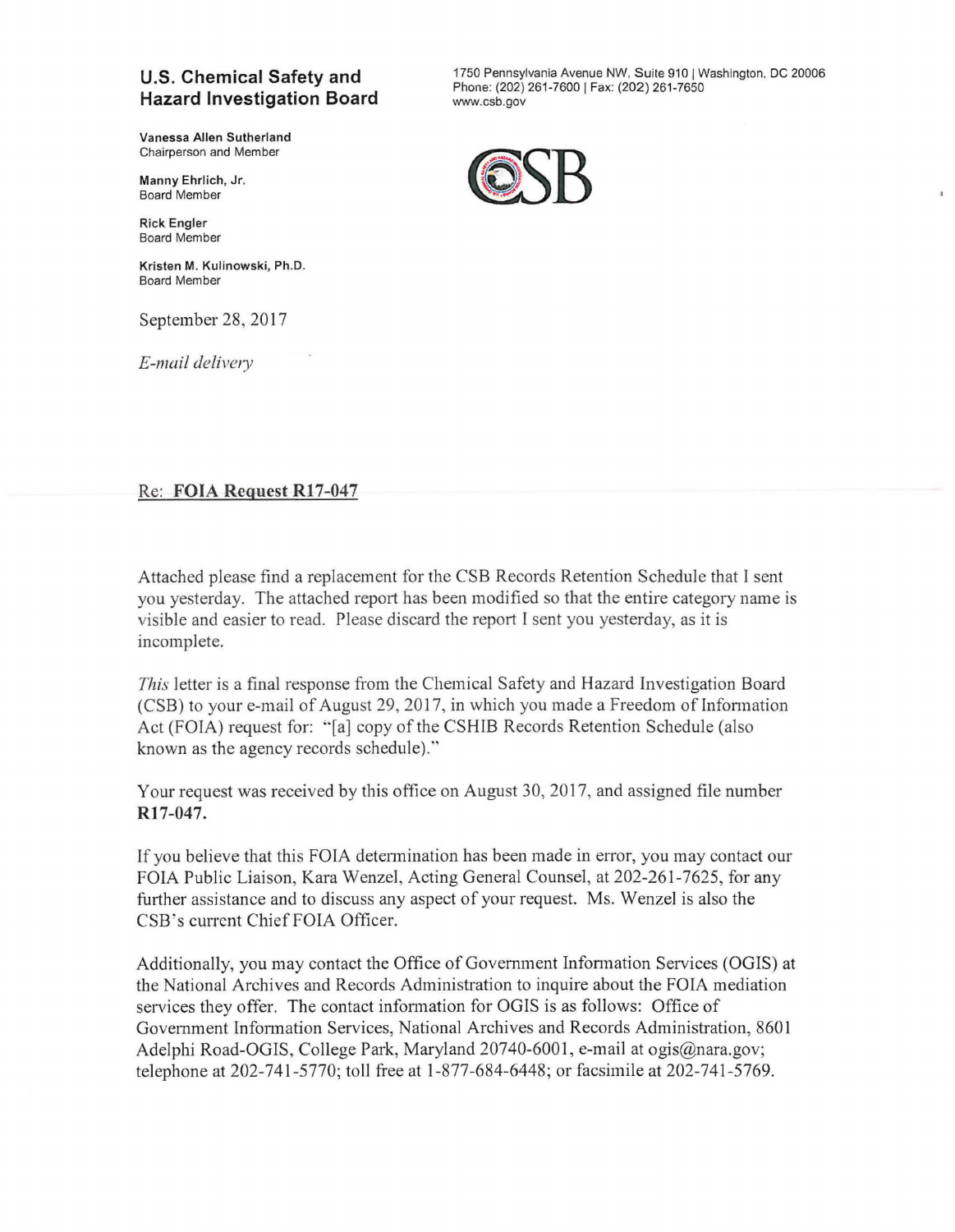#### **U.S. Chemical Safety and Hazard Investigation Board**

If you are not satisfied with the response to this request, you may submit an administrative appeal. Such an appeal must be made in writing and must be postmarked or electronically transmitted within 90 days of the date of this response letter (March 10, 2017). An appeal should include a copy of your initial request; a copy of this letter; and a statement of the circumstances, reasons, or arguments supporting your position. To ensure proper handling, you should mark an appeal letter and its envelope as a "FOIA Appeal." FOIA appeals should be submitted to:

 $\overline{1}$ 

ATTN: Office of the General Counsel/FOIA Appeals Chemical Safety and Hazard Investigation Board 1750 Pennsylvania Ave, NW, Suite 910 Washington, DC 20006

This response completes the CSB's processing of your request, which is now closed. If you have any questions about this response, feel free to contact me by telephone at: 202- 261-7619, or by e-mail at michele.bouziane@csb.gov.

Sincerely,

~ sincerely,

Michele Bouziane FOIA Officer

Attachment: CSB Standard Report/Retention Schedule Report (36 pp)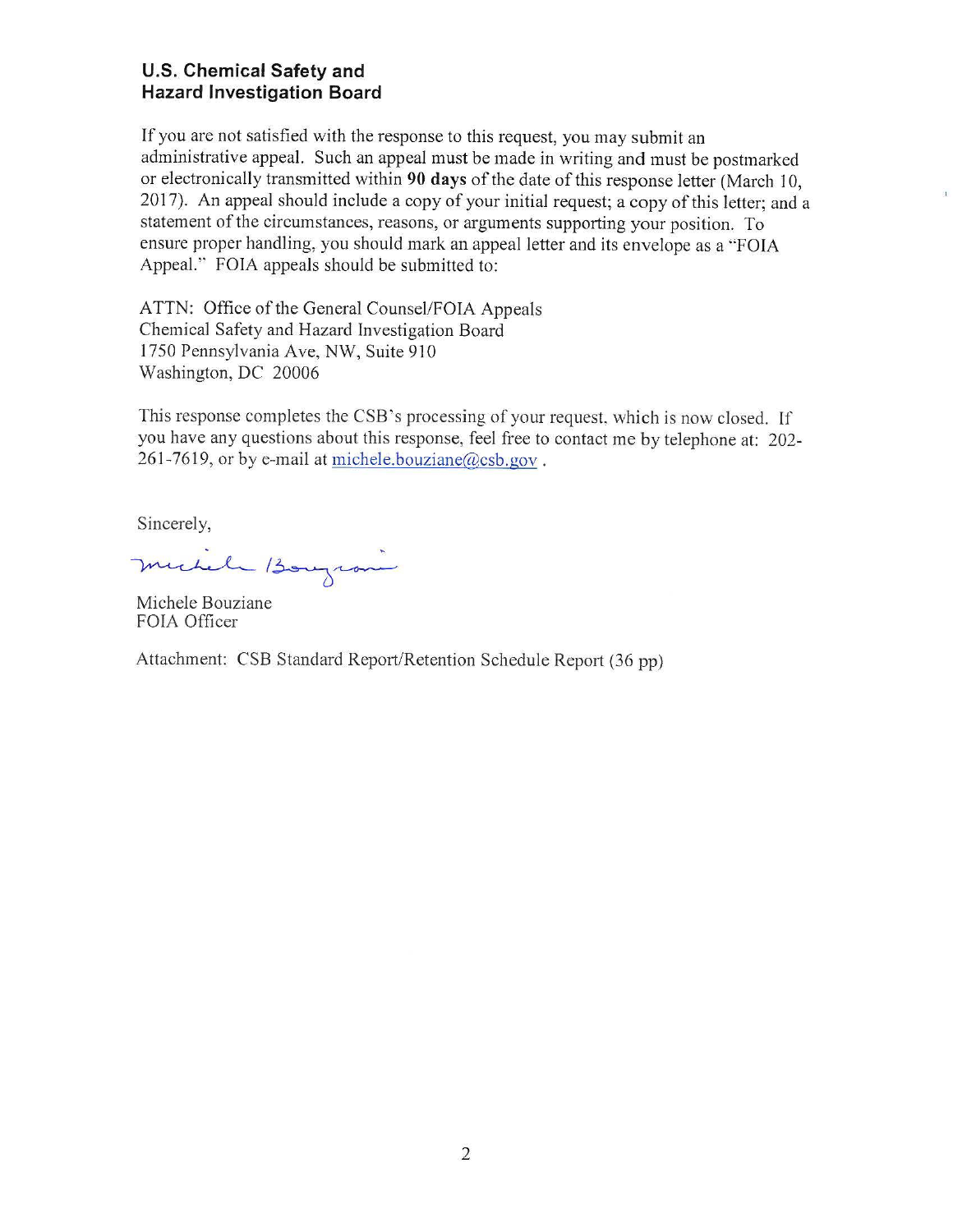|                                          | <b>Standard Report</b>                                                                     |                                            |      |            |
|------------------------------------------|--------------------------------------------------------------------------------------------|--------------------------------------------|------|------------|
|                                          |                                                                                            | <b>Retention Schedule Report</b>           |      |            |
|                                          |                                                                                            |                                            | Page | 1          |
|                                          |                                                                                            |                                            | Date | 9/28/2017  |
|                                          | Definitions regarding retention schedules may be found in 36 CFR Subchapter B Part 1220.18 |                                            | Time | 1:21:24 PM |
| Title                                    | <b>Sunshine Act Meeting Records</b>                                                        |                                            |      |            |
| Class Level                              | <b>Series</b>                                                                              | Schedule Number 100A-001-001               |      |            |
| NEW GRS#                                 | <b>CSBOGC-10X</b>                                                                          | <b>Disposition Authority</b>               |      |            |
| <b>Destroy Permitted</b>                 | <b>See Parts for Disposition Instructions</b>                                              |                                            |      |            |
| Title                                    | <b>Transcripts-and voting-records</b>                                                      |                                            |      |            |
| <b>Class Level</b>                       | Part                                                                                       | Schedule Number 100A-001-001-A             |      |            |
| NEW GRS#                                 | CSBOGC-010                                                                                 | Disposition Authority CSB-OGC-10A          |      |            |
| <b>Must Not Destroy</b>                  | Hold 10 years and transfer in 5 year blocks to NARA.                                       |                                            |      |            |
| Title                                    | <b>Other Sunshine Act meeting records</b>                                                  |                                            |      |            |
| Class Level                              | Part                                                                                       | Schedule Number 100A-001-001-B             |      |            |
| NEW GRS#                                 | CSBOGC-010                                                                                 | Disposition Authority CSB-OGC-10B          |      |            |
| <b>Destroy Permitted</b>                 | Destroy 10 years after cut-off.                                                            |                                            |      |            |
| Title<br><b>Notation Items</b>           |                                                                                            |                                            |      |            |
| Class Level                              | <b>Series</b>                                                                              | Schedule Number 100A-001-002               |      |            |
| NEW GRS#                                 | <b>CSBOGC-008</b>                                                                          | Disposition Authority CSB-OGC-8            |      |            |
| <b>Must Not Destroy</b>                  | Hold 10 years and transfer in 5 year blocks to NARA                                        |                                            |      |            |
| Title                                    | <b>Quorum Assembly Records</b>                                                             |                                            |      |            |
| <b>Class Level</b>                       | <b>Series</b>                                                                              | Schedule Number 100A-001-003               |      |            |
| NEW GRS#                                 | <b>CSBOGC-011</b>                                                                          | Disposition Authority CSB-OGC-11           |      |            |
| <b>Destroy Permitted</b>                 | Destroy 10 years after cut-off.                                                            |                                            |      |            |
| <b>Rulemaking Docket</b><br>Title        |                                                                                            |                                            |      |            |
| Class Level                              | <b>Series</b>                                                                              | Schedule Number 100A-001-004               |      |            |
| NEW GRS#                                 | CSBOGC-004                                                                                 | Disposition Authority CSB-OGC-4            |      |            |
| <b>Destroy Permitted</b>                 | Destroy 10 years after cut-off.                                                            |                                            |      |            |
| <b>Board Orders</b><br>Title             |                                                                                            |                                            |      |            |
| Class Level                              | Series                                                                                     | Schedule Number 100A-001-005               |      |            |
| NEW GRS#                                 | CSBOGC-009                                                                                 | Disposition Authority CSB-OGC-9            |      |            |
| <b>Must Not Destroy</b>                  | Hold 10 years and transfer in 5 year blocks to NARA.                                       |                                            |      |            |
| Title Reading Files/Working Files        |                                                                                            |                                            |      |            |
| Class Level                              | <b>Series</b>                                                                              | Schedule Number 100A-002-001               |      |            |
| NEW GRS #                                | <b>CSB0.0-115</b>                                                                          | <b>Disposition Authority</b>               |      |            |
| <b>Must Not Destroy</b>                  | <b>Unscheduled; Do Not Destroy!</b>                                                        |                                            |      |            |
| Title<br><b>Member Calendars</b>         |                                                                                            |                                            |      |            |
| Class Level                              | <b>Series</b>                                                                              | Schedule Number 100A-002-002               |      |            |
| NEW GRS#                                 | <b>CSB0.0-115</b>                                                                          | <b>Disposition Authority</b>               |      |            |
| <b>Must Not Destroy</b>                  | <b>Unscheduled; Do Not Destroy!</b>                                                        |                                            |      |            |
|                                          | Title Non-Mission-Related Internal Committees.                                             |                                            |      |            |
| <b>Class Level</b>                       | Series                                                                                     | Schedule Number 100A-104-001               |      |            |
| NEW GRS#                                 | GRS5.1-030                                                                                 | Disposition Authority DAA-GRS2016-00160003 |      |            |
| <b>Destroy Permitted</b>                 | Destroy when business use ceases.                                                          |                                            |      |            |
| <b>Title Mission-Specific Committees</b> |                                                                                            |                                            |      |            |
| Class Level                              | <b>Series</b>                                                                              | Schedule Number 100A-104-002               |      |            |
| NEW GRS#                                 | <b>CSB0.0-115</b>                                                                          | <b>Disposition Authority</b>               |      |            |
| <b>Must Not Destroy</b>                  | <b>Unscheduled; Do Not Destroy!</b>                                                        |                                            |      |            |
|                                          | Title Board Affairs Program Governance Files                                               |                                            |      |            |
| <b>Class Level</b>                       | <b>Series</b>                                                                              | Schedule Number 110-001-001                |      |            |
| NEW GRS#                                 | <b>CSB0.0-115</b>                                                                          | <b>Disposition Authority</b>               |      |            |
| <b>Must Not Destroy</b>                  | <b>Unscheduled; Do Not Destroy!</b>                                                        |                                            |      |            |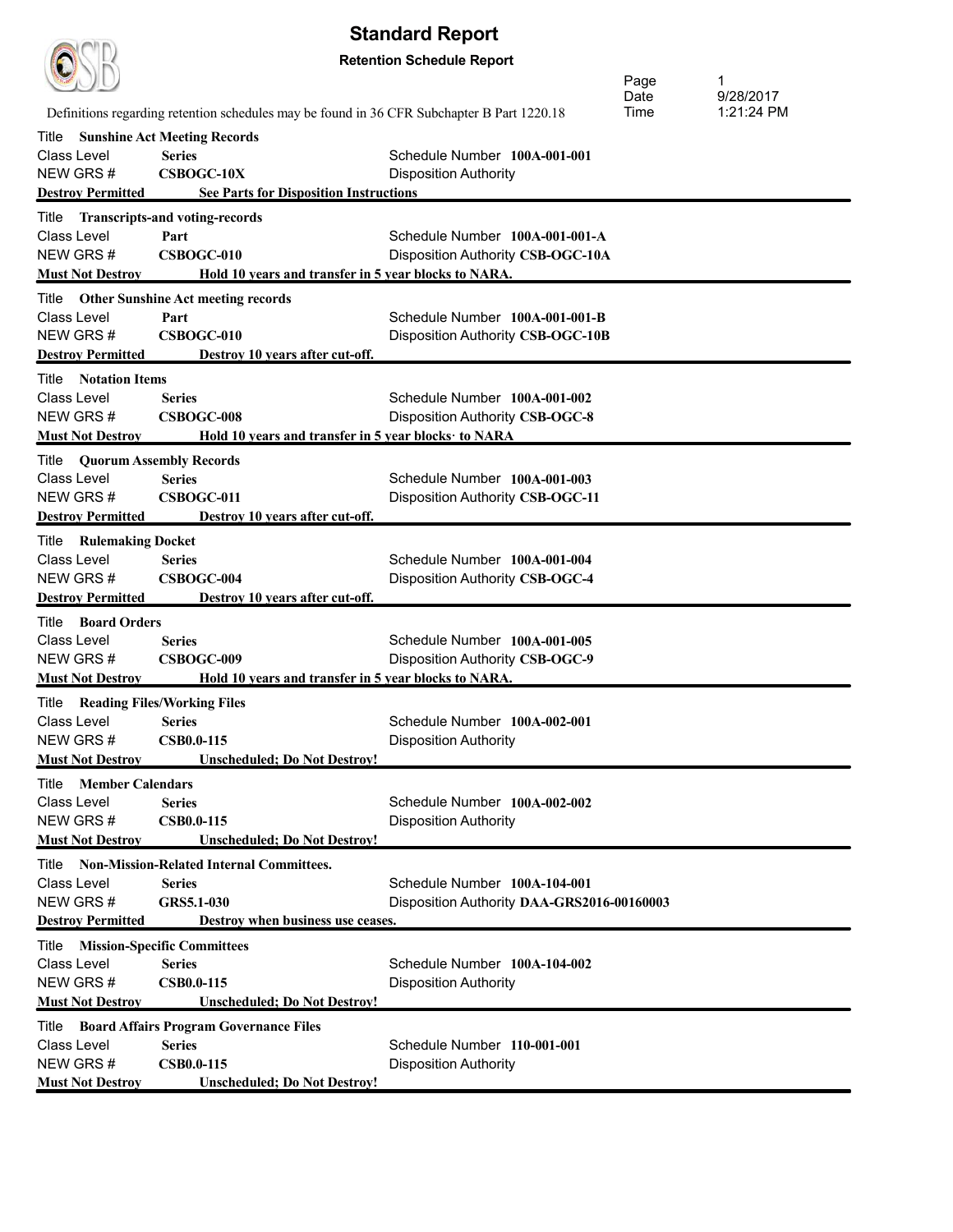|                                          | <b>Standard Report</b>                                                                     |                                                                                                                           |      |            |  |
|------------------------------------------|--------------------------------------------------------------------------------------------|---------------------------------------------------------------------------------------------------------------------------|------|------------|--|
|                                          | <b>Retention Schedule Report</b>                                                           |                                                                                                                           |      |            |  |
|                                          |                                                                                            |                                                                                                                           | Page | 2          |  |
|                                          |                                                                                            |                                                                                                                           | Date | 9/28/2017  |  |
|                                          | Definitions regarding retention schedules may be found in 36 CFR Subchapter B Part 1220.18 |                                                                                                                           | Time | 1:21:24 PM |  |
| Title                                    | <b>Board Affairs General Administration</b>                                                |                                                                                                                           |      |            |  |
| Class Level                              | <b>Series</b>                                                                              | Schedule Number 110-002-001                                                                                               |      |            |  |
| NEW GRS#                                 | <b>CSB0.0-115</b>                                                                          | <b>Disposition Authority</b>                                                                                              |      |            |  |
| <b>Must Not Destroy</b>                  | <b>Unscheduled; Do Not Destroy!</b>                                                        |                                                                                                                           |      |            |  |
| <b>Issuance Case Files</b><br>Title      |                                                                                            |                                                                                                                           |      |            |  |
| Class Level                              | <b>Series</b>                                                                              | Schedule Number 110-101-001                                                                                               |      |            |  |
| NEW GRS#                                 |                                                                                            | <b>Disposition Authority</b>                                                                                              |      |            |  |
| <b>Destroy Permitted</b>                 | <b>See Parts for Disposition Instructions</b>                                              |                                                                                                                           |      |            |  |
| Title                                    |                                                                                            | Notices and other types of issuances related to routine administrative functions (e.g., payroll, procurement, personnel). |      |            |  |
| Class Level                              | Part                                                                                       | Schedule Number 110-101-001-A                                                                                             |      |            |  |
| NEW GRS#                                 |                                                                                            | Disposition Authority NC1-GRS-81-5 item 3c                                                                                |      |            |  |
| <b>Destroy Permitted</b>                 | Destroy when superseded or obsolete.                                                       |                                                                                                                           |      |            |  |
| Title                                    | Case files (that document aspects of the development of the issuance)                      |                                                                                                                           |      |            |  |
| Class Level                              | Part                                                                                       | Schedule Number 110-101-001-B                                                                                             |      |            |  |
| NEW GRS#                                 |                                                                                            | Disposition Authority NC1-GRS-81-5 item 3d                                                                                |      |            |  |
| <b>Destroy Permitted</b>                 | Destroy when issuance is destroyed.                                                        |                                                                                                                           |      |            |  |
| <b>Forms Control Case Files</b><br>Title |                                                                                            |                                                                                                                           |      |            |  |
| Class Level                              | <b>Series</b>                                                                              | Schedule Number 110-101-002                                                                                               |      |            |  |
| NEW GRS#                                 | <b>GRS4.1-040</b>                                                                          | Disposition Authority DAA-GRS-2013-0002-0009                                                                              |      |            |  |
| <b>Destroy Permitted</b>                 |                                                                                            | Destroy 3 years after form is discontinued, superseded, or cancelled, but longer retention is                             |      |            |  |
|                                          | authorized if needed for business use.                                                     |                                                                                                                           |      |            |  |
| Title Report Control Case Files          |                                                                                            |                                                                                                                           |      |            |  |
| <b>Class Level</b>                       | <b>Series</b>                                                                              | Schedule Number 110-101-003                                                                                               |      |            |  |
| NEW GRS#                                 |                                                                                            | Disposition Authority NC1-GRS-80-7 item 1                                                                                 |      |            |  |
| <b>Destroy Permitted</b>                 | Destroy 2 years after the report is discontinued                                           |                                                                                                                           |      |            |  |
| Title                                    | <b>Official Agency(Board) Correspondence</b>                                               |                                                                                                                           |      |            |  |
| Class Level                              | <b>Series</b>                                                                              | Schedule Number 110-102-001                                                                                               |      |            |  |
| NEW GRS #                                | <b>CSB0.0-115</b>                                                                          | <b>Disposition Authority</b>                                                                                              |      |            |  |
| <b>Must Not Destroy</b>                  | <b>Unscheduled: Do Not Destroy!</b>                                                        |                                                                                                                           |      |            |  |
| Title                                    | <b>Congressional and Public Affairs Division (CPA) Program Governance Files</b>            |                                                                                                                           |      |            |  |
| Class Level                              | <b>Series</b>                                                                              | Schedule Number 120-001-001                                                                                               |      |            |  |
| NEW GRS#                                 | <b>CSB0.0-115</b>                                                                          | <b>Disposition Authority</b>                                                                                              |      |            |  |
| <b>Must Not Destroy</b>                  | <b>Unscheduled; Do Not Destroy!</b>                                                        |                                                                                                                           |      |            |  |
|                                          | Title CPA General Administrative Records                                                   |                                                                                                                           |      |            |  |
| <b>Class Level</b>                       | <b>Series</b>                                                                              | Schedule Number 120-002-001                                                                                               |      |            |  |
| NEW GRS#                                 | GRS6.4-010                                                                                 | Disposition Authority DAA-GRS-2016-0005-0001                                                                              |      |            |  |
| <b>Destroy Permitted</b>                 |                                                                                            | Destroy when 3 years old, or no longer needed, whichever is later.                                                        |      |            |  |
| Title                                    | <b>General Public Correspondence</b>                                                       |                                                                                                                           |      |            |  |
| Class Level                              | <b>Series</b>                                                                              | Schedule Number 120-101-001                                                                                               |      |            |  |
| NEW GRS#                                 | GRS6.4-020                                                                                 | Disposition Authority DAA-GRS-2016-0005-0002                                                                              |      |            |  |
| <b>Destroy Permitted</b>                 |                                                                                            | Destroy when 90 days old, but longer retention is authorized if required for business use.                                |      |            |  |
| Title                                    | <b>Routine Media Communications</b>                                                        |                                                                                                                           |      |            |  |
| <b>Class Level</b>                       | <b>Series</b>                                                                              | Schedule Number 120-102-001                                                                                               |      |            |  |
| NEW GRS#                                 | GRS6.4-040                                                                                 | Disposition Authority DAA-GRS-2016-0005-0004                                                                              |      |            |  |
| <b>Destroy Permitted</b>                 | Destroy when no longer needed for business use.                                            |                                                                                                                           |      |            |  |
| Title                                    |                                                                                            | Official Media Communications Products (Speeches, statements, press briefings, press releases etc.)                       |      |            |  |
| <b>Class Level</b>                       | <b>Series</b>                                                                              | Schedule Number 120-102-002                                                                                               |      |            |  |
| NEW GRS#                                 | <b>CSB0.0-115</b>                                                                          | <b>Disposition Authority</b>                                                                                              |      |            |  |
| <b>Must Not Destroy</b>                  | <b>Unscheduled; Do Not Destroy!</b>                                                        |                                                                                                                           |      |            |  |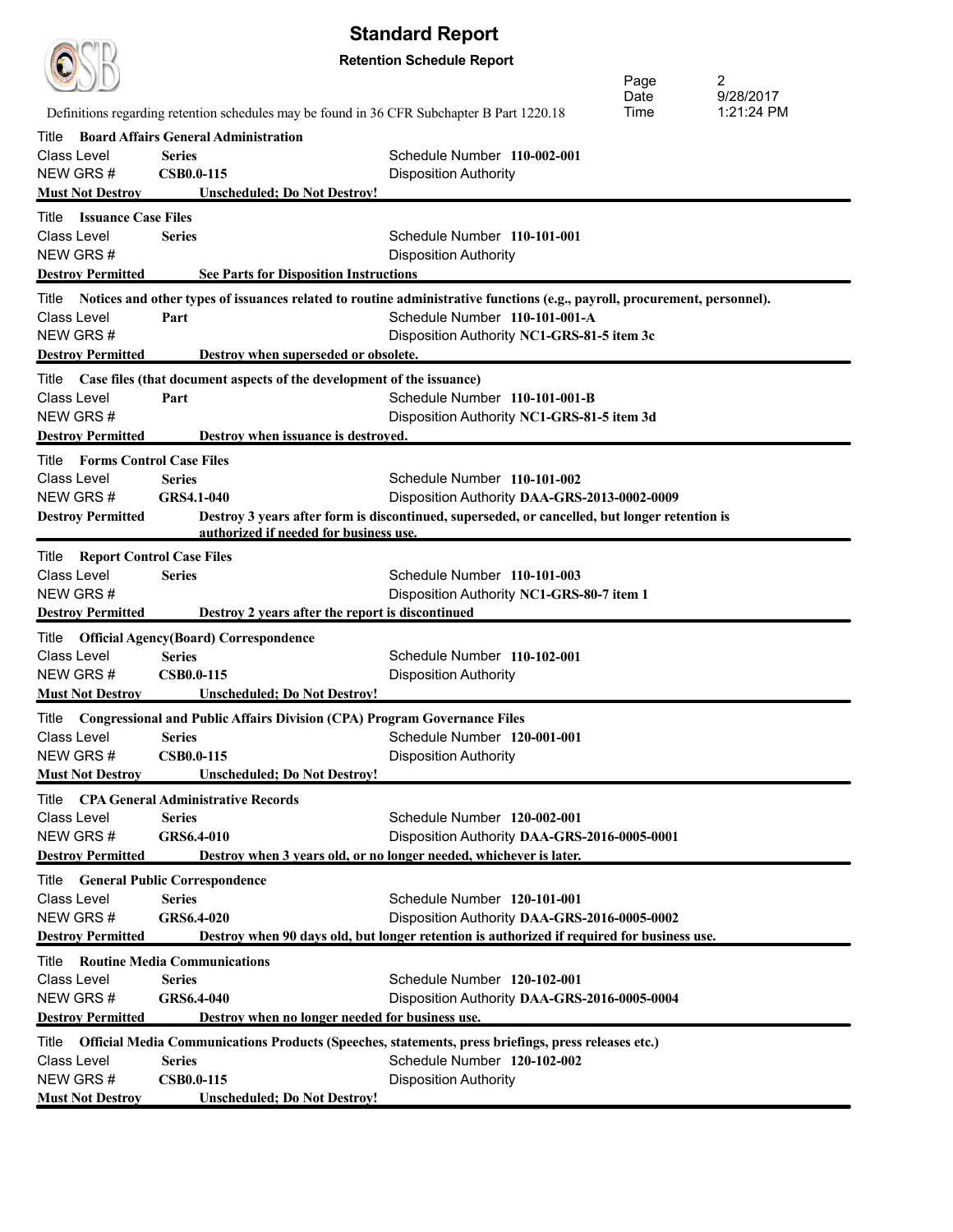|                                     |                                                                                            | <b>Standard Report</b>                                                                    |      |            |
|-------------------------------------|--------------------------------------------------------------------------------------------|-------------------------------------------------------------------------------------------|------|------------|
|                                     |                                                                                            | <b>Retention Schedule Report</b>                                                          |      |            |
|                                     |                                                                                            |                                                                                           | Page | 3          |
|                                     |                                                                                            |                                                                                           | Date | 9/28/2017  |
|                                     | Definitions regarding retention schedules may be found in 36 CFR Subchapter B Part 1220.18 |                                                                                           | Time | 1:21:24 PM |
| Title                               | <b>Product Production Case Files</b>                                                       |                                                                                           |      |            |
| Class Level                         | <b>Series</b>                                                                              | Schedule Number 120-103-001                                                               |      |            |
| NEW GRS#                            | GRS6.4-030                                                                                 | Disposition Authority DAA-GRS-2016-0005-0003                                              |      |            |
| <b>Destroy Permitted</b>            | Destroy when no longer needed for business use.                                            |                                                                                           |      |            |
| Title                               | <b>Published Communications Products</b>                                                   |                                                                                           |      |            |
| Class Level<br>NEW GRS#             | <b>Series</b><br><b>CSB0.0-115</b>                                                         | Schedule Number 120-103-002                                                               |      |            |
| <b>Must Not Destroy</b>             | <b>Unscheduled: Do Not Destroy!</b>                                                        | <b>Disposition Authority</b>                                                              |      |            |
|                                     |                                                                                            |                                                                                           |      |            |
| Title Agency History<br>Class Level | <b>Series</b>                                                                              | Schedule Number 120-103-003                                                               |      |            |
| NEW GRS#                            | <b>CSB0.0-115</b>                                                                          | <b>Disposition Authority</b>                                                              |      |            |
| <b>Must Not Destroy</b>             | Unscheduled; Do Not Destroy!                                                               |                                                                                           |      |            |
| Title Biographies                   |                                                                                            |                                                                                           |      |            |
| Class Level                         | <b>Series</b>                                                                              | Schedule Number 120-103-004                                                               |      |            |
| NEW GRS#                            | <b>CSB0.0-115</b>                                                                          | <b>Disposition Authority</b>                                                              |      |            |
| <b>Must Not Destroy</b>             | <b>Unscheduled; Do Not Destroy!</b>                                                        |                                                                                           |      |            |
| Title                               | <b>Routine Communications Products (Internal and Non-Mission)</b>                          |                                                                                           |      |            |
| Class Level                         | <b>Series</b>                                                                              | Schedule Number 120-103-005                                                               |      |            |
| NEW GRS#                            | GRS6.4-050                                                                                 | Disposition Authority DAA-GRS-2016-0005-0006                                              |      |            |
| <b>Destroy Permitted</b>            |                                                                                            | Destroy when 2 years old but longer retention is authorized if required for business use. |      |            |
| Title                               | <b>Occupational Safety and Health (OSH) Program Governance Files</b>                       |                                                                                           |      |            |
| Class Level                         | <b>Series</b>                                                                              | Schedule Number 130-001-001                                                               |      |            |
| NEW GRS#                            | <b>CSB0.0-115</b>                                                                          | <b>Disposition Authority</b>                                                              |      |            |
| <b>Must Not Destroy</b>             | Unscheduled; Do Not Destroy!                                                               |                                                                                           |      |            |
| Title OSH General Administration    |                                                                                            |                                                                                           |      |            |
| Class Level                         | <b>Series</b>                                                                              | Schedule Number 130-002-001                                                               |      |            |
| NEW GRS#                            | GRS2.7-000                                                                                 | <b>Disposition Authority</b>                                                              |      |            |
| <b>Must Not Destroy</b>             | <b>Unscheduled; Do Not Destroy!</b>                                                        |                                                                                           |      |            |
|                                     | Title Management of the "Change Safety Bulletin"                                           |                                                                                           |      |            |
| Class Level                         | <b>Series</b><br>GRS2.7-000                                                                | Schedule Number 130-0105-001                                                              |      |            |
| NEW GRS#<br><b>Must Not Destroy</b> | <b>Unscheduled; Do Not Destroy!</b>                                                        | <b>Disposition Authority</b>                                                              |      |            |
|                                     |                                                                                            |                                                                                           |      |            |
| Class Level                         | Title Deficiencies (Inspection or Reporting)<br><b>Series</b>                              | Schedule Number 130-101-001                                                               |      |            |
| NEW GRS#                            | GRS2.7-000                                                                                 | <b>Disposition Authority</b>                                                              |      |            |
| <b>Must Not Destroy</b>             | <b>Unscheduled; Do Not Destroy!</b>                                                        |                                                                                           |      |            |
|                                     | Title Occupational Injury and Illness Files                                                |                                                                                           |      |            |
| Class Level                         | <b>Series</b>                                                                              | Schedule Number 130-102-002                                                               |      |            |
| NEW GRS#                            | GRS2.7-000                                                                                 | Disposition Authority N1-GRS-87-6 item 35                                                 |      |            |
| <b>Must Not Destroy</b>             | <b>Unscheduled; Do Not Destroy!</b>                                                        |                                                                                           |      |            |
|                                     | Title Protective and Preventative Measures                                                 |                                                                                           |      |            |
| Class Level                         | <b>Series</b>                                                                              | Schedule Number 130-103-001                                                               |      |            |
| NEW GRS#                            | GRS2.7-000                                                                                 | <b>Disposition Authority</b>                                                              |      |            |
| <b>Must Not Destroy</b>             | <b>Unscheduled; Do Not Destroy!</b>                                                        |                                                                                           |      |            |
| Title Industrial Hygiene            |                                                                                            |                                                                                           |      |            |
| Class Level                         | <b>Series</b>                                                                              | Schedule Number 130-103-002                                                               |      |            |
| NEW GRS#                            | GRS2.7-000                                                                                 | <b>Disposition Authority</b>                                                              |      |            |
| <b>Must Not Destroy</b>             | <b>Unscheduled; Do Not Destroy!</b>                                                        |                                                                                           |      |            |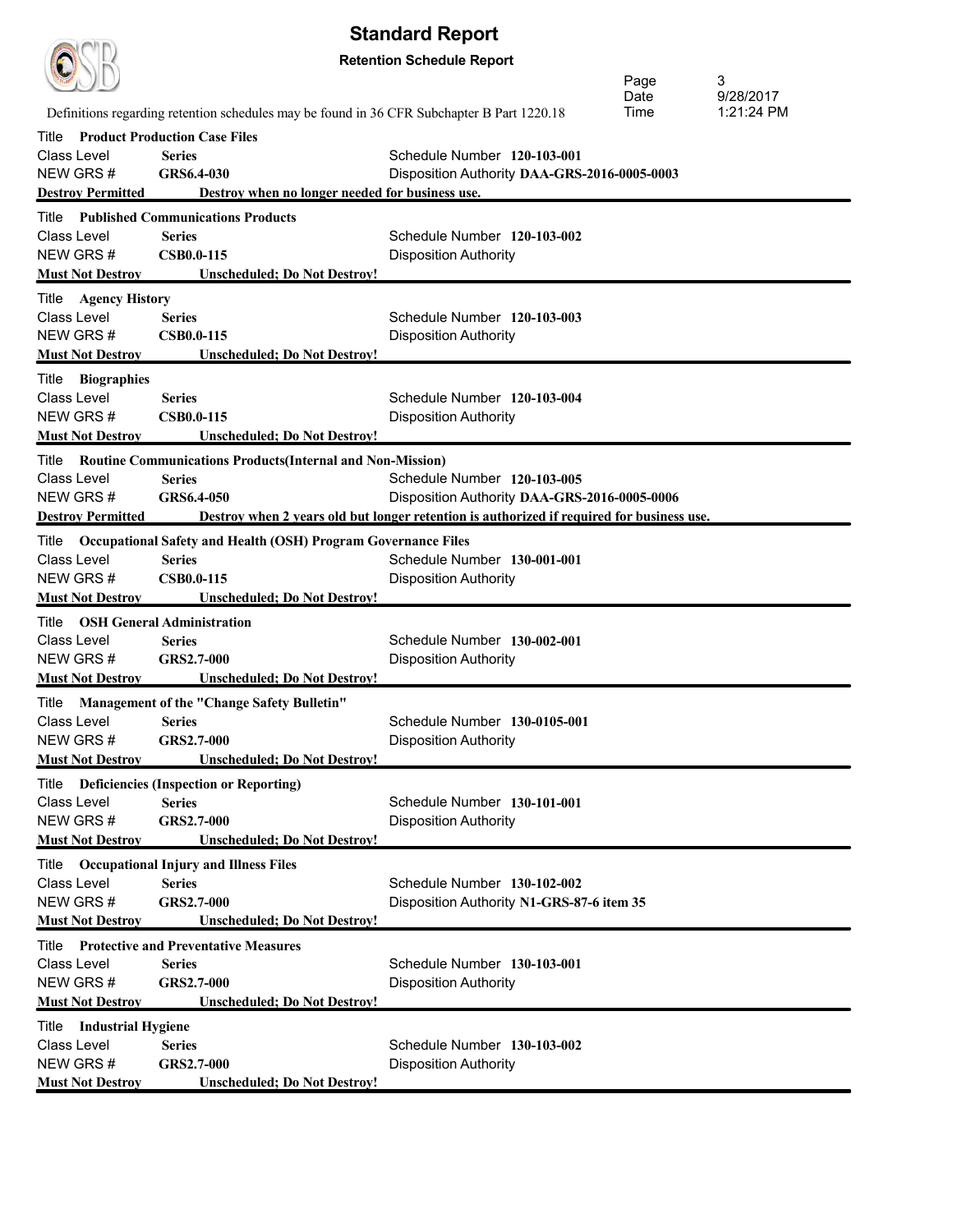

|                                        |                                                                                            |                                                                                                                                                                                | Page<br>Date | 4<br>9/28/2017 |
|----------------------------------------|--------------------------------------------------------------------------------------------|--------------------------------------------------------------------------------------------------------------------------------------------------------------------------------|--------------|----------------|
|                                        | Definitions regarding retention schedules may be found in 36 CFR Subchapter B Part 1220.18 |                                                                                                                                                                                | Time         | 1:21:24 PM     |
| <b>Property Safety</b><br>Title        |                                                                                            |                                                                                                                                                                                |              |                |
| Class Level                            | <b>Series</b>                                                                              | Schedule Number 130-103-003                                                                                                                                                    |              |                |
| NEW GRS#                               | GRS2.7-000                                                                                 | <b>Disposition Authority</b>                                                                                                                                                   |              |                |
| <b>Must Not Destroy</b>                | Unscheduled; Do Not Destroy!                                                               |                                                                                                                                                                                |              |                |
| Title                                  | <b>Employee Occupational Medical Folder (EMF)</b>                                          |                                                                                                                                                                                |              |                |
| Class Level                            | <b>Series</b>                                                                              | Schedule Number 130-104-001                                                                                                                                                    |              |                |
| NEW GRS#                               | GRS2.7-000                                                                                 | <b>Disposition Authority</b>                                                                                                                                                   |              |                |
| <b>Must Not Destroy</b>                | <b>Unscheduled; Do Not Destroy!</b>                                                        |                                                                                                                                                                                |              |                |
| Title                                  | <b>Alternative Dispute Resolution (ADR) Program Governance Files</b>                       |                                                                                                                                                                                |              |                |
| <b>Class Level</b>                     | <b>Series</b>                                                                              | Schedule Number 140-001-001-A                                                                                                                                                  |              |                |
| NEW GRS#<br><b>Destroy Permitted</b>   | GRS2.3-010                                                                                 | Disposition Authority DAA-GRS-2015-0007-0001<br>Destroy when 3 years old, but longer retention is authorized if required for business use.                                     |              |                |
|                                        |                                                                                            |                                                                                                                                                                                |              |                |
| Title<br>Class Level                   | <b>Reasonable Accommodation Program Governance Files</b><br><b>Series</b>                  | Schedule Number 140-001-001-B                                                                                                                                                  |              |                |
| NEW GRS#                               | GRS2.3-020                                                                                 | Disposition Authority DAA-GRS-2015-0007-0004                                                                                                                                   |              |                |
| <b>Destroy Permitted</b>               |                                                                                            | Destroy 3 years after being superseded, but longer retention is authorized if required for                                                                                     |              |                |
|                                        | business use.                                                                              |                                                                                                                                                                                |              |                |
| Title                                  | <b>Equal Employment Oppertunity (EEO) Program Governance Files</b>                         |                                                                                                                                                                                |              |                |
| Class Level                            | <b>Series</b>                                                                              | Schedule Number 140-001-001-C                                                                                                                                                  |              |                |
| NEW GRS#                               | GRS2.3-030                                                                                 | Disposition Authority DAA-GRS-2015-0007-0006                                                                                                                                   |              |                |
| <b>Destroy Permitted</b>               |                                                                                            | Destroy when 3 years old, but longer retention is authorized if required for business use.                                                                                     |              |                |
| Title                                  | <b>Anti-harassment Program Governance Files</b>                                            |                                                                                                                                                                                |              |                |
| Class Level                            | <b>Series</b>                                                                              | Schedule Number 140-001-001-D                                                                                                                                                  |              |                |
| NEW GRS#                               | GRS2.3-040                                                                                 | Disposition Authority DAA-GRS-2015-0007-0012                                                                                                                                   |              |                |
| <b>Destroy Permitted</b>               | required for business use.                                                                 | Destroy 3 years after being superseded or obsolete, but longer retention is authorized if                                                                                      |              |                |
| Title<br><b>EEO External Reporting</b> |                                                                                            |                                                                                                                                                                                |              |                |
| Class Level                            | <b>Series</b>                                                                              | Schedule Number 140-001-005                                                                                                                                                    |              |                |
| NEW GRS#                               | GRS2.3-035                                                                                 | Disposition Authority DAA-GRS-2015-0007-0011                                                                                                                                   |              |                |
| <b>Destroy Permitted</b>               |                                                                                            | Destroy when 5 years old, but longer retention is authorized if required for business use.                                                                                     |              |                |
| Title                                  | <b>EEO General Administration</b>                                                          |                                                                                                                                                                                |              |                |
| Class Level                            | <b>Series</b>                                                                              | Schedule Number 140-002-001                                                                                                                                                    |              |                |
| NEW GRS#                               | <b>CSB0.0-115</b>                                                                          | <b>Disposition Authority</b>                                                                                                                                                   |              |                |
| <b>Must Not Destroy</b>                | <b>Unscheduled; Do Not Destroy!</b>                                                        |                                                                                                                                                                                |              |                |
| Title                                  | <b>Employees Reasonable Accomodation Requests</b>                                          |                                                                                                                                                                                |              |                |
| Class Level                            | <b>Series</b>                                                                              | Schedule Number 140-101-001                                                                                                                                                    |              |                |
| NEW GRS#                               | GRS2.3-021                                                                                 | Disposition Authority DAA-GRS-2015-0007-0005                                                                                                                                   |              |                |
| <b>Destroy Permitted</b>               |                                                                                            | Destroy 3 years after employee separation from the agency or all appeals are concluded<br>whichever is later, but longer retention is authorized if required for business use. |              |                |
| Title                                  |                                                                                            |                                                                                                                                                                                |              |                |
| <b>Class Level</b>                     | <b>Informal Process EEO Discrimination Complaint</b><br><b>Series</b>                      | Schedule Number 140-102-001                                                                                                                                                    |              |                |
| NEW GRS#                               | GRS2.3-031                                                                                 | Disposition Authority DAA-GRS-2015-0007-0006                                                                                                                                   |              |                |
| <b>Destroy Permitted</b>               |                                                                                            | Destroy 3 years after resolution of case, but longer retention is authorized if required for                                                                                   |              |                |
|                                        | business use.                                                                              |                                                                                                                                                                                |              |                |
| Title                                  | <b>Formal Process EEO Discrimination Complaint</b>                                         |                                                                                                                                                                                |              |                |
| Class Level                            | <b>Series</b>                                                                              | Schedule Number 140-102-002                                                                                                                                                    |              |                |
| NEW GRS#                               | GRS2.3-032                                                                                 | Disposition Authority DAA-GRS-2015-0007-0008                                                                                                                                   |              |                |
| <b>Destroy Permitted</b>               | business use.                                                                              | Destroy 7 years after resolution of case, but longer retention is authorized if required for                                                                                   |              |                |
|                                        |                                                                                            |                                                                                                                                                                                |              |                |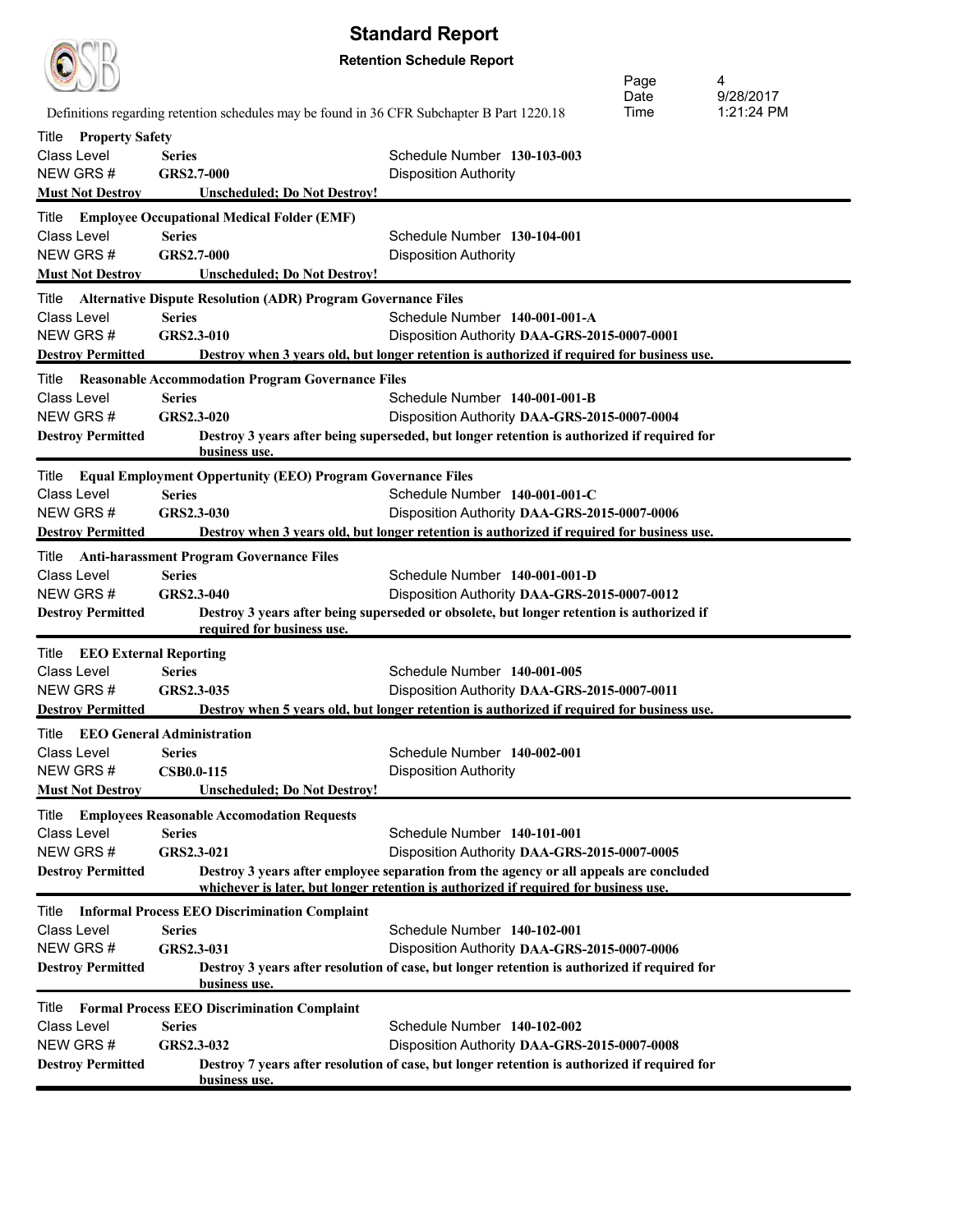|                                            |                                                                                            | υιαπναι ν πυρνπι                                                                                                                           |      |            |
|--------------------------------------------|--------------------------------------------------------------------------------------------|--------------------------------------------------------------------------------------------------------------------------------------------|------|------------|
|                                            |                                                                                            | <b>Retention Schedule Report</b>                                                                                                           | Page | 5          |
|                                            |                                                                                            |                                                                                                                                            | Date | 9/28/2017  |
|                                            | Definitions regarding retention schedules may be found in 36 CFR Subchapter B Part 1220.18 |                                                                                                                                            | Time | 1:21:24 PM |
| Title                                      | <b>EEO Counseling (cases that do not result in complaint)</b>                              |                                                                                                                                            |      |            |
| Class Level<br>NEW GRS#                    | <b>Series</b><br>GRS2.3-033                                                                | Schedule Number 140-102-003<br>Disposition Authority DAA-GRS-2015-0007-0009                                                                |      |            |
| <b>Destroy Permitted</b>                   |                                                                                            | Destroy 2 years after final resolution of case, but longer retention is authorized if required                                             |      |            |
|                                            | for business use.                                                                          |                                                                                                                                            |      |            |
| <b>EEO Compliance Reviews</b><br>Title     |                                                                                            |                                                                                                                                            |      |            |
| Class Level                                | <b>Series</b>                                                                              | Schedule Number 140-103-001                                                                                                                |      |            |
| NEW GRS#                                   | GRS2.3-034                                                                                 | Disposition Authority DAA-GRS-2015-0007-0010                                                                                               |      |            |
| <b>Destroy Permitted</b>                   |                                                                                            | Destroy when 7 years old, but longer retention is authorized if required for business use.                                                 |      |            |
| Title                                      | <b>Anti-harassment Complaint Case</b>                                                      |                                                                                                                                            |      |            |
| Class Level                                | <b>Series</b>                                                                              | Schedule Number 140-104-001                                                                                                                |      |            |
| NEW GRS#                                   | GRS2.3-041                                                                                 | Disposition Authority DAA-GRS-2015-0007-0013                                                                                               |      |            |
| <b>Destroy Permitted</b>                   |                                                                                            | Destroy when 7 years old, but longer retention is authorized if required for business use.                                                 |      |            |
| Title                                      | <b>Informal Process Alternative Dispute Resolution Cases</b>                               |                                                                                                                                            |      |            |
| Class Level<br>NEW GRS#                    | <b>Series</b><br>GRS2.3-011                                                                | Schedule Number 140-105-001                                                                                                                |      |            |
| <b>Destroy Permitted</b>                   |                                                                                            | Disposition Authority DAA-GRS-2015-0007-0002<br>Destroy 3 years after case is closed, but longer disposition is authorized if required for |      |            |
|                                            | business use.                                                                              |                                                                                                                                            |      |            |
|                                            | <b>Title</b> Formal Process Alternative Dispute Resolution                                 |                                                                                                                                            |      |            |
| <b>Class Level</b>                         | <b>Series</b>                                                                              | Schedule Number 140-105-002                                                                                                                |      |            |
| NEW GRS#                                   | GRS2.3-012                                                                                 | Disposition Authority DAA-GRS-2015-0007-0003                                                                                               |      |            |
| <b>Destroy Permitted</b>                   |                                                                                            | Destroy 7 years after case is closed, but longer retention is authorized if required for                                                   |      |            |
|                                            | business use.                                                                              |                                                                                                                                            |      |            |
| Title Legal Program Records<br>Class Level | <b>Series</b>                                                                              |                                                                                                                                            |      |            |
| NEW GRS#                                   | <b>CSB0.0-115</b>                                                                          | Schedule Number 200A-001-001<br><b>Disposition Authority</b>                                                                               |      |            |
| <b>Must Not Destroy</b>                    | <b>Unscheduled; Do Not Destroy!</b>                                                        |                                                                                                                                            |      |            |
| Title Legal General Administration         |                                                                                            |                                                                                                                                            |      |            |
| Class Level                                | <b>Series</b>                                                                              | Schedule Number 200A-002-001                                                                                                               |      |            |
| NEW GRS#                                   | <b>CSB0.0-115</b>                                                                          | <b>Disposition Authority</b>                                                                                                               |      |            |
| <b>Must Not Destroy</b>                    | <b>Unscheduled; Do Not Destroy!</b>                                                        |                                                                                                                                            |      |            |
|                                            | Title Legal Programs Chronological Correspondence File                                     |                                                                                                                                            |      |            |
| Class Level                                | <b>Series</b>                                                                              | Schedule Number 200A-002-002                                                                                                               |      |            |
| NEW GRS#                                   | <b>CSBOGC-005</b>                                                                          | Disposition Authority CSB-OGC-5                                                                                                            |      |            |
| <b>Destroy Permitted</b>                   | Destroy 3 years after cut-off.                                                             |                                                                                                                                            |      |            |
|                                            | Title Legal Programs Miscellaneous Inquiries                                               |                                                                                                                                            |      |            |
| Class Level                                | <b>Series</b>                                                                              | Schedule Number 200A-002-003                                                                                                               |      |            |
| NEW GRS#                                   | CSBOGC-013                                                                                 | Disposition Authority CSB-OGC-13                                                                                                           |      |            |
| <b>Destroy Permitted</b>                   | Destroy 5 years after cut-off.                                                             |                                                                                                                                            |      |            |
| Title<br><b>Investigation Legal Files</b>  |                                                                                            |                                                                                                                                            |      |            |
| Class Level                                | <b>Series</b>                                                                              | Schedule Number 2000-101-001                                                                                                               |      |            |
| NEW GRS#                                   | CSBOGC-002                                                                                 | Disposition Authority CSB-OGC-2                                                                                                            |      |            |
| <b>Destroy Permitted</b>                   | Destroy 15 years after cut-off                                                             |                                                                                                                                            |      |            |
| Title                                      | <b>Legal Support for Personnel Matters</b>                                                 |                                                                                                                                            |      |            |
| <b>Class Level</b>                         | <b>Series</b>                                                                              | Schedule Number 2000-101-002                                                                                                               |      |            |
| NEW GRS#                                   | <b>CSB0.0-115</b>                                                                          | <b>Disposition Authority</b>                                                                                                               |      |            |
| <b>Must Not Destroy</b>                    | <b>Unscheduled; Do Not Destroy!</b>                                                        |                                                                                                                                            |      |            |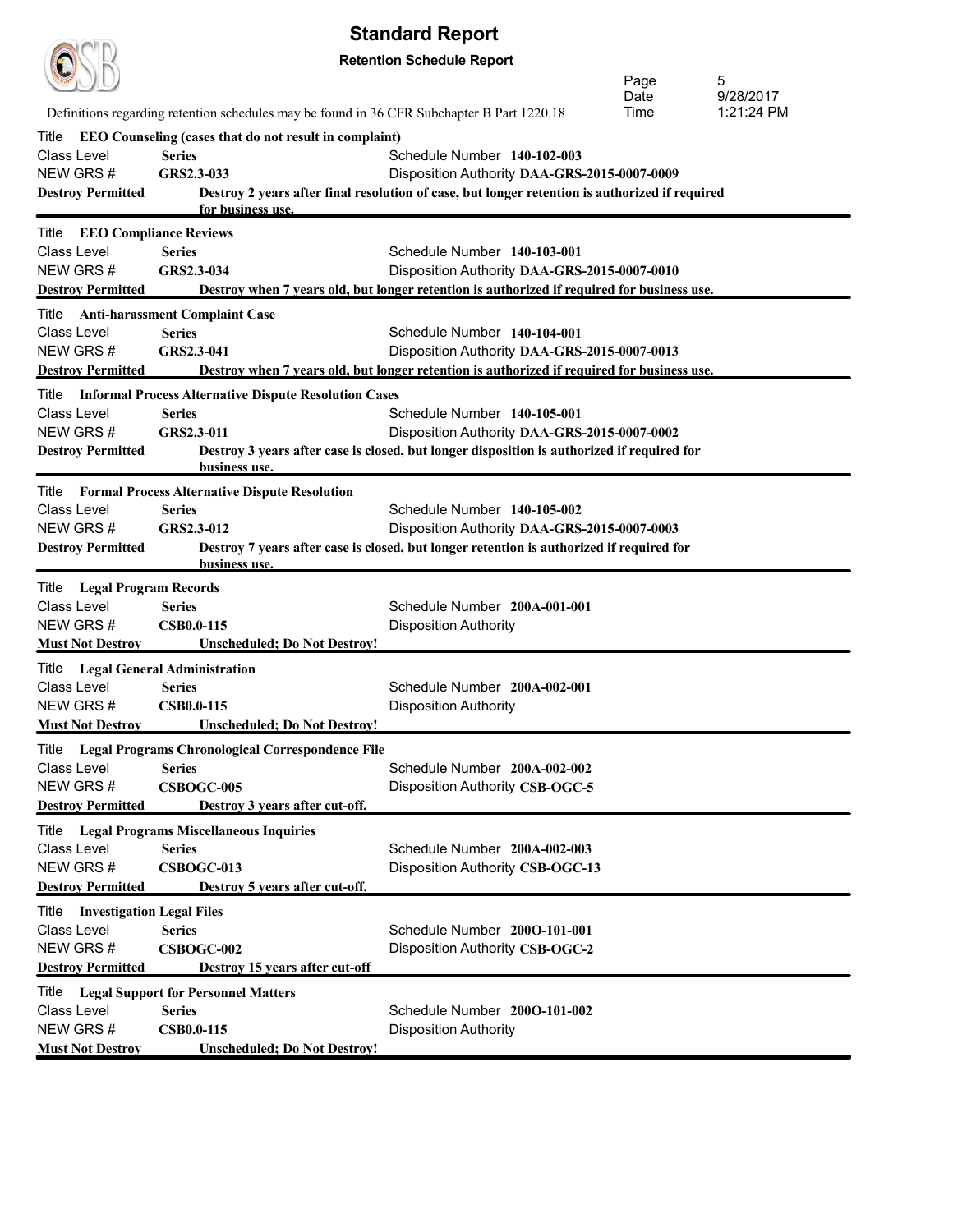| <b>Standard Report</b>                   |                                                                                            |                                            |              |            |
|------------------------------------------|--------------------------------------------------------------------------------------------|--------------------------------------------|--------------|------------|
| <b>Retention Schedule Report</b>         |                                                                                            |                                            |              |            |
|                                          |                                                                                            |                                            |              | 6          |
|                                          |                                                                                            |                                            | Page<br>Date | 9/28/2017  |
|                                          | Definitions regarding retention schedules may be found in 36 CFR Subchapter B Part 1220.18 |                                            | Time         | 1:21:24 PM |
| <b>General Litigation Files</b><br>Title |                                                                                            |                                            |              |            |
| Class Level                              | <b>Series</b>                                                                              | Schedule Number 2000-101-003               |              |            |
| NEW GRS#                                 | CSBOGC-003                                                                                 | Disposition Authority CSB-OGC-3            |              |            |
| <b>Destroy Permitted</b>                 | Destroy 10 years after cut-off.                                                            |                                            |              |            |
| <b>Title</b> Legal Opinions              |                                                                                            |                                            |              |            |
| Class Level                              | <b>Series</b>                                                                              | Schedule Number 2000-102-001               |              |            |
| NEW GRS#                                 | <b>CSBOGC-00X</b>                                                                          | <b>Disposition Authority</b>               |              |            |
| <b>Destroy Permitted</b>                 | <b>See Parts for Disposition Instructions</b>                                              |                                            |              |            |
|                                          | Title Office of General Councel Formal Legal Opinions                                      |                                            |              |            |
| Class Level                              | Part                                                                                       | Schedule Number 2000-102-001-A             |              |            |
| NEW GRS#                                 | <b>CSBOGC-001</b>                                                                          | Disposition Authority CSB-OGC-001A         |              |            |
| <b>Must Not Destroy</b>                  | Hold 20 years and transfer in 10 year blocks to NARA                                       |                                            |              |            |
| Title                                    | <b>Third Party Legal Opinions</b>                                                          |                                            |              |            |
| Class Level                              | Part                                                                                       | Schedule Number 2000-102-001-B             |              |            |
| NEW GRS#                                 | CSBOGC-001                                                                                 | Disposition Authority CSB-OGC-001B         |              |            |
| <b>Must Not Destroy</b>                  | Hold 20 years and transfer in 10 year blocks to NARA                                       |                                            |              |            |
|                                          | <b>Title</b> Procurement Solicitation Review                                               |                                            |              |            |
| Class Level                              | <b>Series</b>                                                                              | Schedule Number 2000-102-002               |              |            |
| NEW GRS#                                 | <b>CSBOGC-00X</b>                                                                          | <b>Disposition Authority</b>               |              |            |
| <b>Destroy Permitted</b>                 | <b>See Parts for Disposition Instructions</b>                                              |                                            |              |            |
| <b>Title</b> Completed Solicitations     |                                                                                            |                                            |              |            |
| Class Level                              | Part                                                                                       | Schedule Number 2000-102-002-A             |              |            |
| NEW GRS#                                 | CSBOGC-006                                                                                 | Disposition Authority CSB-OGC-006A         |              |            |
| <b>Destroy Permitted</b>                 | Destroy 7 years after cut-off.                                                             |                                            |              |            |
|                                          |                                                                                            |                                            |              |            |
| Title<br><b>Cancelled solicitations</b>  |                                                                                            |                                            |              |            |
| Class Level<br>NEW GRS#                  | Part<br>CSBOGC-006                                                                         | Schedule Number 2000-102-002-B             |              |            |
| <b>Destroy Permitted</b>                 | Destroy 7 years after cut-off.                                                             | Disposition Authority CSB-OGC-006B         |              |            |
|                                          |                                                                                            |                                            |              |            |
|                                          | <b>Title</b> Reviews for Confidential Business Information                                 |                                            |              |            |
| Class Level                              | <b>Series</b>                                                                              | Schedule Number 2000-102-003               |              |            |
| NEW GRS#                                 | CSBOGC-007                                                                                 | Disposition Authority CSB-OGC-007          |              |            |
| <b>Destroy Permitted</b>                 | Destroy 7 years after cut-off.                                                             |                                            |              |            |
| Title<br><b>Interagency Agreements</b>   |                                                                                            |                                            |              |            |
| Class Level                              | <b>Series</b>                                                                              | Schedule Number 200O-102-004               |              |            |
| NEW GRS#                                 | CSBOGC-012                                                                                 | Disposition Authority CSB-OGC-012          |              |            |
| <b>Destroy Permitted</b>                 | Destroy 5 years after cut-off.                                                             |                                            |              |            |
|                                          | Title Ehtics Program Governance Files                                                      |                                            |              |            |
| Class Level                              | <b>Series</b>                                                                              | Schedule Number 210-001-001                |              |            |
| NEW GRS#                                 | <b>CSB0.0-115</b>                                                                          | <b>Disposition Authority</b>               |              |            |
| <b>Must Not Destroy</b>                  | <b>Unscheduled; Do Not Destroy!</b>                                                        |                                            |              |            |
|                                          | Title  Office of Government Ethics Questionnaire and Surveys                               |                                            |              |            |
| Class Level                              | <b>Series</b>                                                                              | Schedule Number 210-001-005-A              |              |            |
| NEW GRS#                                 | GRS2.8-040                                                                                 | Disposition Authority DAA-GRS2014-00050005 |              |            |
| <b>Destroy Permitted</b>                 | <b>Destroy 3 years after submission</b>                                                    |                                            |              |            |
|                                          | Title Reports of payments accepted from non-Federal sources.                               |                                            |              |            |
| Class Level                              | <b>Series</b>                                                                              | Schedule Number 210-001-005-B              |              |            |
| NEW GRS#                                 | <b>GRS2.8-03X</b>                                                                          | <b>Disposition Authority</b>               |              |            |
| <b>Destroy Permitted</b>                 | <b>See Parts for Disposition Instructions</b>                                              |                                            |              |            |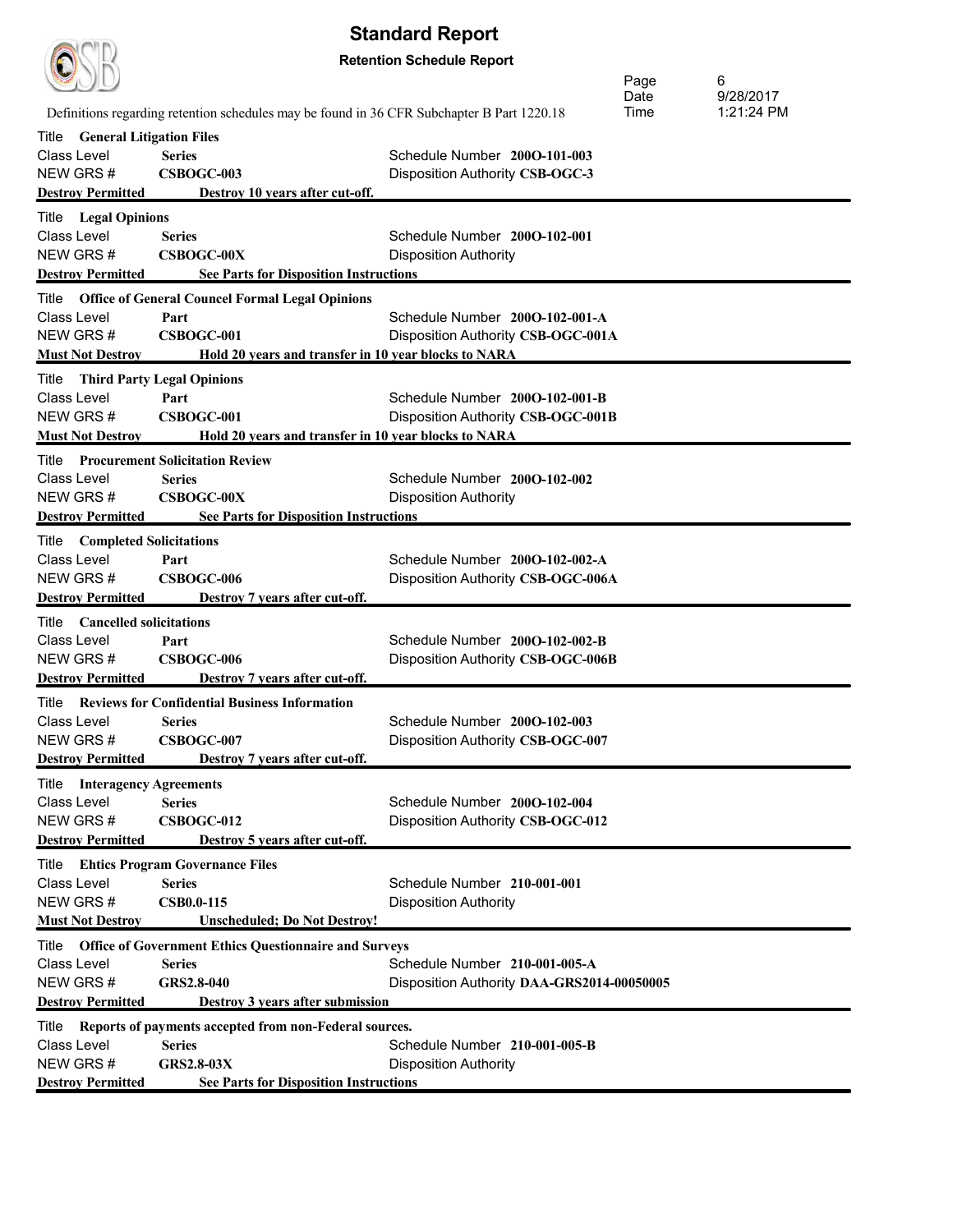|                                       |                                                                                                                                | <b>Standard Report</b>                                                                                                                                                                   |              |                         |  |
|---------------------------------------|--------------------------------------------------------------------------------------------------------------------------------|------------------------------------------------------------------------------------------------------------------------------------------------------------------------------------------|--------------|-------------------------|--|
|                                       |                                                                                                                                | <b>Retention Schedule Report</b>                                                                                                                                                         |              |                         |  |
|                                       |                                                                                                                                |                                                                                                                                                                                          | Page         | 7                       |  |
|                                       | Definitions regarding retention schedules may be found in 36 CFR Subchapter B Part 1220.18                                     |                                                                                                                                                                                          | Date<br>Time | 9/28/2017<br>1:21:24 PM |  |
| Title<br>Agency reports.              |                                                                                                                                |                                                                                                                                                                                          |              |                         |  |
| <b>Class Level</b>                    | Part                                                                                                                           | Schedule Number 210-001-005-B-001                                                                                                                                                        |              |                         |  |
| NEW GRS#                              | GRS2.8-030                                                                                                                     | Disposition Authority DAA-GRS-2014-0005-0003                                                                                                                                             |              |                         |  |
| <b>Destroy Permitted</b>              | Destroy 3 years following submission of the report to OGE, but longer retention is<br>authorized if required for business use. |                                                                                                                                                                                          |              |                         |  |
|                                       |                                                                                                                                |                                                                                                                                                                                          |              |                         |  |
| Title<br><b>Class Level</b>           | <b>Supporting documentation.</b><br>Part                                                                                       | Schedule Number 210-001-005-B-002                                                                                                                                                        |              |                         |  |
| NEW GRS#                              | GRC2.8-031                                                                                                                     | Disposition Authority DAA-GRS-2014-0005-0004                                                                                                                                             |              |                         |  |
| <b>Destroy Permitted</b>              |                                                                                                                                | Destroy 1 year following submission of the report to OGE, but longer retention is                                                                                                        |              |                         |  |
|                                       | authorized if required for business use.                                                                                       |                                                                                                                                                                                          |              |                         |  |
| Title                                 | <b>Ethics Program General Administrative Records</b>                                                                           |                                                                                                                                                                                          |              |                         |  |
| <b>Class Level</b>                    | <b>Series</b>                                                                                                                  | Schedule Number 210-002-001                                                                                                                                                              |              |                         |  |
| NEW GRS #<br><b>Destroy Permitted</b> | GRS2.8-010                                                                                                                     | Disposition Authority DAA-GRS2016-00060001<br>Destroy 6 years following the conclusion of an ethics regulatory review, provision of advice                                               |              |                         |  |
|                                       |                                                                                                                                | to an employee, making a determination regarding outside employment or after such                                                                                                        |              |                         |  |
|                                       |                                                                                                                                | determination is no longer in effect or applicable, or when no longer needed for                                                                                                         |              |                         |  |
| Title                                 | <b>Ethics Program Public Financial Disclosure Reports</b>                                                                      |                                                                                                                                                                                          |              |                         |  |
| <b>Class Level</b>                    | <b>Series</b>                                                                                                                  | Schedule Number 210-101-001                                                                                                                                                              |              |                         |  |
| NEW GRS #                             | <b>GRS2.8-06X</b>                                                                                                              | <b>Disposition Authority</b>                                                                                                                                                             |              |                         |  |
| <b>Destroy Permitted</b>              | <b>See Parts for Disposition Instructions</b>                                                                                  |                                                                                                                                                                                          |              |                         |  |
| Title                                 | Reports for individuals filing IAW the Act and not subseQuently confirmed by the senate.                                       |                                                                                                                                                                                          |              |                         |  |
| <b>Class Level</b><br>NEW GRS#        | Part<br>GRS2.8-060                                                                                                             | Schedule Number 210-101-001-A<br>Disposition Authority DAA-GRS2014-00050007                                                                                                              |              |                         |  |
| <b>Destroy Permitted</b>              |                                                                                                                                | Destroy 1 year after nominee ceases to be under consideration for the position or when no                                                                                                |              |                         |  |
|                                       |                                                                                                                                | longer needed for active investigation, whichever is later. This disposition instruction is                                                                                              |              |                         |  |
|                                       | mandatory; deviations are not allowed.                                                                                         |                                                                                                                                                                                          |              |                         |  |
| Title                                 | All Other Reports for individuals filing in accordance with the Act.                                                           |                                                                                                                                                                                          |              |                         |  |
| <b>Class Level</b><br>NEW GRS#        | Part<br>GRS2.8-061                                                                                                             | Schedule Number 210-101-001-B<br>Disposition Authority DAA-GRS2014-00050008                                                                                                              |              |                         |  |
| <b>Destroy Permitted</b>              |                                                                                                                                | Destroy 6 years after receipt of the OGE Form 278 or 278e by the agency or when no                                                                                                       |              |                         |  |
|                                       |                                                                                                                                | longer needed for active investigation, whichever is later. This disposition instruction is                                                                                              |              |                         |  |
|                                       | mandatory; deviations are not allowed.                                                                                         |                                                                                                                                                                                          |              |                         |  |
| Title                                 | <b>Periodic transaction reports.</b>                                                                                           |                                                                                                                                                                                          |              |                         |  |
| Class Level                           | Part                                                                                                                           | Schedule Number 210-101-001-C                                                                                                                                                            |              |                         |  |
| NEW GRS #                             | GRS2.8-062                                                                                                                     | Disposition Authority DAA-GRS2014-00050009                                                                                                                                               |              |                         |  |
| <b>Destroy Permitted</b>              |                                                                                                                                | Destroy 7 years after receipt by the agency or when the related subsequent OGE Form 278<br>(SF 278) is ready for destruction 6 years later. The reports may be retained longer if needed |              |                         |  |
|                                       |                                                                                                                                | for active investigation. This disposition instruction is mandatory; devi                                                                                                                |              |                         |  |
| Title                                 | <b>Request to Inspect or Other Distribution of Reports</b>                                                                     |                                                                                                                                                                                          |              |                         |  |
| Class Level                           | Part                                                                                                                           | Schedule Number 210-101-001-D                                                                                                                                                            |              |                         |  |
| NEW GRS#                              | GRS2.8-063                                                                                                                     | Disposition Authority DAA-GRS-2014-0005-0010                                                                                                                                             |              |                         |  |
| <b>Destroy Permitted</b>              | deviations are not allowed.                                                                                                    | Destroy when the requested report is destroyed. This disposition instruction is mandatory;                                                                                               |              |                         |  |
| Title                                 | <b>Ethics Program Confidential Financial Disclosure Reports</b>                                                                |                                                                                                                                                                                          |              |                         |  |
| <b>Class Level</b>                    | <b>Series</b>                                                                                                                  | Schedule Number 210-101-002                                                                                                                                                              |              |                         |  |
| NEW GRS#                              | <b>GRS2.8-07X</b>                                                                                                              | <b>Disposition Authority</b>                                                                                                                                                             |              |                         |  |
| <b>Destroy Permitted</b>              | <b>See Parts for Disposition Instructions</b>                                                                                  |                                                                                                                                                                                          |              |                         |  |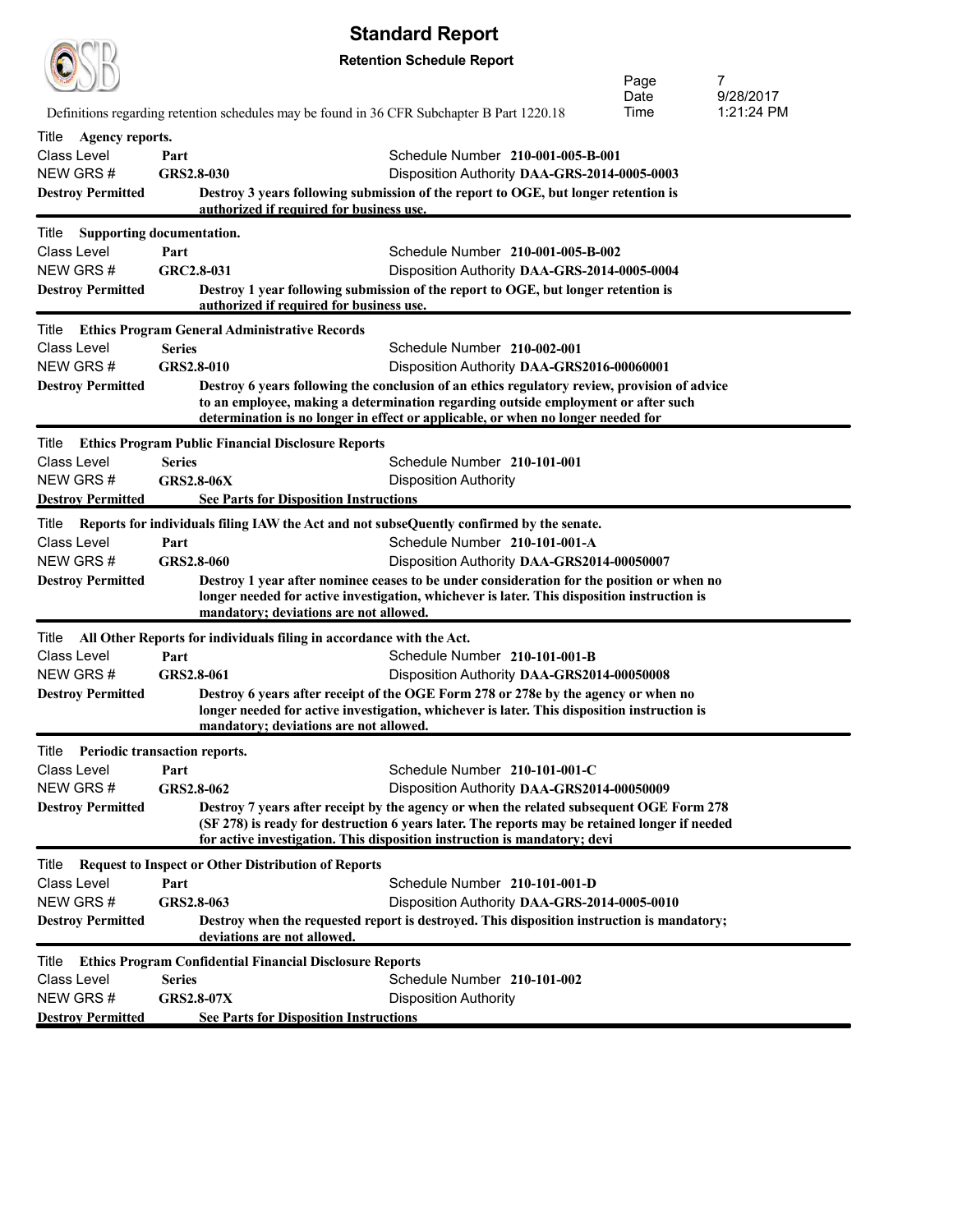| <b>Standard Report</b> |  |
|------------------------|--|
|------------------------|--|

|                                      |                                                             | <b>Jianuaru Nchni</b>                                                                                                                                                                                                                                                |                                                                             |              |                         |
|--------------------------------------|-------------------------------------------------------------|----------------------------------------------------------------------------------------------------------------------------------------------------------------------------------------------------------------------------------------------------------------------|-----------------------------------------------------------------------------|--------------|-------------------------|
|                                      |                                                             | <b>Retention Schedule Report</b>                                                                                                                                                                                                                                     |                                                                             | Page         | 8                       |
|                                      |                                                             |                                                                                                                                                                                                                                                                      |                                                                             | Date<br>Time | 9/28/2017<br>1:21:24 PM |
|                                      |                                                             | Definitions regarding retention schedules may be found in 36 CFR Subchapter B Part 1220.18                                                                                                                                                                           |                                                                             |              |                         |
| Title<br>Class Level                 | Reports for Individuals Not Confirmed by the Senate<br>Part |                                                                                                                                                                                                                                                                      | Schedule Number 210-101-002-A                                               |              |                         |
| NEW GRS#                             | GRS2.8-070                                                  |                                                                                                                                                                                                                                                                      | Disposition Authority DAA-GRS2014-00050011                                  |              |                         |
| <b>Destroy Permitted</b>             |                                                             | Destroy 1 year after nominee ceases to be under consideration for the position or when no                                                                                                                                                                            |                                                                             |              |                         |
|                                      |                                                             | longer needed for active investigation, whichever is later. This disposition instruction is<br>mandatory; deviations are not allowed.                                                                                                                                |                                                                             |              |                         |
| Title<br><b>All Other Reports</b>    |                                                             |                                                                                                                                                                                                                                                                      |                                                                             |              |                         |
| <b>Class Level</b>                   | Part                                                        |                                                                                                                                                                                                                                                                      | Schedule Number 210-101-002-B                                               |              |                         |
| NEW GRS#                             | GRS2.8-071                                                  |                                                                                                                                                                                                                                                                      | Disposition Authority DAA-GRS2014-00050012                                  |              |                         |
| <b>Destroy Permitted</b>             |                                                             | Destroy 6 years after receipt of the OGE Form 450 by the agency, EXCEPT: See Notes!                                                                                                                                                                                  |                                                                             |              |                         |
| Title                                |                                                             | <b>Office of Government Ethics Optional Form 450-A Reports</b>                                                                                                                                                                                                       |                                                                             |              |                         |
| <b>Class Level</b><br>NEW GRS#       | Part<br>GRS2.8-072                                          |                                                                                                                                                                                                                                                                      | Schedule Number 210-101-002-C<br>Disposition Authority DAA-GRS2014-00050013 |              |                         |
| <b>Destroy Permitted</b>             |                                                             | Destroy 6 years after receipt of the OGE Form 450-A report by the agency, along with the                                                                                                                                                                             |                                                                             |              |                         |
|                                      |                                                             | associated OGE Form 450, or when no longer needed for active investigation, whichever is<br>later. This disposition instruction is mandatory; deviations are not allowed.                                                                                            |                                                                             |              |                         |
| Title                                |                                                             | <b>Ethics Program Alternative/Additional Financial Disclosure Reports</b>                                                                                                                                                                                            |                                                                             |              |                         |
| Class Level                          | <b>Series</b>                                               |                                                                                                                                                                                                                                                                      | Schedule Number 210-101-003                                                 |              |                         |
| NEW GRS#                             | <b>GRS2.8-08X</b>                                           | <b>Disposition Authority</b>                                                                                                                                                                                                                                         |                                                                             |              |                         |
| <b>Destroy Permitted</b>             |                                                             | <b>See Parts for Disposition Instructions</b>                                                                                                                                                                                                                        |                                                                             |              |                         |
| Title                                |                                                             | Reports for individuals not subsequently confirmed by the U.S. Senate.                                                                                                                                                                                               |                                                                             |              |                         |
| Class Level                          | Part                                                        |                                                                                                                                                                                                                                                                      | Schedule Number 210-101-003-A                                               |              |                         |
| NEW GRS#<br><b>Destroy Permitted</b> | GRS2.8-080                                                  | Destroy 1 year after nominee ceases to be under consideration for the position or when no                                                                                                                                                                            | Disposition Authority DAA-GRS2014-00050014                                  |              |                         |
|                                      |                                                             | longer needed for active investigation, whichever is later. This disposition instruction is<br>mandatory; deviations are not allowed.                                                                                                                                |                                                                             |              |                         |
| Title<br>All other reports           |                                                             |                                                                                                                                                                                                                                                                      |                                                                             |              |                         |
| <b>Class Level</b>                   | Part                                                        |                                                                                                                                                                                                                                                                      | Schedule Number 210-101-003-B                                               |              |                         |
| NEW GRS#                             | GRS2.8-081                                                  |                                                                                                                                                                                                                                                                      | Disposition Authority DAA-GRS2014-00050015                                  |              |                         |
| <b>Destroy Permitted</b>             |                                                             | Destroy 6 years after receipt of the financial disclosure report by the agency or when no                                                                                                                                                                            |                                                                             |              |                         |
|                                      |                                                             | longer needed for active investigation, whichever is later. This disposition instruction is<br>mandatory; deviations are not allowed.                                                                                                                                |                                                                             |              |                         |
|                                      | <b>Title</b> Ethics Program Agreements Records              |                                                                                                                                                                                                                                                                      |                                                                             |              |                         |
| Class Level                          | <b>Series</b>                                               |                                                                                                                                                                                                                                                                      | Schedule Number 210-103-001                                                 |              |                         |
| NEW GRS#                             | <b>GRS2.8-10X</b>                                           | <b>Disposition Authority</b>                                                                                                                                                                                                                                         |                                                                             |              |                         |
| <b>Destroy Permitted</b>             |                                                             | <b>See Parts for Disposition Instructions</b>                                                                                                                                                                                                                        |                                                                             |              |                         |
| Title                                |                                                             | Agreements for employees who do not file financial disclosure reports.                                                                                                                                                                                               |                                                                             |              |                         |
| Class Level                          | Part                                                        |                                                                                                                                                                                                                                                                      | Schedule Number 210-103-001-A                                               |              |                         |
| NEW GRS#                             | <b>GRS2.8-100</b>                                           |                                                                                                                                                                                                                                                                      | Disposition Authority DAA-GRS2014-00050017                                  |              |                         |
| <b>Destroy Permitted</b>             |                                                             | Destroy 6 years after the waiver or other agreed-upon determination or action has been<br>issued or undertaken, or 6 years after it is no longer in effect, or when no longer needed for<br>active investigation, whichever is later. Longer retention is authorized |                                                                             |              |                         |
| Title                                |                                                             | Agreements for employees who file financial disclosure reports                                                                                                                                                                                                       |                                                                             |              |                         |
| Class Level                          | Part                                                        |                                                                                                                                                                                                                                                                      | Schedule Number 210-103-001-B                                               |              |                         |
| NEW GRS#                             | GRS2.8-101                                                  |                                                                                                                                                                                                                                                                      | Disposition Authority DAA-GRS2014-00050018                                  |              |                         |
| <b>Destroy Permitted</b>             |                                                             | Destroy at the same time as the employee's last related financial report is destroyed or<br>when no longer needed for active investigation, whichever is later. Longer retention is<br>authorized if needed for business use.                                        |                                                                             |              |                         |
|                                      |                                                             |                                                                                                                                                                                                                                                                      |                                                                             |              |                         |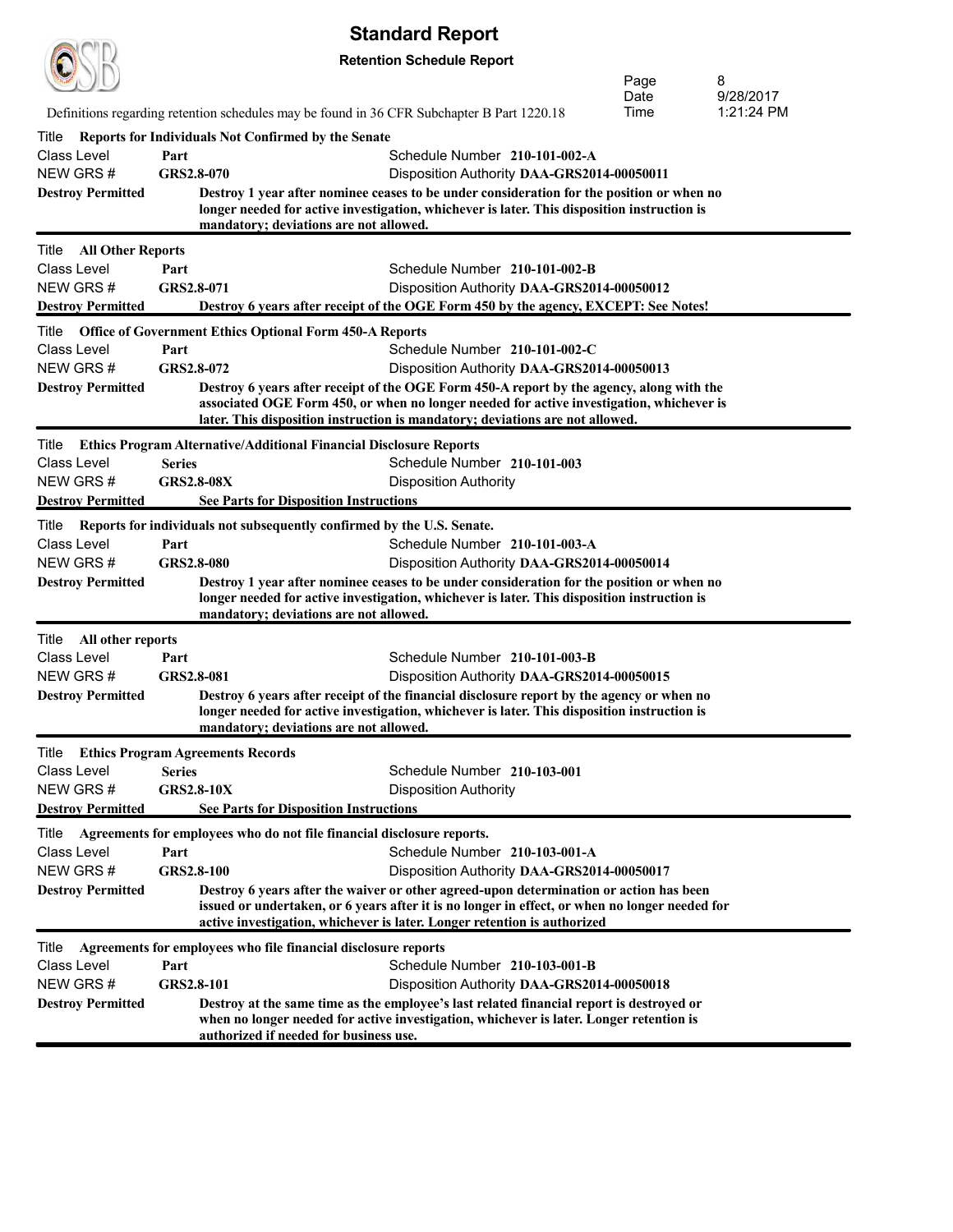**Retention Schedule Report**

 $\bigcirc$ (TD)

|                          |                                                                                             | <b>INDIT OCTIONATE INDIAN</b>                                                                                                                                                        | Page         | 9                       |
|--------------------------|---------------------------------------------------------------------------------------------|--------------------------------------------------------------------------------------------------------------------------------------------------------------------------------------|--------------|-------------------------|
|                          | Definitions regarding retention schedules may be found in 36 CFR Subchapter B Part 1220.18  |                                                                                                                                                                                      | Date<br>Time | 9/28/2017<br>1:21:24 PM |
|                          |                                                                                             |                                                                                                                                                                                      |              |                         |
| Title<br>Class Level     | <b>Financial Disclosure Review and Counseling Supporting Documentation</b><br><b>Series</b> | Schedule Number 210-103-003                                                                                                                                                          |              |                         |
| NEW GRS#                 | GRS2.8-090                                                                                  | Disposition Authority DAA-GRS2014-00050016                                                                                                                                           |              |                         |
| <b>Destroy Permitted</b> |                                                                                             | Destroy at the same time an individual's related financial disclosure report is destroyed or                                                                                         |              |                         |
|                          |                                                                                             | 6 years after the individual has submitted their last financial disclosure report; or when no                                                                                        |              |                         |
|                          | longer needed for active investigation, whichever is later.                                 |                                                                                                                                                                                      |              |                         |
| Title                    | <b>Ethics Program Training Records</b>                                                      |                                                                                                                                                                                      |              |                         |
| Class Level              | <b>Series</b>                                                                               | Schedule Number 210-104-101                                                                                                                                                          |              |                         |
| NEW GRS#                 | GRS2.6-020                                                                                  | Disposition Authority DAA-GRS-20160014-0002                                                                                                                                          |              |                         |
| <b>Destroy Permitted</b> |                                                                                             | Destroy when 6 years old or when superseded, whichever is later                                                                                                                      |              |                         |
| Title                    | <b>Ethics Program Refferals and Notifications of Violations</b>                             |                                                                                                                                                                                      |              |                         |
| Class Level              | <b>Series</b>                                                                               | Schedule Number 210-105-001                                                                                                                                                          |              |                         |
| NEW GRS#                 | GRS2.8-020                                                                                  | Disposition Authority DAA-GRS2014-00050002                                                                                                                                           |              |                         |
| <b>Destroy Permitted</b> |                                                                                             | Destroy 6 years after final disposition of the referral to either the IG or DOJ                                                                                                      |              |                         |
| Title                    | <b>Freedom of Information Act (FOIA) Program Governance Files</b>                           |                                                                                                                                                                                      |              |                         |
| Class Level              | <b>Series</b>                                                                               | Schedule Number 220-001-001                                                                                                                                                          |              |                         |
| NEW GRS#                 | <b>CSB0.0-115</b>                                                                           | <b>Disposition Authority</b>                                                                                                                                                         |              |                         |
| <b>Must Not Destroy</b>  | Unscheduled; Do Not Destroy!                                                                |                                                                                                                                                                                      |              |                         |
| Title                    | Reports to Congress, DOJ, and other agencies regarding FOIA                                 |                                                                                                                                                                                      |              |                         |
| Class Level              | <b>Series</b>                                                                               | Schedule Number 220-001-005                                                                                                                                                          |              |                         |
| NEW GRS#                 | GRS4.2-070                                                                                  | Disposition Authority DAA-GRS2013-00070006                                                                                                                                           |              |                         |
| <b>Destroy Permitted</b> | business use.                                                                               | Destroy 2 years after date of report, but longer retention is authorized if required for                                                                                             |              |                         |
| Title                    | Annual reports by agency CIO, Inspector General, or Senior Agency Official for FOIA.        |                                                                                                                                                                                      |              |                         |
| <b>Class Level</b>       | <b>Series</b>                                                                               | Schedule Number 220-001-005-B                                                                                                                                                        |              |                         |
| NEW GRS#                 | GRS4.2-080                                                                                  | Disposition Authority DAA-GRS2013-00070022                                                                                                                                           |              |                         |
| <b>Destroy Permitted</b> |                                                                                             | Destroy 5 years after submission of report, but longer retention is authorized if required for                                                                                       |              |                         |
|                          | business use.                                                                               |                                                                                                                                                                                      |              |                         |
|                          | Title FOIA Program General Administrative Records                                           |                                                                                                                                                                                      |              |                         |
| Class Level              | <b>Series</b>                                                                               | Schedule Number 220-002-001                                                                                                                                                          |              |                         |
| NEW GRS#                 | GRS4.2-001                                                                                  | Disposition Authority DAA-GRS-2016-0013-0003                                                                                                                                         |              |                         |
| <b>Destroy Permitted</b> |                                                                                             | Destroy when 3 years old, but longer retention is authorized if needed for business use.                                                                                             |              |                         |
|                          | <b>Title</b> FOIA General Information Requests                                              |                                                                                                                                                                                      |              |                         |
| <b>Class Level</b>       | <b>Series</b>                                                                               | Schedule Number 220-101-001                                                                                                                                                          |              |                         |
| NEW GRS#                 | GRS4.2-010                                                                                  | Disposition Authority DAA-GRS2013-00070001                                                                                                                                           |              |                         |
| <b>Destroy Permitted</b> |                                                                                             | Destroy when 90 days old, but longer retention is authorized if required for business use.                                                                                           |              |                         |
| Title                    | <b>FOIA Request Case and Appeals Files</b>                                                  |                                                                                                                                                                                      |              |                         |
| Class Level              | <b>Series</b>                                                                               | Schedule Number 220-101-002                                                                                                                                                          |              |                         |
| NEW GRS#                 | GRS4.2-020                                                                                  | Disposition Authority DAA-GRS2016-00020001                                                                                                                                           |              |                         |
| <b>Destroy Permitted</b> |                                                                                             | Destroy 6 years after final agency action or 3 years after final adjudication by the courts,<br>whichever is later, but longer retention is authorized if required for business use. |              |                         |
| Title                    | <b>FOIA Research and Control Files</b>                                                      |                                                                                                                                                                                      |              |                         |
| <b>Class Level</b>       | <b>Series</b>                                                                               | Schedule Number 220-101-003                                                                                                                                                          |              |                         |
| NEW GRS #                | GRS4.2-040                                                                                  | Disposition Authority DAA-GRS2016-00020004                                                                                                                                           |              |                         |
| <b>Destroy Permitted</b> |                                                                                             | Destroy or delete 5 years after date of last entry, final adjudication by courts, or final                                                                                           |              |                         |
|                          |                                                                                             | action by agency(such as release of information from controlled unclassified status), as may                                                                                         |              |                         |
|                          |                                                                                             | apply, whichever is later; but longer retention is authorized if requir                                                                                                              |              |                         |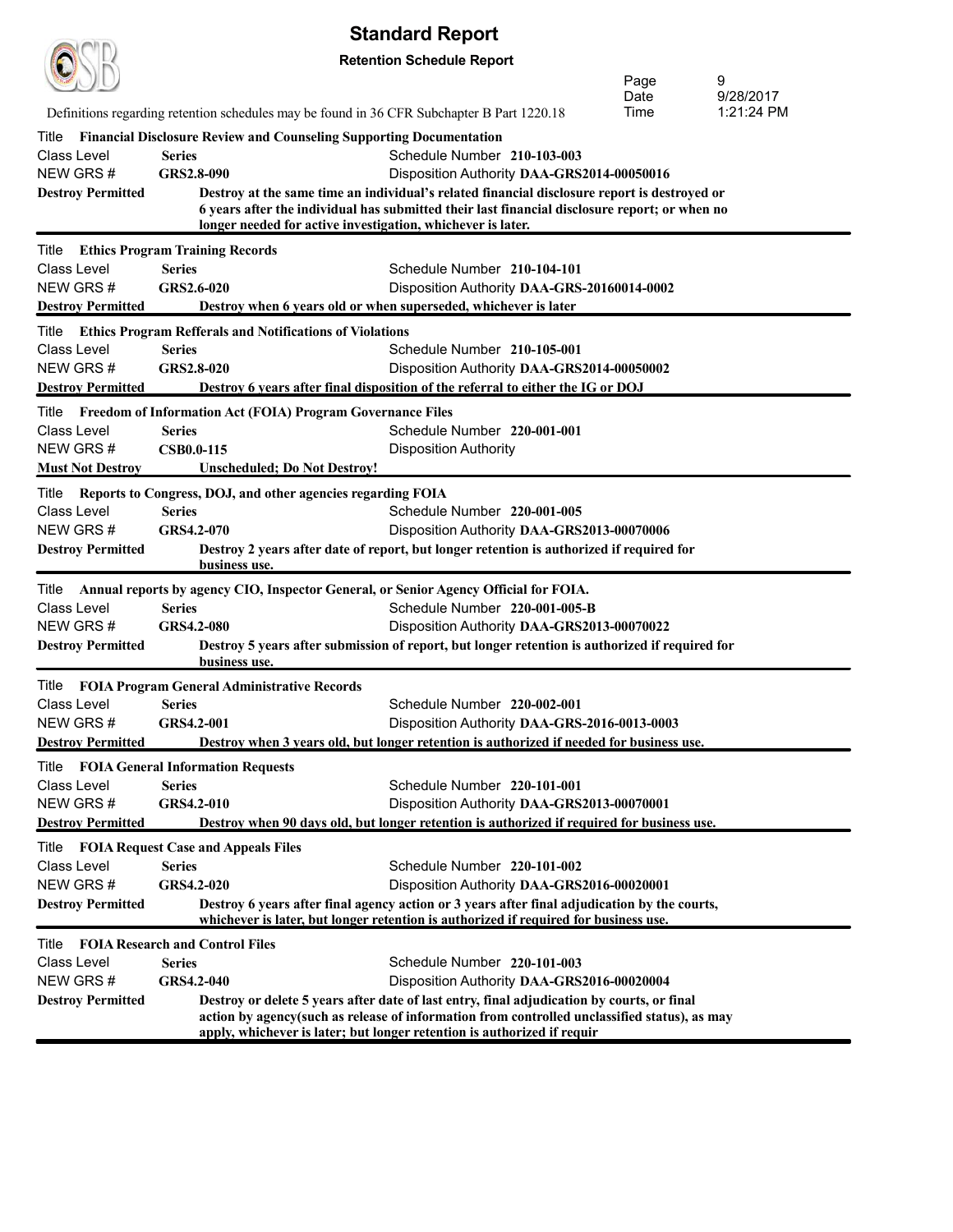| <b>Standard Report</b>                 |                                                                                            |                                                                                                |      |            |  |
|----------------------------------------|--------------------------------------------------------------------------------------------|------------------------------------------------------------------------------------------------|------|------------|--|
|                                        |                                                                                            | <b>Retention Schedule Report</b>                                                               |      |            |  |
|                                        | Page<br>10                                                                                 |                                                                                                |      |            |  |
|                                        |                                                                                            |                                                                                                | Date | 9/28/2017  |  |
|                                        | Definitions regarding retention schedules may be found in 36 CFR Subchapter B Part 1220.18 |                                                                                                | Time | 1:21:24 PM |  |
| Title                                  | <b>Virtual Public Library Records</b>                                                      |                                                                                                |      |            |  |
| <b>Class Level</b>                     | <b>Series</b>                                                                              | Schedule Number 220-101-004                                                                    |      |            |  |
| NEW GRS#                               | GRS4.2-180                                                                                 | Disposition Authority DAA-GRS-2016-0008-0001                                                   |      |            |  |
| <b>Destroy Permitted</b>               | Destroy when no longer needed.                                                             |                                                                                                |      |            |  |
| <b>Title FOIA Compliance Reporting</b> |                                                                                            |                                                                                                |      |            |  |
| <b>Class Level</b>                     | <b>Series</b>                                                                              | Schedule Number 220-102-001                                                                    |      |            |  |
| NEW GRS#                               | GRS4.2-081                                                                                 | Disposition Authority DAA-GRS2013-00070023                                                     |      |            |  |
| <b>Destroy Permitted</b>               |                                                                                            | Destroy 2 years after submission of report, but longer retention is authorized if required for |      |            |  |
|                                        | business use.                                                                              |                                                                                                |      |            |  |
| Title                                  | Privacy Act (PA) Program Governance Files                                                  |                                                                                                |      |            |  |
| Class Level                            | <b>Series</b>                                                                              | Schedule Number 230-001-001                                                                    |      |            |  |
| NEW GRS#                               | CBS0.0-115                                                                                 | <b>Disposition Authority</b>                                                                   |      |            |  |
| <b>Must Not Destroy</b>                | <b>Unscheduled; Do Not Destroy!</b>                                                        |                                                                                                |      |            |  |
| Title                                  | Reports to Congress, DOJ, and other agencies regarding PA                                  |                                                                                                |      |            |  |
| Class Level                            | <b>Series</b>                                                                              | Schedule Number 230-001-005-A                                                                  |      |            |  |
| NEW GRS#                               | GRS4.2-070                                                                                 | Disposition Authority DAA-GRS2013-00070006                                                     |      |            |  |
| <b>Destroy Permitted</b>               |                                                                                            | Destroy 2 years after date of report, but longer retention is authorized if required for       |      |            |  |
|                                        | business use.                                                                              |                                                                                                |      |            |  |
| Title                                  | Annual reports by agency CIO, Inspector General, or Senior Agency Official for PA.         |                                                                                                |      |            |  |
| <b>Class Level</b>                     | <b>Series</b>                                                                              | Schedule Number 230-001-005-B                                                                  |      |            |  |
| NEW GRS#                               | <b>GRS4.2-080</b>                                                                          | Disposition Authority DAA-GRS2013-00070022                                                     |      |            |  |
| <b>Destroy Permitted</b>               |                                                                                            | Destroy 5 years after submission of report, but longer retention is authorized if required for |      |            |  |
|                                        | business use.                                                                              |                                                                                                |      |            |  |
| Title                                  | <b>PA Program General Administrative Records</b>                                           |                                                                                                |      |            |  |
| <b>Class Level</b>                     | <b>Series</b>                                                                              | Schedule Number 230-002-001                                                                    |      |            |  |
| NEW GRS#                               | GRS4.2-001                                                                                 | Disposition Authority DAA-GRS-2016-0013-0003                                                   |      |            |  |
| <b>Destroy Permitted</b>               |                                                                                            | Destroy when 3 years old, but longer retention is authorized if needed for business use.       |      |            |  |
|                                        | <b>Title</b> PA General Information Requests                                               |                                                                                                |      |            |  |
| Class Level                            | <b>Series</b>                                                                              | Schedule Number 230-101-001                                                                    |      |            |  |
| NEW GRS#                               | GRS4.2-010                                                                                 | Disposition Authority DAA-GRS2013-00070001                                                     |      |            |  |
| <b>Destroy Permitted</b>               |                                                                                            | Destroy when 90 days old, but longer retention is authorized if required for business use.     |      |            |  |
| Title                                  | <b>PA Request Case and Appeals Files</b>                                                   |                                                                                                |      |            |  |
| Class Level                            | <b>Series</b>                                                                              | Schedule Number 230-101-002                                                                    |      |            |  |
| NEW GRS#                               | GRS4.2-020                                                                                 | Disposition Authority DAA-GRS2016-00020001                                                     |      |            |  |
| <b>Destroy Permitted</b>               |                                                                                            | Destroy 6 years after final agency action or 3 years after final adjudication by the courts,   |      |            |  |
|                                        |                                                                                            | whichever is later, but longer retention is authorized if required for business use.           |      |            |  |
| Title                                  | <b>Accounting for control of "Released" Records</b>                                        |                                                                                                |      |            |  |
| Class Level                            | <b>Series</b>                                                                              | Schedule Number 230-101-003                                                                    |      |            |  |
| NEW GRS#                               | GRS4.2-040                                                                                 | Disposition Authority DAA-GRS2016-00020004                                                     |      |            |  |
| <b>Destroy Permitted</b>               |                                                                                            | Destroy or delete 5 years after date of last entry, final adjudication by courts, or final     |      |            |  |
|                                        |                                                                                            | action by agency(such as release of information from controlled unclassified status), as may   |      |            |  |
|                                        |                                                                                            | apply, whichever is later; but longer retention is authorized if requir                        |      |            |  |
| Title                                  | <b>PA Amendment Case Files</b>                                                             |                                                                                                |      |            |  |
| Class Level                            | <b>Series</b>                                                                              | Schedule Number 230-102-001                                                                    |      |            |  |
| NEW GRS #                              | GRS4.2-090                                                                                 | Disposition Authority DAA-GRS2013-00070007                                                     |      |            |  |
| <b>Destroy Permitted</b>               |                                                                                            | Destroy with the records for which amendment was requested or 4 years after close of case      |      |            |  |
|                                        | Longer retention is authorized if required for business use.                               | (final determination by agency or final adjudication, whichever applies), whichever is later.  |      |            |  |
|                                        |                                                                                            |                                                                                                |      |            |  |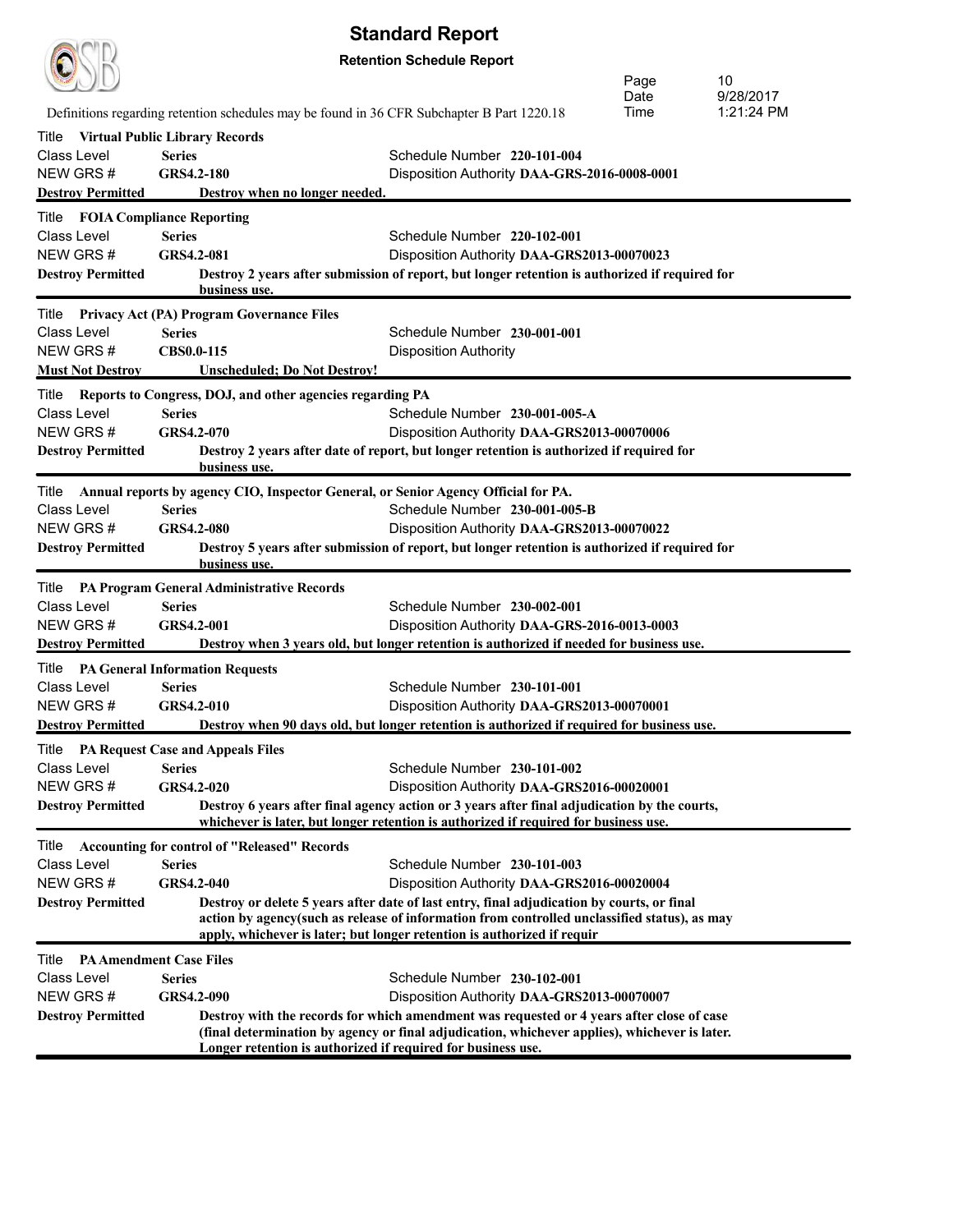|                                                   |                                                       |                                               | <b>Standard Report</b>                                                                                                                                                                      |  |              |                         |
|---------------------------------------------------|-------------------------------------------------------|-----------------------------------------------|---------------------------------------------------------------------------------------------------------------------------------------------------------------------------------------------|--|--------------|-------------------------|
| <b>Retention Schedule Report</b>                  |                                                       |                                               |                                                                                                                                                                                             |  |              |                         |
|                                                   |                                                       |                                               |                                                                                                                                                                                             |  | Page         | 11                      |
|                                                   |                                                       |                                               | Definitions regarding retention schedules may be found in 36 CFR Subchapter B Part 1220.18                                                                                                  |  | Date<br>Time | 9/28/2017<br>1:21:24 PM |
| Title                                             | <b>PA Accounting of Disclosure Case Files</b>         |                                               |                                                                                                                                                                                             |  |              |                         |
| Class Level                                       | <b>Series</b>                                         |                                               | Schedule Number 230-103-001                                                                                                                                                                 |  |              |                         |
| NEW GRS#                                          | GRS4.2-050                                            |                                               | Disposition Authority NC1-64-771 item 27                                                                                                                                                    |  |              |                         |
| <b>Destroy Permitted</b>                          | whichever is later.                                   |                                               | Dispose of in accordance with the approved disposition instructions for the related subject<br>individual's records, or 5 years after the disclosure for which the accountability was made, |  |              |                         |
| Title                                             | <b>PA Program Erroneous Release</b>                   |                                               |                                                                                                                                                                                             |  |              |                         |
| <b>Class Level</b>                                | <b>Series</b>                                         |                                               | Schedule Number 230-103-002                                                                                                                                                                 |  |              |                         |
| NEW GRS#                                          | GRS4.2-061                                            |                                               | Disposition Authority DAA-GRS2015-00020002                                                                                                                                                  |  |              |                         |
| <b>Destroy Permitted</b>                          | for business use.                                     |                                               | Destroy 6 years after the erroneous release, but longer retention is authorized if required                                                                                                 |  |              |                         |
| <b>Title Access Tracking Records</b>              |                                                       |                                               |                                                                                                                                                                                             |  |              |                         |
| Class Level                                       | <b>Series</b>                                         |                                               | Schedule Number 230-104-001                                                                                                                                                                 |  |              |                         |
| NEW GRS#<br><b>Destroy Permitted</b>              | GRS4.2-030                                            |                                               | Disposition Authority DAA-GRS2013-00070020<br>Destroy 2 years after last form entry, reply, or submission; or when associated documents                                                     |  |              |                         |
|                                                   |                                                       |                                               | are declassified or destroyed; or when authorization expires; whichever is appropriate.<br>Longer retention is authorized if required for business use.                                     |  |              |                         |
| Title                                             | <b>Control Container Management</b>                   |                                               |                                                                                                                                                                                             |  |              |                         |
| <b>Class Level</b>                                | <b>Series</b>                                         |                                               | Schedule Number 230-104-002                                                                                                                                                                 |  |              |                         |
| NEW GRS#                                          | GRS4.2-031                                            |                                               | Disposition Authority DAA-GRS2013-00070020                                                                                                                                                  |  |              |                         |
| <b>Destroy Permitted</b>                          | business use.                                         |                                               | Destroy when superseded or obsolete, but longer retention is authorized if required for                                                                                                     |  |              |                         |
| <b>PA Container Control Logs</b><br>Title         |                                                       |                                               |                                                                                                                                                                                             |  |              |                         |
| Class Level                                       | <b>Series</b>                                         |                                               | Schedule Number 230-104-003                                                                                                                                                                 |  |              |                         |
| NEW GRS #<br><b>Destroy Permitted</b>             | GRS4.2-032                                            |                                               | Disposition Authority DAA-GRS2016-00020003<br>Destroy 90 days after last entry on form, but longer retention is authorized if required for                                                  |  |              |                         |
|                                                   | business use.                                         |                                               |                                                                                                                                                                                             |  |              |                         |
| <b>PA Compliance Reporting</b><br>Title           |                                                       |                                               |                                                                                                                                                                                             |  |              |                         |
| Class Level                                       | <b>Series</b>                                         |                                               | Schedule Number 230-105-001                                                                                                                                                                 |  |              |                         |
| NEW GRS #<br><b>Destroy Permitted</b>             | GRS4.2-081                                            |                                               | Disposition Authority DAA-GRS2013-00070023<br>Destroy 2 years after submission of report, but longer retention is authorized if required for                                                |  |              |                         |
|                                                   | <u>business use.</u>                                  |                                               |                                                                                                                                                                                             |  |              |                         |
| Title                                             | <b>Investigations Program Files</b>                   |                                               |                                                                                                                                                                                             |  |              |                         |
| Class Level                                       | <b>Series</b>                                         |                                               | Schedule Number 300A-001-001                                                                                                                                                                |  |              |                         |
| NEW GRS#<br><b>Must Not Destroy</b>               | <b>CSB0.0-115</b>                                     | <b>Unscheduled; Do Not Destroy!</b>           | <b>Disposition Authority</b>                                                                                                                                                                |  |              |                         |
| Title                                             | <b>Investigations General Administration</b>          |                                               |                                                                                                                                                                                             |  |              |                         |
| Class Level                                       | <b>Series</b>                                         |                                               | Schedule Number 300A-002-001                                                                                                                                                                |  |              |                         |
| NEW GRS#                                          | CSB0.0-115                                            |                                               | <b>Disposition Authority</b>                                                                                                                                                                |  |              |                         |
| <b>Must Not Destroy</b>                           |                                                       | <b>Unscheduled; Do Not Destroy!</b>           |                                                                                                                                                                                             |  |              |                         |
| Title                                             | <b>Initial Notification and Preliminary Screening</b> |                                               |                                                                                                                                                                                             |  |              |                         |
| Class Level                                       | <b>Series</b>                                         |                                               | Schedule Number 300O-101-001                                                                                                                                                                |  |              |                         |
| NEW GRS#                                          | <b>CSB0.0-115</b>                                     |                                               | <b>Disposition Authority</b>                                                                                                                                                                |  |              |                         |
| <b>Must Not Destroy</b>                           |                                                       | <b>See Parts for Disposition Instructions</b> |                                                                                                                                                                                             |  |              |                         |
| <b>Incident Log Entry</b><br>Title<br>Class Level | Part                                                  |                                               | Schedule Number 300O-101-001-A                                                                                                                                                              |  |              |                         |
| NEW GRS#                                          | <b>CSB0.0-115</b>                                     |                                               | <b>Disposition Authority</b>                                                                                                                                                                |  |              |                         |
| <b>Must Not Destroy</b>                           |                                                       | <b>Unscheduled; Do Not Destroy!</b>           |                                                                                                                                                                                             |  |              |                         |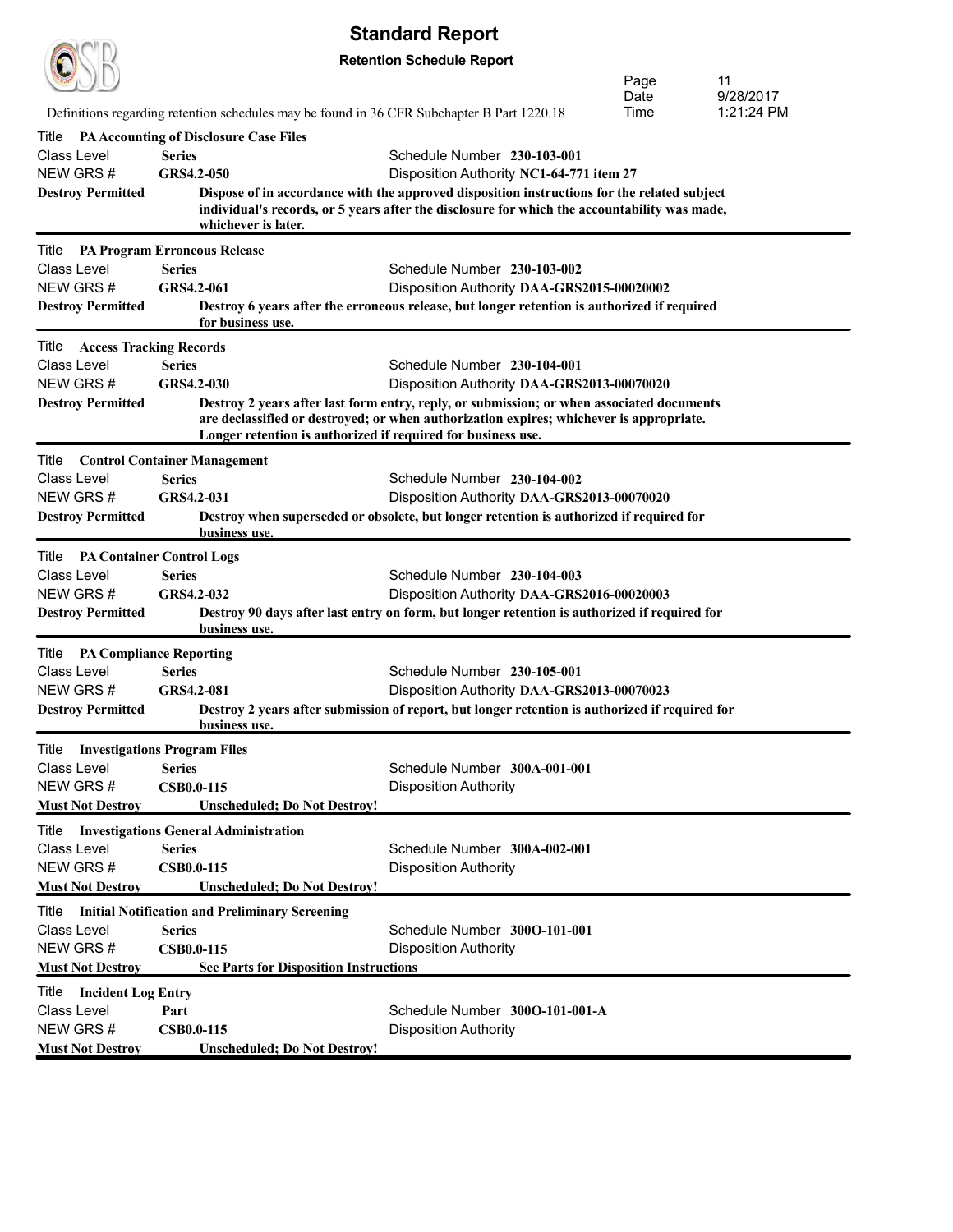| <b>Standard Report</b>                                     |                                                                                            |                                                                |              |                 |  |
|------------------------------------------------------------|--------------------------------------------------------------------------------------------|----------------------------------------------------------------|--------------|-----------------|--|
| <b>Retention Schedule Report</b>                           |                                                                                            |                                                                |              |                 |  |
|                                                            |                                                                                            |                                                                | Page<br>Date | 12<br>9/28/2017 |  |
|                                                            | Definitions regarding retention schedules may be found in 36 CFR Subchapter B Part 1220.18 |                                                                | Time         | 1:21:24 PM      |  |
| Title                                                      | <b>Incident Screening Reports &amp; Research Materials</b>                                 |                                                                |              |                 |  |
| Class Level<br>NEW GRS#                                    | Part<br><b>CSB0.0-115</b>                                                                  | Schedule Number 300O-101-001-B<br><b>Disposition Authority</b> |              |                 |  |
| <b>Must Not Destrov</b>                                    | <b>Unscheduled: Do Not Destroy!</b>                                                        |                                                                |              |                 |  |
|                                                            | Title Follow-Up Research and Evaluation                                                    |                                                                |              |                 |  |
| Class Level                                                | <b>Series</b>                                                                              | Schedule Number 300O-101-002                                   |              |                 |  |
| NEW GRS#                                                   | <b>CSB0.0-115</b>                                                                          | <b>Disposition Authority</b>                                   |              |                 |  |
| <b>Must Not Destroy</b>                                    | <b>Unscheduled; Do Not Destroy!</b>                                                        |                                                                |              |                 |  |
| <b>Title</b> Team Selection and Assignments<br>Class Level | <b>Series</b>                                                                              | Schedule Number 300O-102-001                                   |              |                 |  |
| NEW GRS#                                                   | <b>CSB0.0-115</b>                                                                          | <b>Disposition Authority</b>                                   |              |                 |  |
| <b>Must Not Destroy</b>                                    | <b>Unscheduled; Do Not Destroy!</b>                                                        |                                                                |              |                 |  |
| Title Planning and Management                              |                                                                                            |                                                                |              |                 |  |
| Class Level                                                | <b>Series</b>                                                                              | Schedule Number 300O-102-002                                   |              |                 |  |
| NEW GRS#                                                   | <b>CSB0.0-115</b>                                                                          | <b>Disposition Authority</b>                                   |              |                 |  |
| <b>Must Not Destroy</b>                                    | <b>Unscheduled: Do Not Destroy!</b>                                                        |                                                                |              |                 |  |
| Title Resource Allotment                                   |                                                                                            |                                                                |              |                 |  |
| Class Level<br>NEW GRS#                                    | <b>Series</b><br><b>CSB0.0-115</b>                                                         | Schedule Number 300O-102-003<br><b>Disposition Authority</b>   |              |                 |  |
| <b>Must Not Destroy</b>                                    | <b>Unscheduled; Do Not Destroy!</b>                                                        |                                                                |              |                 |  |
| Title Procurements and Budgeting                           |                                                                                            |                                                                |              |                 |  |
| Class Level                                                | <b>Series</b>                                                                              | Schedule Number 300O-102-004                                   |              |                 |  |
| NEW GRS#                                                   | <b>CSB0.0-115</b>                                                                          | <b>Disposition Authority</b>                                   |              |                 |  |
| <b>Must Not Destroy</b>                                    | <b>Unscheduled; Do Not Destroy!</b>                                                        |                                                                |              |                 |  |
|                                                            | <b>Title</b> Internal Communications and Reporting                                         |                                                                |              |                 |  |
| Class Level                                                | <b>Series</b>                                                                              | Schedule Number 300O-102-005                                   |              |                 |  |
| NEW GRS#                                                   | <b>CSB0.0-115</b>                                                                          | <b>Disposition Authority</b>                                   |              |                 |  |
| <b>Must Not Destroy</b>                                    | <b>Unscheduled: Do Not Destroy!</b>                                                        |                                                                |              |                 |  |
| <b>Title</b> Background Information<br>Class Level Series  |                                                                                            | Schedule Number 300O-103-001                                   |              |                 |  |
| NEW GRS#                                                   | <b>CSB0.0-115</b>                                                                          | <b>Disposition Authority</b>                                   |              |                 |  |
| <b>Must Not Destroy</b>                                    | <b>Unscheduled; Do Not Destroy!</b>                                                        |                                                                |              |                 |  |
| <b>Title</b> Preliminary Research                          |                                                                                            |                                                                |              |                 |  |
| Class Level                                                | <b>Series</b>                                                                              | Schedule Number 300O-103-002                                   |              |                 |  |
| NEW GRS#                                                   | <b>CSB0.0-115</b>                                                                          | <b>Disposition Authority</b>                                   |              |                 |  |
| <b>Must Not Destroy</b>                                    | <b>Unscheduled</b> ; Do Not Destroy!                                                       |                                                                |              |                 |  |
|                                                            | Title Preliminary Safety and Health Plan                                                   |                                                                |              |                 |  |
| Class Level                                                | <b>Series</b>                                                                              | Schedule Number 300O-103-003                                   |              |                 |  |
| NEW GRS#<br><b>Must Not Destroy</b>                        | <b>CSB0.0-115</b><br><b>Unscheduled; Do Not Destroy!</b>                                   | <b>Disposition Authority</b>                                   |              |                 |  |
|                                                            |                                                                                            |                                                                |              |                 |  |
| <b>Title</b> Preliminary Contacts<br>Class Level           | <b>Series</b>                                                                              | Schedule Number 300O-103-004                                   |              |                 |  |
| NEW GRS#                                                   | CSB0.0-115                                                                                 | <b>Disposition Authority</b>                                   |              |                 |  |
| <b>Must Not Destroy</b>                                    | <b>Unscheduled; Do Not Destroy!</b>                                                        |                                                                |              |                 |  |
| <b>Title Official Notifications</b>                        |                                                                                            |                                                                |              |                 |  |
| Class Level                                                | <b>Series</b>                                                                              | Schedule Number 300O-104-001                                   |              |                 |  |
| NEW GRS#                                                   | <b>CSB0.0-115</b>                                                                          | <b>Disposition Authority</b>                                   |              |                 |  |
| <b>Must Not Destroy</b>                                    | <b>Unscheduled; Do Not Destroy!</b>                                                        |                                                                |              |                 |  |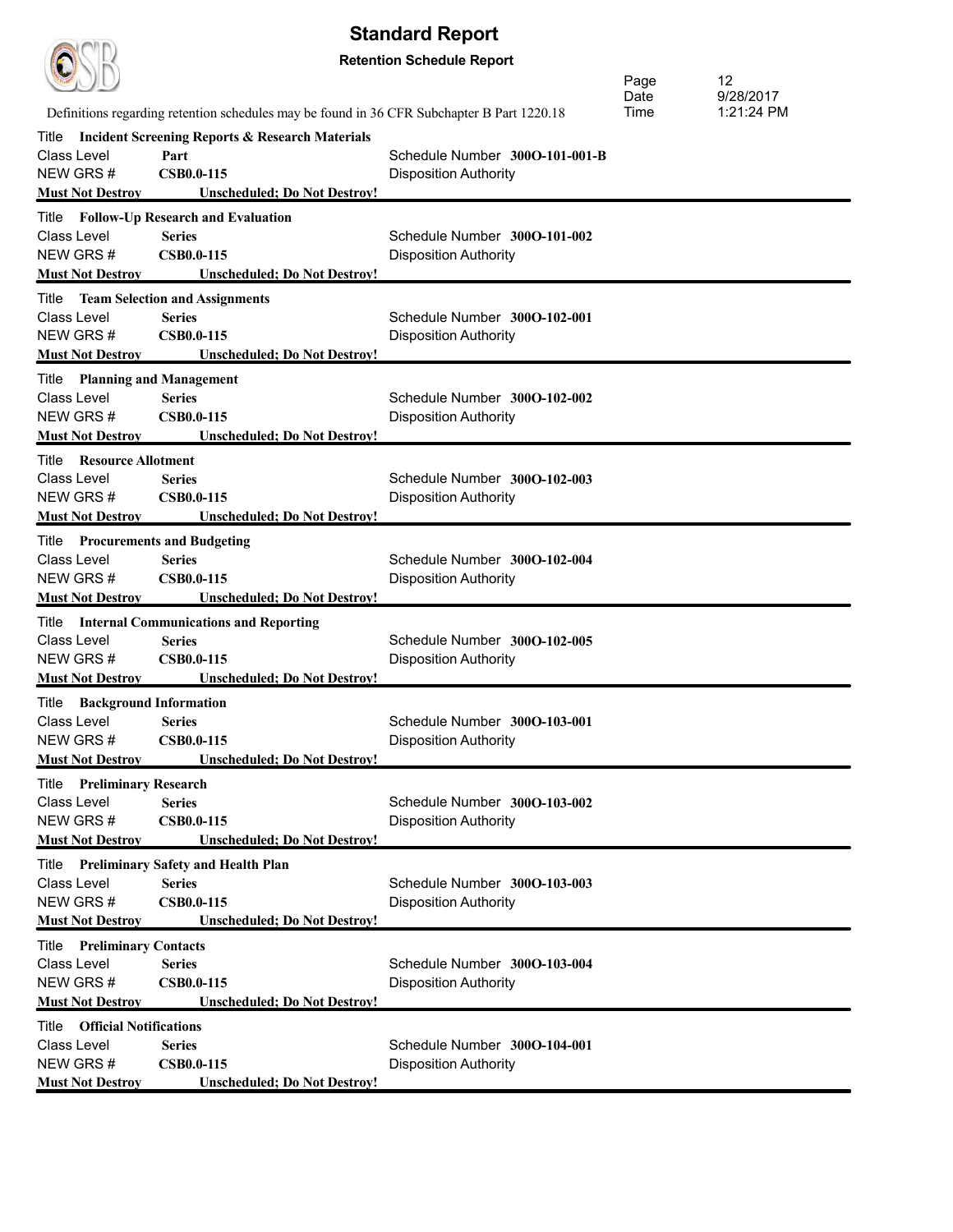| <b>Standard Report</b>                             |                                                                                            |                                |      |            |  |  |
|----------------------------------------------------|--------------------------------------------------------------------------------------------|--------------------------------|------|------------|--|--|
| <b>Retention Schedule Report</b>                   |                                                                                            |                                |      |            |  |  |
|                                                    |                                                                                            |                                | Page | 13         |  |  |
|                                                    |                                                                                            |                                | Date | 9/28/2017  |  |  |
|                                                    | Definitions regarding retention schedules may be found in 36 CFR Subchapter B Part 1220.18 |                                | Time | 1:21:24 PM |  |  |
| <b>Official Correspondence</b><br>Title            |                                                                                            |                                |      |            |  |  |
| Class Level                                        | <b>Series</b>                                                                              | Schedule Number 3000-104-002   |      |            |  |  |
| NEW GRS#                                           | <b>CSB0.0-115</b>                                                                          | <b>Disposition Authority</b>   |      |            |  |  |
| <b>Must Not Destroy</b>                            | <b>Unscheduled; Do Not Destroy!</b>                                                        |                                |      |            |  |  |
| Title                                              | <b>Official Understandings or Agreements</b>                                               |                                |      |            |  |  |
| Class Level                                        | <b>Series</b>                                                                              | Schedule Number 300O-104-003   |      |            |  |  |
| NEW GRS#                                           | <b>CSB0.0-115</b>                                                                          | <b>Disposition Authority</b>   |      |            |  |  |
| <b>Must Not Destroy</b>                            | <b>Unscheduled: Do Not Destroy!</b>                                                        |                                |      |            |  |  |
| Title                                              | <b>Witness Statements and Interviews</b>                                                   |                                |      |            |  |  |
| Class Level                                        | <b>Series</b>                                                                              | Schedule Number 300O-105-001   |      |            |  |  |
| NEW GRS#                                           | <b>CSB0.0-115</b>                                                                          | <b>Disposition Authority</b>   |      |            |  |  |
| <b>Must Not Destroy</b>                            | <b>Unscheduled: Do Not Destroy!</b>                                                        |                                |      |            |  |  |
| <b>Title</b> Physical Evidence                     |                                                                                            |                                |      |            |  |  |
| Class Level                                        | <b>Series</b>                                                                              | Schedule Number 300O-105-002   |      |            |  |  |
| NEW GRS#                                           | <b>CSB0.0-115</b>                                                                          | <b>Disposition Authority</b>   |      |            |  |  |
| <b>Must Not Destroy</b>                            | <b>See Parts for Disposition Instructions</b>                                              |                                |      |            |  |  |
|                                                    | Title Photographs, Drawings, Sketches                                                      |                                |      |            |  |  |
| Class Level                                        | Part                                                                                       | Schedule Number 300O-105-002-A |      |            |  |  |
| NEW GRS#                                           | <b>CSB0.0-115</b>                                                                          | <b>Disposition Authority</b>   |      |            |  |  |
| <b>Must Not Destroy</b>                            | <b>Unscheduled; Do Not Destroy!</b>                                                        |                                |      |            |  |  |
| Title                                              | <b>Audio or Video Recordings (excl Interviews)</b>                                         |                                |      |            |  |  |
| Class Level                                        | Part                                                                                       | Schedule Number 300O-105-002-B |      |            |  |  |
| NEW GRS#                                           | <b>CSB0.0-115</b>                                                                          | <b>Disposition Authority</b>   |      |            |  |  |
| <b>Must Not Destroy</b>                            | <b>Unscheduled; Do Not Destroy!</b>                                                        |                                |      |            |  |  |
| <b>Title</b> Documentary Evidence                  |                                                                                            |                                |      |            |  |  |
| <b>Class Level</b>                                 | <b>Series</b>                                                                              | Schedule Number 300O-105-003   |      |            |  |  |
| NEW GRS#                                           | <b>CSB0.0-115</b>                                                                          | <b>Disposition Authority</b>   |      |            |  |  |
| <b>Must Not Destroy</b>                            | <b>See Parts for Disposition Instructions</b>                                              |                                |      |            |  |  |
| <b>Title Information Responses</b>                 |                                                                                            |                                |      |            |  |  |
| Class Level                                        | Part                                                                                       | Schedule Number 300O-105-003-A |      |            |  |  |
| NEW GRS#                                           | <b>CSB0.0-115</b>                                                                          | <b>Disposition Authority</b>   |      |            |  |  |
| <b>Must Not Destroy</b>                            | <b>Unscheduled; Do Not Destroy!</b>                                                        |                                |      |            |  |  |
| <b>Title Record Responses</b>                      |                                                                                            |                                |      |            |  |  |
| Class Level                                        | Part                                                                                       | Schedule Number 300O-105-003-B |      |            |  |  |
| NEW GRS#                                           | <b>CSB0.0-115</b>                                                                          | <b>Disposition Authority</b>   |      |            |  |  |
| <b>Must Not Destroy</b>                            | <b>Unscheduled; Do Not Destroy!</b>                                                        |                                |      |            |  |  |
|                                                    |                                                                                            |                                |      |            |  |  |
| <b>Title</b> Interogatory Responses<br>Class Level | Part                                                                                       | Schedule Number 300O-105-003-C |      |            |  |  |
| NEW GRS#                                           | <b>CSB0.0-115</b>                                                                          | <b>Disposition Authority</b>   |      |            |  |  |
| <b>Must Not Destroy</b>                            | <b>Unscheduled; Do Not Destroy!</b>                                                        |                                |      |            |  |  |
|                                                    |                                                                                            |                                |      |            |  |  |
| Title Electronic Data                              |                                                                                            |                                |      |            |  |  |
| Class Level<br>NEW GRS#                            | <b>Series</b><br><b>CSB0.0-115</b>                                                         | Schedule Number 300O-105-004   |      |            |  |  |
| <b>Must Not Destroy</b>                            | <b>Unscheduled; Do Not Destroy!</b>                                                        | <b>Disposition Authority</b>   |      |            |  |  |
|                                                    |                                                                                            |                                |      |            |  |  |
| Title Community/Public Impact                      |                                                                                            |                                |      |            |  |  |
| Class Level                                        | <b>Series</b>                                                                              | Schedule Number 300O-105-005   |      |            |  |  |
| NEW GRS#<br><b>Must Not Destroy</b>                | <b>CSB0.0-115</b><br><b>Unscheduled; Do Not Destroy!</b>                                   | <b>Disposition Authority</b>   |      |            |  |  |
|                                                    |                                                                                            |                                |      |            |  |  |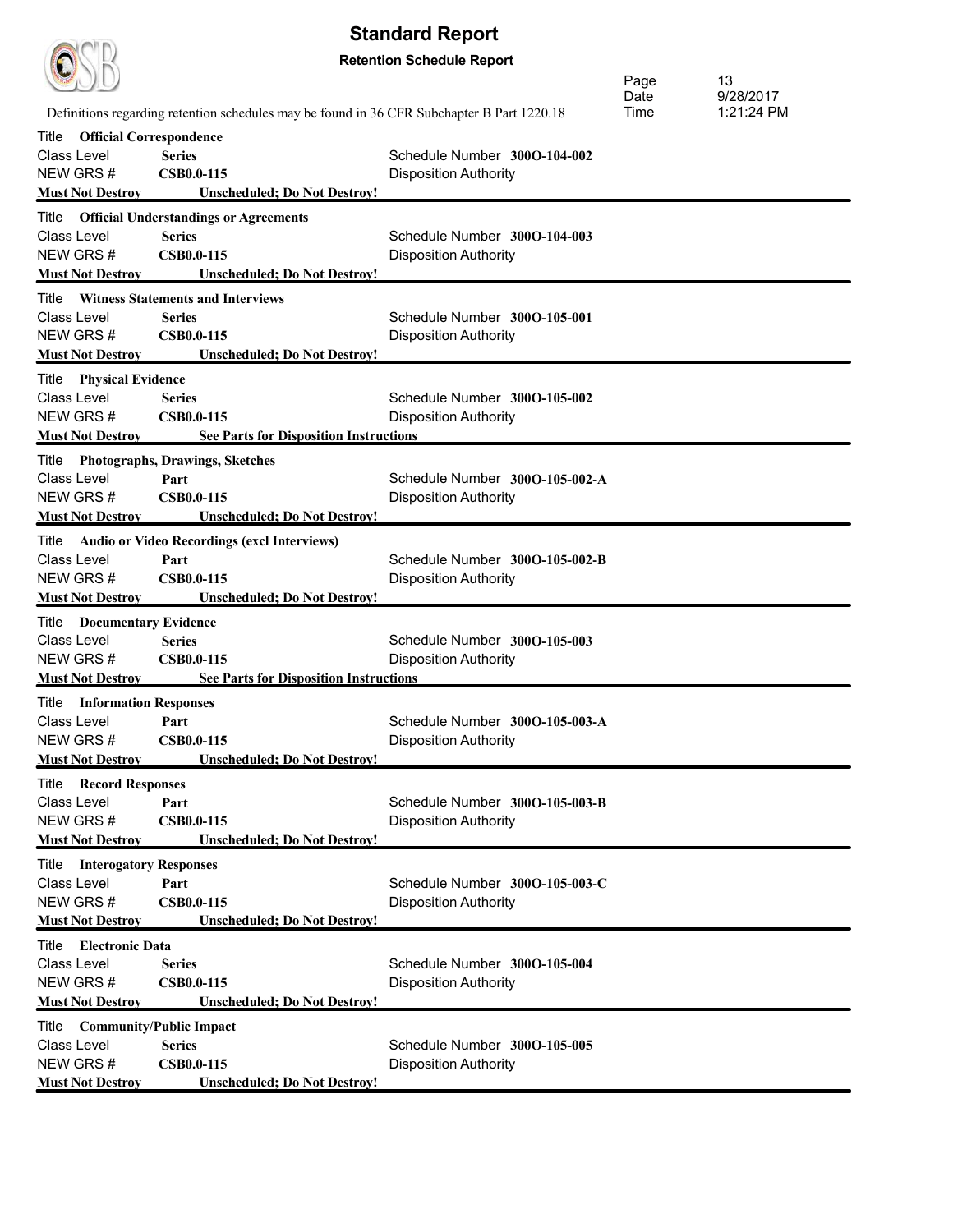| <b>Standard Report</b>              |                                                                                            |                                                                                              |              |            |  |
|-------------------------------------|--------------------------------------------------------------------------------------------|----------------------------------------------------------------------------------------------|--------------|------------|--|
| <b>Retention Schedule Report</b>    |                                                                                            |                                                                                              |              |            |  |
|                                     |                                                                                            |                                                                                              |              | 14         |  |
|                                     |                                                                                            |                                                                                              | Page<br>Date | 9/28/2017  |  |
|                                     | Definitions regarding retention schedules may be found in 36 CFR Subchapter B Part 1220.18 |                                                                                              | Time         | 1:21:24 PM |  |
| Title<br><b>Testing and Results</b> |                                                                                            |                                                                                              |              |            |  |
| Class Level                         | <b>Series</b>                                                                              | Schedule Number 300O-105-006                                                                 |              |            |  |
| NEW GRS#                            | <b>CSB0.0-115</b>                                                                          | <b>Disposition Authority</b>                                                                 |              |            |  |
| <b>Must Not Destroy</b>             | <b>Unscheduled</b> ; Do Not Destroy!                                                       |                                                                                              |              |            |  |
|                                     | <b>Title Recommendations Program Files</b>                                                 |                                                                                              |              |            |  |
| Class Level                         | <b>Series</b>                                                                              | Schedule Number 400A-001-001                                                                 |              |            |  |
| NEW GRS#                            | <b>CSB0.0-115</b>                                                                          | <b>Disposition Authority</b>                                                                 |              |            |  |
| <b>Must Not Destroy</b>             | <b>Unscheduled; Do Not Destroy!</b>                                                        |                                                                                              |              |            |  |
|                                     | <b>Title Recommendations General Administration</b>                                        |                                                                                              |              |            |  |
| Class Level<br>NEW GRS#             | <b>Series</b>                                                                              | Schedule Number 400A-002-001                                                                 |              |            |  |
|                                     | <b>CSB0.0-115</b>                                                                          | <b>Disposition Authority</b>                                                                 |              |            |  |
| <b>Must Not Destroy</b>             | <b>Unscheduled: Do Not Destroy!</b>                                                        |                                                                                              |              |            |  |
| Title                               | <b>Displaced Employee Program Governance Files</b>                                         |                                                                                              |              |            |  |
| Class Level                         | <b>Series</b>                                                                              | Schedule Number 510-001-001-A                                                                |              |            |  |
| NEW GRS#                            | GRS2.3-070                                                                                 | Disposition Authority DAA-GRS-2015-0007-0019                                                 |              |            |  |
| <b>Destroy Permitted</b>            | business use.                                                                              | Destroy 3 years after being superseded, but longer disposition is authorized if required for |              |            |  |
| Title                               | Telework/Alternative Worksite Program Governance Records                                   |                                                                                              |              |            |  |
| Class Level                         | <b>Series</b>                                                                              | Schedule Number 510-001-001-B                                                                |              |            |  |
| NEW GRS#                            | GRS2.3-080                                                                                 | Disposition Authority DAA-GRS-2015-0007-0021                                                 |              |            |  |
| <b>Destroy Permitted</b>            |                                                                                            | Destroy when 3 years old, but longer retention si authorized for business use.               |              |            |  |
|                                     | Title Donated Leave Program Administrative Records                                         |                                                                                              |              |            |  |
| <b>Class Level</b>                  | <b>Series</b>                                                                              | Schedule Number 510-001-001-C                                                                |              |            |  |
| NEW GRS#                            | GRS2.4-070                                                                                 | Disposition Authority DAA-GRS-2016-0015-0008                                                 |              |            |  |
| <b>Destroy Permitted</b>            |                                                                                            | Destroy when 3 years old, but longer retention is authorized if required for business use.   |              |            |  |
|                                     | Title Child Care Program Administrative Files                                              |                                                                                              |              |            |  |
| Class Level                         | <b>Series</b>                                                                              | Schedule Number 510-001-001-D                                                                |              |            |  |
| NEW GRS#                            | GRS2.4-120                                                                                 | Disposition Authority DAA-GRS-2016-0015-0015                                                 |              |            |  |
| <b>Destroy Permitted</b>            |                                                                                            | Destroy when 3 years old, but longer retention is authorized if required for business use.   |              |            |  |
|                                     | Title Transportation Subsidy Program Administrative Records                                |                                                                                              |              |            |  |
| Class Level                         | <b>Series</b>                                                                              | Schedule Number 510-001-001-E                                                                |              |            |  |
| NEW GRS#                            | GRS2.4-130                                                                                 | Disposition Authority DAA-GRS-2016-0015-0017                                                 |              |            |  |
| <b>Destroy Permitted</b>            |                                                                                            | Destroy when 3 years old, but longer retention is authorized if required for business use.   |              |            |  |
| Title                               | <b>Family Medical Leave Act Program Files</b>                                              |                                                                                              |              |            |  |
| Class Level                         | <b>Series</b>                                                                              | Schedule Number 510-001-001-F                                                                |              |            |  |
| NEW GRS#                            | GRS2.4-140                                                                                 | Disposition Authority DAA-GRS-2016-0015-0019                                                 |              |            |  |
| <b>Destroy Permitted</b>            | for business use.                                                                          | Destroy 3 years after superseded or obsolete, but longer retention is authorized if required |              |            |  |
|                                     |                                                                                            |                                                                                              |              |            |  |
|                                     | <b>Title</b> Separation Program Management Records                                         |                                                                                              |              |            |  |
| <b>Class Level</b><br>NEW GRS#      | <b>Series</b><br><b>GRS2.5-01X</b>                                                         | Schedule Number 510-001-001-G                                                                |              |            |  |
| <b>Destroy Permitted</b>            | <b>See Parts for Disposition Instructions</b>                                              | <b>Disposition Authority</b>                                                                 |              |            |  |
|                                     |                                                                                            |                                                                                              |              |            |  |
|                                     | Title Records not specific to an agency separation initiative.<br>Part                     |                                                                                              |              |            |  |
| Class Level<br>NEW GRS#             | GRS2.5-010                                                                                 | Schedule Number 510-001-001-G-A<br>Disposition Authority DAA-GRS-2014-0004-0001              |              |            |  |
| <b>Destroy Permitted</b>            | Destroy when no longer required for business use.                                          |                                                                                              |              |            |  |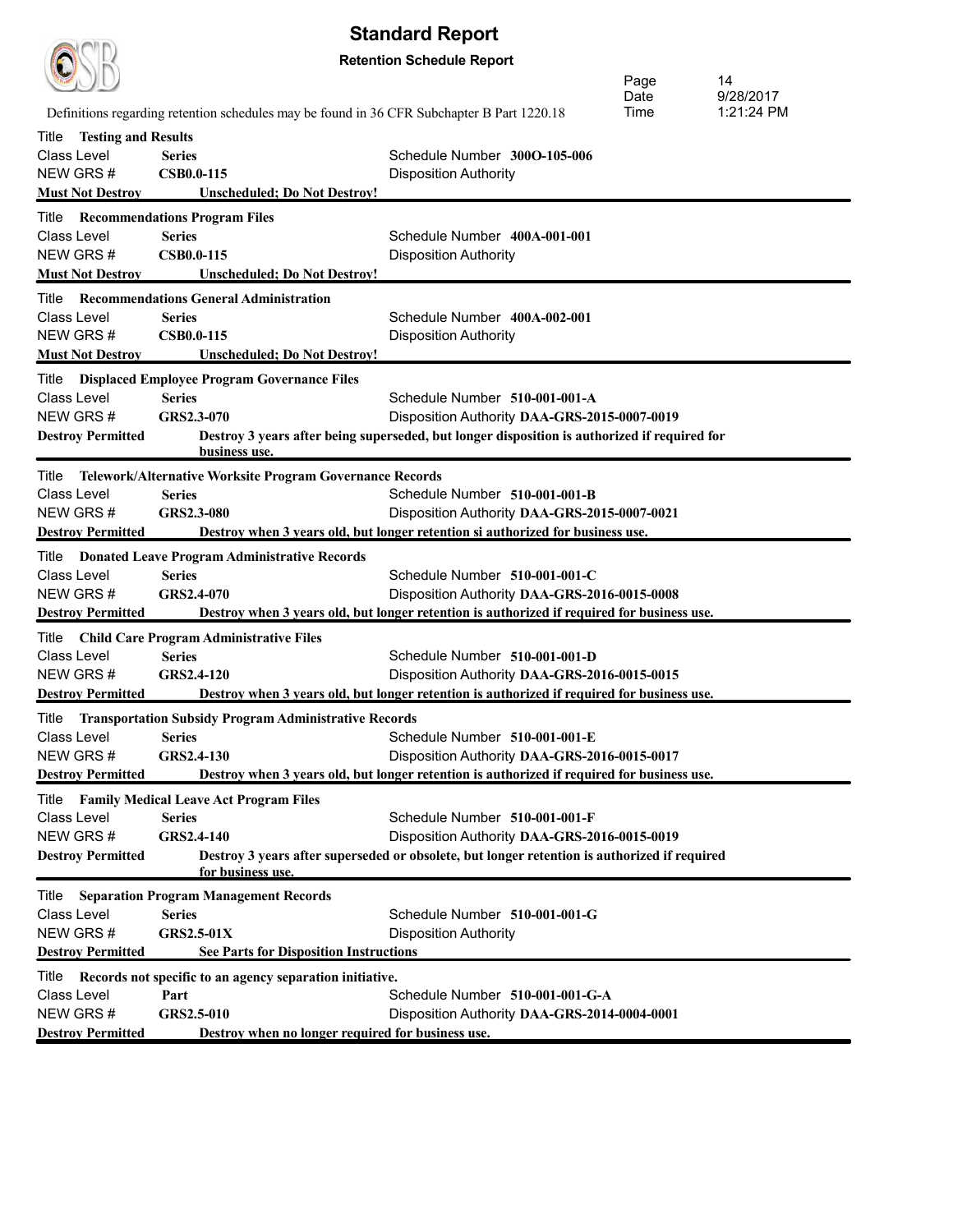|                                          |                                                                                            | υιαπναι ν πορυπ                                                                                                                 |      |            |
|------------------------------------------|--------------------------------------------------------------------------------------------|---------------------------------------------------------------------------------------------------------------------------------|------|------------|
|                                          |                                                                                            | <b>Retention Schedule Report</b>                                                                                                |      |            |
|                                          |                                                                                            |                                                                                                                                 | Page | 15         |
|                                          |                                                                                            |                                                                                                                                 | Date | 9/28/2017  |
|                                          | Definitions regarding retention schedules may be found in 36 CFR Subchapter B Part 1220.18 |                                                                                                                                 | Time | 1:21:24 PM |
| Title                                    |                                                                                            | Records specific to an agency separation initiative such as reduction-in-force, voluntary early retirement, voluntary separatio |      |            |
| Class Level                              | Part                                                                                       | Schedule Number 510-001-001-G-B                                                                                                 |      |            |
| NEW GRS#                                 | GRS2.5-011                                                                                 | Disposition Authority DAA-GRS-2014-0004-0002                                                                                    |      |            |
| <b>Destroy Permitted</b>                 | for business use.                                                                          | Destroy 2 years after date of program closure, but longer retention is authorized if required                                   |      |            |
| Title                                    | <b>Phased Retirement Program Administrative Records</b>                                    |                                                                                                                                 |      |            |
| Class Level                              | <b>Series</b>                                                                              | Schedule Number 510-001-001-H                                                                                                   |      |            |
| NEW GRS#                                 | GRS2.5-050                                                                                 | Disposition Authority DAA-GRS-2016-0007-0001                                                                                    |      |            |
| <b>Destroy Permitted</b>                 |                                                                                            | Destroy when 3 years old or 3 years after revision or replacement, as appropriate, but                                          |      |            |
|                                          | longer retention is authorized if required for business use.                               |                                                                                                                                 |      |            |
| Title                                    | <b>Personnel Management General Administrative Records</b>                                 |                                                                                                                                 |      |            |
| <b>Class Level</b>                       | <b>Series</b>                                                                              | Schedule Number 510-002-001                                                                                                     |      |            |
| NEW GRS#                                 | GRS2.2-010                                                                                 | Disposition Authority DAA-GRS-2017-0007-0001                                                                                    |      |            |
| <b>Destroy Permitted</b>                 |                                                                                            | Destroy when 3 years old, but longer retention is authorized if required for business use.                                      |      |            |
| <b>Classification Standards</b><br>Title |                                                                                            |                                                                                                                                 |      |            |
| Class Level                              | <b>Series</b>                                                                              | Schedule Number 510-101-001                                                                                                     |      |            |
| NEW GRS#                                 | GRS2.1-010                                                                                 | Disposition Authority DAA-GRS-2014-0002-0001                                                                                    |      |            |
| <b>Destroy Permitted</b>                 |                                                                                            | Destroy 2 years after standard is superseded, canceled, or disapproved by OPM (as                                               |      |            |
|                                          |                                                                                            | appropriate) but longer retention is authorized if required for business use.                                                   |      |            |
| <b>Position Descriptions</b><br>Title    |                                                                                            |                                                                                                                                 |      |            |
| <b>Class Level</b>                       | <b>Series</b>                                                                              | Schedule Number 510-101-002                                                                                                     |      |            |
| NEW GRS#                                 | <b>GRS2.1-02X</b>                                                                          | <b>Disposition Authority</b>                                                                                                    |      |            |
| <b>Destroy Permitted</b>                 | <b>See Parts for Disposition Instructions</b>                                              |                                                                                                                                 |      |            |
| Title                                    | <b>Official Agency Position Description</b>                                                |                                                                                                                                 |      |            |
| Class Level                              | Part                                                                                       | Schedule Number 510-101-002-A                                                                                                   |      |            |
| NEW GRS#                                 | GRS2.1-020                                                                                 | Disposition Authority DAA-GRS-2014-0002-0002                                                                                    |      |            |
| <b>Destroy Permitted</b>                 |                                                                                            | Destroy 2 years after position is abolished or description is superseded, but longer retention                                  |      |            |
|                                          | is authorized if required for business use.                                                |                                                                                                                                 |      |            |
| Title PD Case Files                      |                                                                                            |                                                                                                                                 |      |            |
| Class Level                              | Part                                                                                       | Schedule Number 510-101-002-B                                                                                                   |      |            |
| NEW GRS#                                 | GRS2.1-022                                                                                 | Disposition Authority DAA-GRS-2014-0002-0003                                                                                    |      |            |
| <b>Destroy Permitted</b>                 | <b>business use.</b>                                                                       | Destroy when position description is final, but longer retention is authorized if required for                                  |      |            |
| Title                                    | <b>Position Reviews and Classification Appeals</b>                                         |                                                                                                                                 |      |            |
| Class Level                              | <b>Series</b>                                                                              | Schedule Number 510-101-003                                                                                                     |      |            |
| NEW GRS#                                 | GRS2.1-030                                                                                 | Disposition Authority DAA-GRS-2014-0002-0004                                                                                    |      |            |
| <b>Destroy Permitted</b>                 | business use                                                                               | Destroy 3 years after final decision, but longer retention is authorized if required for                                        |      |            |
| Title                                    | <b>Certificates of Classification</b>                                                      |                                                                                                                                 |      |            |
| Class Level                              | <b>Series</b>                                                                              | Schedule Number 510-101-004                                                                                                     |      |            |
| NEW GRS#                                 | GRS2.1-040                                                                                 | Disposition Authority DAA-GRS-2014-0002-0005                                                                                    |      |            |
| <b>Destroy Permitted</b>                 |                                                                                            | Destroy 2 years after position is abolished or description is superseded, but longer retention                                  |      |            |
|                                          | is authorized if required for business use.                                                |                                                                                                                                 |      |            |
| Title                                    | Delegation of Authority for Examination and Certification                                  |                                                                                                                                 |      |            |
| Class Level                              | <b>Series</b>                                                                              | Schedule Number 510-101-005                                                                                                     |      |            |

NEW GRS # **GRS2.1-150** Disposition Authority **DAA-GRS-2014-0002-0021 Destroy Permitted Destroy 3 years after agreement terminates but longer retention is authorized if required** 

**for business use.**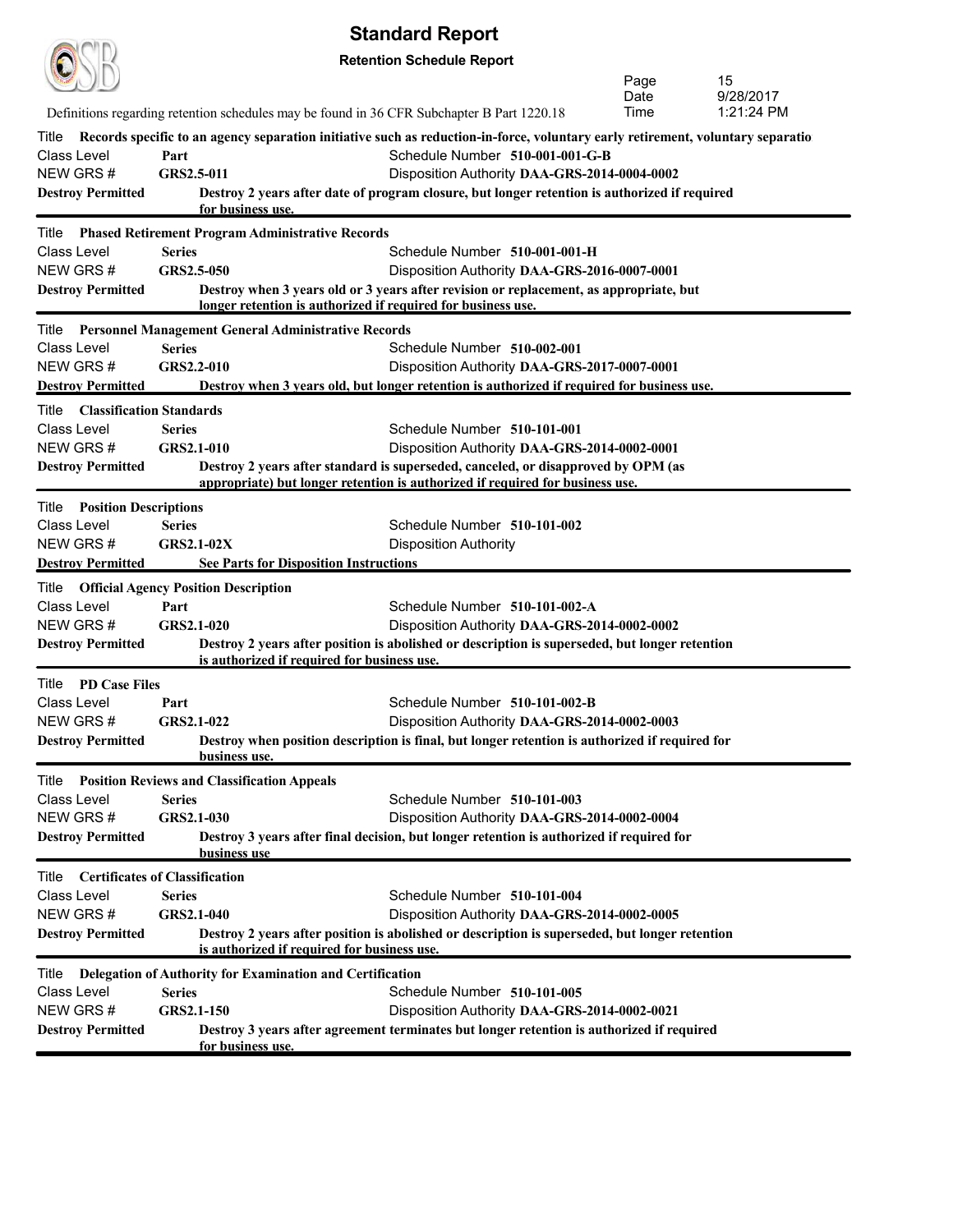| <b>Standard Report</b>                                    |                                                                                            |                                                                                                                                                                                        |              |                         |  |
|-----------------------------------------------------------|--------------------------------------------------------------------------------------------|----------------------------------------------------------------------------------------------------------------------------------------------------------------------------------------|--------------|-------------------------|--|
|                                                           |                                                                                            | <b>Retention Schedule Report</b>                                                                                                                                                       |              |                         |  |
|                                                           |                                                                                            |                                                                                                                                                                                        | Page         | 16                      |  |
|                                                           |                                                                                            |                                                                                                                                                                                        | Date<br>Time | 9/28/2017<br>1:21:25 PM |  |
|                                                           | Definitions regarding retention schedules may be found in 36 CFR Subchapter B Part 1220.18 |                                                                                                                                                                                        |              |                         |  |
| Title                                                     | Case Files on lost or exposed job test materials                                           |                                                                                                                                                                                        |              |                         |  |
| Class Level<br>NEW GRS#                                   | <b>Series</b><br>GRS2.1-070                                                                | Schedule Number 510-101-006<br>Disposition Authority DAA-GRS-2014-0002-0012                                                                                                            |              |                         |  |
| <b>Destroy Permitted</b>                                  | Destroy 5 years after date of final report.                                                |                                                                                                                                                                                        |              |                         |  |
|                                                           |                                                                                            |                                                                                                                                                                                        |              |                         |  |
| Title<br>Class Level                                      | <b>Delegated Authority Audits</b><br><b>Series</b>                                         | Schedule Number 510-101-007                                                                                                                                                            |              |                         |  |
| NEW GRS#                                                  | GRS2.1-160                                                                                 | Disposition Authority DAA-GRS-2014-0002-0022                                                                                                                                           |              |                         |  |
| <b>Destroy Permitted</b>                                  |                                                                                            | Destroy when 3 years old but longer retention is authorized if required for business use.                                                                                              |              |                         |  |
|                                                           |                                                                                            |                                                                                                                                                                                        |              |                         |  |
| <b>Job Vacancy Case Files</b><br>Title<br>Class Level     | <b>Series</b>                                                                              | Schedule Number 510-101-008                                                                                                                                                            |              |                         |  |
| NEW GRS#                                                  | <b>GRS2.1-05X</b>                                                                          | <b>Disposition Authority</b>                                                                                                                                                           |              |                         |  |
| <b>Destroy Permitted</b>                                  | <b>See Parts for Disposition Instructions</b>                                              |                                                                                                                                                                                        |              |                         |  |
| <b>One Time Job Selections</b><br>Title                   |                                                                                            |                                                                                                                                                                                        |              |                         |  |
| Class Level                                               | Part                                                                                       | Schedule Number 510-101-008-A                                                                                                                                                          |              |                         |  |
| NEW GRS#                                                  | GRS2.1-050                                                                                 | Disposition Authority DAA-GRS-2014-0002-0007                                                                                                                                           |              |                         |  |
| <b>Destroy Permitted</b>                                  |                                                                                            | Destroy 2 years after selection certificate is closed or final settlement of any associated                                                                                            |              |                         |  |
|                                                           | litigation; whichever is later.                                                            |                                                                                                                                                                                        |              |                         |  |
| Title                                                     | <b>Standing Register Selections</b>                                                        |                                                                                                                                                                                        |              |                         |  |
| Class Level                                               | Part                                                                                       | Schedule Number 510-101-008-B                                                                                                                                                          |              |                         |  |
| NEW GRS#                                                  | GRS2.1-051                                                                                 | Disposition Authority DAA-GRS-2014-0002-0007                                                                                                                                           |              |                         |  |
| <b>Destroy Permitted</b>                                  | Destroy 2 years after termination of register.                                             |                                                                                                                                                                                        |              |                         |  |
| Title                                                     | <b>Job Application Packages (for systems ie USAJobs)</b>                                   |                                                                                                                                                                                        |              |                         |  |
| Class Level                                               | <b>Series</b>                                                                              | Schedule Number 510-101-009                                                                                                                                                            |              |                         |  |
| NEW GRS#                                                  | GRS2.1-060                                                                                 | Disposition Authority DAA-GRS-2014-0002-0011                                                                                                                                           |              |                         |  |
| <b>Destroy Permitted</b>                                  | Destroy 1 year after date of submission.                                                   |                                                                                                                                                                                        |              |                         |  |
| Title<br><b>Interview Records</b>                         |                                                                                            |                                                                                                                                                                                        |              |                         |  |
| Class Level                                               | <b>Series</b>                                                                              | Schedule Number 510-101-010                                                                                                                                                            |              |                         |  |
| NEW GRS#                                                  | GRS2.1-090                                                                                 | Disposition Authority DAA-GRS-2014-0002-0008                                                                                                                                           |              |                         |  |
| <b>Destroy Permitted</b>                                  |                                                                                            | Destroy 2 years after case is closed by hire or non-selection, expiration of right to appeal a<br>non-selection, or final settlement of any associated litigation, whichever is later. |              |                         |  |
|                                                           |                                                                                            |                                                                                                                                                                                        |              |                         |  |
| <b>Class Level</b>                                        | Title Political Appointment Records (Schedule C)                                           | Schedule Number 510-101-011                                                                                                                                                            |              |                         |  |
| NEW GRS#                                                  | <b>Series</b><br><b>GRS2.1-10X</b>                                                         | <b>Disposition Authority</b>                                                                                                                                                           |              |                         |  |
| <b>Destroy Permitted</b>                                  | <b>See Parts for Disposition Instructions</b>                                              |                                                                                                                                                                                        |              |                         |  |
|                                                           |                                                                                            |                                                                                                                                                                                        |              |                         |  |
| <b>Title Records Related to Appointees</b><br>Class Level | <b>Series</b>                                                                              | Schedule Number 510-101-011-A                                                                                                                                                          |              |                         |  |
| NEW GRS#                                                  | <b>GRS2.1-100</b>                                                                          | Disposition Authority DAA-GRS-2014-0002-0014                                                                                                                                           |              |                         |  |
| <b>Destroy Permitted</b>                                  |                                                                                            | Destroy after separation. Retention up to end of administration under which individual                                                                                                 |              |                         |  |
|                                                           | was hired is authorized if required for business use.                                      |                                                                                                                                                                                        |              |                         |  |
| Title                                                     | <b>Appointee Ethics Pledges and Waivers</b>                                                |                                                                                                                                                                                        |              |                         |  |
| <b>Class Level</b>                                        | <b>Series</b>                                                                              | Schedule Number 510-101-011-B                                                                                                                                                          |              |                         |  |
| NEW GRS#                                                  | GRS2.1-101                                                                                 | Disposition Authority DAA-GRS-2014-0002-0007                                                                                                                                           |              |                         |  |
| <b>Destroy Permitted</b>                                  |                                                                                            | File in appointee's Official Personnel File, per Executive Order 13490.                                                                                                                |              |                         |  |
| Title                                                     | <b>Records Related to Non-Appointees</b>                                                   |                                                                                                                                                                                        |              |                         |  |
| Class Level                                               | <b>Series</b>                                                                              | Schedule Number 510-101-011-C                                                                                                                                                          |              |                         |  |
| NEW GRS#                                                  | <b>GRS2.1-102</b>                                                                          | Disposition Authority DAA-GRS-2014-0002-0015                                                                                                                                           |              |                         |  |
| <b>Destroy Permitted</b>                                  |                                                                                            | Destroy 1 year after consideration of the candidate ends. Retention up to end of                                                                                                       |              |                         |  |
|                                                           | business use.                                                                              | administration under which individual was considered is authorized if required for                                                                                                     |              |                         |  |
|                                                           |                                                                                            |                                                                                                                                                                                        |              |                         |  |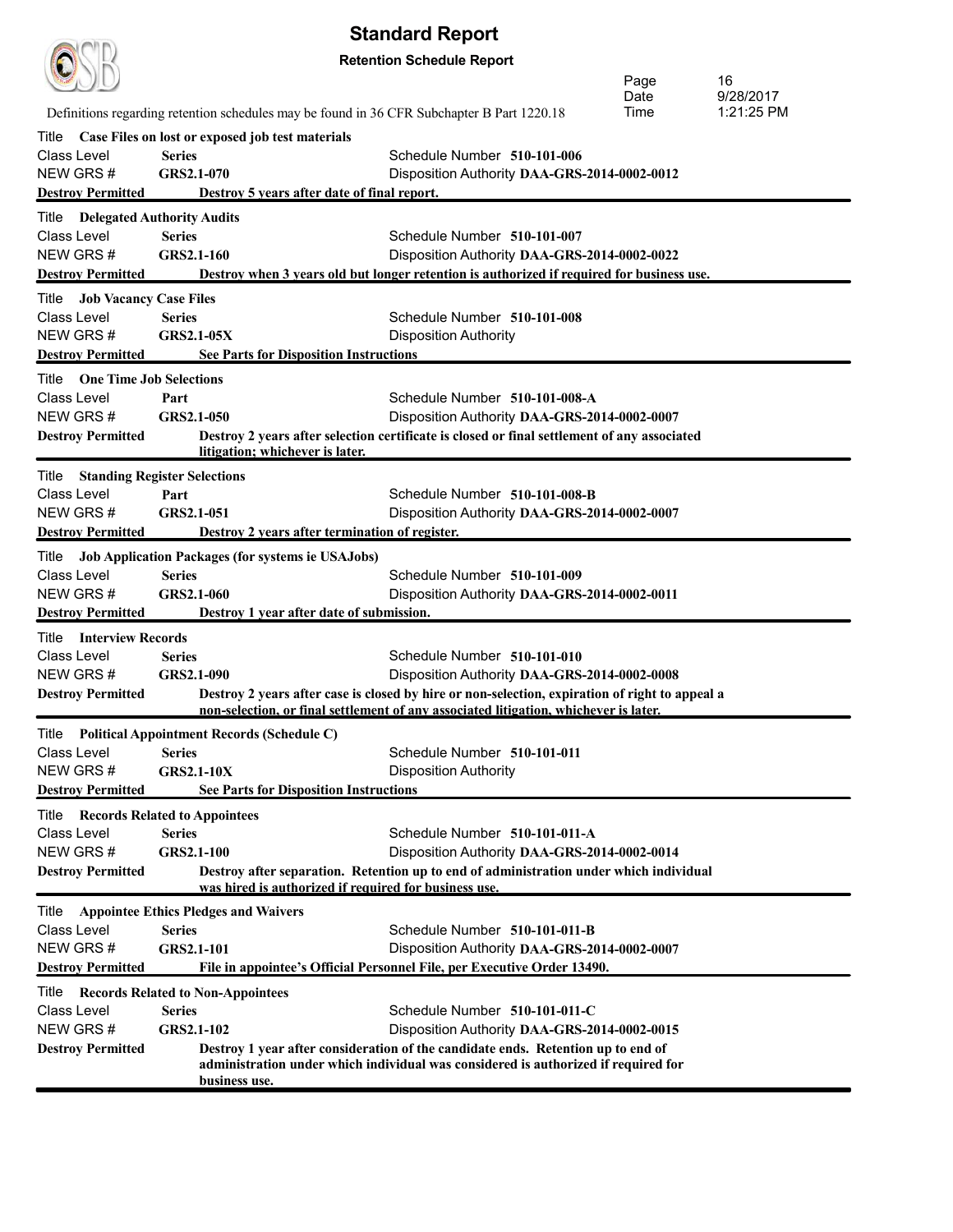|                                      |                                                                                            | <b>Jianuaru Nchni</b>                                                                                                                      |              |                 |
|--------------------------------------|--------------------------------------------------------------------------------------------|--------------------------------------------------------------------------------------------------------------------------------------------|--------------|-----------------|
|                                      |                                                                                            | <b>Retention Schedule Report</b>                                                                                                           |              |                 |
|                                      |                                                                                            |                                                                                                                                            | Page<br>Date | 17<br>9/28/2017 |
|                                      | Definitions regarding retention schedules may be found in 36 CFR Subchapter B Part 1220.18 |                                                                                                                                            | Time         | 1:21:25 PM      |
| Title                                | Disabled Excepted Service Appointment Records (Schedule A,B,D)                             |                                                                                                                                            |              |                 |
| <b>Class Level</b>                   | <b>Series</b>                                                                              | Schedule Number 510-101-012                                                                                                                |              |                 |
| NEW GRS#                             | GRS2.1-110                                                                                 | Disposition Authority DAA-GRS-2014-0002-0018                                                                                               |              |                 |
| <b>Destroy Permitted</b>             | offer.                                                                                     | Destroy 5 years after candidate enters on duty, is no longer under consideration, or declines                                              |              |                 |
| Title                                | <b>Non-Disabled Excepted Service Appointments (Schedule A,B,D)</b>                         |                                                                                                                                            |              |                 |
| <b>Class Level</b>                   | <b>Series</b>                                                                              | Schedule Number 510-101-013                                                                                                                |              |                 |
| NEW GRS#                             | <b>GRS2.1-111</b>                                                                          | Disposition Authority DAA-GRS-2014-0002-0019                                                                                               |              |                 |
| <b>Destroy Permitted</b>             | offer.                                                                                     | Destroy 2 years after candidate enters on duty, is no longer under consideration, or declines                                              |              |                 |
|                                      | <b>Title</b> Hires Under Special Temporary Authority                                       |                                                                                                                                            |              |                 |
| Class Level                          | <b>Series</b>                                                                              | Schedule Number 510-101-014                                                                                                                |              |                 |
| NEW GRS#                             | <b>GRS2.1-130</b>                                                                          | Disposition Authority DAA-GRS-2014-0002-0016                                                                                               |              |                 |
| <b>Destroy Permitted</b>             | for business use.                                                                          | Destroy 2 years after hiring authority closes but longer retention is authorized if required                                               |              |                 |
| <b>Title</b> Pre-Appointment Files   |                                                                                            |                                                                                                                                            |              |                 |
| Class Level                          | <b>Series</b>                                                                              | Schedule Number 510-101-015                                                                                                                |              |                 |
| NEW GRS#                             | <b>GRS2.1-14X</b>                                                                          | <b>Disposition Authority</b>                                                                                                               |              |                 |
| <b>Destroy Permitted</b>             | <b>See Parts for Disposition Instructions</b>                                              |                                                                                                                                            |              |                 |
| Title                                | Records concerning prospective employees who enter on duty.                                |                                                                                                                                            |              |                 |
| <b>Class Level</b>                   | Part                                                                                       | Schedule Number 510-101-015-A                                                                                                              |              |                 |
| NEW GRS#<br><b>Destroy Permitted</b> | GRS2.1-141                                                                                 | Disposition Authority None; filing instruction<br>Forward to appropriate human resources office to include in OPF after employee enters on |              |                 |
|                                      | duty.                                                                                      |                                                                                                                                            |              |                 |
|                                      | Title Records concerning prospective employees who do not enter on duty.                   |                                                                                                                                            |              |                 |
| <b>Class Level</b>                   | Part                                                                                       | Schedule Number 510-101-015-B                                                                                                              |              |                 |
| NEW GRS#                             | GRS2.1-142                                                                                 | Disposition Authority DAA-GRS-2014-0002-0009                                                                                               |              |                 |
| <b>Destroy Permitted</b>             |                                                                                            | Destroy 1 year after prospective employee is no longer a candidate.                                                                        |              |                 |
| Title                                | Copies of records included in Job vacancy case                                             |                                                                                                                                            |              |                 |
| Class Level<br>NEW GRS#              | Part<br>GRS2.1-143                                                                         | Schedule Number $510-101-015-C$                                                                                                            |              |                 |
| <b>Destroy Permitted</b>             |                                                                                            | Disposition Authority DAA-GRS-2014-0002-0010<br>Destroy after prospective employee enters on duty, declines appointment, or is no longer a |              |                 |
|                                      | candidate.                                                                                 |                                                                                                                                            |              |                 |
| Title                                | <b>Employment Eligibility Verification Records</b>                                         |                                                                                                                                            |              |                 |
| Class Level                          | <b>Series</b>                                                                              | Schedule Number 510-101-016                                                                                                                |              |                 |
| NEW GRS#                             | GRS2.2-060                                                                                 | Disposition Authority DAA-GRS-2017-0007-0007                                                                                               |              |                 |
| <b>Destroy Permitted</b>             |                                                                                            | Destroy 3 years after employee separates from service or transfers to another agency.                                                      |              |                 |
| Title                                | <b>Workforce and Succession Planning Records</b>                                           |                                                                                                                                            |              |                 |
| <b>Class Level</b><br>NEW GRS#       | <b>Series</b><br>GRS2.2-020                                                                | Schedule Number 510-102-001<br>Disposition Authority DAA-GRS-2017-0007-0002                                                                |              |                 |
| <b>Destroy Permitted</b>             |                                                                                            | Destroy 3 years after issuing each new plan, but longer retention is authorized if required                                                |              |                 |
|                                      | for business use.                                                                          |                                                                                                                                            |              |                 |
| <b>Skill Set Records</b><br>Title    |                                                                                            |                                                                                                                                            |              |                 |
| <b>Class Level</b>                   | <b>Series</b>                                                                              | Schedule Number 510-102-002                                                                                                                |              |                 |
| NEW GRS#                             | GRS2.2-120                                                                                 | Disposition Authority DAA-GRS-2017-0007-0018                                                                                               |              |                 |
| <b>Destroy Permitted</b>             | Destroy when business use ceases.                                                          |                                                                                                                                            |              |                 |
| Title                                | <b>Requests for Non-Competitive Personnel Action</b>                                       |                                                                                                                                            |              |                 |
| <b>Class Level</b><br>NEW GRS#       | <b>Series</b><br><b>GRS2.1-080</b>                                                         | Schedule Number 510-102-003<br>Disposition Authority DAA-GRS-2014-0002-0013                                                                |              |                 |
| <b>Destroy Permitted</b>             | Destroy 1 year after approval is granted or denied.                                        |                                                                                                                                            |              |                 |
|                                      |                                                                                            |                                                                                                                                            |              |                 |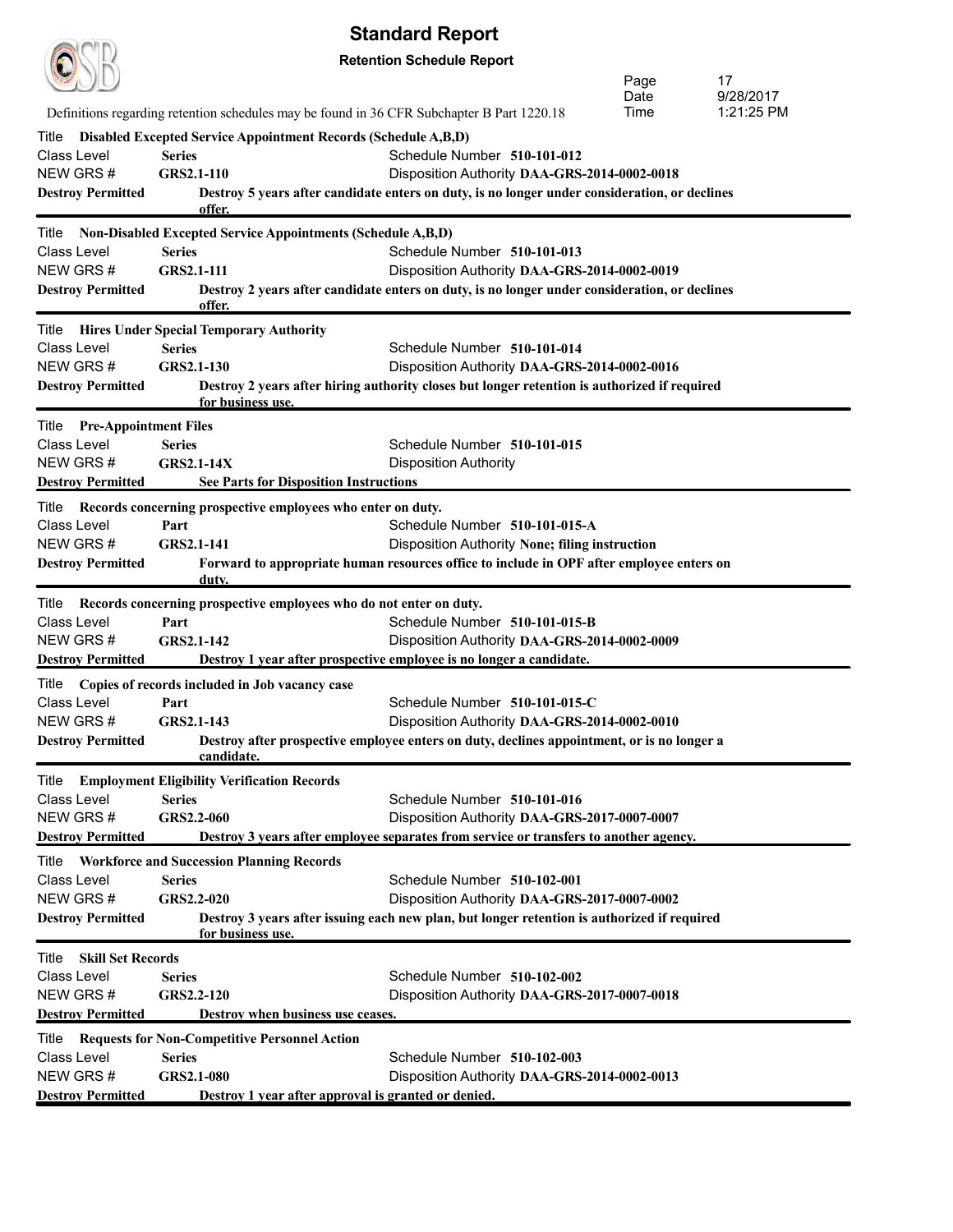| <b>Standard Report</b>           |                                                                                            |                                                                                                                                                                                 |      |            |  |
|----------------------------------|--------------------------------------------------------------------------------------------|---------------------------------------------------------------------------------------------------------------------------------------------------------------------------------|------|------------|--|
| <b>Retention Schedule Report</b> |                                                                                            |                                                                                                                                                                                 |      |            |  |
|                                  |                                                                                            |                                                                                                                                                                                 | Page | 18         |  |
|                                  |                                                                                            |                                                                                                                                                                                 | Date | 9/28/2017  |  |
|                                  | Definitions regarding retention schedules may be found in 36 CFR Subchapter B Part 1220.18 |                                                                                                                                                                                 | Time | 1:21:25 PM |  |
| Title                            | <b>Notification of Personnel Actions</b>                                                   |                                                                                                                                                                                 |      |            |  |
| Class Level                      | <b>Series</b>                                                                              | Schedule Number 510-102-004                                                                                                                                                     |      |            |  |
| NEW GRS#                         | GRS2.2-050                                                                                 | Disposition Authority DAA-GRS-2017-0007-0006                                                                                                                                    |      |            |  |
| <b>Destroy Permitted</b>         | Destroy when business use ceases.                                                          |                                                                                                                                                                                 |      |            |  |
| Title                            | <b>Employee Performance File System</b>                                                    |                                                                                                                                                                                 |      |            |  |
| Class Level                      | <b>Series</b>                                                                              | Schedule Number 510-102-005                                                                                                                                                     |      |            |  |
| NEW GRS#                         | <b>GRS2.2-07X</b>                                                                          | <b>Disposition Authority</b>                                                                                                                                                    |      |            |  |
| <b>Destroy Permitted</b>         | <b>See Parts for Disposition Instructions</b>                                              |                                                                                                                                                                                 |      |            |  |
| Title                            | <b>Acceptable Performance Appraisals of Non-SES appointees</b>                             |                                                                                                                                                                                 |      |            |  |
| Class Level                      | Part                                                                                       | Schedule Number 510-102-005-A                                                                                                                                                   |      |            |  |
| NEW GRS#                         | GRS2.2-070                                                                                 | Disposition Authority DAA-GRS-2017-0007-0008                                                                                                                                    |      |            |  |
| <b>Destroy Permitted</b>         |                                                                                            | Destroy no sooner than 4 years after date of appraisal, but longer retention is authorized if                                                                                   |      |            |  |
|                                  | required for business use.                                                                 |                                                                                                                                                                                 |      |            |  |
| Title                            | Unacceptable performance appraisals of non-senior                                          |                                                                                                                                                                                 |      |            |  |
| Class Level                      | Part                                                                                       | Schedule Number 510-102-005-B                                                                                                                                                   |      |            |  |
| NEW GRS#                         | GRS2.2-071                                                                                 | Disposition Authority DAA-GRS-2017-0007-0009                                                                                                                                    |      |            |  |
| <b>Destroy Permitted</b>         |                                                                                            | Destroy after employee completes 1 year of acceptable performance from the date of<br>written advance notice of proposed removal or reduction-in-grade notice. This disposition |      |            |  |
|                                  | instruction is mandatory; deviations are not allowed.                                      |                                                                                                                                                                                 |      |            |  |
| Title                            | SES appointees (as defined in 5 U.S.C. 3132a(2)).                                          |                                                                                                                                                                                 |      |            |  |
| Class Level                      | Part                                                                                       | Schedule Number 510-102-005-C                                                                                                                                                   |      |            |  |
| NEW GRS#                         | GRS2.2-072                                                                                 | Disposition Authority DAA-GRS-2017-0007-0010                                                                                                                                    |      |            |  |
| <b>Destroy Permitted</b>         |                                                                                            | Destroy no sooner than 5 years after date of appraisal, but longer retention is authorized if                                                                                   |      |            |  |
|                                  | required for business use.                                                                 |                                                                                                                                                                                 |      |            |  |
| Title                            |                                                                                            | Performance records superseded through an administrative, judicial, or quasi-judicial procedure.                                                                                |      |            |  |
| <b>Class Level</b>               | Part                                                                                       | Schedule Number 510-102-005-D                                                                                                                                                   |      |            |  |
| NEW GRS#                         | GRS2.2-073                                                                                 | Disposition Authority DAA-GRS-2017-0007-0011                                                                                                                                    |      |            |  |
| <b>Destroy Permitted</b>         |                                                                                            | Destroy when superseded. This disposition instruction is mandatory; deviations are not                                                                                          |      |            |  |
|                                  | allowed.                                                                                   |                                                                                                                                                                                 |      |            |  |
| Title                            | <b>Personnel Counseling Case Files</b>                                                     |                                                                                                                                                                                 |      |            |  |
| Class Level                      | <b>Series</b>                                                                              | Schedule Number 510-102-006                                                                                                                                                     |      |            |  |
| NEW GRS#                         |                                                                                            | <b>Disposition Authority</b>                                                                                                                                                    |      |            |  |
| <b>Destroy Permitted</b>         | <b>See Parts for Disposition Instructions</b>                                              |                                                                                                                                                                                 |      |            |  |
| Title                            | <b>General Counseling Records</b>                                                          |                                                                                                                                                                                 |      |            |  |
| Class Level                      | Part                                                                                       | Schedule Number 510-102-006-A                                                                                                                                                   |      |            |  |
| NEW GRS#                         |                                                                                            | Disposition Authority NC1-64-77-10 item 27a                                                                                                                                     |      |            |  |
| <b>Destroy Permitted</b>         | Destroy 3 years after termination of counseling.                                           |                                                                                                                                                                                 |      |            |  |
| Title                            | <b>Alcohol and Drug Abuse Counseling Records</b>                                           |                                                                                                                                                                                 |      |            |  |
| Class Level                      | Part                                                                                       | Schedule Number 510-102-006-B                                                                                                                                                   |      |            |  |
| NEW GRS#                         |                                                                                            | Disposition Authority NC1-64-77-10 item 27b                                                                                                                                     |      |            |  |
| <b>Destroy Permitted</b>         | Destroy when 3 years old.                                                                  |                                                                                                                                                                                 |      |            |  |
| Title                            | <b>Employee Incentive Awards Program</b>                                                   |                                                                                                                                                                                 |      |            |  |
| Class Level                      | <b>Series</b>                                                                              | Schedule Number 510-102-007                                                                                                                                                     |      |            |  |
| NEW GRS#                         | GRS2.2-030                                                                                 | Disposition Authority DAA-GRS-2017-0007-0003                                                                                                                                    |      |            |  |
| <b>Destroy Permitted</b>         |                                                                                            | Destroy when 2 years old or 2 years after award is approved or disapproved, whichever is<br>later, but longer retention is authorized if required for business use.             |      |            |  |
| Title                            |                                                                                            |                                                                                                                                                                                 |      |            |  |
| Class Level                      | <b>Records Related to Official Passports</b><br><b>Series</b>                              | Schedule Number 510-102-009                                                                                                                                                     |      |            |  |
| NEW GRS#                         | <b>GRS2.2-09X</b>                                                                          | <b>Disposition Authority</b>                                                                                                                                                    |      |            |  |
| <b>Destroy Permitted</b>         | <b>See Parts for Disposition Instructions</b>                                              |                                                                                                                                                                                 |      |            |  |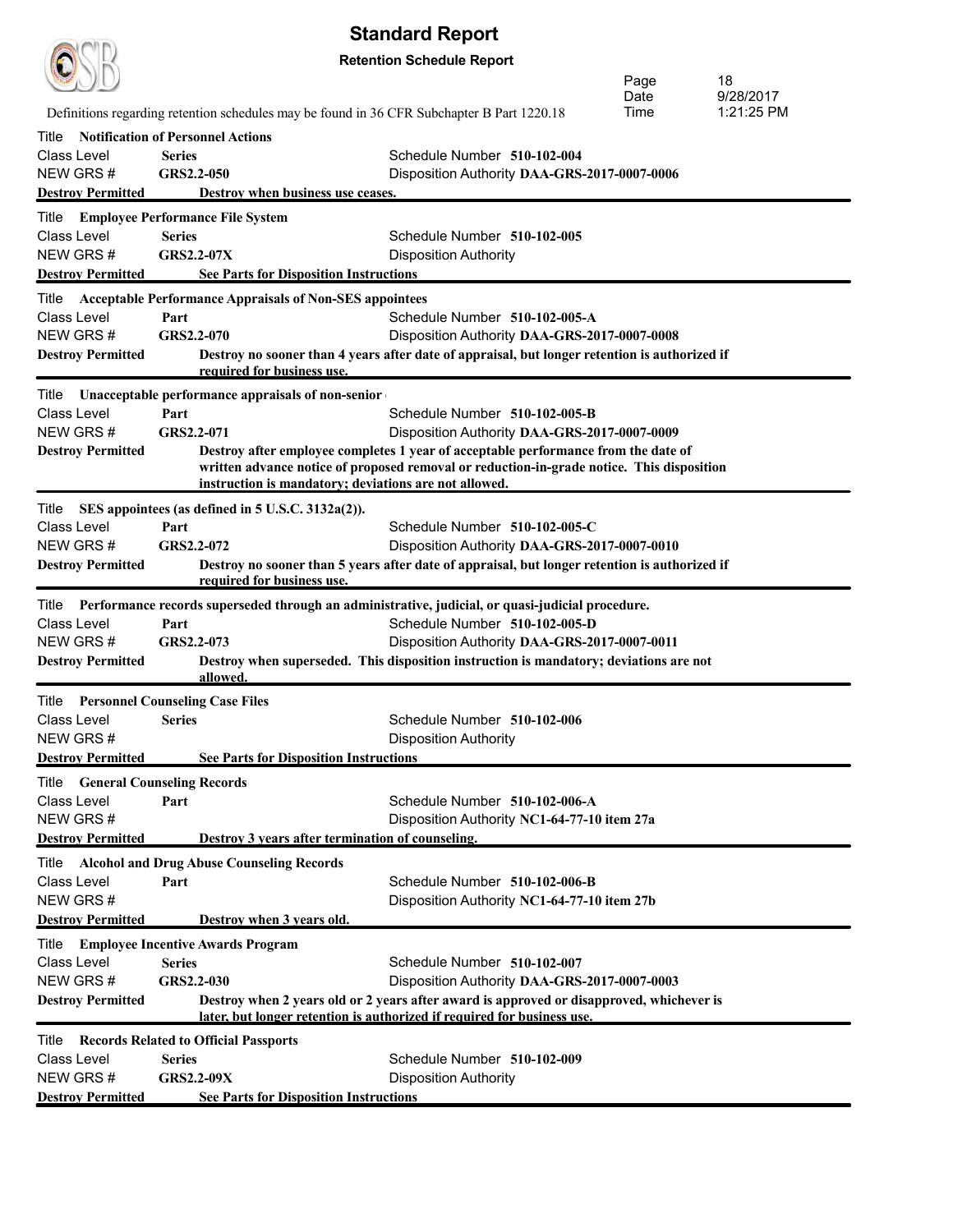|                                                    |                    |                                                                         | <b>Standard Report</b>                                                                           |              |                         |
|----------------------------------------------------|--------------------|-------------------------------------------------------------------------|--------------------------------------------------------------------------------------------------|--------------|-------------------------|
| <b>Retention Schedule Report</b>                   |                    |                                                                         |                                                                                                  |              |                         |
|                                                    |                    |                                                                         |                                                                                                  | Page         | 19                      |
|                                                    |                    |                                                                         |                                                                                                  | Date<br>Time | 9/28/2017<br>1:21:25 PM |
|                                                    |                    |                                                                         | Definitions regarding retention schedules may be found in 36 CFR Subchapter B Part 1220.18       |              |                         |
| <b>Application Records</b><br>Title<br>Class Level |                    |                                                                         | Schedule Number 510-102-009-A                                                                    |              |                         |
| NEW GRS#                                           | Part<br>GRS2.2-090 |                                                                         | Disposition Authority DAA-GRS-2017-0007-0013                                                     |              |                         |
| <b>Destroy Permitted</b>                           |                    |                                                                         | Destroy when 3 years old or upon employee separation or transfer, whichever is sooner; but       |              |                         |
|                                                    |                    | longer retention is authorized if required for business use.            |                                                                                                  |              |                         |
| <b>Official Passport Registrars</b><br>Title       |                    |                                                                         |                                                                                                  |              |                         |
| <b>Class Level</b>                                 | Part               |                                                                         | Schedule Number 510-102-009-B                                                                    |              |                         |
| NEW GRS#                                           | GRS2.2-091         |                                                                         | Disposition Authority DAA-GRS-2017-0007-0014                                                     |              |                         |
| <b>Destroy Permitted</b>                           |                    | Destroy when superseded or obsolete.                                    |                                                                                                  |              |                         |
| <b>Title Official Passports</b>                    |                    |                                                                         |                                                                                                  |              |                         |
| Class Level                                        | Part               |                                                                         | Schedule Number 510-102-009-C                                                                    |              |                         |
| NEW GRS#                                           | GRS2.2-092         |                                                                         | Disposition Authority None; filing instruction                                                   |              |                         |
| <b>Destroy Permitted</b>                           |                    | separation of the employee.                                             | Transfer to new agency or return to the Department of State upon expiration or upon              |              |                         |
| Title eOPF                                         |                    |                                                                         |                                                                                                  |              |                         |
| Class Level                                        | <b>Series</b>      |                                                                         | Schedule Number 510-102-010                                                                      |              |                         |
| NEW GRS#                                           | <b>GRS2.0-000</b>  |                                                                         | <b>Disposition Authority</b>                                                                     |              |                         |
| <b>Destroy Permitted</b>                           |                    | <b>See Parts for Disposition Instructions</b>                           |                                                                                                  |              |                         |
| <b>Long-Term Records</b><br>Title                  |                    |                                                                         |                                                                                                  |              |                         |
| <b>Class Level</b><br>NEW GRS#                     | Part<br>GRS2.2-040 |                                                                         | Schedule Number 510-102-010-A<br>Disposition Authority DAA-GRS-2017-0007-0004                    |              |                         |
| <b>Destroy Permitted</b>                           |                    |                                                                         | Destroy when survivor or retirement claims are adjudicated or when records are 129 years         |              |                         |
|                                                    |                    |                                                                         | old, whichever is sooner, but longer retention is authorized if required for business use.       |              |                         |
| Title<br><b>Short Term Records</b>                 |                    |                                                                         |                                                                                                  |              |                         |
| <b>Class Level</b>                                 | Part               |                                                                         | Schedule Number 510-102-010-B                                                                    |              |                         |
| NEW GRS#                                           | GRS2.2-041         |                                                                         | Disposition Authority DAA-GRS-2017-0007-0005                                                     |              |                         |
| <b>Destroy Permitted</b>                           |                    | whichever is earlier.                                                   | Destroy when superseded or obsolete, or upon separation or transfer of employee,                 |              |                         |
|                                                    |                    |                                                                         | Title Individual employee separation records required to be placed in separating employee's OPF. |              |                         |
| Class Level                                        | Part               |                                                                         | Schedule Number 510-102-010-C                                                                    |              |                         |
| NEW GRS#                                           | GRS2.5-040         |                                                                         | Disposition Authority None; filing instruction                                                   |              |                         |
| <b>Destroy Permitted</b>                           |                    | (OPF), as appropriate.                                                  | File on left side (short-term) or right side (long-term) of the Official Personnel Folder        |              |                         |
| Title                                              |                    | <b>Labor Management Relations Records</b>                               |                                                                                                  |              |                         |
| <b>Class Level</b>                                 | <b>Series</b>      |                                                                         | Schedule Number 510-103-001                                                                      |              |                         |
| NEW GRS#                                           | GRS2.3-050         |                                                                         | Disposition Authority DAA-GRS-2015-0007-0014                                                     |              |                         |
| <b>Destroy Permitted</b>                           |                    | for business use.                                                       | Destroy 5 years after expiration of agreement, but longer retention is authorized if required    |              |                         |
| Title                                              |                    | <b>Labor Management Relations Arbitrations</b>                          |                                                                                                  |              |                         |
| Class Level                                        | <b>Series</b>      |                                                                         | Schedule Number 510-103-002                                                                      |              |                         |
| NEW GRS#                                           | GRS2.3-052         |                                                                         | Disposition Authority DAA-GRS-2015-0007-0016                                                     |              |                         |
| <b>Destroy Permitted</b>                           |                    | for business use.                                                       | Destroy 5 years after final resolution of case, but longer retention is authorized if required   |              |                         |
| Title                                              |                    | <b>Administrative Grievance, Disciplinary, and Adverse Action Files</b> |                                                                                                  |              |                         |
| Class Level                                        | <b>Series</b>      |                                                                         | Schedule Number 510-103-003                                                                      |              |                         |
| NEW GRS#                                           | <b>GRS2.3-06X</b>  |                                                                         | <b>Disposition Authority</b>                                                                     |              |                         |
| <b>Destroy Permitted</b>                           |                    | <b>See Parts for Disposition Instructions</b>                           |                                                                                                  |              |                         |
| Title                                              |                    | <b>Administrative Grievance Case Files</b>                              |                                                                                                  |              |                         |
| <b>Class Level</b>                                 | Part               |                                                                         | Schedule Number 510-103-003-A                                                                    |              |                         |
| NEW GRS#                                           | GRS2.3-060         |                                                                         | Disposition Authority DAA-GRS-2015-0007-0017                                                     |              |                         |
| <b>Destroy Permitted</b>                           |                    |                                                                         | Destroy no sooner than 4 years but no less than 7 years after case is closed.                    |              |                         |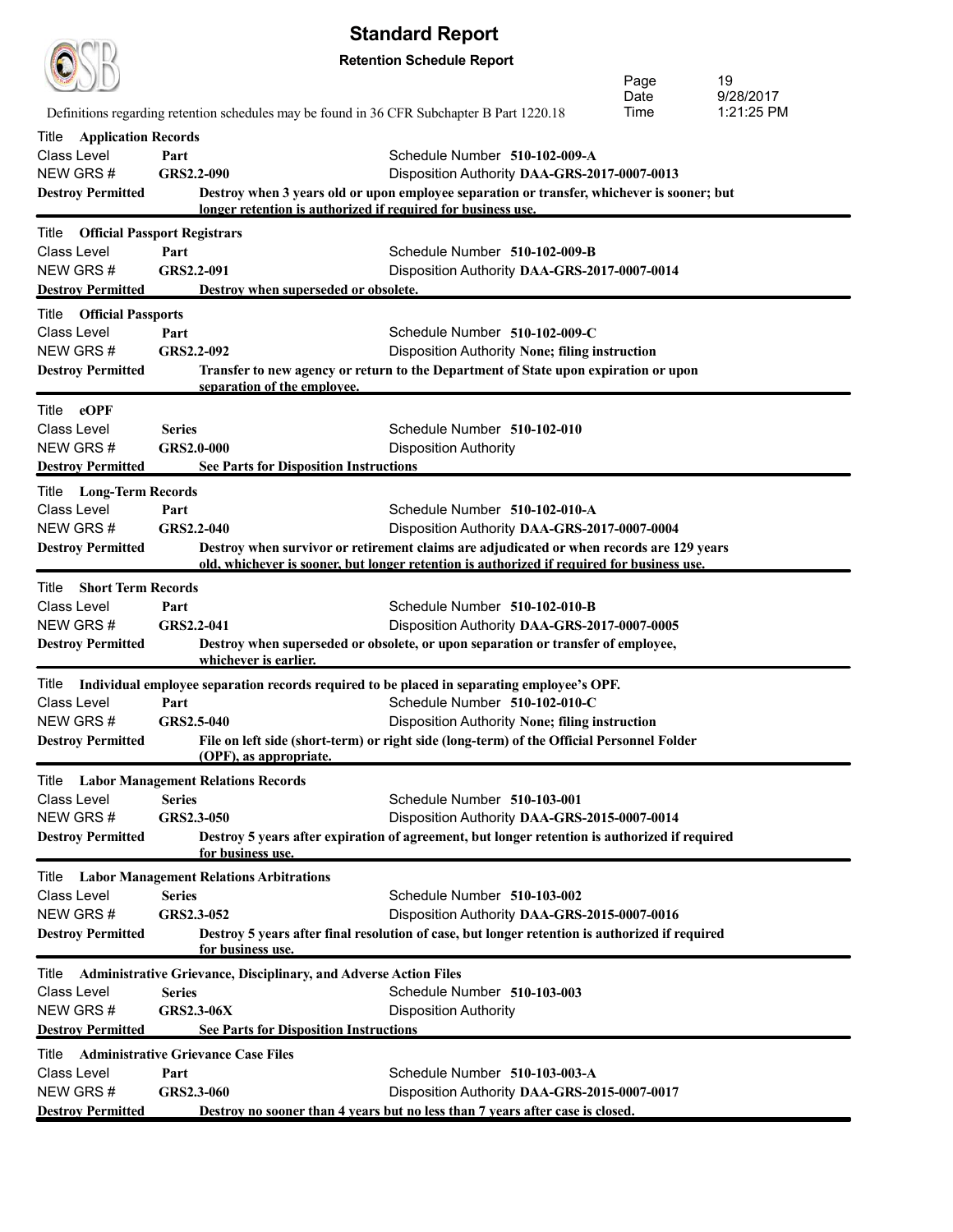| <b>Standard Report</b>                              |                                  |                                                       |                                                                                              |      |            |  |  |
|-----------------------------------------------------|----------------------------------|-------------------------------------------------------|----------------------------------------------------------------------------------------------|------|------------|--|--|
|                                                     | <b>Retention Schedule Report</b> |                                                       |                                                                                              |      |            |  |  |
| 20<br>Page                                          |                                  |                                                       |                                                                                              |      |            |  |  |
|                                                     |                                  |                                                       |                                                                                              | Date | 9/28/2017  |  |  |
|                                                     |                                  |                                                       | Definitions regarding retention schedules may be found in 36 CFR Subchapter B Part 1220.18   | Time | 1:21:25 PM |  |  |
| <b>Adverse Action Case Files</b><br>Title           |                                  |                                                       |                                                                                              |      |            |  |  |
| Class Level                                         | Part                             |                                                       | Schedule Number 510-103-003-B                                                                |      |            |  |  |
| NEW GRS#                                            | GRS2.3-061                       |                                                       | Disposition Authority DAA-GRS-2015-0007-0018                                                 |      |            |  |  |
| <b>Destroy Permitted</b>                            |                                  |                                                       | Destroy no sooner than 4 years but no later than 7 years after case is closed.               |      |            |  |  |
| <b>Performance Based Action Case Files</b><br>Title |                                  |                                                       |                                                                                              |      |            |  |  |
| <b>Class Level</b>                                  | Part                             |                                                       | Schedule Number 510-103-003-C                                                                |      |            |  |  |
| NEW GRS#                                            | GRS2.3-062                       |                                                       | Disposition Authority DAA-GRS-2015-0007-0023                                                 |      |            |  |  |
| <b>Destroy Permitted</b>                            |                                  |                                                       | Destroy no sooner than 4 years but no later than 7 years after case is closed.               |      |            |  |  |
| Telework/Alternate Worksite Files<br>Title          |                                  |                                                       |                                                                                              |      |            |  |  |
| Class Level                                         | <b>Series</b>                    |                                                       | Schedule Number 510-103-004                                                                  |      |            |  |  |
| NEW GRS#                                            | GRS2.3-081                       |                                                       | Disposition Authority DAA-GRS-2015-0007-0022                                                 |      |            |  |  |
| <b>Destroy Permitted</b>                            |                                  |                                                       | Destroy 1 year after end of employee's participation in the program, but longer retention is |      |            |  |  |
|                                                     |                                  | authorized if required for business use.              |                                                                                              |      |            |  |  |
| <b>Displaced Employee Case Files</b><br>Title       |                                  |                                                       |                                                                                              |      |            |  |  |
| Class Level                                         | <b>Series</b>                    |                                                       | Schedule Number 510-103-005                                                                  |      |            |  |  |
| NEW GRS#                                            | GRS2.3-071                       |                                                       | Disposition Authority DAA-GRS-2015-0007-0020                                                 |      |            |  |  |
| <b>Destroy Permitted</b>                            |                                  | retention is authorized if required for business use. | Destroy when employee is no longer eligible for displaced employee programs, but longer      |      |            |  |  |
|                                                     |                                  |                                                       |                                                                                              |      |            |  |  |
| Title<br><b>Wage Survey Files</b>                   |                                  |                                                       |                                                                                              |      |            |  |  |
| Class Level<br>NEW GRS#                             | <b>Series</b><br>GRS2.4-080      |                                                       | Schedule Number 510-104-001<br>Disposition Authority DAA-GRS-2016-0015-0010                  |      |            |  |  |
| <b>Destroy Permitted</b>                            |                                  |                                                       | Destroy after completing second succeeding survey in the specific wage area (i.e., retain    |      |            |  |  |
|                                                     |                                  |                                                       | records of the two most recently completed surveys), but longer retention is authorized if   |      |            |  |  |
|                                                     |                                  | required for business use.                            |                                                                                              |      |            |  |  |
| Title<br><b>Incentive Package Records</b>           |                                  |                                                       |                                                                                              |      |            |  |  |
| <b>Class Level</b>                                  | <b>Series</b>                    |                                                       | Schedule Number 510-104-002                                                                  |      |            |  |  |
| NEW GRS#                                            | GRS2.4-090                       |                                                       | Disposition Authority DAA-GRS-2016-0015-0011                                                 |      |            |  |  |
| <b>Destroy Permitted</b>                            |                                  |                                                       | Destroy 3 years after date of approval, completion of service agreement, or termination of   |      |            |  |  |
|                                                     |                                  |                                                       | incentive or differential payment, whichever is later, but longer retention is authorized if |      |            |  |  |
|                                                     |                                  | required for business use.                            |                                                                                              |      |            |  |  |
| <b>Title Workers Compensation Records</b>           |                                  |                                                       |                                                                                              |      |            |  |  |
| Class Level                                         | <b>Series</b>                    |                                                       | Schedule Number 510-104-003                                                                  |      |            |  |  |
| NEW GRS#                                            | <b>GRS2.4-100</b>                |                                                       | Disposition Authority DAA-GRS-2016-0015-0012                                                 |      |            |  |  |
| <b>Destroy Permitted</b>                            |                                  |                                                       | Destroy 3 years after compensation ceases or when deadline for filing a claim has passed.    |      |            |  |  |
| Title                                               |                                  | <b>Requests for Benefits under Spouse Equity</b>      |                                                                                              |      |            |  |  |
| Class Level                                         | <b>Series</b>                    |                                                       | Schedule Number 510-104-004                                                                  |      |            |  |  |
| NEW GRS#                                            | $GRS2.4-11X$                     |                                                       | <b>Disposition Authority</b>                                                                 |      |            |  |  |
| <b>Destroy Permitted</b>                            |                                  | <b>See Parts for Disposition Instructions</b>         |                                                                                              |      |            |  |  |
| <b>Successful Applications</b><br>Title             |                                  |                                                       |                                                                                              |      |            |  |  |
| Class Level                                         | Part                             |                                                       | Schedule Number 510-104-004-A                                                                |      |            |  |  |
| NEW GRS#                                            | GRS2.4-110                       |                                                       | Disposition Authority DAA-GRS-2016-0015-0014                                                 |      |            |  |  |
| <b>Destroy Permitted</b>                            |                                  |                                                       | Transfer to appropriate retirement system after enrollment is cancelled or terminated, or    |      |            |  |  |
|                                                     |                                  | annuity payment begins.                               |                                                                                              |      |            |  |  |
| <b>Denied Applications</b><br>Title                 |                                  |                                                       |                                                                                              |      |            |  |  |
| Class Level                                         | Part                             |                                                       | Schedule Number 510-104-004-B                                                                |      |            |  |  |
| NEW GRS#                                            | <b>GRS2.4-111</b>                |                                                       | Disposition Authority DAA-GRS-2016-0015-0014                                                 |      |            |  |  |
| <b>Destroy Permitted</b>                            |                                  | appropriate.                                          | Destroy 1 year after original denial, denial of appeal, or final court order, whichever is   |      |            |  |  |
|                                                     |                                  |                                                       |                                                                                              |      |            |  |  |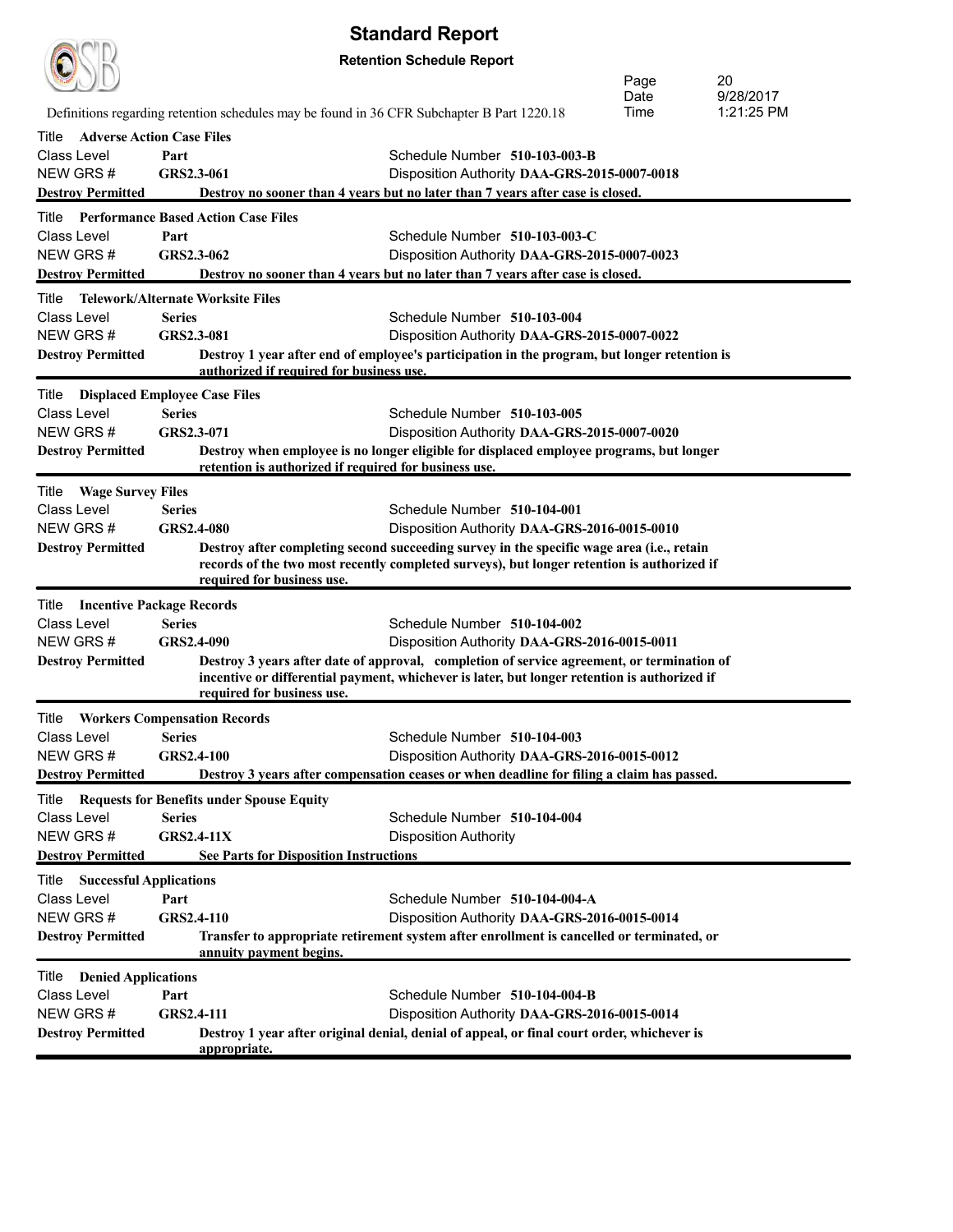|                          |                                                                                            | <b>Standard Report</b>                                                                       |      |            |
|--------------------------|--------------------------------------------------------------------------------------------|----------------------------------------------------------------------------------------------|------|------------|
|                          |                                                                                            | <b>Retention Schedule Report</b>                                                             |      |            |
|                          |                                                                                            |                                                                                              | Page | 21         |
|                          |                                                                                            |                                                                                              | Date | 9/28/2017  |
|                          | Definitions regarding retention schedules may be found in 36 CFR Subchapter B Part 1220.18 |                                                                                              | Time | 1:21:25 PM |
| Title                    | <b>Child Care Subsidy Program Case File</b>                                                |                                                                                              |      |            |
| Class Level              | <b>Series</b>                                                                              | Schedule Number 510-104-005                                                                  |      |            |
| NEW GRS#                 | GRS2.4-121                                                                                 | Disposition Authority DAA-GRS-2016-0015-0016                                                 |      |            |
| <b>Destroy Permitted</b> |                                                                                            | Destroy 2 years after employee participation concludes, but longer retention is authorized   |      |            |
|                          | if required for business use.                                                              |                                                                                              |      |            |
| Title                    | <b>Transportation Subsidy Case File</b>                                                    |                                                                                              |      |            |
| Class Level              | <b>Series</b>                                                                              | Schedule Number 510-104-006                                                                  |      |            |
| NEW GRS#                 | GRS2.4-131                                                                                 | Disposition Authority DAA-GRS-2016-0015-0018                                                 |      |            |
| <b>Destroy Permitted</b> |                                                                                            | Destroy 2 years after employee participation concludes, but longer retention is authorized   |      |            |
|                          | if required for business use.                                                              |                                                                                              |      |            |
| Title                    | <b>Donated Leave Program Case File</b>                                                     |                                                                                              |      |            |
| Class Level              | <b>Series</b>                                                                              | Schedule Number 510-104-007                                                                  |      |            |
| NEW GRS#                 | GRS2.4-071                                                                                 | Disposition Authority DAA-GRS-2016-0015-0009                                                 |      |            |
| <b>Destroy Permitted</b> |                                                                                            | Destroy 1 year after the employee receiving leave is no longer participating in the program, |      |            |
|                          | but longer retention is authorized if required for business use.                           |                                                                                              |      |            |
|                          | Title Family Medical Leave Act Case File                                                   |                                                                                              |      |            |
| Class Level              | <b>Series</b>                                                                              | Schedule Number 510-104-008                                                                  |      |            |
| NEW GRS#                 | GRS2.4-141                                                                                 | Disposition Authority DAA-GRS-2016-0015-0020                                                 |      |            |
| <b>Destroy Permitted</b> |                                                                                            | Destroy 3 years after conclusion of leave being taken, but longer retention is authorized if |      |            |
|                          | required for business use.                                                                 |                                                                                              |      |            |
| Title                    | <b>Training Program Records</b>                                                            |                                                                                              |      |            |
| Class Level              | <b>Series</b>                                                                              | Schedule Number 510-105-001                                                                  |      |            |
| NEW GRS#                 | GRS2.6-010                                                                                 | Disposition Authority DAA-GRS-2016-0014-0001                                                 |      |            |
| <b>Destroy Permitted</b> |                                                                                            | Destroy when 3 years old, or 3 years after superseded or obsolete, whichever is appropriate, |      |            |
|                          | but longer retention is authorized if required for business use.                           |                                                                                              |      |            |
| Title                    | <b>Individual Employee Training Records</b>                                                |                                                                                              |      |            |
| Class Level              | <b>Series</b>                                                                              | Schedule Number 510-105-002                                                                  |      |            |
| NEW GRS#                 | GRS2.6-030                                                                                 | Disposition Authority DAA-GRS-2016-0014-0003                                                 |      |            |
| <b>Destroy Permitted</b> |                                                                                            | Destroy when superseded, 3 years old, or 1 year after separation, whichever comes first,     |      |            |
|                          | but longer retention is authorized if required for business use.                           |                                                                                              |      |            |
| Title                    | <b>SES Candidate Development Program</b>                                                   |                                                                                              |      |            |
| Class Level              | <b>Series</b>                                                                              | Schedule Number 510-105-003                                                                  |      |            |
| NEW GRS#                 | GRS2.6-040                                                                                 | Disposition Authority DAA-GRS-2016-0014-0004                                                 |      |            |
| <b>Destroy Permitted</b> | Destroy when no longer needed for business use.                                            |                                                                                              |      |            |
| Title                    | <b>SES Candidate Development Participant Training Record</b>                               |                                                                                              |      |            |
| Class Level              | <b>Series</b>                                                                              | Schedule Number 510-105-004                                                                  |      |            |
| NEW GRS#                 | GRS2.6-041                                                                                 | Disposition Authority DAA-GRS-2016-0014-0005                                                 |      |            |
| <b>Destroy Permitted</b> |                                                                                            | Destroy upon certification by OPM's Qualifications Review Board (QRB) or 1 year after        |      |            |
|                          |                                                                                            | separation from SESCDP, but longer retention is authorized if required for business use.     |      |            |
| Title                    | <b>Individual Employee Separation Case Files</b>                                           |                                                                                              |      |            |
| Class Level              | <b>Series</b>                                                                              | Schedule Number 510-106-001                                                                  |      |            |
| NEW GRS#                 | GRS2.5-020                                                                                 | Disposition Authority DAA-GRS-2014-0004-0003                                                 |      |            |
| <b>Destroy Permitted</b> |                                                                                            | Destroy 1 year after date of separation or transfer, but longer retention is authorized if   |      |            |
|                          | required for business use.                                                                 |                                                                                              |      |            |
| Title                    | <b>Individual Employee Phased Retirement Case Files</b>                                    |                                                                                              |      |            |
| Class Level              | <b>Series</b>                                                                              | Schedule Number 510-106-002                                                                  |      |            |
| NEW GRS#                 | GRS2.5-051                                                                                 | Disposition Authority DAA-GRS-2016-0007-0002                                                 |      |            |
| <b>Destroy Permitted</b> |                                                                                            | Destroy 1 year after employee participation concludes or the employee retires, but longer    |      |            |
|                          | retention is authorized if required for business use.                                      |                                                                                              |      |            |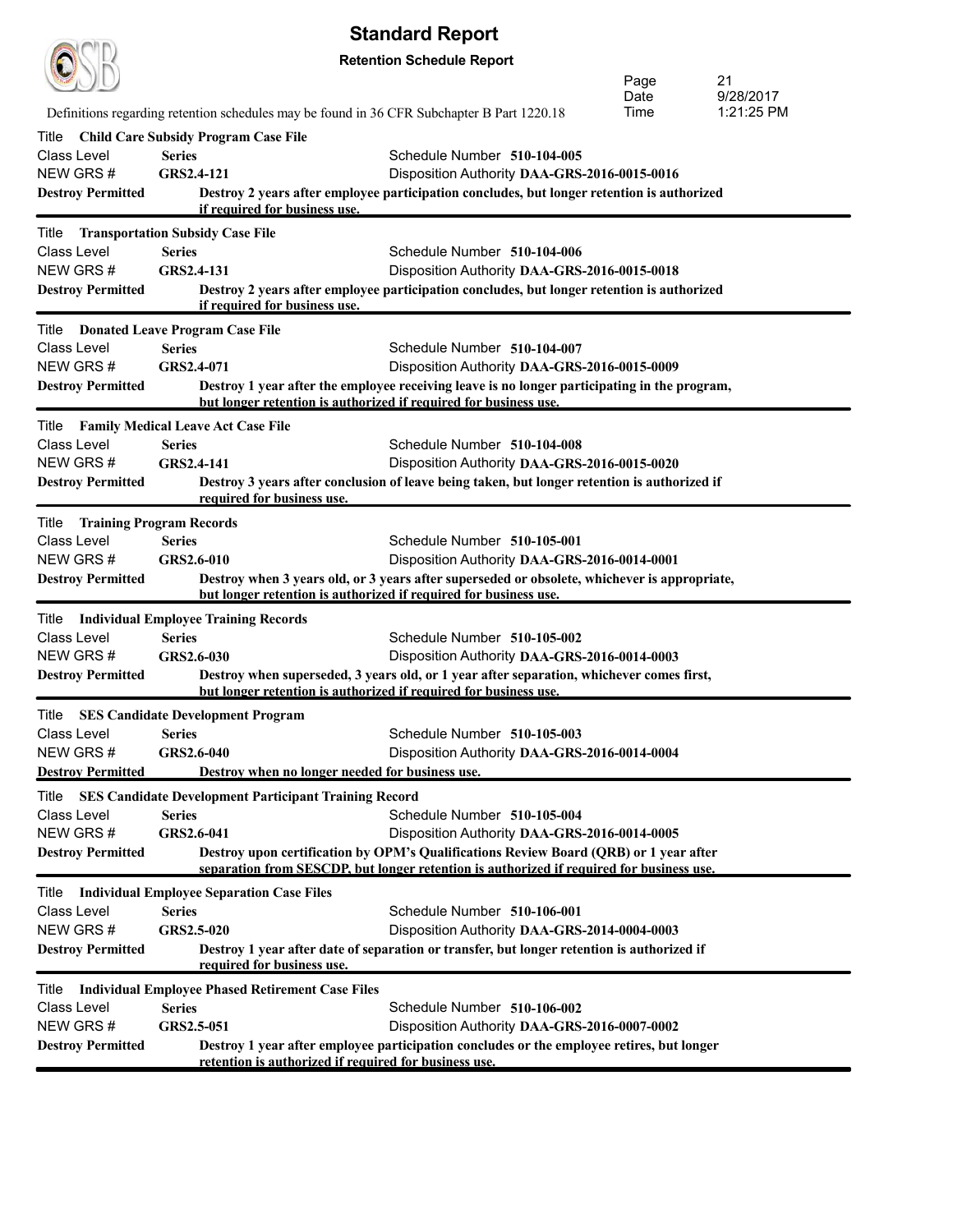| <b>Standard Report</b>                          |                   |                                                                                            |                                                                                                                                                                          |              |                 |  |
|-------------------------------------------------|-------------------|--------------------------------------------------------------------------------------------|--------------------------------------------------------------------------------------------------------------------------------------------------------------------------|--------------|-----------------|--|
| <b>Retention Schedule Report</b>                |                   |                                                                                            |                                                                                                                                                                          |              |                 |  |
|                                                 |                   |                                                                                            |                                                                                                                                                                          | Page         | 22<br>9/28/2017 |  |
|                                                 |                   | Definitions regarding retention schedules may be found in 36 CFR Subchapter B Part 1220.18 |                                                                                                                                                                          | Date<br>Time | 1:21:25 PM      |  |
| Title                                           |                   | <b>Records and Information Management Program Governance Files</b>                         |                                                                                                                                                                          |              |                 |  |
| <b>Class Level</b>                              | <b>Series</b>     |                                                                                            | Schedule Number 520-001-001-A                                                                                                                                            |              |                 |  |
| NEW GRS#                                        | GRS4.1-020        |                                                                                            | Disposition Authority DAA-GRS-2013-0002-0007                                                                                                                             |              |                 |  |
| <b>Destroy Permitted</b>                        |                   |                                                                                            | Destroy no sooner than 6 years after the project, activity, or transaction is completed or<br>superseded, but longer retention is authorized if needed for business use. |              |                 |  |
| Title Library Program Governance Files          |                   |                                                                                            |                                                                                                                                                                          |              |                 |  |
| Class Level                                     | <b>Series</b>     |                                                                                            | Schedule Number 520-001-001-B                                                                                                                                            |              |                 |  |
| NEW GRS#                                        | <b>CSB0.0-115</b> |                                                                                            | <b>Disposition Authority</b>                                                                                                                                             |              |                 |  |
| <b>Must Not Destroy</b>                         |                   | <b>Unscheduled; Do Not Destroy!</b>                                                        |                                                                                                                                                                          |              |                 |  |
|                                                 |                   | Title RM Program General Administrative Records                                            |                                                                                                                                                                          |              |                 |  |
| Class Level                                     | <b>Series</b>     |                                                                                            | Schedule Number 520-002-001-A                                                                                                                                            |              |                 |  |
| NEW GRS#                                        | <b>GRS4.1-020</b> |                                                                                            | Disposition Authority DAA-GRS-2013-0002-0007                                                                                                                             |              |                 |  |
| <b>Destroy Permitted</b>                        |                   |                                                                                            | Destroy no sooner than 6 years after the project, activity, or transaction is completed or<br>superseded, but longer retention is authorized if needed for business use. |              |                 |  |
| Title                                           |                   | <b>Library General Administrative Records</b>                                              |                                                                                                                                                                          |              |                 |  |
| Class Level                                     | <b>Series</b>     |                                                                                            | Schedule Number 520-002-001-B                                                                                                                                            |              |                 |  |
| NEW GRS#                                        | GRS4.4-010        |                                                                                            | Disposition Authority DAA-GRS-2015-0003-0001                                                                                                                             |              |                 |  |
| <b>Destroy Permitted</b>                        |                   |                                                                                            | Destroy when 3 years old or 3 years after superseded or obsolete, whichever is applicable.                                                                               |              |                 |  |
|                                                 |                   | Longer retention is authorized for business use.                                           |                                                                                                                                                                          |              |                 |  |
| <b>Title</b> Record-Keeping Requirements Review |                   |                                                                                            |                                                                                                                                                                          |              |                 |  |
| <b>Class Level</b>                              | <b>Series</b>     |                                                                                            | Schedule Number 520-101-001                                                                                                                                              |              |                 |  |
| NEW GRS#                                        | <b>GRS4.1-020</b> |                                                                                            | Disposition Authority DAA-GRS-2013-0002-0007                                                                                                                             |              |                 |  |
| <b>Destroy Permitted</b>                        |                   |                                                                                            | Destroy no sooner than 6 years after the project, activity, or transaction is completed or<br>superseded, but longer retention is authorized if needed for business use. |              |                 |  |
|                                                 |                   | Title Record Maintenance System Review and Certification                                   |                                                                                                                                                                          |              |                 |  |
| <b>Class Level</b>                              | <b>Series</b>     |                                                                                            | Schedule Number 520-101-002                                                                                                                                              |              |                 |  |
| NEW GRS#                                        | <b>GRS4.1-020</b> |                                                                                            | Disposition Authority DAA-GRS-2013-0002-0007                                                                                                                             |              |                 |  |
| <b>Destroy Permitted</b>                        |                   |                                                                                            | Destroy no sooner than 6 years after the project, activity, or transaction is completed or<br>superseded, but longer retention is authorized if needed for business use. |              |                 |  |
| <b>Title Record Tools Updates</b>               |                   |                                                                                            |                                                                                                                                                                          |              |                 |  |
| Class Level                                     | <b>Series</b>     |                                                                                            | Schedule Number 520-101-003                                                                                                                                              |              |                 |  |
| NEW GRS#                                        | GRS4.1-020        |                                                                                            | Disposition Authority DAA-GRS-2013-0002-0007                                                                                                                             |              |                 |  |
| <b>Destroy Permitted</b>                        |                   |                                                                                            | Destroy no sooner than 6 years after the project, activity, or transaction is completed or<br>superseded, but longer retention is authorized if needed for business use. |              |                 |  |
| Title                                           |                   | <b>Vital Record Designation and Revocation</b>                                             |                                                                                                                                                                          |              |                 |  |
| <b>Class Level</b>                              | <b>Series</b>     |                                                                                            | Schedule Number 520-102-001                                                                                                                                              |              |                 |  |
| NEW GRS#                                        | GRS4.1-030        |                                                                                            | Disposition Authority DAA-GRS-2013-0002-0008                                                                                                                             |              |                 |  |
| <b>Destroy Permitted</b>                        |                   |                                                                                            | Destroy 3 years after project, activity, or transaction is completed or superseded, but longer                                                                           |              |                 |  |
|                                                 |                   | retention is authorized if needed for business use.                                        |                                                                                                                                                                          |              |                 |  |
| Title                                           |                   | Vital Record Store Annual Cycling and Audit                                                |                                                                                                                                                                          |              |                 |  |
| <b>Class Level</b>                              | <b>Series</b>     |                                                                                            | Schedule Number 520-102-002                                                                                                                                              |              |                 |  |
| NEW GRS#<br><b>Destroy Permitted</b>            | GRS4.1-030        |                                                                                            | Disposition Authority DAA-GRS-2013-0002-0008<br>Destroy 3 years after project, activity, or transaction is completed or superseded, but longer                           |              |                 |  |
|                                                 |                   | retention is authorized if needed for business use.                                        |                                                                                                                                                                          |              |                 |  |
| Title                                           |                   | <b>Administering the Destruction of Temporary Records</b>                                  |                                                                                                                                                                          |              |                 |  |
| Class Level                                     | <b>Series</b>     |                                                                                            | Schedule Number 520-103-001                                                                                                                                              |              |                 |  |
| NEW GRS#                                        | GRS4.1-020        |                                                                                            | Disposition Authority DAA-GRS-2013-0002-0007                                                                                                                             |              |                 |  |
| <b>Destroy Permitted</b>                        |                   |                                                                                            | Destroy no sooner than 6 years after the project, activity, or transaction is completed or<br>superseded, but longer retention is authorized if needed for business use. |              |                 |  |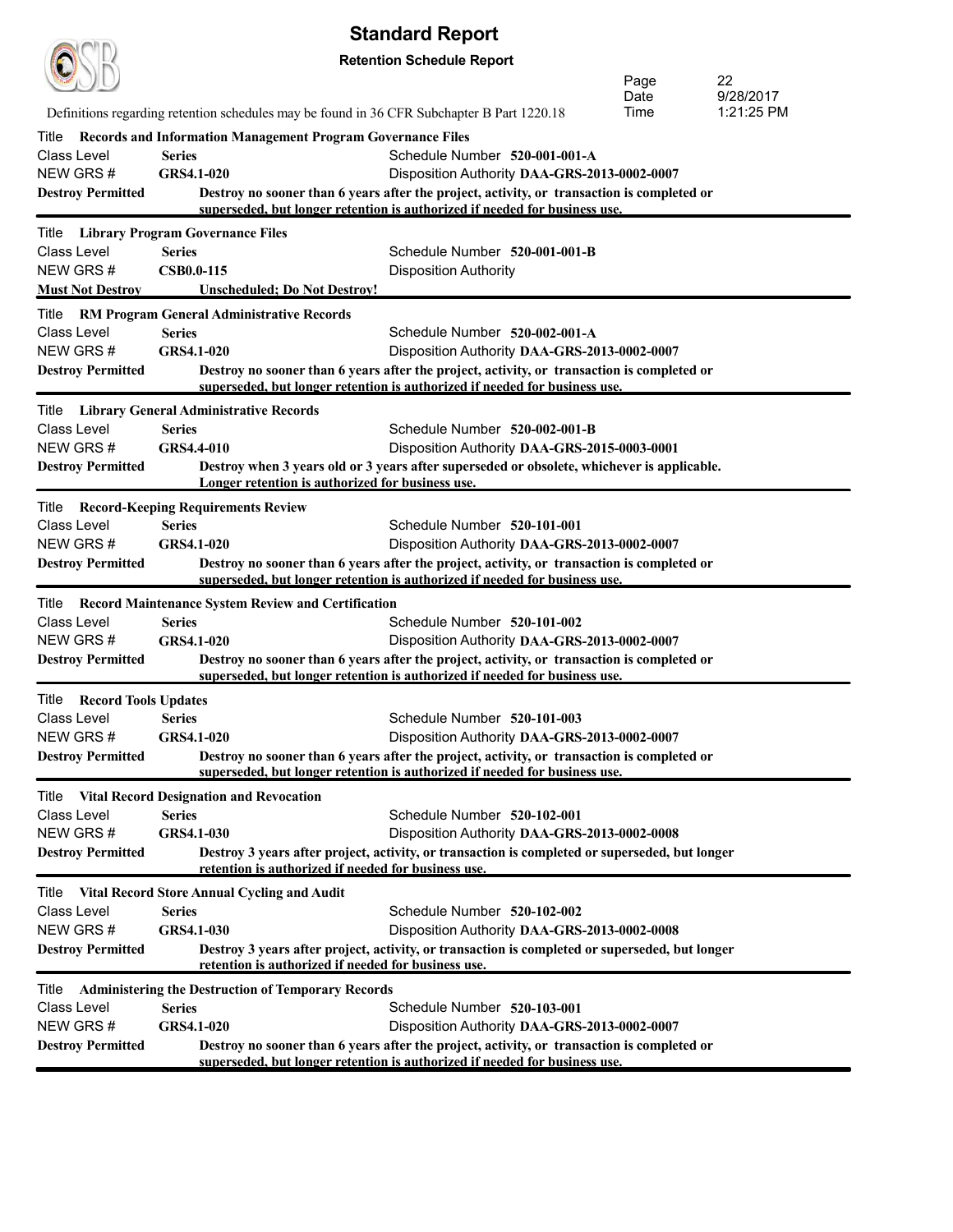| <b>Standard Report</b>                                            |                                    |                                                                                            |                                                                                                                                                                          |              |                         |
|-------------------------------------------------------------------|------------------------------------|--------------------------------------------------------------------------------------------|--------------------------------------------------------------------------------------------------------------------------------------------------------------------------|--------------|-------------------------|
|                                                                   |                                    |                                                                                            | <b>Retention Schedule Report</b>                                                                                                                                         |              |                         |
|                                                                   |                                    |                                                                                            |                                                                                                                                                                          | Page         | 23                      |
|                                                                   |                                    |                                                                                            |                                                                                                                                                                          | Date<br>Time | 9/28/2017<br>1:21:25 PM |
|                                                                   |                                    | Definitions regarding retention schedules may be found in 36 CFR Subchapter B Part 1220.18 |                                                                                                                                                                          |              |                         |
| Title<br>Class Level                                              |                                    | <b>Administering the Accessioning of Permanent Records</b>                                 |                                                                                                                                                                          |              |                         |
| NEW GRS#                                                          | <b>Series</b><br><b>GRS4.1-020</b> |                                                                                            | Schedule Number 520-103-002<br>Disposition Authority DAA-GRS-2013-0002-0007                                                                                              |              |                         |
| <b>Destroy Permitted</b>                                          |                                    |                                                                                            | Destroy no sooner than 6 years after the project, activity, or transaction is completed or                                                                               |              |                         |
|                                                                   |                                    |                                                                                            | superseded, but longer retention is authorized if needed for business use.                                                                                               |              |                         |
| Title                                                             |                                    | <b>File Room Tracking and Control Records</b>                                              |                                                                                                                                                                          |              |                         |
| Class Level                                                       | <b>Series</b>                      |                                                                                            | Schedule Number 520-104-001                                                                                                                                              |              |                         |
| NEW GRS#                                                          | GRS4.1-010                         |                                                                                            | Disposition Authority DAA-GRS-2013-0002-0016                                                                                                                             |              |                         |
| <b>Destroy Permitted</b>                                          |                                    | Destroy when no longer needed.                                                             |                                                                                                                                                                          |              |                         |
| Title<br>RIM Helpdesk Records                                     |                                    |                                                                                            |                                                                                                                                                                          |              |                         |
| Class Level<br>NEW GRS#                                           | <b>Series</b><br>GRS5.8-010        |                                                                                            | Schedule Number 520-105-002                                                                                                                                              |              |                         |
| <b>Destroy Permitted</b>                                          |                                    |                                                                                            | Disposition Authority DAA-GRS-20170001-0001<br>Destroy 1 year after resolved, or when no longer needed for business use, whichever is                                    |              |                         |
|                                                                   |                                    | appropriate.                                                                               |                                                                                                                                                                          |              |                         |
| Title                                                             |                                    | <b>Data Administration Records (Permanent)</b>                                             |                                                                                                                                                                          |              |                         |
| Class Level                                                       | <b>Series</b>                      |                                                                                            | Schedule Number 520-105-003                                                                                                                                              |              |                         |
| NEW GRS#                                                          | GRS3.1-050                         |                                                                                            | Disposition Authority DAA-GRS2013-00050002                                                                                                                               |              |                         |
| <b>Must Not Destroy</b>                                           |                                    |                                                                                            | Transfer to the National Archives with the permanent electronic records to which the                                                                                     |              |                         |
|                                                                   |                                    | documenttation relates.                                                                    |                                                                                                                                                                          |              |                         |
| Title                                                             |                                    | <b>Data Administration Records (Temp)</b>                                                  |                                                                                                                                                                          |              |                         |
| Class Level<br>NEW GRS#                                           | <b>Series</b><br>GRS3.1-051        |                                                                                            | Schedule Number 520-105-004<br>Disposition Authority DAA-GRS2013-00050003                                                                                                |              |                         |
| <b>Destroy Permitted</b>                                          |                                    |                                                                                            | Destroy 5 years after the project/activity/ transaction is completed or superseded, or the                                                                               |              |                         |
|                                                                   |                                    |                                                                                            | associated system is terminated, or the associated data is migrated to a successor system,                                                                               |              |                         |
|                                                                   |                                    | but longer retention is authorized if required for business use.                           |                                                                                                                                                                          |              |                         |
| Title                                                             |                                    | <b>Annual RM Self-Assessment Survey and Reviews</b>                                        |                                                                                                                                                                          |              |                         |
| Class Level                                                       | <b>Series</b>                      |                                                                                            | Schedule Number 520-106-001                                                                                                                                              |              |                         |
| NEW GRS#                                                          | <b>GRS4.1-020</b>                  |                                                                                            | Disposition Authority DAA-GRS-2013-0002-0007                                                                                                                             |              |                         |
| <b>Destroy Permitted</b>                                          |                                    |                                                                                            | Destroy no sooner than 6 years after the project, activity, or transaction is completed or<br>superseded, but longer retention is authorized if needed for business use. |              |                         |
| <b>Random Office Spotchecks</b><br>Title                          |                                    |                                                                                            |                                                                                                                                                                          |              |                         |
| Class Level                                                       | <b>Series</b>                      |                                                                                            | Schedule Number 520-106-002                                                                                                                                              |              |                         |
| NEW GRS#                                                          | GRS4.1-020                         |                                                                                            | Disposition Authority DAA-GRS-2013-0002-0007                                                                                                                             |              |                         |
| <b>Destroy Permitted</b>                                          |                                    |                                                                                            | Destroy no sooner than 6 years after the project, activity, or transaction is completed or                                                                               |              |                         |
|                                                                   |                                    |                                                                                            | superseded, but longer retention is authorized if needed for business use.                                                                                               |              |                         |
| <b>Title</b> Library Operations                                   |                                    |                                                                                            |                                                                                                                                                                          |              |                         |
| Class Level                                                       | <b>Series</b>                      |                                                                                            | Schedule Number 520-107-002                                                                                                                                              |              |                         |
| NEW GRS#<br><b>Destroy Permitted</b>                              | GRS4.4-020                         | Destroy when business use ceases.                                                          | Disposition Authority DAA-GRS-2015-0003-0002                                                                                                                             |              |                         |
|                                                                   |                                    |                                                                                            |                                                                                                                                                                          |              |                         |
| <b>Inter-Library Loan Services</b><br>Title<br><b>Class Level</b> | <b>Series</b>                      |                                                                                            | Schedule Number 520-107-003                                                                                                                                              |              |                         |
| NEW GRS#                                                          | GRS4.4-030                         |                                                                                            | Disposition Authority DAA-GRS-2015-0003-0003                                                                                                                             |              |                         |
| <b>Destroy Permitted</b>                                          |                                    | Destroy 5 years after completing the transaction.                                          |                                                                                                                                                                          |              |                         |
| Title                                                             |                                    | <b>Information Technology Mangagement Program Governance Files</b>                         |                                                                                                                                                                          |              |                         |
| Class Level                                                       | <b>Series</b>                      |                                                                                            | Schedule Number 530-001-001                                                                                                                                              |              |                         |
| NEW GRS#                                                          | <b>CSB0.0-115</b>                  |                                                                                            | <b>Disposition Authority</b>                                                                                                                                             |              |                         |
| <b>Must Not Destroy</b>                                           |                                    | <b>Unscheduled; Do Not Destroy!</b>                                                        |                                                                                                                                                                          |              |                         |
| Title                                                             |                                    | IT Management General Administrative Records                                               |                                                                                                                                                                          |              |                         |
| <b>Class Level</b>                                                | <b>Series</b>                      |                                                                                            | Schedule Number 530-002-001                                                                                                                                              |              |                         |
| NEW GRS#                                                          | GRS3.1-001                         |                                                                                            | Disposition Authority DAA-GRS2016-00130002                                                                                                                               |              |                         |
| <b>Destroy Permitted</b>                                          |                                    |                                                                                            | Destroy when 5 years old, but longer retention is authorized if needed for business use.                                                                                 |              |                         |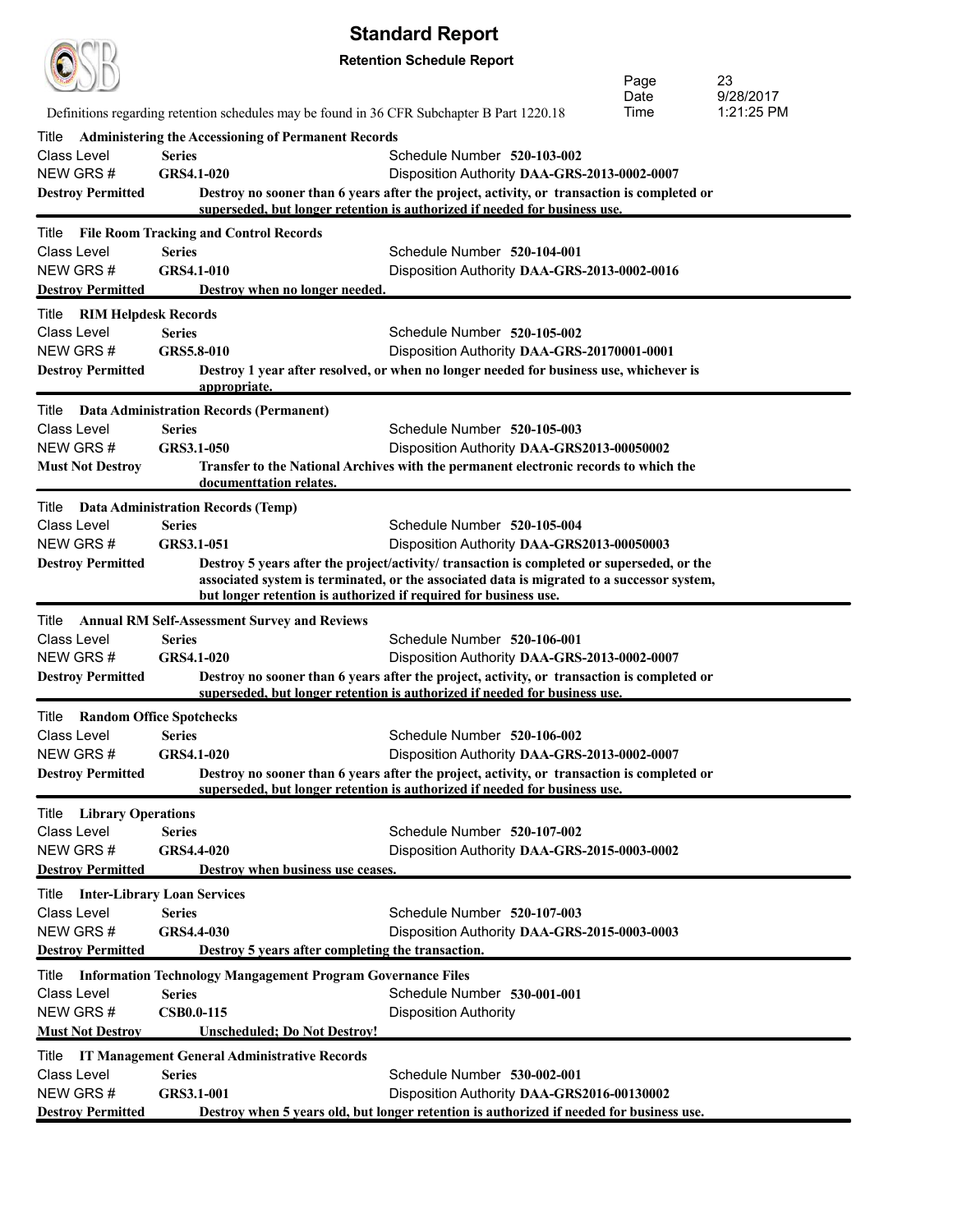|                                                     |                                                |                                                                     | <b>Standard Report</b>                                                                                                                                                           |              |                         |
|-----------------------------------------------------|------------------------------------------------|---------------------------------------------------------------------|----------------------------------------------------------------------------------------------------------------------------------------------------------------------------------|--------------|-------------------------|
|                                                     |                                                |                                                                     | <b>Retention Schedule Report</b>                                                                                                                                                 |              |                         |
|                                                     |                                                |                                                                     |                                                                                                                                                                                  | Page         | 24                      |
|                                                     |                                                |                                                                     |                                                                                                                                                                                  | Date<br>Time | 9/28/2017<br>1:21:25 PM |
|                                                     |                                                |                                                                     | Definitions regarding retention schedules may be found in 36 CFR Subchapter B Part 1220.18                                                                                       |              |                         |
| Title                                               |                                                | <b>IT Infrastructure Development and Delivery</b>                   |                                                                                                                                                                                  |              |                         |
| Class Level<br>NEW GRS#                             | <b>Series</b><br>GRS3.1-010                    |                                                                     | Schedule Number 530-101-001<br>Disposition Authority DAA-GRS-2013-0005-0006                                                                                                      |              |                         |
| <b>Destroy Permitted</b>                            |                                                |                                                                     | Destroy 5 years after project is terminated, but longer retention is authorized if required                                                                                      |              |                         |
|                                                     |                                                | for business use.                                                   |                                                                                                                                                                                  |              |                         |
| Title                                               | <b>Systems Development and Delivery</b>        |                                                                     |                                                                                                                                                                                  |              |                         |
| Class Level                                         | <b>Series</b>                                  |                                                                     | Schedule Number 530-101-002                                                                                                                                                      |              |                         |
| NEW GRS#                                            | GRS3.1-011                                     |                                                                     | Disposition Authority DAA-GRS-2013-0005-0007                                                                                                                                     |              |                         |
| <b>Destroy Permitted</b>                            |                                                | authorized if required for business use.                            | Destroy 5 years after system is superseded by a new iteration, or is terminated, defunded,<br>or no longer needed for agency/IT administrative purposes, but longer retention is |              |                         |
| Title                                               | <b>Special Purpose Applications (Programs)</b> |                                                                     |                                                                                                                                                                                  |              |                         |
| <b>Class Level</b>                                  | <b>Series</b>                                  |                                                                     | Schedule Number 530-101-003                                                                                                                                                      |              |                         |
| NEW GRS #                                           | GRS3.1-012                                     |                                                                     | Disposition Authority DAA-GRS-2013-0005-0008                                                                                                                                     |              |                         |
| <b>Destroy Permitted</b>                            |                                                | authorized if required for business use.                            | Delete when related master file or database has been deleted, but longer retention is                                                                                            |              |                         |
| Title                                               |                                                | <b>Configuration (and Change) Management (of IT Infrastructure)</b> |                                                                                                                                                                                  |              |                         |
| Class Level                                         | <b>Series</b>                                  |                                                                     | Schedule Number 530-102-001                                                                                                                                                      |              |                         |
| NEW GRS#                                            | GRS3.1-030                                     |                                                                     | Disposition Authority DAA-GRS-2013-0005-0005                                                                                                                                     |              |                         |
| <b>Destroy Permitted</b>                            |                                                | authorized if required for business use.                            | Destroy 5 years after system is superseded by a new iteration, or is terminated, defunded,<br>or no longer needed for agency/IT administrative purposes, but longer retention is |              |                         |
| Title                                               | <b>IT Operations and Maintenance</b>           |                                                                     |                                                                                                                                                                                  |              |                         |
| <b>Class Level</b>                                  | <b>Series</b>                                  |                                                                     | Schedule Number 530-102-002                                                                                                                                                      |              |                         |
| NEW GRS#                                            | <b>GRS3.1-02X</b>                              |                                                                     | <b>Disposition Authority</b>                                                                                                                                                     |              |                         |
| <b>Destroy Permitted</b>                            |                                                | <b>See Parts for Disposition Instructions</b>                       |                                                                                                                                                                                  |              |                         |
| Title IT Facilities/Site Maintenance and Operations |                                                |                                                                     |                                                                                                                                                                                  |              |                         |
| Class Level<br>NEW GRS#                             | Part<br>GRS3.1-020                             |                                                                     | Schedule Number 530-102-002-A                                                                                                                                                    |              |                         |
| <b>Destroy Permitted</b>                            |                                                |                                                                     | Disposition Authority DAA-GRS2013-00050004<br>Destroy 3 years after agreement, control measures, procedures, project, activity, or                                               |              |                         |
|                                                     |                                                | authorized if required for business use.                            | transaction is obsolete, completed, terminated or superseded, but longer retention is                                                                                            |              |                         |
| Title                                               |                                                | IT Infrastructure (Assets) Maintenance and Operations               |                                                                                                                                                                                  |              |                         |
| Class Level                                         | Part                                           |                                                                     | Schedule Number 530-102-002-B                                                                                                                                                    |              |                         |
| NEW GRS#                                            | GRS3.1-020                                     |                                                                     | Disposition Authority DAA-GRS2013-00050004                                                                                                                                       |              |                         |
| <b>Destroy Permitted</b>                            |                                                | authorized if required for business use.                            | Destroy 3 years after agreement, control measures, procedures, project, activity, or<br>transaction is obsolete, completed, terminated or superseded, but longer retention is    |              |                         |
| Title                                               | <b>IT Systems Maintenance and Operations</b>   |                                                                     |                                                                                                                                                                                  |              |                         |
| Class Level                                         | Part                                           |                                                                     | Schedule Number 530-102-002-C                                                                                                                                                    |              |                         |
| NEW GRS#                                            | GRS3.1-020                                     |                                                                     | Disposition Authority DAA-GRS2013-00050004                                                                                                                                       |              |                         |
| <b>Destroy Permitted</b>                            |                                                | authorized if required for business use.                            | Destroy 3 years after agreement, control measures, procedures, project, activity, or<br>transaction is obsolete, completed, terminated or superseded, but longer retention is    |              |                         |
| Title                                               | <b>System Backup Management</b>                |                                                                     |                                                                                                                                                                                  |              |                         |
| Class Level                                         | <b>Series</b>                                  |                                                                     | Schedule Number 530-102-003                                                                                                                                                      |              |                         |
| NEW GRS#                                            | <b>GRS3.2-04X</b>                              |                                                                     | <b>Disposition Authority</b>                                                                                                                                                     |              |                         |
| <b>Destroy Permitted</b>                            |                                                | <b>See Parts for Disposition Instructions</b>                       |                                                                                                                                                                                  |              |                         |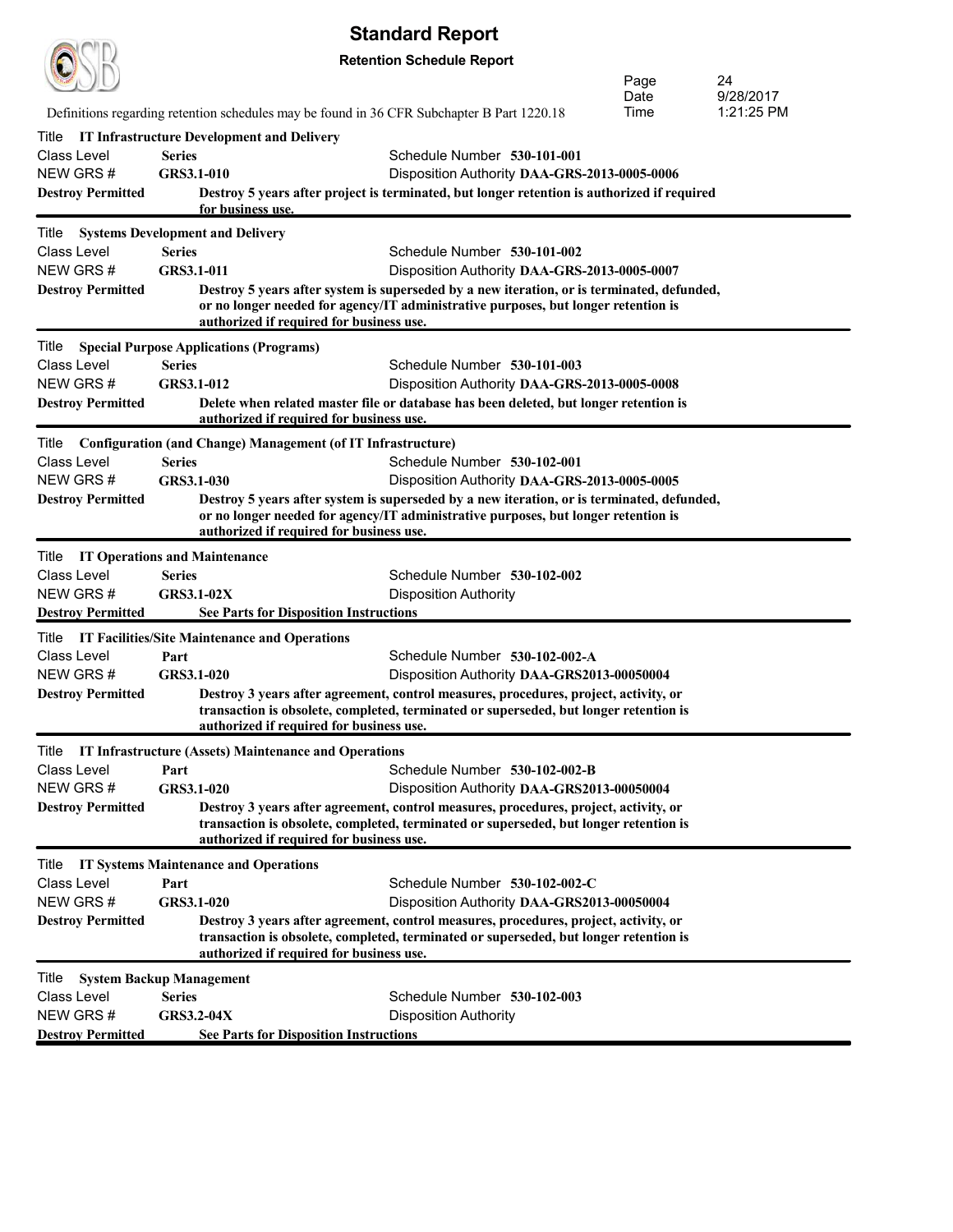|                                     |                                                                                            | <b>Standard Report</b>                                                                                                                                                          |      |            |  |  |  |
|-------------------------------------|--------------------------------------------------------------------------------------------|---------------------------------------------------------------------------------------------------------------------------------------------------------------------------------|------|------------|--|--|--|
|                                     | <b>Retention Schedule Report</b>                                                           |                                                                                                                                                                                 |      |            |  |  |  |
|                                     |                                                                                            |                                                                                                                                                                                 | Page | 25         |  |  |  |
|                                     |                                                                                            |                                                                                                                                                                                 | Date | 9/28/2017  |  |  |  |
|                                     | Definitions regarding retention schedules may be found in 36 CFR Subchapter B Part 1220.18 |                                                                                                                                                                                 | Time | 1:21:25 PM |  |  |  |
| Title                               | <b>Incremental System Backups</b>                                                          |                                                                                                                                                                                 |      |            |  |  |  |
| Class Level                         | Part                                                                                       | Schedule Number 530-102-003-A                                                                                                                                                   |      |            |  |  |  |
| NEW GRS#                            | GRS3.2-040                                                                                 | Disposition Authority DAA-GRS-2013-0006-0005                                                                                                                                    |      |            |  |  |  |
| <b>Destroy Permitted</b>            | restoration, whichever is later.                                                           | Destroy when superseded by a full backup, or when no longer needed for system                                                                                                   |      |            |  |  |  |
| <b>Full Backups</b><br>Title        |                                                                                            |                                                                                                                                                                                 |      |            |  |  |  |
| Class Level                         | Part                                                                                       | Schedule Number 530-102-003-B                                                                                                                                                   |      |            |  |  |  |
| NEW GRS#                            | GRS3.2-050                                                                                 | Disposition Authority DAA-GRS-2013-0006-0006                                                                                                                                    |      |            |  |  |  |
| <b>Destroy Permitted</b>            | for system restoration, whichever is later.                                                | Destroy when second subsequent backup is verified as successful or when no longer needed                                                                                        |      |            |  |  |  |
| Title                               | <b>Help Desk Service Records (Requests, Comms, tracking, etc)</b>                          |                                                                                                                                                                                 |      |            |  |  |  |
| Class Level                         | <b>Series</b>                                                                              | Schedule Number 530-103-001                                                                                                                                                     |      |            |  |  |  |
| NEW GRS#                            | GRS5.8-010                                                                                 | Disposition Authority DAA-GRS-2017-0001-0001                                                                                                                                    |      |            |  |  |  |
| <b>Destroy Permitted</b>            | appropriate.                                                                               | Destroy 1 year after resolved, or when no longer needed for business use, whichever is                                                                                          |      |            |  |  |  |
| Title Self-Help Materials           |                                                                                            |                                                                                                                                                                                 |      |            |  |  |  |
| Class Level                         | <b>Series</b>                                                                              | Schedule Number 530-103-002                                                                                                                                                     |      |            |  |  |  |
| NEW GRS#                            | GRS5.8-010                                                                                 | Disposition Authority DAA-GRS-2017-0001-0001                                                                                                                                    |      |            |  |  |  |
| <b>Destroy Permitted</b>            | appropriate.                                                                               | Destroy 1 year after resolved, or when no longer needed for business use, whichever is                                                                                          |      |            |  |  |  |
| Title IT Helpdesk Service Analytics |                                                                                            |                                                                                                                                                                                 |      |            |  |  |  |
| Class Level                         | <b>Series</b>                                                                              | Schedule Number 530-103-003                                                                                                                                                     |      |            |  |  |  |
| NEW GRS#                            | GRS5.8-010                                                                                 | Disposition Authority DAA-GRS-2017-0001-0001                                                                                                                                    |      |            |  |  |  |
| <b>Destroy Permitted</b>            | appropriate.                                                                               | Destroy 1 year after resolved, or when no longer needed for business use, whichever is                                                                                          |      |            |  |  |  |
| Title                               | <b>System and Data Security Plans</b>                                                      |                                                                                                                                                                                 |      |            |  |  |  |
| Class Level                         | <b>Series</b>                                                                              | Schedule Number 530-104-001                                                                                                                                                     |      |            |  |  |  |
| NEW GRS#                            | GRS3.2-010                                                                                 | Disposition Authority DAA-GRS-2013-0006-0001                                                                                                                                    |      |            |  |  |  |
| <b>Destroy Permitted</b>            | throughout the life of the system.                                                         | Destroy 1 year(s) after system is superseded by a new iteration or when no longer needed<br>for agency/IT administrative purposes to ensure a continuity of security controls   |      |            |  |  |  |
|                                     | Title System Access Records (Systems not requiring special accountability for access.)     |                                                                                                                                                                                 |      |            |  |  |  |
| Class Level                         | <b>Series</b>                                                                              | Schedule Number 530-104-002                                                                                                                                                     |      |            |  |  |  |
| NEW GRS#                            | GRS3.2-030                                                                                 | Disposition Authority DAA-GRS-2013-0006-0003                                                                                                                                    |      |            |  |  |  |
| <b>Destroy Permitted</b>            | Destroy when business use ceases.                                                          |                                                                                                                                                                                 |      |            |  |  |  |
| Title                               | <b>System Security Incidents</b>                                                           |                                                                                                                                                                                 |      |            |  |  |  |
| Class Level                         | <b>Series</b>                                                                              | Schedule Number 530-104-003                                                                                                                                                     |      |            |  |  |  |
| NEW GRS#                            | GRS3.2-020                                                                                 | Disposition Authority DAA-GRS-2013-0006-0002                                                                                                                                    |      |            |  |  |  |
| <b>Destroy Permitted</b>            | retention is authorized if required for business use.                                      | Destroy 3 year(s) after all necessary follow-up actions have been completed, but longer                                                                                         |      |            |  |  |  |
| <b>PKI Administration</b><br>Title  |                                                                                            |                                                                                                                                                                                 |      |            |  |  |  |
| Class Level                         | <b>Series</b>                                                                              | Schedule Number 530-104-004                                                                                                                                                     |      |            |  |  |  |
| NEW GRS#                            | <b>GRS3.2-06X</b>                                                                          | <b>Disposition Authority</b>                                                                                                                                                    |      |            |  |  |  |
| <b>Destroy Permitted</b>            | <b>See Parts for Disposition Instructions</b>                                              |                                                                                                                                                                                 |      |            |  |  |  |
| Title                               | <b>PKI System Administrtion</b>                                                            |                                                                                                                                                                                 |      |            |  |  |  |
| Class Level                         | Part                                                                                       | Schedule Number 530-104-004-A                                                                                                                                                   |      |            |  |  |  |
| NEW GRS#                            | GRS3.2-061                                                                                 | Disposition Authority N1-GRS-07-3, item 13a2                                                                                                                                    |      |            |  |  |  |
| <b>Destroy Permitted</b>            |                                                                                            | Destroy/delete when 7 years 6 months to 20 years 6 months old, based on the maximum<br>level of operation of the CA, or when no longer needed for business, whichever is later. |      |            |  |  |  |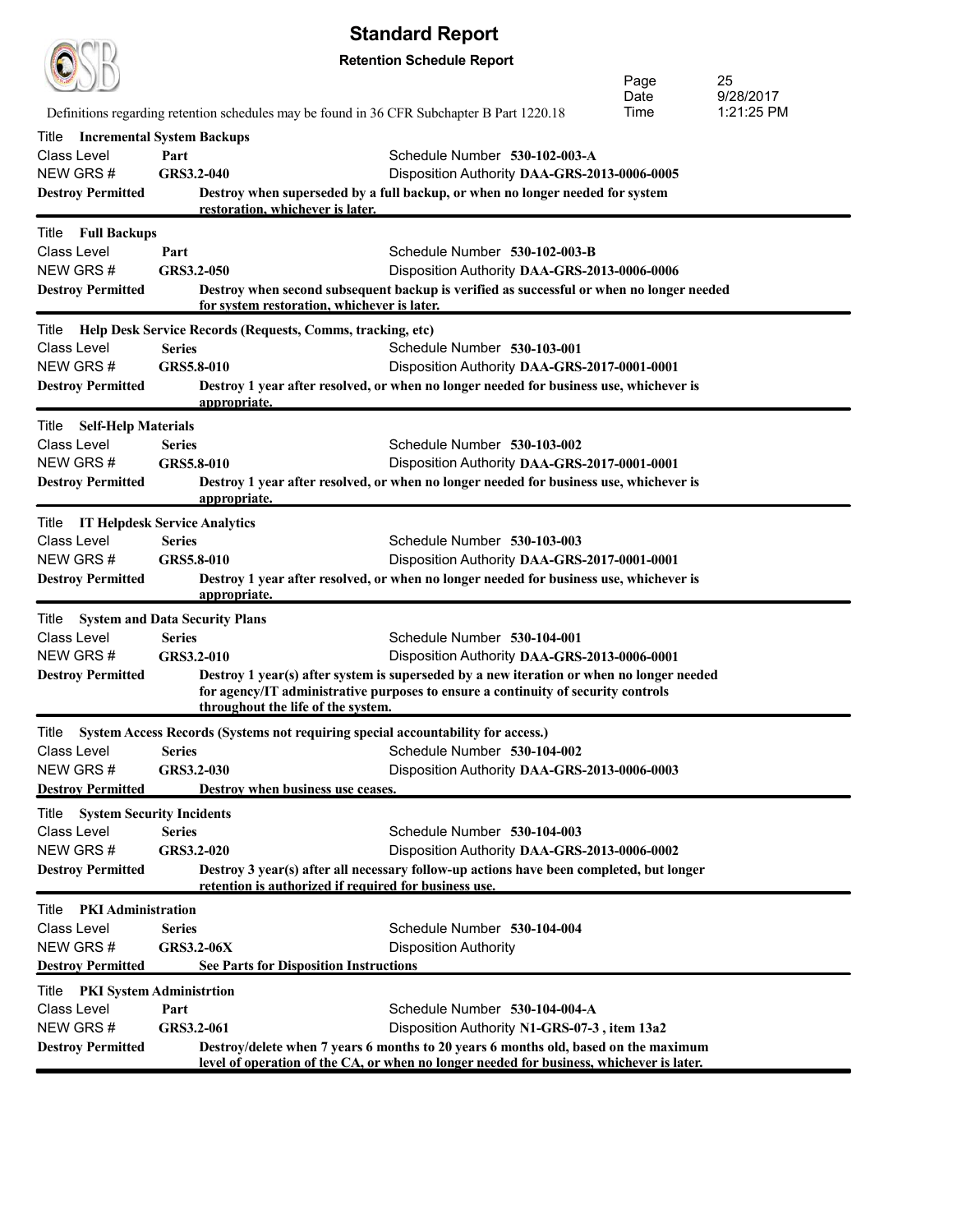|                                         |                                            |                                                                       | <b>Standard Report</b>                                                                                                                                                        |      |            |
|-----------------------------------------|--------------------------------------------|-----------------------------------------------------------------------|-------------------------------------------------------------------------------------------------------------------------------------------------------------------------------|------|------------|
|                                         |                                            |                                                                       | <b>Retention Schedule Report</b>                                                                                                                                              |      |            |
|                                         |                                            |                                                                       |                                                                                                                                                                               | Page | 26         |
|                                         |                                            |                                                                       |                                                                                                                                                                               | Date | 9/28/2017  |
|                                         |                                            |                                                                       | Definitions regarding retention schedules may be found in 36 CFR Subchapter B Part 1220.18                                                                                    | Time | 1:21:25 PM |
| <b>PKI Transaction Support</b><br>Title |                                            |                                                                       |                                                                                                                                                                               |      |            |
| <b>Class Level</b>                      | Part                                       |                                                                       | Schedule Number 530-104-004-B                                                                                                                                                 |      |            |
| NEW GRS#                                | GRS3.2-062                                 |                                                                       | Disposition Authority N1-GRS-07-3, item 13b                                                                                                                                   |      |            |
| <b>Destroy Permitted</b>                |                                            |                                                                       | Destroy/delete when 7 years 6 months to 20 years 6 months old, based on the maximum<br>level of operation of the appropriate CA and after the information record the PKI is   |      |            |
|                                         |                                            |                                                                       | designed to protect and/or access is destroyed according to an authorized schedule, or                                                                                        |      |            |
| Title                                   | <b>IT Oversight and Compliance Reviews</b> |                                                                       |                                                                                                                                                                               |      |            |
| <b>Class Level</b>                      | <b>Series</b>                              |                                                                       | Schedule Number 530-106-001                                                                                                                                                   |      |            |
| NEW GRS#                                | GRS3.1-040                                 |                                                                       | Disposition Authority DAA-GRS-2013-0005-0010                                                                                                                                  |      |            |
| <b>Destroy Permitted</b>                |                                            |                                                                       | Destroy 5 years after the project/activity/ transaction is completed or superseded, but                                                                                       |      |            |
|                                         |                                            |                                                                       | longer retention is authorized if required for business use.                                                                                                                  |      |            |
| Title Inventory and Accounting          |                                            |                                                                       |                                                                                                                                                                               |      |            |
| Class Level                             | <b>Series</b>                              |                                                                       | Schedule Number 530-106-002                                                                                                                                                   |      |            |
| NEW GRS#                                | <b>GRS3.1-020</b>                          |                                                                       | Disposition Authority DAA-GRS-2013-0005-0004                                                                                                                                  |      |            |
| <b>Destroy Permitted</b>                |                                            |                                                                       | Destroy 3 years after agreement, control measures, procedures, project, activity, or<br>transaction is obsolete, completed, terminated or superseded, but longer retention is |      |            |
|                                         |                                            | authorized if required for business use.                              |                                                                                                                                                                               |      |            |
| Title                                   |                                            | <b>Property and Services Management Program Governance Files</b>      |                                                                                                                                                                               |      |            |
| <b>Class Level</b>                      | <b>Series</b>                              |                                                                       | Schedule Number 540-001-001                                                                                                                                                   |      |            |
| NEW GRS#                                | <b>CSB0.0-115</b>                          |                                                                       | <b>Disposition Authority</b>                                                                                                                                                  |      |            |
| <b>Must Not Destroy</b>                 |                                            | Unscheduled; Do Not Destroy!                                          |                                                                                                                                                                               |      |            |
| Title                                   |                                            |                                                                       | Facility, space, vehicle, equipment, stock, and supply administrative records                                                                                                 |      |            |
| <b>Class Level</b>                      | <b>Series</b>                              |                                                                       | Schedule Number 540-002-001-A                                                                                                                                                 |      |            |
| NEW GRS#                                | GRS5.4-010                                 |                                                                       | Disposition Authority DAA-GRS2016-00110001                                                                                                                                    |      |            |
| <b>Destroy Permitted</b>                |                                            |                                                                       | Destroy when 3 years old or 3 years after superseded, as appropriate, but longer retention                                                                                    |      |            |
|                                         |                                            | is authorized if required for business use.                           |                                                                                                                                                                               |      |            |
| Title                                   | <b>Mail Servees Administrative Records</b> |                                                                       |                                                                                                                                                                               |      |            |
| <b>Class Level</b>                      | <b>Series</b>                              |                                                                       | Schedule Number 540-002-001-B                                                                                                                                                 |      |            |
| NEW GRS#                                | GRS5.5-020                                 |                                                                       | Disposition Authority DAA-GRS2016-00110001                                                                                                                                    |      |            |
| <b>Destroy Permitted</b>                |                                            | is authorized if required for business use.                           | Destroy when 3 years old or 3 years after superseded, as appropriate, but longer retention                                                                                    |      |            |
| Title                                   |                                            | <b>Facilty and Fixed Equipment Ownership Records</b>                  |                                                                                                                                                                               |      |            |
| Class Level                             | <b>Series</b>                              |                                                                       | Schedule Number 540-101-001                                                                                                                                                   |      |            |
| NEW GRS#                                | GRS5.4-020                                 |                                                                       | Disposition Authority DAA-GRS2016-00110002                                                                                                                                    |      |            |
| <b>Destroy Permitted</b>                |                                            |                                                                       | Transfer to new owner after unconditional sale or Government release of conditions,                                                                                           |      |            |
|                                         |                                            | restrictions, mortgages, or other liens.                              |                                                                                                                                                                               |      |            |
| Title                                   |                                            | <b>Facilities and Fixed Equipment Maintenance and Service Records</b> |                                                                                                                                                                               |      |            |
| <b>Class Level</b>                      | <b>Series</b>                              |                                                                       | Schedule Number 540-101-002                                                                                                                                                   |      |            |
| NEW GRS#                                | GRS5.4-071                                 |                                                                       | Disposition Authority DAA-GRS2016-00110008                                                                                                                                    |      |            |
| <b>Destroy Permitted</b>                |                                            |                                                                       | Destroy when 3 years old, but longer retention is authorized if required for business use.                                                                                    |      |            |
| Title<br><b>Space Management</b>        |                                            |                                                                       |                                                                                                                                                                               |      |            |
| <b>Class Level</b>                      | <b>Series</b>                              |                                                                       | Schedule Number 540-101-003                                                                                                                                                   |      |            |
| NEW GRS#                                | GRS5.4-010                                 |                                                                       | Disposition Authority DAA-GRS2016-00110001                                                                                                                                    |      |            |
| <b>Destroy Permitted</b>                |                                            | is authorized if required for business use.                           | Destroy when 3 years old or 3 years after superseded, as appropriate, but longer retention                                                                                    |      |            |
|                                         |                                            |                                                                       |                                                                                                                                                                               |      |            |
| Title<br>Class Level                    | <b>Series</b>                              | Vehicle and equipment ownership records and operation manuals         | Schedule Number 540-102-001                                                                                                                                                   |      |            |
| NEW GRS#                                | GRS5.4-030                                 |                                                                       | Disposition Authority DAA-GRS2016-00110003                                                                                                                                    |      |            |
| <b>Destroy Permitted</b>                |                                            |                                                                       | Transfer with vehicle or item to new owner or destroy when item is excessed, as                                                                                               |      |            |
|                                         | appropriate.                               |                                                                       |                                                                                                                                                                               |      |            |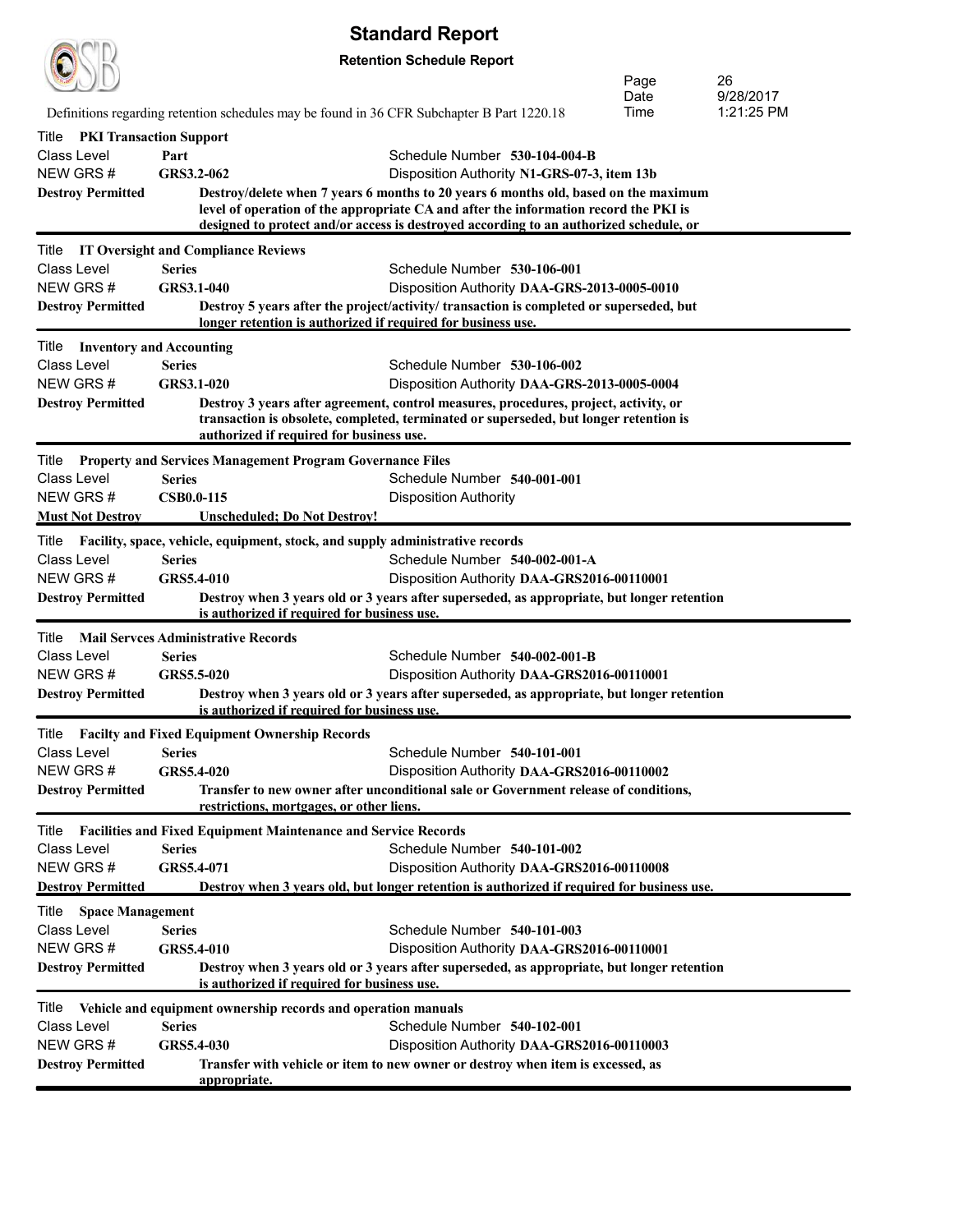| <b>Retention Schedule Report</b><br>Page<br>27<br>Date<br>9/28/2017<br>Time<br>1:21:25 PM<br>Definitions regarding retention schedules may be found in 36 CFR Subchapter B Part 1220.18<br><b>Land Vehicle Maintenance and Service Records</b><br>Title<br><b>Class Level</b><br><b>Series</b><br>Schedule Number 540-102-002<br>NEW GRS#<br>GRS5.4-090<br>Disposition Authority DAA-GRS2016-00110011<br>Destroy when 3 years old, but longer retention is authorized if required for business use.<br><b>Destroy Permitted</b><br>Transfer of extant records to new owner at sale or donation is authorized.<br>Title<br><b>Equipment/Vehicle Operator Records</b><br>Class Level<br><b>Series</b><br>Schedule Number 540-102-003<br>NEW GRS #<br><b>GRS5.4-110</b><br>Disposition Authority DAA-GRS2016-00110014<br>Destroy 3 years after separation of employee or 3 years after rescission of authorization to<br><b>Destroy Permitted</b><br>operate vehicles or equipment, whichever is sooner.<br><b>Equipment/Vehicle Accident and Incidents</b><br>Title<br>Class Level<br><b>Series</b><br>Schedule Number 540-102-004<br>NEW GRS #<br>GRS5.4-140<br>Disposition Authority DAA-GRS2016-00110017<br><b>Destroy Permitted</b><br>Destroy 3 years after case is closed, but longer retention is authorized if required for<br>business use.<br>Title<br><b>Government Property Administration</b><br>Schedule Number 540-103-001<br>Class Level<br><b>Series</b><br>NEW GRS#<br>GRS5.4-010<br>Disposition Authority DAA-GRS2016-00110001<br><b>Destroy Permitted</b><br>Destroy when 3 years old or 3 years after superseded, as appropriate, but longer retention<br>is authorized if required for business use.<br><b>Stocks and Supplies Administration</b><br>Title<br><b>Series</b><br>Schedule Number 540-104-001<br>Class Level<br>NEW GRS#<br>GRS5.4-010<br>Disposition Authority DAA-GRS2016-00110001<br>Destroy when 3 years old or 3 years after superseded, as appropriate, but longer retention<br>is authorized if required for business use.<br><b>Property Surplus and Disposal Case Files</b><br>Title<br><b>Class Level</b><br><b>Series</b><br>Schedule Number 540-105-001<br>NEW GRS#<br>GRS5.4-040<br>Disposition Authority DAA-GRS2016-00110004<br>Transfer with vehicle or item to new owner or destroy when item is excessed, as<br><b>Destroy Permitted</b><br>appropriate.<br>Title Mail Control Records<br>Class Level<br>Schedule Number 540-106-002<br><b>Series</b><br>NEW GRS#<br>GRS5.5-020<br>Disposition Authority DAA-GRS2016-00120002<br>Destroy when 1 year old or when superseded or obsolete, whichever is applicable, but<br><b>Destroy Permitted</b><br>longer retention is authorized if required for business use.<br><b>Metered Mail Records</b><br>Title<br>Class Level<br><b>Series</b><br>Schedule Number 540-106-003<br>NEW GRS#<br>GRS5.5-030<br>Disposition Authority DAA-GRS2016-00120003<br>Destroy when 6 years old, but longer retention is authorized if required for business use.<br>Title Lost, Destroyed, or Damaged Mail Records<br>Class Level<br><b>Series</b><br>Schedule Number 540-106-004<br>NEW GRS#<br>GRS5.5-040<br>Disposition Authority DAA-GRS2016-00120004<br>Destroy when 6 years old, but longer retention is authorized if required for business use.<br><b>Managers Accountability Program Governance Files</b><br>Title<br><b>Class Level</b><br><b>Series</b><br>Schedule Number 550-001-001<br>NEW GRS#<br>GRS5.7-000<br><b>Disposition Authority</b><br><b>Must Not Destroy</b><br><b>Unscheduled; Do Not Destroy!</b><br><b>Managers Accountability Program General Administration</b><br>Title<br>Class Level<br><b>Series</b><br>Schedule Number 550-002-001<br>NEW GRS#<br>GRS5.7-000<br><b>Disposition Authority</b><br><b>Must Not Destroy</b><br><b>Unscheduled; Do Not Destroy!</b> |  | υιαπναι απτορυπι |  |
|-------------------------------------------------------------------------------------------------------------------------------------------------------------------------------------------------------------------------------------------------------------------------------------------------------------------------------------------------------------------------------------------------------------------------------------------------------------------------------------------------------------------------------------------------------------------------------------------------------------------------------------------------------------------------------------------------------------------------------------------------------------------------------------------------------------------------------------------------------------------------------------------------------------------------------------------------------------------------------------------------------------------------------------------------------------------------------------------------------------------------------------------------------------------------------------------------------------------------------------------------------------------------------------------------------------------------------------------------------------------------------------------------------------------------------------------------------------------------------------------------------------------------------------------------------------------------------------------------------------------------------------------------------------------------------------------------------------------------------------------------------------------------------------------------------------------------------------------------------------------------------------------------------------------------------------------------------------------------------------------------------------------------------------------------------------------------------------------------------------------------------------------------------------------------------------------------------------------------------------------------------------------------------------------------------------------------------------------------------------------------------------------------------------------------------------------------------------------------------------------------------------------------------------------------------------------------------------------------------------------------------------------------------------------------------------------------------------------------------------------------------------------------------------------------------------------------------------------------------------------------------------------------------------------------------------------------------------------------------------------------------------------------------------------------------------------------------------------------------------------------------------------------------------------------------------------------------------------------------------------------------------------------------------------------------------------------------------------------------------------------------------------------------------------------------------------------------------------------------------------------------------------------------------------------------------------------------------------------------------------------------------------------------------------------------------------------------------------------------------------------------------------------------------------------------------------------------------------------------------------------------------|--|------------------|--|
|                                                                                                                                                                                                                                                                                                                                                                                                                                                                                                                                                                                                                                                                                                                                                                                                                                                                                                                                                                                                                                                                                                                                                                                                                                                                                                                                                                                                                                                                                                                                                                                                                                                                                                                                                                                                                                                                                                                                                                                                                                                                                                                                                                                                                                                                                                                                                                                                                                                                                                                                                                                                                                                                                                                                                                                                                                                                                                                                                                                                                                                                                                                                                                                                                                                                                                                                                                                                                                                                                                                                                                                                                                                                                                                                                                                                                                                                                     |  |                  |  |
| <b>Destroy Permitted</b><br><b>Destroy Permitted</b><br><b>Destroy Permitted</b>                                                                                                                                                                                                                                                                                                                                                                                                                                                                                                                                                                                                                                                                                                                                                                                                                                                                                                                                                                                                                                                                                                                                                                                                                                                                                                                                                                                                                                                                                                                                                                                                                                                                                                                                                                                                                                                                                                                                                                                                                                                                                                                                                                                                                                                                                                                                                                                                                                                                                                                                                                                                                                                                                                                                                                                                                                                                                                                                                                                                                                                                                                                                                                                                                                                                                                                                                                                                                                                                                                                                                                                                                                                                                                                                                                                                    |  |                  |  |
|                                                                                                                                                                                                                                                                                                                                                                                                                                                                                                                                                                                                                                                                                                                                                                                                                                                                                                                                                                                                                                                                                                                                                                                                                                                                                                                                                                                                                                                                                                                                                                                                                                                                                                                                                                                                                                                                                                                                                                                                                                                                                                                                                                                                                                                                                                                                                                                                                                                                                                                                                                                                                                                                                                                                                                                                                                                                                                                                                                                                                                                                                                                                                                                                                                                                                                                                                                                                                                                                                                                                                                                                                                                                                                                                                                                                                                                                                     |  |                  |  |
|                                                                                                                                                                                                                                                                                                                                                                                                                                                                                                                                                                                                                                                                                                                                                                                                                                                                                                                                                                                                                                                                                                                                                                                                                                                                                                                                                                                                                                                                                                                                                                                                                                                                                                                                                                                                                                                                                                                                                                                                                                                                                                                                                                                                                                                                                                                                                                                                                                                                                                                                                                                                                                                                                                                                                                                                                                                                                                                                                                                                                                                                                                                                                                                                                                                                                                                                                                                                                                                                                                                                                                                                                                                                                                                                                                                                                                                                                     |  |                  |  |
|                                                                                                                                                                                                                                                                                                                                                                                                                                                                                                                                                                                                                                                                                                                                                                                                                                                                                                                                                                                                                                                                                                                                                                                                                                                                                                                                                                                                                                                                                                                                                                                                                                                                                                                                                                                                                                                                                                                                                                                                                                                                                                                                                                                                                                                                                                                                                                                                                                                                                                                                                                                                                                                                                                                                                                                                                                                                                                                                                                                                                                                                                                                                                                                                                                                                                                                                                                                                                                                                                                                                                                                                                                                                                                                                                                                                                                                                                     |  |                  |  |
|                                                                                                                                                                                                                                                                                                                                                                                                                                                                                                                                                                                                                                                                                                                                                                                                                                                                                                                                                                                                                                                                                                                                                                                                                                                                                                                                                                                                                                                                                                                                                                                                                                                                                                                                                                                                                                                                                                                                                                                                                                                                                                                                                                                                                                                                                                                                                                                                                                                                                                                                                                                                                                                                                                                                                                                                                                                                                                                                                                                                                                                                                                                                                                                                                                                                                                                                                                                                                                                                                                                                                                                                                                                                                                                                                                                                                                                                                     |  |                  |  |
|                                                                                                                                                                                                                                                                                                                                                                                                                                                                                                                                                                                                                                                                                                                                                                                                                                                                                                                                                                                                                                                                                                                                                                                                                                                                                                                                                                                                                                                                                                                                                                                                                                                                                                                                                                                                                                                                                                                                                                                                                                                                                                                                                                                                                                                                                                                                                                                                                                                                                                                                                                                                                                                                                                                                                                                                                                                                                                                                                                                                                                                                                                                                                                                                                                                                                                                                                                                                                                                                                                                                                                                                                                                                                                                                                                                                                                                                                     |  |                  |  |
|                                                                                                                                                                                                                                                                                                                                                                                                                                                                                                                                                                                                                                                                                                                                                                                                                                                                                                                                                                                                                                                                                                                                                                                                                                                                                                                                                                                                                                                                                                                                                                                                                                                                                                                                                                                                                                                                                                                                                                                                                                                                                                                                                                                                                                                                                                                                                                                                                                                                                                                                                                                                                                                                                                                                                                                                                                                                                                                                                                                                                                                                                                                                                                                                                                                                                                                                                                                                                                                                                                                                                                                                                                                                                                                                                                                                                                                                                     |  |                  |  |
|                                                                                                                                                                                                                                                                                                                                                                                                                                                                                                                                                                                                                                                                                                                                                                                                                                                                                                                                                                                                                                                                                                                                                                                                                                                                                                                                                                                                                                                                                                                                                                                                                                                                                                                                                                                                                                                                                                                                                                                                                                                                                                                                                                                                                                                                                                                                                                                                                                                                                                                                                                                                                                                                                                                                                                                                                                                                                                                                                                                                                                                                                                                                                                                                                                                                                                                                                                                                                                                                                                                                                                                                                                                                                                                                                                                                                                                                                     |  |                  |  |
|                                                                                                                                                                                                                                                                                                                                                                                                                                                                                                                                                                                                                                                                                                                                                                                                                                                                                                                                                                                                                                                                                                                                                                                                                                                                                                                                                                                                                                                                                                                                                                                                                                                                                                                                                                                                                                                                                                                                                                                                                                                                                                                                                                                                                                                                                                                                                                                                                                                                                                                                                                                                                                                                                                                                                                                                                                                                                                                                                                                                                                                                                                                                                                                                                                                                                                                                                                                                                                                                                                                                                                                                                                                                                                                                                                                                                                                                                     |  |                  |  |
|                                                                                                                                                                                                                                                                                                                                                                                                                                                                                                                                                                                                                                                                                                                                                                                                                                                                                                                                                                                                                                                                                                                                                                                                                                                                                                                                                                                                                                                                                                                                                                                                                                                                                                                                                                                                                                                                                                                                                                                                                                                                                                                                                                                                                                                                                                                                                                                                                                                                                                                                                                                                                                                                                                                                                                                                                                                                                                                                                                                                                                                                                                                                                                                                                                                                                                                                                                                                                                                                                                                                                                                                                                                                                                                                                                                                                                                                                     |  |                  |  |
|                                                                                                                                                                                                                                                                                                                                                                                                                                                                                                                                                                                                                                                                                                                                                                                                                                                                                                                                                                                                                                                                                                                                                                                                                                                                                                                                                                                                                                                                                                                                                                                                                                                                                                                                                                                                                                                                                                                                                                                                                                                                                                                                                                                                                                                                                                                                                                                                                                                                                                                                                                                                                                                                                                                                                                                                                                                                                                                                                                                                                                                                                                                                                                                                                                                                                                                                                                                                                                                                                                                                                                                                                                                                                                                                                                                                                                                                                     |  |                  |  |
|                                                                                                                                                                                                                                                                                                                                                                                                                                                                                                                                                                                                                                                                                                                                                                                                                                                                                                                                                                                                                                                                                                                                                                                                                                                                                                                                                                                                                                                                                                                                                                                                                                                                                                                                                                                                                                                                                                                                                                                                                                                                                                                                                                                                                                                                                                                                                                                                                                                                                                                                                                                                                                                                                                                                                                                                                                                                                                                                                                                                                                                                                                                                                                                                                                                                                                                                                                                                                                                                                                                                                                                                                                                                                                                                                                                                                                                                                     |  |                  |  |
|                                                                                                                                                                                                                                                                                                                                                                                                                                                                                                                                                                                                                                                                                                                                                                                                                                                                                                                                                                                                                                                                                                                                                                                                                                                                                                                                                                                                                                                                                                                                                                                                                                                                                                                                                                                                                                                                                                                                                                                                                                                                                                                                                                                                                                                                                                                                                                                                                                                                                                                                                                                                                                                                                                                                                                                                                                                                                                                                                                                                                                                                                                                                                                                                                                                                                                                                                                                                                                                                                                                                                                                                                                                                                                                                                                                                                                                                                     |  |                  |  |
|                                                                                                                                                                                                                                                                                                                                                                                                                                                                                                                                                                                                                                                                                                                                                                                                                                                                                                                                                                                                                                                                                                                                                                                                                                                                                                                                                                                                                                                                                                                                                                                                                                                                                                                                                                                                                                                                                                                                                                                                                                                                                                                                                                                                                                                                                                                                                                                                                                                                                                                                                                                                                                                                                                                                                                                                                                                                                                                                                                                                                                                                                                                                                                                                                                                                                                                                                                                                                                                                                                                                                                                                                                                                                                                                                                                                                                                                                     |  |                  |  |
|                                                                                                                                                                                                                                                                                                                                                                                                                                                                                                                                                                                                                                                                                                                                                                                                                                                                                                                                                                                                                                                                                                                                                                                                                                                                                                                                                                                                                                                                                                                                                                                                                                                                                                                                                                                                                                                                                                                                                                                                                                                                                                                                                                                                                                                                                                                                                                                                                                                                                                                                                                                                                                                                                                                                                                                                                                                                                                                                                                                                                                                                                                                                                                                                                                                                                                                                                                                                                                                                                                                                                                                                                                                                                                                                                                                                                                                                                     |  |                  |  |
|                                                                                                                                                                                                                                                                                                                                                                                                                                                                                                                                                                                                                                                                                                                                                                                                                                                                                                                                                                                                                                                                                                                                                                                                                                                                                                                                                                                                                                                                                                                                                                                                                                                                                                                                                                                                                                                                                                                                                                                                                                                                                                                                                                                                                                                                                                                                                                                                                                                                                                                                                                                                                                                                                                                                                                                                                                                                                                                                                                                                                                                                                                                                                                                                                                                                                                                                                                                                                                                                                                                                                                                                                                                                                                                                                                                                                                                                                     |  |                  |  |
|                                                                                                                                                                                                                                                                                                                                                                                                                                                                                                                                                                                                                                                                                                                                                                                                                                                                                                                                                                                                                                                                                                                                                                                                                                                                                                                                                                                                                                                                                                                                                                                                                                                                                                                                                                                                                                                                                                                                                                                                                                                                                                                                                                                                                                                                                                                                                                                                                                                                                                                                                                                                                                                                                                                                                                                                                                                                                                                                                                                                                                                                                                                                                                                                                                                                                                                                                                                                                                                                                                                                                                                                                                                                                                                                                                                                                                                                                     |  |                  |  |
|                                                                                                                                                                                                                                                                                                                                                                                                                                                                                                                                                                                                                                                                                                                                                                                                                                                                                                                                                                                                                                                                                                                                                                                                                                                                                                                                                                                                                                                                                                                                                                                                                                                                                                                                                                                                                                                                                                                                                                                                                                                                                                                                                                                                                                                                                                                                                                                                                                                                                                                                                                                                                                                                                                                                                                                                                                                                                                                                                                                                                                                                                                                                                                                                                                                                                                                                                                                                                                                                                                                                                                                                                                                                                                                                                                                                                                                                                     |  |                  |  |
|                                                                                                                                                                                                                                                                                                                                                                                                                                                                                                                                                                                                                                                                                                                                                                                                                                                                                                                                                                                                                                                                                                                                                                                                                                                                                                                                                                                                                                                                                                                                                                                                                                                                                                                                                                                                                                                                                                                                                                                                                                                                                                                                                                                                                                                                                                                                                                                                                                                                                                                                                                                                                                                                                                                                                                                                                                                                                                                                                                                                                                                                                                                                                                                                                                                                                                                                                                                                                                                                                                                                                                                                                                                                                                                                                                                                                                                                                     |  |                  |  |
|                                                                                                                                                                                                                                                                                                                                                                                                                                                                                                                                                                                                                                                                                                                                                                                                                                                                                                                                                                                                                                                                                                                                                                                                                                                                                                                                                                                                                                                                                                                                                                                                                                                                                                                                                                                                                                                                                                                                                                                                                                                                                                                                                                                                                                                                                                                                                                                                                                                                                                                                                                                                                                                                                                                                                                                                                                                                                                                                                                                                                                                                                                                                                                                                                                                                                                                                                                                                                                                                                                                                                                                                                                                                                                                                                                                                                                                                                     |  |                  |  |
|                                                                                                                                                                                                                                                                                                                                                                                                                                                                                                                                                                                                                                                                                                                                                                                                                                                                                                                                                                                                                                                                                                                                                                                                                                                                                                                                                                                                                                                                                                                                                                                                                                                                                                                                                                                                                                                                                                                                                                                                                                                                                                                                                                                                                                                                                                                                                                                                                                                                                                                                                                                                                                                                                                                                                                                                                                                                                                                                                                                                                                                                                                                                                                                                                                                                                                                                                                                                                                                                                                                                                                                                                                                                                                                                                                                                                                                                                     |  |                  |  |
|                                                                                                                                                                                                                                                                                                                                                                                                                                                                                                                                                                                                                                                                                                                                                                                                                                                                                                                                                                                                                                                                                                                                                                                                                                                                                                                                                                                                                                                                                                                                                                                                                                                                                                                                                                                                                                                                                                                                                                                                                                                                                                                                                                                                                                                                                                                                                                                                                                                                                                                                                                                                                                                                                                                                                                                                                                                                                                                                                                                                                                                                                                                                                                                                                                                                                                                                                                                                                                                                                                                                                                                                                                                                                                                                                                                                                                                                                     |  |                  |  |
|                                                                                                                                                                                                                                                                                                                                                                                                                                                                                                                                                                                                                                                                                                                                                                                                                                                                                                                                                                                                                                                                                                                                                                                                                                                                                                                                                                                                                                                                                                                                                                                                                                                                                                                                                                                                                                                                                                                                                                                                                                                                                                                                                                                                                                                                                                                                                                                                                                                                                                                                                                                                                                                                                                                                                                                                                                                                                                                                                                                                                                                                                                                                                                                                                                                                                                                                                                                                                                                                                                                                                                                                                                                                                                                                                                                                                                                                                     |  |                  |  |
|                                                                                                                                                                                                                                                                                                                                                                                                                                                                                                                                                                                                                                                                                                                                                                                                                                                                                                                                                                                                                                                                                                                                                                                                                                                                                                                                                                                                                                                                                                                                                                                                                                                                                                                                                                                                                                                                                                                                                                                                                                                                                                                                                                                                                                                                                                                                                                                                                                                                                                                                                                                                                                                                                                                                                                                                                                                                                                                                                                                                                                                                                                                                                                                                                                                                                                                                                                                                                                                                                                                                                                                                                                                                                                                                                                                                                                                                                     |  |                  |  |
|                                                                                                                                                                                                                                                                                                                                                                                                                                                                                                                                                                                                                                                                                                                                                                                                                                                                                                                                                                                                                                                                                                                                                                                                                                                                                                                                                                                                                                                                                                                                                                                                                                                                                                                                                                                                                                                                                                                                                                                                                                                                                                                                                                                                                                                                                                                                                                                                                                                                                                                                                                                                                                                                                                                                                                                                                                                                                                                                                                                                                                                                                                                                                                                                                                                                                                                                                                                                                                                                                                                                                                                                                                                                                                                                                                                                                                                                                     |  |                  |  |
|                                                                                                                                                                                                                                                                                                                                                                                                                                                                                                                                                                                                                                                                                                                                                                                                                                                                                                                                                                                                                                                                                                                                                                                                                                                                                                                                                                                                                                                                                                                                                                                                                                                                                                                                                                                                                                                                                                                                                                                                                                                                                                                                                                                                                                                                                                                                                                                                                                                                                                                                                                                                                                                                                                                                                                                                                                                                                                                                                                                                                                                                                                                                                                                                                                                                                                                                                                                                                                                                                                                                                                                                                                                                                                                                                                                                                                                                                     |  |                  |  |
|                                                                                                                                                                                                                                                                                                                                                                                                                                                                                                                                                                                                                                                                                                                                                                                                                                                                                                                                                                                                                                                                                                                                                                                                                                                                                                                                                                                                                                                                                                                                                                                                                                                                                                                                                                                                                                                                                                                                                                                                                                                                                                                                                                                                                                                                                                                                                                                                                                                                                                                                                                                                                                                                                                                                                                                                                                                                                                                                                                                                                                                                                                                                                                                                                                                                                                                                                                                                                                                                                                                                                                                                                                                                                                                                                                                                                                                                                     |  |                  |  |
|                                                                                                                                                                                                                                                                                                                                                                                                                                                                                                                                                                                                                                                                                                                                                                                                                                                                                                                                                                                                                                                                                                                                                                                                                                                                                                                                                                                                                                                                                                                                                                                                                                                                                                                                                                                                                                                                                                                                                                                                                                                                                                                                                                                                                                                                                                                                                                                                                                                                                                                                                                                                                                                                                                                                                                                                                                                                                                                                                                                                                                                                                                                                                                                                                                                                                                                                                                                                                                                                                                                                                                                                                                                                                                                                                                                                                                                                                     |  |                  |  |
|                                                                                                                                                                                                                                                                                                                                                                                                                                                                                                                                                                                                                                                                                                                                                                                                                                                                                                                                                                                                                                                                                                                                                                                                                                                                                                                                                                                                                                                                                                                                                                                                                                                                                                                                                                                                                                                                                                                                                                                                                                                                                                                                                                                                                                                                                                                                                                                                                                                                                                                                                                                                                                                                                                                                                                                                                                                                                                                                                                                                                                                                                                                                                                                                                                                                                                                                                                                                                                                                                                                                                                                                                                                                                                                                                                                                                                                                                     |  |                  |  |
|                                                                                                                                                                                                                                                                                                                                                                                                                                                                                                                                                                                                                                                                                                                                                                                                                                                                                                                                                                                                                                                                                                                                                                                                                                                                                                                                                                                                                                                                                                                                                                                                                                                                                                                                                                                                                                                                                                                                                                                                                                                                                                                                                                                                                                                                                                                                                                                                                                                                                                                                                                                                                                                                                                                                                                                                                                                                                                                                                                                                                                                                                                                                                                                                                                                                                                                                                                                                                                                                                                                                                                                                                                                                                                                                                                                                                                                                                     |  |                  |  |
|                                                                                                                                                                                                                                                                                                                                                                                                                                                                                                                                                                                                                                                                                                                                                                                                                                                                                                                                                                                                                                                                                                                                                                                                                                                                                                                                                                                                                                                                                                                                                                                                                                                                                                                                                                                                                                                                                                                                                                                                                                                                                                                                                                                                                                                                                                                                                                                                                                                                                                                                                                                                                                                                                                                                                                                                                                                                                                                                                                                                                                                                                                                                                                                                                                                                                                                                                                                                                                                                                                                                                                                                                                                                                                                                                                                                                                                                                     |  |                  |  |
|                                                                                                                                                                                                                                                                                                                                                                                                                                                                                                                                                                                                                                                                                                                                                                                                                                                                                                                                                                                                                                                                                                                                                                                                                                                                                                                                                                                                                                                                                                                                                                                                                                                                                                                                                                                                                                                                                                                                                                                                                                                                                                                                                                                                                                                                                                                                                                                                                                                                                                                                                                                                                                                                                                                                                                                                                                                                                                                                                                                                                                                                                                                                                                                                                                                                                                                                                                                                                                                                                                                                                                                                                                                                                                                                                                                                                                                                                     |  |                  |  |
|                                                                                                                                                                                                                                                                                                                                                                                                                                                                                                                                                                                                                                                                                                                                                                                                                                                                                                                                                                                                                                                                                                                                                                                                                                                                                                                                                                                                                                                                                                                                                                                                                                                                                                                                                                                                                                                                                                                                                                                                                                                                                                                                                                                                                                                                                                                                                                                                                                                                                                                                                                                                                                                                                                                                                                                                                                                                                                                                                                                                                                                                                                                                                                                                                                                                                                                                                                                                                                                                                                                                                                                                                                                                                                                                                                                                                                                                                     |  |                  |  |
|                                                                                                                                                                                                                                                                                                                                                                                                                                                                                                                                                                                                                                                                                                                                                                                                                                                                                                                                                                                                                                                                                                                                                                                                                                                                                                                                                                                                                                                                                                                                                                                                                                                                                                                                                                                                                                                                                                                                                                                                                                                                                                                                                                                                                                                                                                                                                                                                                                                                                                                                                                                                                                                                                                                                                                                                                                                                                                                                                                                                                                                                                                                                                                                                                                                                                                                                                                                                                                                                                                                                                                                                                                                                                                                                                                                                                                                                                     |  |                  |  |
|                                                                                                                                                                                                                                                                                                                                                                                                                                                                                                                                                                                                                                                                                                                                                                                                                                                                                                                                                                                                                                                                                                                                                                                                                                                                                                                                                                                                                                                                                                                                                                                                                                                                                                                                                                                                                                                                                                                                                                                                                                                                                                                                                                                                                                                                                                                                                                                                                                                                                                                                                                                                                                                                                                                                                                                                                                                                                                                                                                                                                                                                                                                                                                                                                                                                                                                                                                                                                                                                                                                                                                                                                                                                                                                                                                                                                                                                                     |  |                  |  |
|                                                                                                                                                                                                                                                                                                                                                                                                                                                                                                                                                                                                                                                                                                                                                                                                                                                                                                                                                                                                                                                                                                                                                                                                                                                                                                                                                                                                                                                                                                                                                                                                                                                                                                                                                                                                                                                                                                                                                                                                                                                                                                                                                                                                                                                                                                                                                                                                                                                                                                                                                                                                                                                                                                                                                                                                                                                                                                                                                                                                                                                                                                                                                                                                                                                                                                                                                                                                                                                                                                                                                                                                                                                                                                                                                                                                                                                                                     |  |                  |  |
|                                                                                                                                                                                                                                                                                                                                                                                                                                                                                                                                                                                                                                                                                                                                                                                                                                                                                                                                                                                                                                                                                                                                                                                                                                                                                                                                                                                                                                                                                                                                                                                                                                                                                                                                                                                                                                                                                                                                                                                                                                                                                                                                                                                                                                                                                                                                                                                                                                                                                                                                                                                                                                                                                                                                                                                                                                                                                                                                                                                                                                                                                                                                                                                                                                                                                                                                                                                                                                                                                                                                                                                                                                                                                                                                                                                                                                                                                     |  |                  |  |
|                                                                                                                                                                                                                                                                                                                                                                                                                                                                                                                                                                                                                                                                                                                                                                                                                                                                                                                                                                                                                                                                                                                                                                                                                                                                                                                                                                                                                                                                                                                                                                                                                                                                                                                                                                                                                                                                                                                                                                                                                                                                                                                                                                                                                                                                                                                                                                                                                                                                                                                                                                                                                                                                                                                                                                                                                                                                                                                                                                                                                                                                                                                                                                                                                                                                                                                                                                                                                                                                                                                                                                                                                                                                                                                                                                                                                                                                                     |  |                  |  |
|                                                                                                                                                                                                                                                                                                                                                                                                                                                                                                                                                                                                                                                                                                                                                                                                                                                                                                                                                                                                                                                                                                                                                                                                                                                                                                                                                                                                                                                                                                                                                                                                                                                                                                                                                                                                                                                                                                                                                                                                                                                                                                                                                                                                                                                                                                                                                                                                                                                                                                                                                                                                                                                                                                                                                                                                                                                                                                                                                                                                                                                                                                                                                                                                                                                                                                                                                                                                                                                                                                                                                                                                                                                                                                                                                                                                                                                                                     |  |                  |  |
|                                                                                                                                                                                                                                                                                                                                                                                                                                                                                                                                                                                                                                                                                                                                                                                                                                                                                                                                                                                                                                                                                                                                                                                                                                                                                                                                                                                                                                                                                                                                                                                                                                                                                                                                                                                                                                                                                                                                                                                                                                                                                                                                                                                                                                                                                                                                                                                                                                                                                                                                                                                                                                                                                                                                                                                                                                                                                                                                                                                                                                                                                                                                                                                                                                                                                                                                                                                                                                                                                                                                                                                                                                                                                                                                                                                                                                                                                     |  |                  |  |
|                                                                                                                                                                                                                                                                                                                                                                                                                                                                                                                                                                                                                                                                                                                                                                                                                                                                                                                                                                                                                                                                                                                                                                                                                                                                                                                                                                                                                                                                                                                                                                                                                                                                                                                                                                                                                                                                                                                                                                                                                                                                                                                                                                                                                                                                                                                                                                                                                                                                                                                                                                                                                                                                                                                                                                                                                                                                                                                                                                                                                                                                                                                                                                                                                                                                                                                                                                                                                                                                                                                                                                                                                                                                                                                                                                                                                                                                                     |  |                  |  |
|                                                                                                                                                                                                                                                                                                                                                                                                                                                                                                                                                                                                                                                                                                                                                                                                                                                                                                                                                                                                                                                                                                                                                                                                                                                                                                                                                                                                                                                                                                                                                                                                                                                                                                                                                                                                                                                                                                                                                                                                                                                                                                                                                                                                                                                                                                                                                                                                                                                                                                                                                                                                                                                                                                                                                                                                                                                                                                                                                                                                                                                                                                                                                                                                                                                                                                                                                                                                                                                                                                                                                                                                                                                                                                                                                                                                                                                                                     |  |                  |  |
|                                                                                                                                                                                                                                                                                                                                                                                                                                                                                                                                                                                                                                                                                                                                                                                                                                                                                                                                                                                                                                                                                                                                                                                                                                                                                                                                                                                                                                                                                                                                                                                                                                                                                                                                                                                                                                                                                                                                                                                                                                                                                                                                                                                                                                                                                                                                                                                                                                                                                                                                                                                                                                                                                                                                                                                                                                                                                                                                                                                                                                                                                                                                                                                                                                                                                                                                                                                                                                                                                                                                                                                                                                                                                                                                                                                                                                                                                     |  |                  |  |
|                                                                                                                                                                                                                                                                                                                                                                                                                                                                                                                                                                                                                                                                                                                                                                                                                                                                                                                                                                                                                                                                                                                                                                                                                                                                                                                                                                                                                                                                                                                                                                                                                                                                                                                                                                                                                                                                                                                                                                                                                                                                                                                                                                                                                                                                                                                                                                                                                                                                                                                                                                                                                                                                                                                                                                                                                                                                                                                                                                                                                                                                                                                                                                                                                                                                                                                                                                                                                                                                                                                                                                                                                                                                                                                                                                                                                                                                                     |  |                  |  |
|                                                                                                                                                                                                                                                                                                                                                                                                                                                                                                                                                                                                                                                                                                                                                                                                                                                                                                                                                                                                                                                                                                                                                                                                                                                                                                                                                                                                                                                                                                                                                                                                                                                                                                                                                                                                                                                                                                                                                                                                                                                                                                                                                                                                                                                                                                                                                                                                                                                                                                                                                                                                                                                                                                                                                                                                                                                                                                                                                                                                                                                                                                                                                                                                                                                                                                                                                                                                                                                                                                                                                                                                                                                                                                                                                                                                                                                                                     |  |                  |  |
|                                                                                                                                                                                                                                                                                                                                                                                                                                                                                                                                                                                                                                                                                                                                                                                                                                                                                                                                                                                                                                                                                                                                                                                                                                                                                                                                                                                                                                                                                                                                                                                                                                                                                                                                                                                                                                                                                                                                                                                                                                                                                                                                                                                                                                                                                                                                                                                                                                                                                                                                                                                                                                                                                                                                                                                                                                                                                                                                                                                                                                                                                                                                                                                                                                                                                                                                                                                                                                                                                                                                                                                                                                                                                                                                                                                                                                                                                     |  |                  |  |
|                                                                                                                                                                                                                                                                                                                                                                                                                                                                                                                                                                                                                                                                                                                                                                                                                                                                                                                                                                                                                                                                                                                                                                                                                                                                                                                                                                                                                                                                                                                                                                                                                                                                                                                                                                                                                                                                                                                                                                                                                                                                                                                                                                                                                                                                                                                                                                                                                                                                                                                                                                                                                                                                                                                                                                                                                                                                                                                                                                                                                                                                                                                                                                                                                                                                                                                                                                                                                                                                                                                                                                                                                                                                                                                                                                                                                                                                                     |  |                  |  |
|                                                                                                                                                                                                                                                                                                                                                                                                                                                                                                                                                                                                                                                                                                                                                                                                                                                                                                                                                                                                                                                                                                                                                                                                                                                                                                                                                                                                                                                                                                                                                                                                                                                                                                                                                                                                                                                                                                                                                                                                                                                                                                                                                                                                                                                                                                                                                                                                                                                                                                                                                                                                                                                                                                                                                                                                                                                                                                                                                                                                                                                                                                                                                                                                                                                                                                                                                                                                                                                                                                                                                                                                                                                                                                                                                                                                                                                                                     |  |                  |  |
|                                                                                                                                                                                                                                                                                                                                                                                                                                                                                                                                                                                                                                                                                                                                                                                                                                                                                                                                                                                                                                                                                                                                                                                                                                                                                                                                                                                                                                                                                                                                                                                                                                                                                                                                                                                                                                                                                                                                                                                                                                                                                                                                                                                                                                                                                                                                                                                                                                                                                                                                                                                                                                                                                                                                                                                                                                                                                                                                                                                                                                                                                                                                                                                                                                                                                                                                                                                                                                                                                                                                                                                                                                                                                                                                                                                                                                                                                     |  |                  |  |
|                                                                                                                                                                                                                                                                                                                                                                                                                                                                                                                                                                                                                                                                                                                                                                                                                                                                                                                                                                                                                                                                                                                                                                                                                                                                                                                                                                                                                                                                                                                                                                                                                                                                                                                                                                                                                                                                                                                                                                                                                                                                                                                                                                                                                                                                                                                                                                                                                                                                                                                                                                                                                                                                                                                                                                                                                                                                                                                                                                                                                                                                                                                                                                                                                                                                                                                                                                                                                                                                                                                                                                                                                                                                                                                                                                                                                                                                                     |  |                  |  |
|                                                                                                                                                                                                                                                                                                                                                                                                                                                                                                                                                                                                                                                                                                                                                                                                                                                                                                                                                                                                                                                                                                                                                                                                                                                                                                                                                                                                                                                                                                                                                                                                                                                                                                                                                                                                                                                                                                                                                                                                                                                                                                                                                                                                                                                                                                                                                                                                                                                                                                                                                                                                                                                                                                                                                                                                                                                                                                                                                                                                                                                                                                                                                                                                                                                                                                                                                                                                                                                                                                                                                                                                                                                                                                                                                                                                                                                                                     |  |                  |  |
|                                                                                                                                                                                                                                                                                                                                                                                                                                                                                                                                                                                                                                                                                                                                                                                                                                                                                                                                                                                                                                                                                                                                                                                                                                                                                                                                                                                                                                                                                                                                                                                                                                                                                                                                                                                                                                                                                                                                                                                                                                                                                                                                                                                                                                                                                                                                                                                                                                                                                                                                                                                                                                                                                                                                                                                                                                                                                                                                                                                                                                                                                                                                                                                                                                                                                                                                                                                                                                                                                                                                                                                                                                                                                                                                                                                                                                                                                     |  |                  |  |
|                                                                                                                                                                                                                                                                                                                                                                                                                                                                                                                                                                                                                                                                                                                                                                                                                                                                                                                                                                                                                                                                                                                                                                                                                                                                                                                                                                                                                                                                                                                                                                                                                                                                                                                                                                                                                                                                                                                                                                                                                                                                                                                                                                                                                                                                                                                                                                                                                                                                                                                                                                                                                                                                                                                                                                                                                                                                                                                                                                                                                                                                                                                                                                                                                                                                                                                                                                                                                                                                                                                                                                                                                                                                                                                                                                                                                                                                                     |  |                  |  |
|                                                                                                                                                                                                                                                                                                                                                                                                                                                                                                                                                                                                                                                                                                                                                                                                                                                                                                                                                                                                                                                                                                                                                                                                                                                                                                                                                                                                                                                                                                                                                                                                                                                                                                                                                                                                                                                                                                                                                                                                                                                                                                                                                                                                                                                                                                                                                                                                                                                                                                                                                                                                                                                                                                                                                                                                                                                                                                                                                                                                                                                                                                                                                                                                                                                                                                                                                                                                                                                                                                                                                                                                                                                                                                                                                                                                                                                                                     |  |                  |  |
|                                                                                                                                                                                                                                                                                                                                                                                                                                                                                                                                                                                                                                                                                                                                                                                                                                                                                                                                                                                                                                                                                                                                                                                                                                                                                                                                                                                                                                                                                                                                                                                                                                                                                                                                                                                                                                                                                                                                                                                                                                                                                                                                                                                                                                                                                                                                                                                                                                                                                                                                                                                                                                                                                                                                                                                                                                                                                                                                                                                                                                                                                                                                                                                                                                                                                                                                                                                                                                                                                                                                                                                                                                                                                                                                                                                                                                                                                     |  |                  |  |
|                                                                                                                                                                                                                                                                                                                                                                                                                                                                                                                                                                                                                                                                                                                                                                                                                                                                                                                                                                                                                                                                                                                                                                                                                                                                                                                                                                                                                                                                                                                                                                                                                                                                                                                                                                                                                                                                                                                                                                                                                                                                                                                                                                                                                                                                                                                                                                                                                                                                                                                                                                                                                                                                                                                                                                                                                                                                                                                                                                                                                                                                                                                                                                                                                                                                                                                                                                                                                                                                                                                                                                                                                                                                                                                                                                                                                                                                                     |  |                  |  |
|                                                                                                                                                                                                                                                                                                                                                                                                                                                                                                                                                                                                                                                                                                                                                                                                                                                                                                                                                                                                                                                                                                                                                                                                                                                                                                                                                                                                                                                                                                                                                                                                                                                                                                                                                                                                                                                                                                                                                                                                                                                                                                                                                                                                                                                                                                                                                                                                                                                                                                                                                                                                                                                                                                                                                                                                                                                                                                                                                                                                                                                                                                                                                                                                                                                                                                                                                                                                                                                                                                                                                                                                                                                                                                                                                                                                                                                                                     |  |                  |  |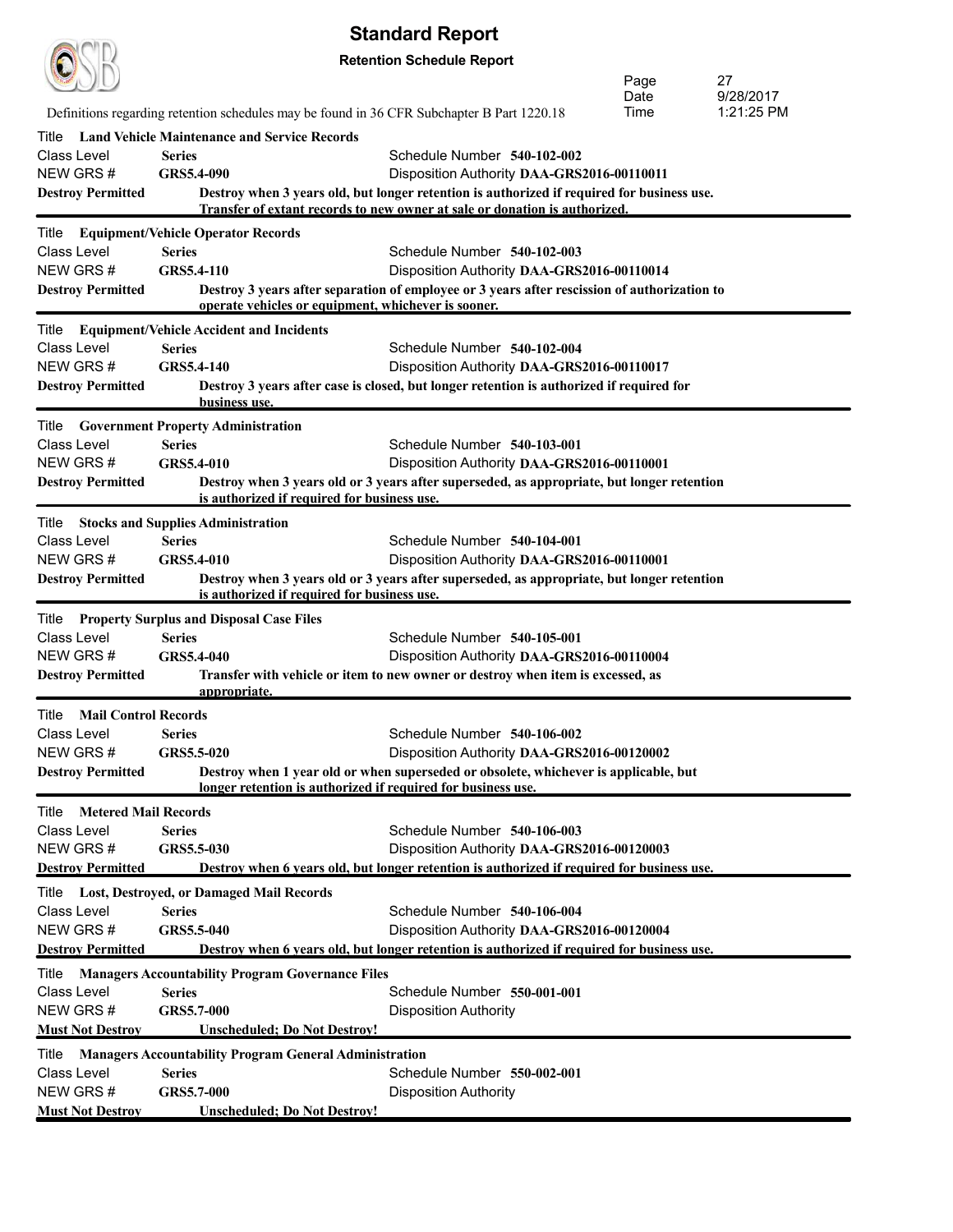|                                      |                                                                                            | <b>Standard Report</b>                                                                                                        |      |            |
|--------------------------------------|--------------------------------------------------------------------------------------------|-------------------------------------------------------------------------------------------------------------------------------|------|------------|
|                                      |                                                                                            | <b>Retention Schedule Report</b>                                                                                              |      |            |
|                                      |                                                                                            |                                                                                                                               | Page | 28         |
|                                      |                                                                                            |                                                                                                                               | Date | 9/28/2017  |
|                                      | Definitions regarding retention schedules may be found in 36 CFR Subchapter B Part 1220.18 |                                                                                                                               | Time | 1:21:25 PM |
| Title                                | <b>Policy, Procedures and other Reference Files</b>                                        |                                                                                                                               |      |            |
| Class Level                          | <b>Series</b>                                                                              | Schedule Number 550-101-001                                                                                                   |      |            |
| NEW GRS#                             | GRS5.7-000                                                                                 | Disposition Authority N1-GRS-91-5 item 1a                                                                                     |      |            |
| <b>Destroy Permitted</b>             | Destroy when superseded.                                                                   |                                                                                                                               |      |            |
| Title                                | <b>Management control plans</b>                                                            |                                                                                                                               |      |            |
| Class Level                          | <b>Series</b>                                                                              | Schedule Number 550-101-002                                                                                                   |      |            |
| NEW GRS#                             | <b>GRS5.7-000</b>                                                                          | Disposition Authority N1-GRS-91-5 item 1b                                                                                     |      |            |
| <b>Destroy Permitted</b>             | Destroy when superseded.                                                                   |                                                                                                                               |      |            |
| Title Risk analyses                  |                                                                                            |                                                                                                                               |      |            |
| Class Level<br>NEW GRS#              | <b>Series</b>                                                                              | Schedule Number 550-101-003                                                                                                   |      |            |
| <b>Destroy Permitted</b>             | <b>GRS5.7-000</b><br>Destroy after next review cycle.                                      | Disposition Authority N1-GRS-91-5 item 1c                                                                                     |      |            |
|                                      |                                                                                            |                                                                                                                               |      |            |
| Title Tracking files                 |                                                                                            |                                                                                                                               |      |            |
| Class Level                          | <b>Series</b>                                                                              | Schedule Number 550-102-001                                                                                                   |      |            |
| NEW GRS#<br><b>Destroy Permitted</b> | <b>GRS5.7-000</b><br>Destroy 1 year after report is completed.                             | Disposition Authority N1-GRS-98-2 item 23                                                                                     |      |            |
|                                      |                                                                                            |                                                                                                                               |      |            |
| Title Review files<br>Class Level    | <b>Series</b>                                                                              | Schedule Number 550-102-002                                                                                                   |      |            |
| NEW GRS#                             | GRS5.7-000                                                                                 | <b>Disposition Authority</b>                                                                                                  |      |            |
| <b>Destroy Permitted</b>             | <b>See Parts for Disposition Instructions</b>                                              |                                                                                                                               |      |            |
|                                      |                                                                                            |                                                                                                                               |      |            |
| Title<br><b>Class Level</b>          | Office with responsibility for coordinating internal control functions<br>Part             | Schedule Number 550-102-002-A                                                                                                 |      |            |
| NEW GRS#                             | GRS5.7-000                                                                                 | Disposition Authority N1-GRS-91-5 item 1f1                                                                                    |      |            |
| <b>Destroy Permitted</b>             |                                                                                            | Cut off when no further corrective action is necessary. Destroy 5 years after cutoff.                                         |      |            |
|                                      | Title Copies maintained by other offices as internal reviews                               |                                                                                                                               |      |            |
| Class Level                          | Part                                                                                       | Schedule Number 550-102-002-B                                                                                                 |      |            |
| NEW GRS#                             | GRS5.7-000                                                                                 | Disposition Authority N1-GRS-91-5 item 1f2                                                                                    |      |            |
| <b>Destroy Permitted</b>             |                                                                                            | Cut off when no further corrective action is necessary. Destroy 1 year after cutoff.                                          |      |            |
|                                      |                                                                                            | Title Annual reports and assurance statements created by organizational components below the agency (department or independer |      |            |
| Class Level                          | <b>Series</b>                                                                              | Schedule Number 550-102-003                                                                                                   |      |            |
| NEW GRS#                             | GRS5.7-000                                                                                 | Disposition Authority N1-GRS-91-5 item 1d                                                                                     |      |            |
| <b>Destroy Permitted</b>             |                                                                                            | Cut off closed files annually. Destroy after next reporting cycle.                                                            |      |            |
| Title                                | <b>Continuity of Operations (COOP) Program Governance Files</b>                            |                                                                                                                               |      |            |
| <b>Class Level</b>                   | <b>Series</b>                                                                              | Schedule Number 560-001-001                                                                                                   |      |            |
| NEW GRS#                             | GRS5.3-010                                                                                 | Disposition Authority DAA-GRS-2016-0004-0001                                                                                  |      |            |
| <b>Destroy Permitted</b>             |                                                                                            | Destroy when 3 years old or 3 years after superseded or obsolete, whichever is applicable,                                    |      |            |
|                                      | but longer retention is authorized if required for business use.                           |                                                                                                                               |      |            |
| Title                                | <b>COOP Employee Emergency Contact Information</b>                                         |                                                                                                                               |      |            |
| <b>Class Level</b>                   | <b>Series</b>                                                                              | Schedule Number 560-101-001                                                                                                   |      |            |
| NEW GRS#                             | GRS5.3-020                                                                                 | Disposition Authority DAA-GRS-2016-0004-0002                                                                                  |      |            |
| <b>Destroy Permitted</b>             |                                                                                            | Destroy when superseded or obsolete, or upon separation or transfer of employee.                                              |      |            |
| Title                                | <b>Security Program Governance Files</b>                                                   |                                                                                                                               |      |            |
| <b>Class Level</b>                   | <b>Series</b>                                                                              | Schedule Number 570-001-001                                                                                                   |      |            |
| NEW GRS#                             | <b>CSB0.0-115</b>                                                                          | <b>Disposition Authority</b>                                                                                                  |      |            |
| <b>Must Not Destroy</b>              | <b>Unscheduled; Do Not Destroy!</b>                                                        |                                                                                                                               |      |            |
| Title                                | <b>Security Program General Administrative Records</b>                                     |                                                                                                                               |      |            |
| <b>Class Level</b>                   | <b>Series</b>                                                                              | Schedule Number 570-002-001                                                                                                   |      |            |
| NEW GRS#                             | GRS5.6-010                                                                                 | Disposition Authority DAA-GRS-2017-0006-0001                                                                                  |      |            |
| <b>Destroy Permitted</b>             |                                                                                            | Destroy when 3 years old, but longer retention is authorized if required for business use.                                    |      |            |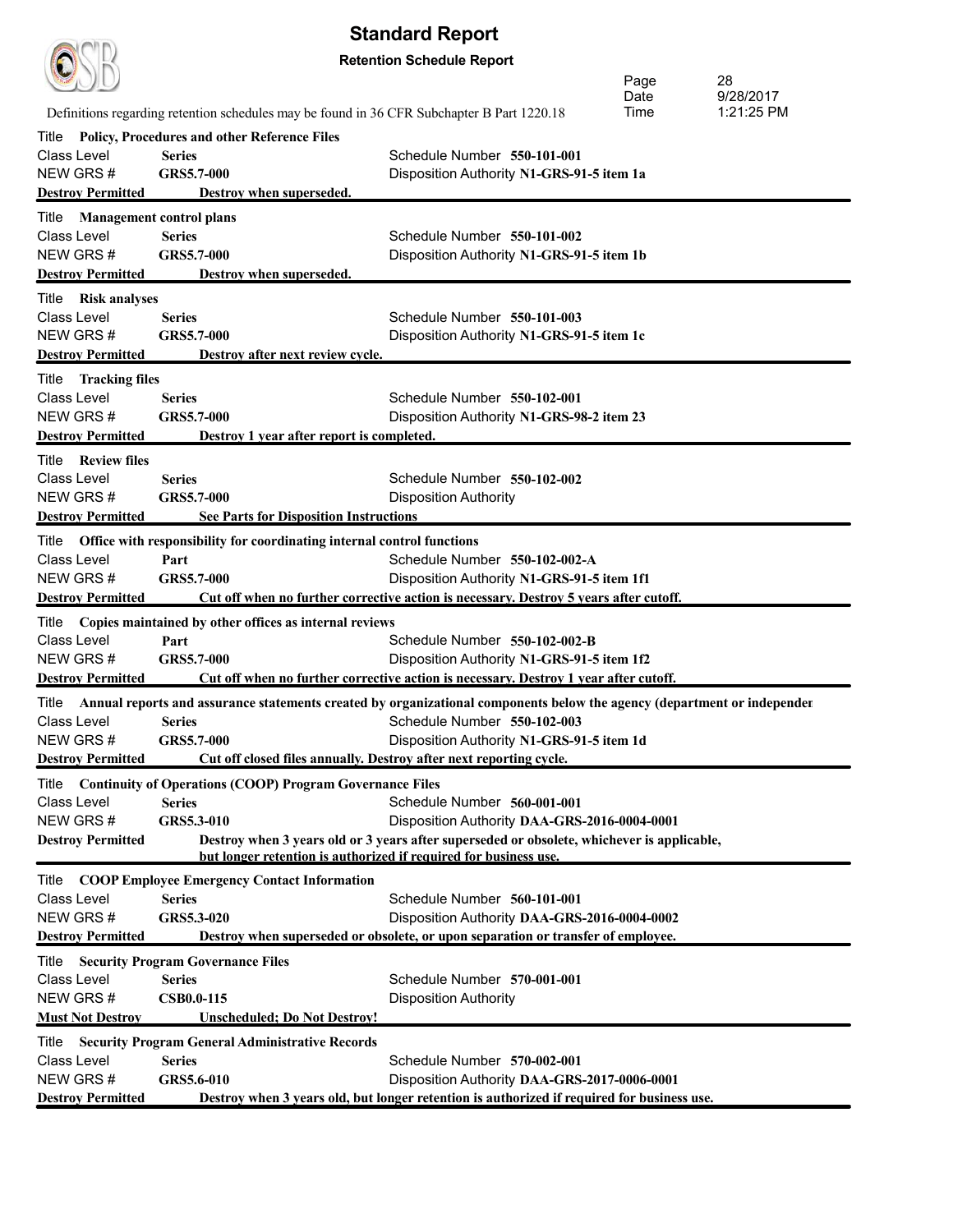|                                                   |                                  |                                                                  | <b>Standard Report</b>                                                                                                                                                          |              |                         |  |  |
|---------------------------------------------------|----------------------------------|------------------------------------------------------------------|---------------------------------------------------------------------------------------------------------------------------------------------------------------------------------|--------------|-------------------------|--|--|
|                                                   | <b>Retention Schedule Report</b> |                                                                  |                                                                                                                                                                                 |              |                         |  |  |
|                                                   |                                  |                                                                  |                                                                                                                                                                                 | Page         | 29                      |  |  |
|                                                   |                                  |                                                                  | Definitions regarding retention schedules may be found in 36 CFR Subchapter B Part 1220.18                                                                                      | Date<br>Time | 9/28/2017<br>1:21:25 PM |  |  |
| Title                                             |                                  |                                                                  |                                                                                                                                                                                 |              |                         |  |  |
| Class Level                                       | <b>Series</b>                    | Key and Card Accountability Files.                               | Schedule Number 570-101-001                                                                                                                                                     |              |                         |  |  |
| NEW GRS#                                          | GRS5.6-021                       |                                                                  | Disposition Authority DAA-GRS-2017-0006-0003                                                                                                                                    |              |                         |  |  |
| <b>Destroy Permitted</b>                          |                                  | business use.                                                    | Destroy 6 months after return of key, but longer retention is authorized if required for                                                                                        |              |                         |  |  |
| <b>Title Property Passes</b>                      |                                  |                                                                  |                                                                                                                                                                                 |              |                         |  |  |
| <b>Class Level</b>                                | <b>Series</b>                    |                                                                  | Schedule Number 570-101-002                                                                                                                                                     |              |                         |  |  |
| NEW GRS#                                          | GRS5.6-040                       |                                                                  | Disposition Authority DAA-GRS-2017-0006-0005                                                                                                                                    |              |                         |  |  |
| <b>Destroy Permitted</b>                          |                                  | required for business use.                                       | Destroy 3 months after expiration or revocation, but longer retention is authorized if                                                                                          |              |                         |  |  |
|                                                   |                                  | Title Credit Card Abuse and Postal Irregularities Records        |                                                                                                                                                                                 |              |                         |  |  |
| <b>Class Level</b>                                | <b>Series</b>                    |                                                                  | Schedule Number 570-101-005                                                                                                                                                     |              |                         |  |  |
| NEW GRS#                                          | GRS5.6-050                       |                                                                  | Disposition Authority DAA-GRS-2017-0006-0006                                                                                                                                    |              |                         |  |  |
| <b>Destroy Permitted</b>                          |                                  | but longer retention is authorized if required for business use. | Destroy 3 years after completion of investigation or when 3 years old, whichever is later,                                                                                      |              |                         |  |  |
| Title                                             |                                  | <b>Unclaimed Personal Property Records</b>                       |                                                                                                                                                                                 |              |                         |  |  |
| Class Level                                       | <b>Series</b>                    |                                                                  | Schedule Number 570-101-006                                                                                                                                                     |              |                         |  |  |
| NEW GRS#                                          | <b>GRS5.6-06X</b>                |                                                                  | <b>Disposition Authority</b>                                                                                                                                                    |              |                         |  |  |
| <b>Destroy Permitted</b>                          |                                  | <b>See Parts for Disposition Instructions</b>                    |                                                                                                                                                                                 |              |                         |  |  |
| Title                                             |                                  | Records for property valued over \$500                           |                                                                                                                                                                                 |              |                         |  |  |
| Class Level                                       | Part                             |                                                                  | Schedule Number 570-101-006-A                                                                                                                                                   |              |                         |  |  |
| NEW GRS#<br><b>Destroy Permitted</b>              | GRS5.6-060                       |                                                                  | Disposition Authority DAA-GRS-2017-0006-0007<br>Destroy when 3 years old or 3 years after the date title to the property vests in the                                           |              |                         |  |  |
|                                                   |                                  |                                                                  | Government, but longer retention is authorized if required for business use.                                                                                                    |              |                         |  |  |
| Title                                             |                                  | Records for property valued at \$500 or less                     |                                                                                                                                                                                 |              |                         |  |  |
| <b>Class Level</b>                                | Part                             |                                                                  | Schedule Number 570-101-006-B                                                                                                                                                   |              |                         |  |  |
| NEW GRS #                                         | GRS5.6-061                       |                                                                  | Disposition Authority DAA-GRS-2017-0006-0008                                                                                                                                    |              |                         |  |  |
| <b>Destroy Permitted</b>                          |                                  | for business use.                                                | Destroy 30 days after the property is found, but longer retention is authorized if required                                                                                     |              |                         |  |  |
| <b>Title Facility Security Assessment Records</b> |                                  |                                                                  |                                                                                                                                                                                 |              |                         |  |  |
| Class Level Series                                |                                  |                                                                  | Schedule Number 570-102-001                                                                                                                                                     |              |                         |  |  |
| NEW GRS#                                          | GRS5.6-081                       |                                                                  | Disposition Authority DAA-GRS-2017-0006-0011                                                                                                                                    |              |                         |  |  |
| <b>Destroy Permitted</b>                          |                                  | business use.                                                    | Destroy 3 years after updating the security assessment or terminating the security<br>awareness status, whichever is sooner, but longer retention is authorized if required for |              |                         |  |  |
| Title                                             |                                  | <b>Records of Routine Facility Security Operations</b>           |                                                                                                                                                                                 |              |                         |  |  |
| <b>Class Level</b>                                | <b>Series</b>                    |                                                                  | Schedule Number 570-102-002                                                                                                                                                     |              |                         |  |  |
| NEW GRS#                                          | GRS5.6-090                       |                                                                  | Disposition Authority DAA-GRS-2017-0006-0012                                                                                                                                    |              |                         |  |  |
| <b>Destroy Permitted</b>                          |                                  |                                                                  | Destroy when 30 days old, but longer retention is authorized if required for business use.                                                                                      |              |                         |  |  |
| Title                                             |                                  | <b>Accident and Incident Investigation Records</b>               |                                                                                                                                                                                 |              |                         |  |  |
| Class Level                                       | <b>Series</b>                    |                                                                  | Schedule Number 570-102-003                                                                                                                                                     |              |                         |  |  |
| NEW GRS#<br><b>Destroy Permitted</b>              | GRS5.6-100                       |                                                                  | Disposition Authority DAA-GRS-2017-0006-0013<br>Destroy 3 years after final investigation or reporting action or when 3 years old, whichever                                    |              |                         |  |  |
|                                                   |                                  | is later, but longer retention is authorized for business use.   |                                                                                                                                                                                 |              |                         |  |  |
| <b>Visitor Control Files</b><br>Title             |                                  |                                                                  |                                                                                                                                                                                 |              |                         |  |  |
| Class Level                                       | <b>Series</b>                    |                                                                  | Schedule Number 570-102-004                                                                                                                                                     |              |                         |  |  |
| NEW GRS#<br><b>Destroy Permitted</b>              | GRS5.6-111                       |                                                                  | Disposition Authority DAA-GRS-2017-0006-0015<br>Destroy when 2 years old, but longer retention is authorized if required for business use.                                      |              |                         |  |  |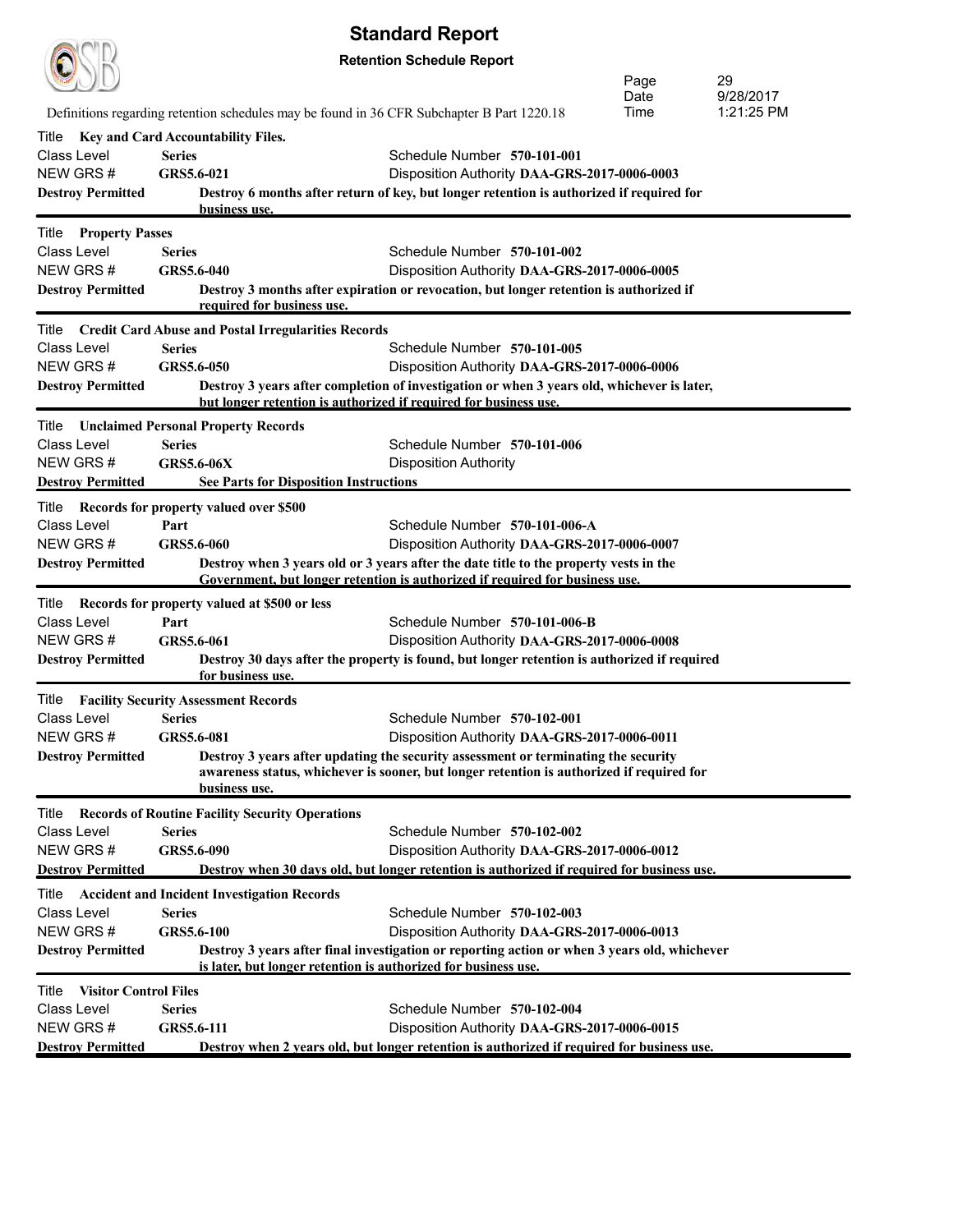| <b>Retention Schedule Report</b><br>30<br>Page<br>9/28/2017<br>Date<br>Time<br>1:21:25 PM<br>Definitions regarding retention schedules may be found in 36 CFR Subchapter B Part 1220.18<br><b>Personal Identification Credentials Control Files</b><br>Title<br><b>Series</b><br>Schedule Number 570-102-005<br>GRS5.6-120<br>Disposition Authority DAA-GRS-2017-0006-0016<br>Destroy mandatory and optional data elements housed in the agency identity management<br>system and printed on the identification card 6 years after terminating an employee or<br>contractor's employment, but longer retention is authorized if required for busine<br><b>Local Facility ID and Access Card Records</b><br>Title<br>Class Level<br>Series<br>Schedule Number 570-102-006<br>GRS5.6-130<br>Disposition Authority DAA-GRS-2017-0006-0018<br><b>Destroy Permitted</b><br>Destroy upon immediate collection once the temporary credential or card is returned for<br>potential reissuance due to nearing expiration or not to exceed 6 months from time of<br>issuance or when individual no longer requires access, whichever is sooner, but I<br>Title<br><b>Personnel Security Investigation Reports</b><br><b>Series</b><br>Schedule Number 570-103-001<br>Class Level<br>GRS5.6-170<br>Disposition Authority DAA-GRS-2017-0006-0022<br>Destroy in accordance with the investigating agency instruction.<br><b>Personnel Clearance and Access Records</b><br>Title<br><b>Class Level</b><br>Series<br>Schedule Number 570-103-002<br>NEW GRS #<br>GRS5.6-180<br>Disposition Authority DAA-GRS-2017-0006-0024<br><b>Destroy Permitted</b><br>Destroy 1 year after consideration of the candidate ends, but longer retention is authorized<br>if required for business use.<br><b>Personnel Security Clearance Status</b><br>Title<br><b>Series</b><br>Schedule Number 570-103-003<br>GRS5.6-190<br>Disposition Authority DAA-GRS-2017-0006-0026<br>Destroy when superseded or obsolete.<br><b>Information Security Violations Files</b><br>Title<br>Schedule Number 570-103-004<br>Class Level<br>Series<br>NEW GRS #<br>GRS5.6-200<br>Disposition Authority DAA-GRS-2017-0006-0027<br>Destroy 5 years after close of case or final action, whichever occurs sooner, but longer<br>retention is authorized if required for business use.<br>Title<br><b>Information Security Program Files</b><br>Schedule Number 580-001-001<br>Series<br><b>CSB0.0-115</b><br><b>Disposition Authority</b><br><b>Unscheduled; Do Not Destroy!</b><br>Reports to Congress, DOJ, and other agencies regarding CUI<br>Title<br><b>Class Level</b><br><b>Series</b><br>Schedule Number 580-001-005-A<br>NEW GRS#<br>GRS4.2-070<br>Disposition Authority DAA-GRS2013-00070006<br>Destroy 2 years after date of report, but longer retention is authorized if required for<br>business use.<br>Annual reports by agency CIO, Inspector General, or Senior Agency Official for CUI.<br>Title<br>Schedule Number 580-001-005-B<br>Class Level<br><b>Series</b><br><b>GRS4.2-080</b><br>Disposition Authority DAA-GRS2013-00070022<br>Destroy 5 years after submission of report, but longer retention is authorized if required for<br><b>Destroy Permitted</b><br>business use.<br><b>Information Security Program General Administration</b><br>Title<br><b>Series</b><br>Schedule Number 580-002-001<br>GRS4.2-010<br>Disposition Authority DAA-GRS2016-00130003<br>Destroy when 3 years old, but longer retention is authorized if needed for business use. |                          | <b>Standard Report</b> |  |
|------------------------------------------------------------------------------------------------------------------------------------------------------------------------------------------------------------------------------------------------------------------------------------------------------------------------------------------------------------------------------------------------------------------------------------------------------------------------------------------------------------------------------------------------------------------------------------------------------------------------------------------------------------------------------------------------------------------------------------------------------------------------------------------------------------------------------------------------------------------------------------------------------------------------------------------------------------------------------------------------------------------------------------------------------------------------------------------------------------------------------------------------------------------------------------------------------------------------------------------------------------------------------------------------------------------------------------------------------------------------------------------------------------------------------------------------------------------------------------------------------------------------------------------------------------------------------------------------------------------------------------------------------------------------------------------------------------------------------------------------------------------------------------------------------------------------------------------------------------------------------------------------------------------------------------------------------------------------------------------------------------------------------------------------------------------------------------------------------------------------------------------------------------------------------------------------------------------------------------------------------------------------------------------------------------------------------------------------------------------------------------------------------------------------------------------------------------------------------------------------------------------------------------------------------------------------------------------------------------------------------------------------------------------------------------------------------------------------------------------------------------------------------------------------------------------------------------------------------------------------------------------------------------------------------------------------------------------------------------------------------------------------------------------------------------------------------------------------------------------------------------------------------------------------------------------------------------------------------------------------------------------------------------------------------------------------------------------------------------------------------------------------------------------------------------------------------------------------------------------------------------------------------------------|--------------------------|------------------------|--|
|                                                                                                                                                                                                                                                                                                                                                                                                                                                                                                                                                                                                                                                                                                                                                                                                                                                                                                                                                                                                                                                                                                                                                                                                                                                                                                                                                                                                                                                                                                                                                                                                                                                                                                                                                                                                                                                                                                                                                                                                                                                                                                                                                                                                                                                                                                                                                                                                                                                                                                                                                                                                                                                                                                                                                                                                                                                                                                                                                                                                                                                                                                                                                                                                                                                                                                                                                                                                                                                                                                                                          |                          |                        |  |
|                                                                                                                                                                                                                                                                                                                                                                                                                                                                                                                                                                                                                                                                                                                                                                                                                                                                                                                                                                                                                                                                                                                                                                                                                                                                                                                                                                                                                                                                                                                                                                                                                                                                                                                                                                                                                                                                                                                                                                                                                                                                                                                                                                                                                                                                                                                                                                                                                                                                                                                                                                                                                                                                                                                                                                                                                                                                                                                                                                                                                                                                                                                                                                                                                                                                                                                                                                                                                                                                                                                                          |                          |                        |  |
|                                                                                                                                                                                                                                                                                                                                                                                                                                                                                                                                                                                                                                                                                                                                                                                                                                                                                                                                                                                                                                                                                                                                                                                                                                                                                                                                                                                                                                                                                                                                                                                                                                                                                                                                                                                                                                                                                                                                                                                                                                                                                                                                                                                                                                                                                                                                                                                                                                                                                                                                                                                                                                                                                                                                                                                                                                                                                                                                                                                                                                                                                                                                                                                                                                                                                                                                                                                                                                                                                                                                          |                          |                        |  |
|                                                                                                                                                                                                                                                                                                                                                                                                                                                                                                                                                                                                                                                                                                                                                                                                                                                                                                                                                                                                                                                                                                                                                                                                                                                                                                                                                                                                                                                                                                                                                                                                                                                                                                                                                                                                                                                                                                                                                                                                                                                                                                                                                                                                                                                                                                                                                                                                                                                                                                                                                                                                                                                                                                                                                                                                                                                                                                                                                                                                                                                                                                                                                                                                                                                                                                                                                                                                                                                                                                                                          |                          |                        |  |
|                                                                                                                                                                                                                                                                                                                                                                                                                                                                                                                                                                                                                                                                                                                                                                                                                                                                                                                                                                                                                                                                                                                                                                                                                                                                                                                                                                                                                                                                                                                                                                                                                                                                                                                                                                                                                                                                                                                                                                                                                                                                                                                                                                                                                                                                                                                                                                                                                                                                                                                                                                                                                                                                                                                                                                                                                                                                                                                                                                                                                                                                                                                                                                                                                                                                                                                                                                                                                                                                                                                                          |                          |                        |  |
|                                                                                                                                                                                                                                                                                                                                                                                                                                                                                                                                                                                                                                                                                                                                                                                                                                                                                                                                                                                                                                                                                                                                                                                                                                                                                                                                                                                                                                                                                                                                                                                                                                                                                                                                                                                                                                                                                                                                                                                                                                                                                                                                                                                                                                                                                                                                                                                                                                                                                                                                                                                                                                                                                                                                                                                                                                                                                                                                                                                                                                                                                                                                                                                                                                                                                                                                                                                                                                                                                                                                          | Class Level              |                        |  |
|                                                                                                                                                                                                                                                                                                                                                                                                                                                                                                                                                                                                                                                                                                                                                                                                                                                                                                                                                                                                                                                                                                                                                                                                                                                                                                                                                                                                                                                                                                                                                                                                                                                                                                                                                                                                                                                                                                                                                                                                                                                                                                                                                                                                                                                                                                                                                                                                                                                                                                                                                                                                                                                                                                                                                                                                                                                                                                                                                                                                                                                                                                                                                                                                                                                                                                                                                                                                                                                                                                                                          | NEW GRS#                 |                        |  |
|                                                                                                                                                                                                                                                                                                                                                                                                                                                                                                                                                                                                                                                                                                                                                                                                                                                                                                                                                                                                                                                                                                                                                                                                                                                                                                                                                                                                                                                                                                                                                                                                                                                                                                                                                                                                                                                                                                                                                                                                                                                                                                                                                                                                                                                                                                                                                                                                                                                                                                                                                                                                                                                                                                                                                                                                                                                                                                                                                                                                                                                                                                                                                                                                                                                                                                                                                                                                                                                                                                                                          | <b>Destroy Permitted</b> |                        |  |
|                                                                                                                                                                                                                                                                                                                                                                                                                                                                                                                                                                                                                                                                                                                                                                                                                                                                                                                                                                                                                                                                                                                                                                                                                                                                                                                                                                                                                                                                                                                                                                                                                                                                                                                                                                                                                                                                                                                                                                                                                                                                                                                                                                                                                                                                                                                                                                                                                                                                                                                                                                                                                                                                                                                                                                                                                                                                                                                                                                                                                                                                                                                                                                                                                                                                                                                                                                                                                                                                                                                                          |                          |                        |  |
|                                                                                                                                                                                                                                                                                                                                                                                                                                                                                                                                                                                                                                                                                                                                                                                                                                                                                                                                                                                                                                                                                                                                                                                                                                                                                                                                                                                                                                                                                                                                                                                                                                                                                                                                                                                                                                                                                                                                                                                                                                                                                                                                                                                                                                                                                                                                                                                                                                                                                                                                                                                                                                                                                                                                                                                                                                                                                                                                                                                                                                                                                                                                                                                                                                                                                                                                                                                                                                                                                                                                          |                          |                        |  |
|                                                                                                                                                                                                                                                                                                                                                                                                                                                                                                                                                                                                                                                                                                                                                                                                                                                                                                                                                                                                                                                                                                                                                                                                                                                                                                                                                                                                                                                                                                                                                                                                                                                                                                                                                                                                                                                                                                                                                                                                                                                                                                                                                                                                                                                                                                                                                                                                                                                                                                                                                                                                                                                                                                                                                                                                                                                                                                                                                                                                                                                                                                                                                                                                                                                                                                                                                                                                                                                                                                                                          | NEW GRS#                 |                        |  |
|                                                                                                                                                                                                                                                                                                                                                                                                                                                                                                                                                                                                                                                                                                                                                                                                                                                                                                                                                                                                                                                                                                                                                                                                                                                                                                                                                                                                                                                                                                                                                                                                                                                                                                                                                                                                                                                                                                                                                                                                                                                                                                                                                                                                                                                                                                                                                                                                                                                                                                                                                                                                                                                                                                                                                                                                                                                                                                                                                                                                                                                                                                                                                                                                                                                                                                                                                                                                                                                                                                                                          |                          |                        |  |
|                                                                                                                                                                                                                                                                                                                                                                                                                                                                                                                                                                                                                                                                                                                                                                                                                                                                                                                                                                                                                                                                                                                                                                                                                                                                                                                                                                                                                                                                                                                                                                                                                                                                                                                                                                                                                                                                                                                                                                                                                                                                                                                                                                                                                                                                                                                                                                                                                                                                                                                                                                                                                                                                                                                                                                                                                                                                                                                                                                                                                                                                                                                                                                                                                                                                                                                                                                                                                                                                                                                                          |                          |                        |  |
|                                                                                                                                                                                                                                                                                                                                                                                                                                                                                                                                                                                                                                                                                                                                                                                                                                                                                                                                                                                                                                                                                                                                                                                                                                                                                                                                                                                                                                                                                                                                                                                                                                                                                                                                                                                                                                                                                                                                                                                                                                                                                                                                                                                                                                                                                                                                                                                                                                                                                                                                                                                                                                                                                                                                                                                                                                                                                                                                                                                                                                                                                                                                                                                                                                                                                                                                                                                                                                                                                                                                          |                          |                        |  |
|                                                                                                                                                                                                                                                                                                                                                                                                                                                                                                                                                                                                                                                                                                                                                                                                                                                                                                                                                                                                                                                                                                                                                                                                                                                                                                                                                                                                                                                                                                                                                                                                                                                                                                                                                                                                                                                                                                                                                                                                                                                                                                                                                                                                                                                                                                                                                                                                                                                                                                                                                                                                                                                                                                                                                                                                                                                                                                                                                                                                                                                                                                                                                                                                                                                                                                                                                                                                                                                                                                                                          |                          |                        |  |
|                                                                                                                                                                                                                                                                                                                                                                                                                                                                                                                                                                                                                                                                                                                                                                                                                                                                                                                                                                                                                                                                                                                                                                                                                                                                                                                                                                                                                                                                                                                                                                                                                                                                                                                                                                                                                                                                                                                                                                                                                                                                                                                                                                                                                                                                                                                                                                                                                                                                                                                                                                                                                                                                                                                                                                                                                                                                                                                                                                                                                                                                                                                                                                                                                                                                                                                                                                                                                                                                                                                                          | NEW GRS#                 |                        |  |
|                                                                                                                                                                                                                                                                                                                                                                                                                                                                                                                                                                                                                                                                                                                                                                                                                                                                                                                                                                                                                                                                                                                                                                                                                                                                                                                                                                                                                                                                                                                                                                                                                                                                                                                                                                                                                                                                                                                                                                                                                                                                                                                                                                                                                                                                                                                                                                                                                                                                                                                                                                                                                                                                                                                                                                                                                                                                                                                                                                                                                                                                                                                                                                                                                                                                                                                                                                                                                                                                                                                                          | <b>Destroy Permitted</b> |                        |  |
|                                                                                                                                                                                                                                                                                                                                                                                                                                                                                                                                                                                                                                                                                                                                                                                                                                                                                                                                                                                                                                                                                                                                                                                                                                                                                                                                                                                                                                                                                                                                                                                                                                                                                                                                                                                                                                                                                                                                                                                                                                                                                                                                                                                                                                                                                                                                                                                                                                                                                                                                                                                                                                                                                                                                                                                                                                                                                                                                                                                                                                                                                                                                                                                                                                                                                                                                                                                                                                                                                                                                          |                          |                        |  |
|                                                                                                                                                                                                                                                                                                                                                                                                                                                                                                                                                                                                                                                                                                                                                                                                                                                                                                                                                                                                                                                                                                                                                                                                                                                                                                                                                                                                                                                                                                                                                                                                                                                                                                                                                                                                                                                                                                                                                                                                                                                                                                                                                                                                                                                                                                                                                                                                                                                                                                                                                                                                                                                                                                                                                                                                                                                                                                                                                                                                                                                                                                                                                                                                                                                                                                                                                                                                                                                                                                                                          |                          |                        |  |
|                                                                                                                                                                                                                                                                                                                                                                                                                                                                                                                                                                                                                                                                                                                                                                                                                                                                                                                                                                                                                                                                                                                                                                                                                                                                                                                                                                                                                                                                                                                                                                                                                                                                                                                                                                                                                                                                                                                                                                                                                                                                                                                                                                                                                                                                                                                                                                                                                                                                                                                                                                                                                                                                                                                                                                                                                                                                                                                                                                                                                                                                                                                                                                                                                                                                                                                                                                                                                                                                                                                                          |                          |                        |  |
|                                                                                                                                                                                                                                                                                                                                                                                                                                                                                                                                                                                                                                                                                                                                                                                                                                                                                                                                                                                                                                                                                                                                                                                                                                                                                                                                                                                                                                                                                                                                                                                                                                                                                                                                                                                                                                                                                                                                                                                                                                                                                                                                                                                                                                                                                                                                                                                                                                                                                                                                                                                                                                                                                                                                                                                                                                                                                                                                                                                                                                                                                                                                                                                                                                                                                                                                                                                                                                                                                                                                          |                          |                        |  |
|                                                                                                                                                                                                                                                                                                                                                                                                                                                                                                                                                                                                                                                                                                                                                                                                                                                                                                                                                                                                                                                                                                                                                                                                                                                                                                                                                                                                                                                                                                                                                                                                                                                                                                                                                                                                                                                                                                                                                                                                                                                                                                                                                                                                                                                                                                                                                                                                                                                                                                                                                                                                                                                                                                                                                                                                                                                                                                                                                                                                                                                                                                                                                                                                                                                                                                                                                                                                                                                                                                                                          |                          |                        |  |
|                                                                                                                                                                                                                                                                                                                                                                                                                                                                                                                                                                                                                                                                                                                                                                                                                                                                                                                                                                                                                                                                                                                                                                                                                                                                                                                                                                                                                                                                                                                                                                                                                                                                                                                                                                                                                                                                                                                                                                                                                                                                                                                                                                                                                                                                                                                                                                                                                                                                                                                                                                                                                                                                                                                                                                                                                                                                                                                                                                                                                                                                                                                                                                                                                                                                                                                                                                                                                                                                                                                                          |                          |                        |  |
|                                                                                                                                                                                                                                                                                                                                                                                                                                                                                                                                                                                                                                                                                                                                                                                                                                                                                                                                                                                                                                                                                                                                                                                                                                                                                                                                                                                                                                                                                                                                                                                                                                                                                                                                                                                                                                                                                                                                                                                                                                                                                                                                                                                                                                                                                                                                                                                                                                                                                                                                                                                                                                                                                                                                                                                                                                                                                                                                                                                                                                                                                                                                                                                                                                                                                                                                                                                                                                                                                                                                          | <b>Class Level</b>       |                        |  |
|                                                                                                                                                                                                                                                                                                                                                                                                                                                                                                                                                                                                                                                                                                                                                                                                                                                                                                                                                                                                                                                                                                                                                                                                                                                                                                                                                                                                                                                                                                                                                                                                                                                                                                                                                                                                                                                                                                                                                                                                                                                                                                                                                                                                                                                                                                                                                                                                                                                                                                                                                                                                                                                                                                                                                                                                                                                                                                                                                                                                                                                                                                                                                                                                                                                                                                                                                                                                                                                                                                                                          | NEW GRS#                 |                        |  |
|                                                                                                                                                                                                                                                                                                                                                                                                                                                                                                                                                                                                                                                                                                                                                                                                                                                                                                                                                                                                                                                                                                                                                                                                                                                                                                                                                                                                                                                                                                                                                                                                                                                                                                                                                                                                                                                                                                                                                                                                                                                                                                                                                                                                                                                                                                                                                                                                                                                                                                                                                                                                                                                                                                                                                                                                                                                                                                                                                                                                                                                                                                                                                                                                                                                                                                                                                                                                                                                                                                                                          | <b>Destroy Permitted</b> |                        |  |
|                                                                                                                                                                                                                                                                                                                                                                                                                                                                                                                                                                                                                                                                                                                                                                                                                                                                                                                                                                                                                                                                                                                                                                                                                                                                                                                                                                                                                                                                                                                                                                                                                                                                                                                                                                                                                                                                                                                                                                                                                                                                                                                                                                                                                                                                                                                                                                                                                                                                                                                                                                                                                                                                                                                                                                                                                                                                                                                                                                                                                                                                                                                                                                                                                                                                                                                                                                                                                                                                                                                                          |                          |                        |  |
|                                                                                                                                                                                                                                                                                                                                                                                                                                                                                                                                                                                                                                                                                                                                                                                                                                                                                                                                                                                                                                                                                                                                                                                                                                                                                                                                                                                                                                                                                                                                                                                                                                                                                                                                                                                                                                                                                                                                                                                                                                                                                                                                                                                                                                                                                                                                                                                                                                                                                                                                                                                                                                                                                                                                                                                                                                                                                                                                                                                                                                                                                                                                                                                                                                                                                                                                                                                                                                                                                                                                          |                          |                        |  |
|                                                                                                                                                                                                                                                                                                                                                                                                                                                                                                                                                                                                                                                                                                                                                                                                                                                                                                                                                                                                                                                                                                                                                                                                                                                                                                                                                                                                                                                                                                                                                                                                                                                                                                                                                                                                                                                                                                                                                                                                                                                                                                                                                                                                                                                                                                                                                                                                                                                                                                                                                                                                                                                                                                                                                                                                                                                                                                                                                                                                                                                                                                                                                                                                                                                                                                                                                                                                                                                                                                                                          |                          |                        |  |
|                                                                                                                                                                                                                                                                                                                                                                                                                                                                                                                                                                                                                                                                                                                                                                                                                                                                                                                                                                                                                                                                                                                                                                                                                                                                                                                                                                                                                                                                                                                                                                                                                                                                                                                                                                                                                                                                                                                                                                                                                                                                                                                                                                                                                                                                                                                                                                                                                                                                                                                                                                                                                                                                                                                                                                                                                                                                                                                                                                                                                                                                                                                                                                                                                                                                                                                                                                                                                                                                                                                                          | <b>Destroy Permitted</b> |                        |  |
|                                                                                                                                                                                                                                                                                                                                                                                                                                                                                                                                                                                                                                                                                                                                                                                                                                                                                                                                                                                                                                                                                                                                                                                                                                                                                                                                                                                                                                                                                                                                                                                                                                                                                                                                                                                                                                                                                                                                                                                                                                                                                                                                                                                                                                                                                                                                                                                                                                                                                                                                                                                                                                                                                                                                                                                                                                                                                                                                                                                                                                                                                                                                                                                                                                                                                                                                                                                                                                                                                                                                          |                          |                        |  |
|                                                                                                                                                                                                                                                                                                                                                                                                                                                                                                                                                                                                                                                                                                                                                                                                                                                                                                                                                                                                                                                                                                                                                                                                                                                                                                                                                                                                                                                                                                                                                                                                                                                                                                                                                                                                                                                                                                                                                                                                                                                                                                                                                                                                                                                                                                                                                                                                                                                                                                                                                                                                                                                                                                                                                                                                                                                                                                                                                                                                                                                                                                                                                                                                                                                                                                                                                                                                                                                                                                                                          | Class Level              |                        |  |
|                                                                                                                                                                                                                                                                                                                                                                                                                                                                                                                                                                                                                                                                                                                                                                                                                                                                                                                                                                                                                                                                                                                                                                                                                                                                                                                                                                                                                                                                                                                                                                                                                                                                                                                                                                                                                                                                                                                                                                                                                                                                                                                                                                                                                                                                                                                                                                                                                                                                                                                                                                                                                                                                                                                                                                                                                                                                                                                                                                                                                                                                                                                                                                                                                                                                                                                                                                                                                                                                                                                                          | NEW GRS#                 |                        |  |
|                                                                                                                                                                                                                                                                                                                                                                                                                                                                                                                                                                                                                                                                                                                                                                                                                                                                                                                                                                                                                                                                                                                                                                                                                                                                                                                                                                                                                                                                                                                                                                                                                                                                                                                                                                                                                                                                                                                                                                                                                                                                                                                                                                                                                                                                                                                                                                                                                                                                                                                                                                                                                                                                                                                                                                                                                                                                                                                                                                                                                                                                                                                                                                                                                                                                                                                                                                                                                                                                                                                                          | <b>Must Not Destroy</b>  |                        |  |
|                                                                                                                                                                                                                                                                                                                                                                                                                                                                                                                                                                                                                                                                                                                                                                                                                                                                                                                                                                                                                                                                                                                                                                                                                                                                                                                                                                                                                                                                                                                                                                                                                                                                                                                                                                                                                                                                                                                                                                                                                                                                                                                                                                                                                                                                                                                                                                                                                                                                                                                                                                                                                                                                                                                                                                                                                                                                                                                                                                                                                                                                                                                                                                                                                                                                                                                                                                                                                                                                                                                                          |                          |                        |  |
|                                                                                                                                                                                                                                                                                                                                                                                                                                                                                                                                                                                                                                                                                                                                                                                                                                                                                                                                                                                                                                                                                                                                                                                                                                                                                                                                                                                                                                                                                                                                                                                                                                                                                                                                                                                                                                                                                                                                                                                                                                                                                                                                                                                                                                                                                                                                                                                                                                                                                                                                                                                                                                                                                                                                                                                                                                                                                                                                                                                                                                                                                                                                                                                                                                                                                                                                                                                                                                                                                                                                          |                          |                        |  |
|                                                                                                                                                                                                                                                                                                                                                                                                                                                                                                                                                                                                                                                                                                                                                                                                                                                                                                                                                                                                                                                                                                                                                                                                                                                                                                                                                                                                                                                                                                                                                                                                                                                                                                                                                                                                                                                                                                                                                                                                                                                                                                                                                                                                                                                                                                                                                                                                                                                                                                                                                                                                                                                                                                                                                                                                                                                                                                                                                                                                                                                                                                                                                                                                                                                                                                                                                                                                                                                                                                                                          |                          |                        |  |
|                                                                                                                                                                                                                                                                                                                                                                                                                                                                                                                                                                                                                                                                                                                                                                                                                                                                                                                                                                                                                                                                                                                                                                                                                                                                                                                                                                                                                                                                                                                                                                                                                                                                                                                                                                                                                                                                                                                                                                                                                                                                                                                                                                                                                                                                                                                                                                                                                                                                                                                                                                                                                                                                                                                                                                                                                                                                                                                                                                                                                                                                                                                                                                                                                                                                                                                                                                                                                                                                                                                                          | <b>Destroy Permitted</b> |                        |  |
|                                                                                                                                                                                                                                                                                                                                                                                                                                                                                                                                                                                                                                                                                                                                                                                                                                                                                                                                                                                                                                                                                                                                                                                                                                                                                                                                                                                                                                                                                                                                                                                                                                                                                                                                                                                                                                                                                                                                                                                                                                                                                                                                                                                                                                                                                                                                                                                                                                                                                                                                                                                                                                                                                                                                                                                                                                                                                                                                                                                                                                                                                                                                                                                                                                                                                                                                                                                                                                                                                                                                          |                          |                        |  |
|                                                                                                                                                                                                                                                                                                                                                                                                                                                                                                                                                                                                                                                                                                                                                                                                                                                                                                                                                                                                                                                                                                                                                                                                                                                                                                                                                                                                                                                                                                                                                                                                                                                                                                                                                                                                                                                                                                                                                                                                                                                                                                                                                                                                                                                                                                                                                                                                                                                                                                                                                                                                                                                                                                                                                                                                                                                                                                                                                                                                                                                                                                                                                                                                                                                                                                                                                                                                                                                                                                                                          |                          |                        |  |
|                                                                                                                                                                                                                                                                                                                                                                                                                                                                                                                                                                                                                                                                                                                                                                                                                                                                                                                                                                                                                                                                                                                                                                                                                                                                                                                                                                                                                                                                                                                                                                                                                                                                                                                                                                                                                                                                                                                                                                                                                                                                                                                                                                                                                                                                                                                                                                                                                                                                                                                                                                                                                                                                                                                                                                                                                                                                                                                                                                                                                                                                                                                                                                                                                                                                                                                                                                                                                                                                                                                                          | NEW GRS#                 |                        |  |
|                                                                                                                                                                                                                                                                                                                                                                                                                                                                                                                                                                                                                                                                                                                                                                                                                                                                                                                                                                                                                                                                                                                                                                                                                                                                                                                                                                                                                                                                                                                                                                                                                                                                                                                                                                                                                                                                                                                                                                                                                                                                                                                                                                                                                                                                                                                                                                                                                                                                                                                                                                                                                                                                                                                                                                                                                                                                                                                                                                                                                                                                                                                                                                                                                                                                                                                                                                                                                                                                                                                                          |                          |                        |  |
|                                                                                                                                                                                                                                                                                                                                                                                                                                                                                                                                                                                                                                                                                                                                                                                                                                                                                                                                                                                                                                                                                                                                                                                                                                                                                                                                                                                                                                                                                                                                                                                                                                                                                                                                                                                                                                                                                                                                                                                                                                                                                                                                                                                                                                                                                                                                                                                                                                                                                                                                                                                                                                                                                                                                                                                                                                                                                                                                                                                                                                                                                                                                                                                                                                                                                                                                                                                                                                                                                                                                          |                          |                        |  |
|                                                                                                                                                                                                                                                                                                                                                                                                                                                                                                                                                                                                                                                                                                                                                                                                                                                                                                                                                                                                                                                                                                                                                                                                                                                                                                                                                                                                                                                                                                                                                                                                                                                                                                                                                                                                                                                                                                                                                                                                                                                                                                                                                                                                                                                                                                                                                                                                                                                                                                                                                                                                                                                                                                                                                                                                                                                                                                                                                                                                                                                                                                                                                                                                                                                                                                                                                                                                                                                                                                                                          |                          |                        |  |
|                                                                                                                                                                                                                                                                                                                                                                                                                                                                                                                                                                                                                                                                                                                                                                                                                                                                                                                                                                                                                                                                                                                                                                                                                                                                                                                                                                                                                                                                                                                                                                                                                                                                                                                                                                                                                                                                                                                                                                                                                                                                                                                                                                                                                                                                                                                                                                                                                                                                                                                                                                                                                                                                                                                                                                                                                                                                                                                                                                                                                                                                                                                                                                                                                                                                                                                                                                                                                                                                                                                                          | <b>Class Level</b>       |                        |  |
|                                                                                                                                                                                                                                                                                                                                                                                                                                                                                                                                                                                                                                                                                                                                                                                                                                                                                                                                                                                                                                                                                                                                                                                                                                                                                                                                                                                                                                                                                                                                                                                                                                                                                                                                                                                                                                                                                                                                                                                                                                                                                                                                                                                                                                                                                                                                                                                                                                                                                                                                                                                                                                                                                                                                                                                                                                                                                                                                                                                                                                                                                                                                                                                                                                                                                                                                                                                                                                                                                                                                          | NEW GRS#                 |                        |  |
|                                                                                                                                                                                                                                                                                                                                                                                                                                                                                                                                                                                                                                                                                                                                                                                                                                                                                                                                                                                                                                                                                                                                                                                                                                                                                                                                                                                                                                                                                                                                                                                                                                                                                                                                                                                                                                                                                                                                                                                                                                                                                                                                                                                                                                                                                                                                                                                                                                                                                                                                                                                                                                                                                                                                                                                                                                                                                                                                                                                                                                                                                                                                                                                                                                                                                                                                                                                                                                                                                                                                          | <b>Destroy Permitted</b> |                        |  |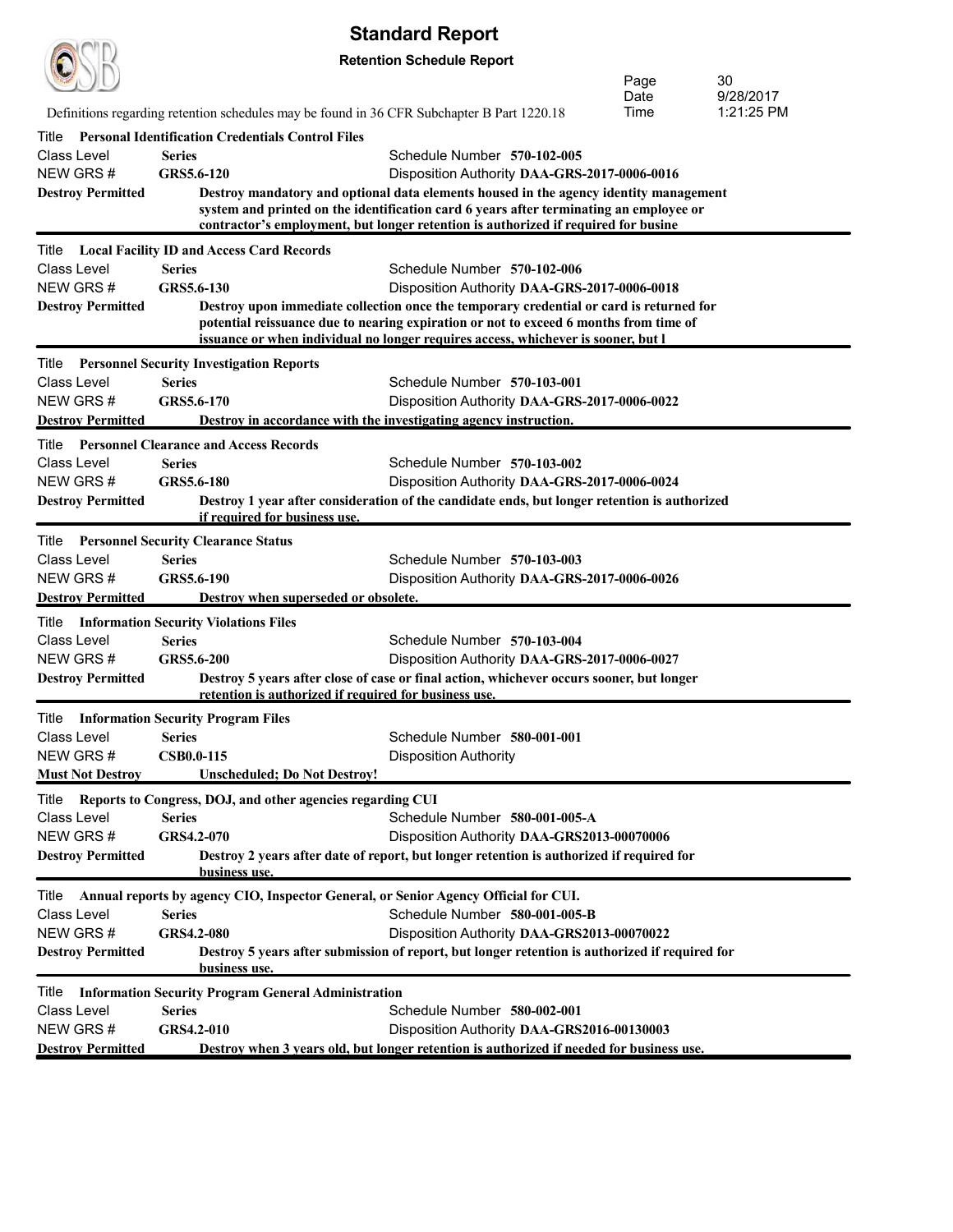|                                       |                                                                                            | <b>Standard Report</b>                                                                                                                                                                                                                                                |      |            |  |  |  |
|---------------------------------------|--------------------------------------------------------------------------------------------|-----------------------------------------------------------------------------------------------------------------------------------------------------------------------------------------------------------------------------------------------------------------------|------|------------|--|--|--|
|                                       | <b>Retention Schedule Report</b><br>Page<br>31                                             |                                                                                                                                                                                                                                                                       |      |            |  |  |  |
|                                       |                                                                                            |                                                                                                                                                                                                                                                                       | Date | 9/28/2017  |  |  |  |
|                                       | Definitions regarding retention schedules may be found in 36 CFR Subchapter B Part 1220.18 |                                                                                                                                                                                                                                                                       | Time | 1:21:26 PM |  |  |  |
| Title                                 | <b>General Information Request</b>                                                         |                                                                                                                                                                                                                                                                       |      |            |  |  |  |
| Class Level                           | <b>Series</b>                                                                              | Schedule Number 580-101-001                                                                                                                                                                                                                                           |      |            |  |  |  |
| NEW GRS#                              | GRS4.2-010                                                                                 | Disposition Authority DAA-GRS2016-00130003                                                                                                                                                                                                                            |      |            |  |  |  |
| <b>Destroy Permitted</b>              |                                                                                            | Destroy 6 years after final agency action or 3 years after final adjudication by the courts,<br>whichever is later, but longer retention is authorized if required for business use.                                                                                  |      |            |  |  |  |
| Title                                 | <b>Controled Unclassified Information Access Request</b>                                   |                                                                                                                                                                                                                                                                       |      |            |  |  |  |
| <b>Class Level</b>                    | <b>Series</b>                                                                              | Schedule Number 580-101-002                                                                                                                                                                                                                                           |      |            |  |  |  |
| NEW GRS#                              | GRS4.2-020                                                                                 | Disposition Authority DAA-GRS2013-00070001                                                                                                                                                                                                                            |      |            |  |  |  |
| <b>Destroy Permitted</b>              |                                                                                            | Destroy 6 years after final agency action or 3 years after final adjudication by the courts,<br>whichever is later, but longer retention is authorized if required for business use.                                                                                  |      |            |  |  |  |
| Title                                 | Accounting for Control of "Released" Controled Unclassified Information Records            |                                                                                                                                                                                                                                                                       |      |            |  |  |  |
| <b>Class Level</b>                    | <b>Series</b>                                                                              | Schedule Number 580-101-003                                                                                                                                                                                                                                           |      |            |  |  |  |
| NEW GRS#                              | <b>GRS4.2-040</b>                                                                          | Disposition Authority DAA-GRS2016-00020004                                                                                                                                                                                                                            |      |            |  |  |  |
| <b>Destroy Permitted</b>              |                                                                                            | Destroy or delete 5 years after date of last entry, final adjudication by courts, or final<br>action by agency(such as release of information from controlled unclassified status), as may<br>apply, whichever is later; but longer retention is authorized if requir |      |            |  |  |  |
| Title                                 | <b>Controled Unclassified InformationAccess Tracking Records</b>                           |                                                                                                                                                                                                                                                                       |      |            |  |  |  |
| <b>Class Level</b>                    | <b>Series</b>                                                                              | Schedule Number 580-102-001                                                                                                                                                                                                                                           |      |            |  |  |  |
| NEW GRS#                              | GRS4.2-030                                                                                 | Disposition Authority DAA-GRS2013-00070020                                                                                                                                                                                                                            |      |            |  |  |  |
| <b>Destroy Permitted</b>              |                                                                                            | Destroy 2 years after last form entry, reply, or submission; or when associated documents                                                                                                                                                                             |      |            |  |  |  |
|                                       | are declassified or destroyed; or when authorization expires; whichever is appropriate.    |                                                                                                                                                                                                                                                                       |      |            |  |  |  |
|                                       | Longer retention is authorized if required for business use.                               |                                                                                                                                                                                                                                                                       |      |            |  |  |  |
| Title                                 | <b>Controled Unclassified Information Container Management</b>                             |                                                                                                                                                                                                                                                                       |      |            |  |  |  |
| <b>Class Level</b>                    | <b>Series</b>                                                                              | Schedule Number 580-102-002                                                                                                                                                                                                                                           |      |            |  |  |  |
| NEW GRS#                              | GRS4.2-031                                                                                 | Disposition Authority DAA-GRS2013-00070020                                                                                                                                                                                                                            |      |            |  |  |  |
| <b>Destroy Permitted</b>              | business use.                                                                              | Destroy when superseded or obsolete, but longer retention is authorized if required for                                                                                                                                                                               |      |            |  |  |  |
| Title                                 | <b>Controled Unclassified Information Container Logs</b>                                   |                                                                                                                                                                                                                                                                       |      |            |  |  |  |
| <b>Class Level</b>                    | <b>Series</b>                                                                              | Schedule Number 580-102-003                                                                                                                                                                                                                                           |      |            |  |  |  |
| NEW GRS#                              | GRS4.2-032                                                                                 | Disposition Authority DAA-GRS2016-00020003                                                                                                                                                                                                                            |      |            |  |  |  |
| <b>Destroy Permitted</b>              | business use.                                                                              | Destroy 90 days after last entry on form, but longer retention is authorized if required for                                                                                                                                                                          |      |            |  |  |  |
| Title                                 | <b>Controled Unclassified Information Legal and Regulatory Compliance Records</b>          |                                                                                                                                                                                                                                                                       |      |            |  |  |  |
| Class Level                           | <b>Series</b>                                                                              | Schedule Number 580-103-001                                                                                                                                                                                                                                           |      |            |  |  |  |
| NEW GRS#                              | <b>GRS4.2-080</b>                                                                          | Disposition Authority DAA-GRS2013-00070022                                                                                                                                                                                                                            |      |            |  |  |  |
| <b>Destroy Permitted</b>              | business use.                                                                              | Destroy 5 years after submission of report, but longer retention is authorized if required for                                                                                                                                                                        |      |            |  |  |  |
| Title                                 | <b>Financial Management Program Files</b>                                                  |                                                                                                                                                                                                                                                                       |      |            |  |  |  |
| <b>Class Level</b>                    | <b>Series</b>                                                                              | Schedule Number 600A-001-001                                                                                                                                                                                                                                          |      |            |  |  |  |
| NEW GRS#                              | <b>CSB0.0-115</b>                                                                          | <b>Disposition Authority</b>                                                                                                                                                                                                                                          |      |            |  |  |  |
| <b>Must Not Destroy</b>               | <b>Unscheduled; Do Not Destroy!</b>                                                        |                                                                                                                                                                                                                                                                       |      |            |  |  |  |
| Title                                 | <b>Acquisitions Administrative Records</b>                                                 |                                                                                                                                                                                                                                                                       |      |            |  |  |  |
| <b>Class Level</b>                    | <b>Series</b>                                                                              | Schedule Number 600A-002-001                                                                                                                                                                                                                                          |      |            |  |  |  |
| NEW GRS#                              | <b>GRS1.1-001</b>                                                                          | Disposition Authority DAA-GRS2016-00130001                                                                                                                                                                                                                            |      |            |  |  |  |
| <b>Destroy Permitted</b>              |                                                                                            | Destroy when 3 years old, but longer retention is authorized if needed for business use.                                                                                                                                                                              |      |            |  |  |  |
| <b>Budget Administration</b><br>Title |                                                                                            |                                                                                                                                                                                                                                                                       |      |            |  |  |  |
| Class Level                           | <b>Series</b>                                                                              | Schedule Number 600A-002-002                                                                                                                                                                                                                                          |      |            |  |  |  |
| NEW GRS#                              | <b>GRS1.3-000</b>                                                                          | Disposition Authority GRS 5, 1952, items 1 and                                                                                                                                                                                                                        |      |            |  |  |  |
| <b>Destroy Permitted</b>              | Destroy when 2 years old.                                                                  |                                                                                                                                                                                                                                                                       |      |            |  |  |  |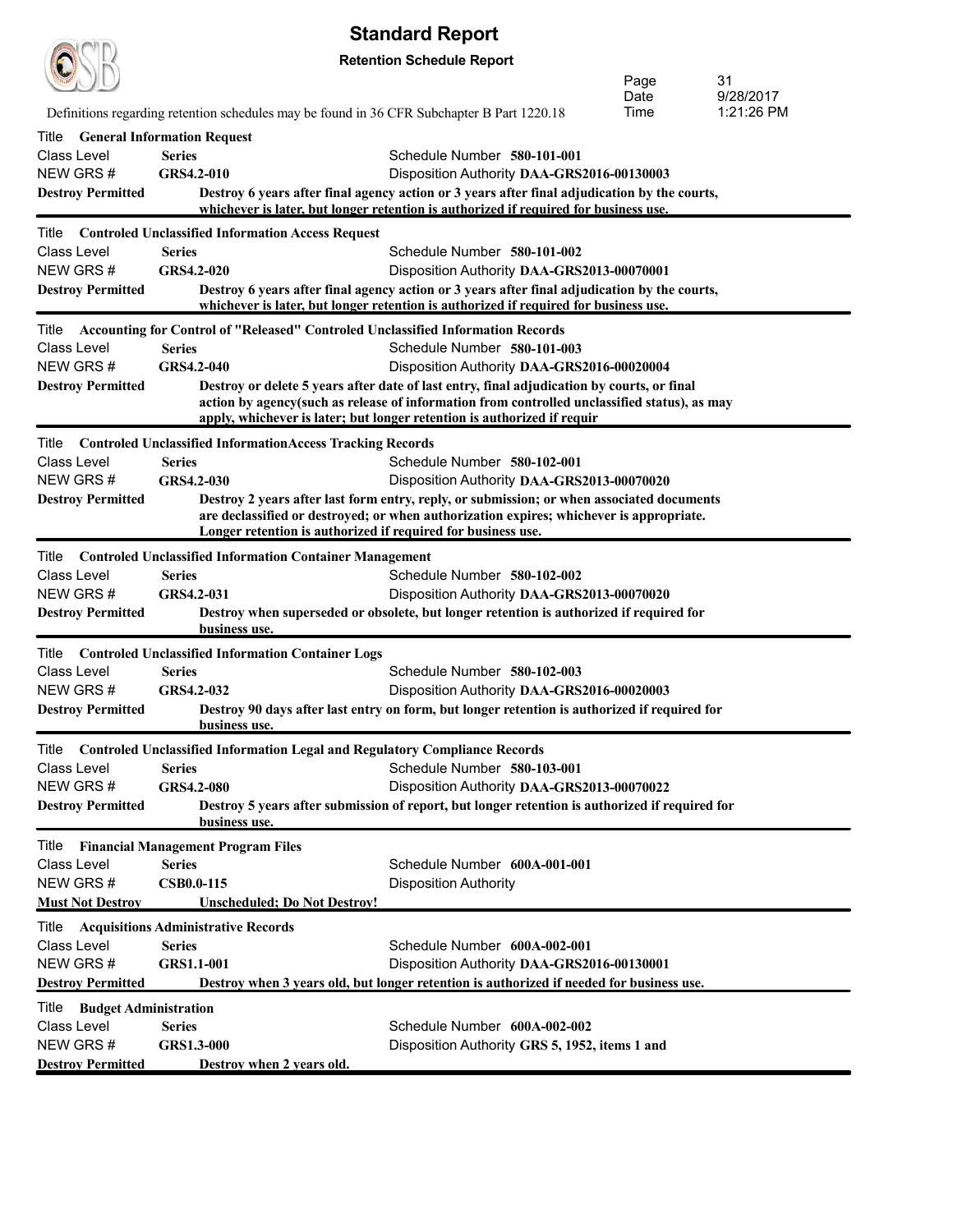|                                |                                                                     | σιαπιαι υποροπι                                                                                                       |      |            |
|--------------------------------|---------------------------------------------------------------------|-----------------------------------------------------------------------------------------------------------------------|------|------------|
|                                |                                                                     | <b>Retention Schedule Report</b>                                                                                      |      |            |
|                                |                                                                     |                                                                                                                       | Page | 32         |
|                                |                                                                     |                                                                                                                       | Date | 9/28/2017  |
|                                |                                                                     | Definitions regarding retention schedules may be found in 36 CFR Subchapter B Part 1220.18                            | Time | 1:21:26 PM |
| Title                          | Bids and/or Proposals (neither solicited nor accepted)              |                                                                                                                       |      |            |
| Class Level<br>NEW GRS#        | <b>Series</b>                                                       | Schedule Number 600O-101-001                                                                                          |      |            |
| <b>Destroy Permitted</b>       | GRS1.1-012                                                          | Disposition Authority DAA-GRS2016-00010001<br>Destroy when no longer required for business use.                       |      |            |
|                                |                                                                     |                                                                                                                       |      |            |
| Title                          | <b>Vendor/Bidder Information Listings</b><br><b>Series</b>          |                                                                                                                       |      |            |
| Class Level<br>NEW GRS#        | <b>GRS1.1-07X</b>                                                   | Schedule Number 600O-101-002<br><b>Disposition Authority</b>                                                          |      |            |
| <b>Destroy Permitted</b>       |                                                                     | <b>See Parts for Disposition Instructions</b>                                                                         |      |            |
|                                |                                                                     |                                                                                                                       |      |            |
| Title<br><b>Class Level</b>    |                                                                     | Records of suspensions and debarments for violation of the Drug-Free Workplace Act.<br>Schedule Number 600O-101-002-A |      |            |
| NEW GRS#                       | Part<br>GRS1.1-070                                                  | Disposition Authority DAA-GRS2016-00010004                                                                            |      |            |
| <b>Destroy Permitted</b>       |                                                                     | Destroy 5 years after removal from approved status, but longer retention is authorized if                             |      |            |
|                                | required for business use.                                          |                                                                                                                       |      |            |
| Title                          |                                                                     | Records of all other suspensions and debarments and all approved vendors and bidders.                                 |      |            |
| <b>Class Level</b>             | Part                                                                | Schedule Number 600O-101-002-B                                                                                        |      |            |
| NEW GRS#                       | GRS1.1-071                                                          | Disposition Authority DAA-GRS2016-00010005                                                                            |      |            |
| <b>Destroy Permitted</b>       |                                                                     | Destroy 3 years after removal from approved status, but longer retention is authorized if                             |      |            |
|                                | required for business use.                                          |                                                                                                                       |      |            |
| Title                          | <b>Contract Appeals Case Files</b>                                  |                                                                                                                       |      |            |
| <b>Class Level</b>             | <b>Series</b>                                                       | Schedule Number 600O-101-003                                                                                          |      |            |
| NEW GRS#                       | <b>GRS1.1-060</b>                                                   | Disposition Authority DAA-GRS2016-00010003                                                                            |      |            |
| <b>Destroy Permitted</b>       | business use.                                                       | Destroy 1 year after final resolution, but longer retention is authorized if required for                             |      |            |
| Title                          | <b>Property or Equipment Procurement Transaction Case Files</b>     |                                                                                                                       |      |            |
| Class Level                    | <b>Series</b>                                                       | Schedule Number 600O-102-001                                                                                          |      |            |
| NEW GRS#                       | GRS1.1-010                                                          | Disposition Authority DAA-GRS2013-00030001                                                                            |      |            |
| <b>Destroy Permitted</b>       |                                                                     | Destroy 6 years after final payment or cancellation, but longer retention is authorized if                            |      |            |
|                                | required for business use.                                          |                                                                                                                       |      |            |
| Title                          | <b>Services Procurement Tranaction Case Files</b>                   |                                                                                                                       |      |            |
| Class Level                    | <b>Series</b>                                                       | Schedule Number 600O-102-002                                                                                          |      |            |
| NEW GRS #                      | <b>GRS1.1-010</b>                                                   | Disposition Authority DAA-GRS2013-00030001                                                                            |      |            |
| <b>Destroy Permitted</b>       | required for business use.                                          | Destroy 6 years after final payment or cancellation, but longer retention is authorized if                            |      |            |
| Title                          | <b>Travel and Transportation Procurement Transaction Case Files</b> |                                                                                                                       |      |            |
| Class Level                    | <b>Series</b>                                                       | Schedule Number 600O-102-003                                                                                          |      |            |
| NEW GRS#                       | <b>GRS1.1-010</b>                                                   | Disposition Authority DAA-GRS2013-00030001                                                                            |      |            |
| <b>Destroy Permitted</b>       | required for business use.                                          | Destroy 6 years after final payment or cancellation, but longer retention is authorized if                            |      |            |
| Title                          | <b>Micro-Procurement Transaction Case Files</b>                     |                                                                                                                       |      |            |
| Class Level                    | <b>Series</b>                                                       | Schedule Number 600O-102-004                                                                                          |      |            |
| NEW GRS#                       | GRS1.1-010                                                          | Disposition Authority DAA-GRS2013-00030001                                                                            |      |            |
| <b>Destroy Permitted</b>       |                                                                     | Destroy 6 years after final payment or cancellation, but longer retention is authorized if                            |      |            |
|                                | required for business use.                                          |                                                                                                                       |      |            |
| <b>Fee Collection</b><br>Title |                                                                     |                                                                                                                       |      |            |
| <b>Class Level</b>             | <b>Series</b>                                                       | Schedule Number 600O-102-005                                                                                          |      |            |
| NEW GRS #                      | <b>GRS1.1-010</b>                                                   | Disposition Authority DAA-GRS2013-00030001                                                                            |      |            |
| <b>Destroy Permitted</b>       | required for business use.                                          | Destroy 6 years after final payment or cancellation, but longer retention is authorized if                            |      |            |
|                                |                                                                     |                                                                                                                       |      |            |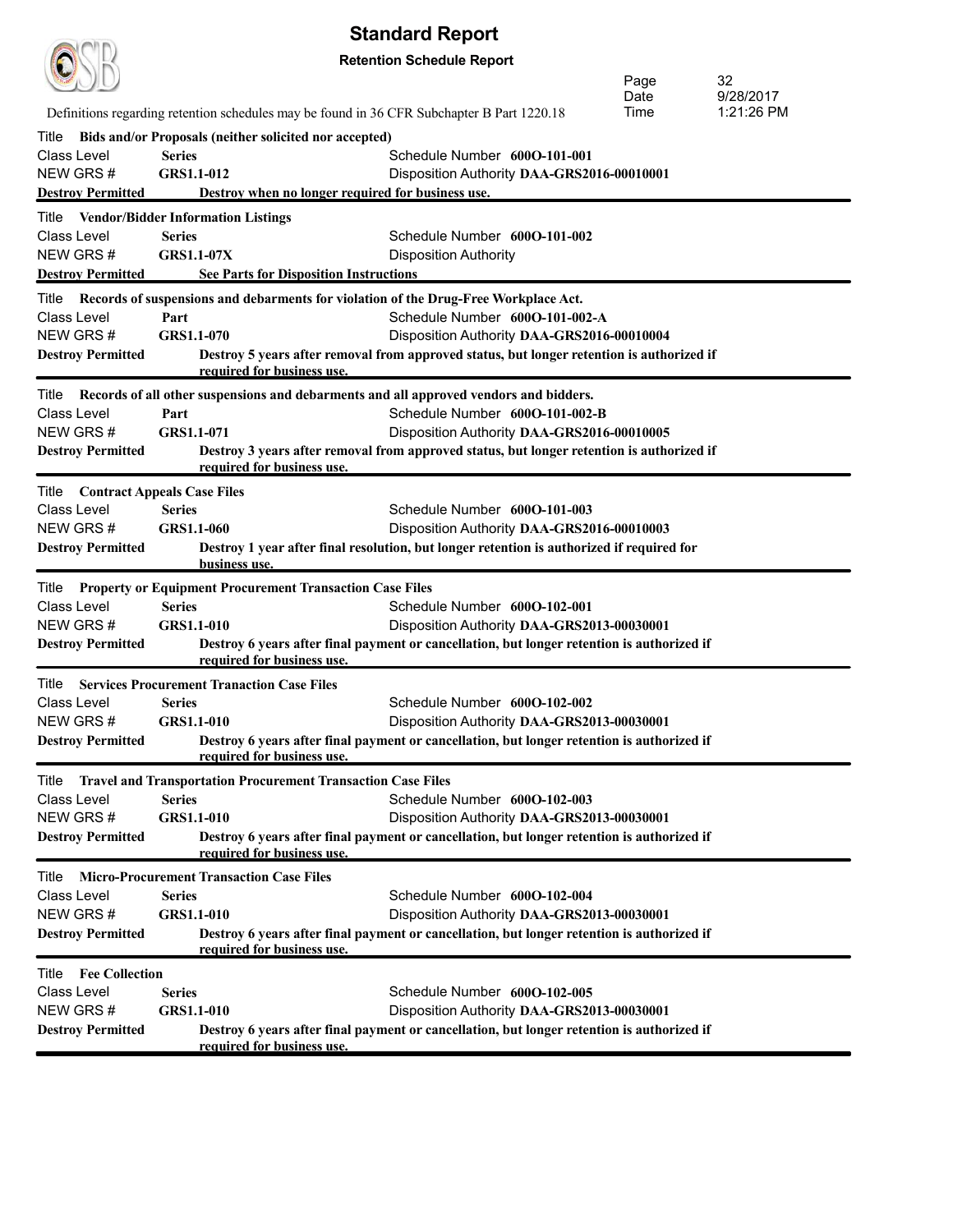|                                      |                                                                                            | Stanuaru Report                                                                                                                                                              |      |            |
|--------------------------------------|--------------------------------------------------------------------------------------------|------------------------------------------------------------------------------------------------------------------------------------------------------------------------------|------|------------|
|                                      |                                                                                            | <b>Retention Schedule Report</b>                                                                                                                                             |      |            |
|                                      |                                                                                            |                                                                                                                                                                              | Page | 33         |
|                                      |                                                                                            |                                                                                                                                                                              | Date | 9/28/2017  |
|                                      | Definitions regarding retention schedules may be found in 36 CFR Subchapter B Part 1220.18 |                                                                                                                                                                              | Time | 1:21:26 PM |
| Title                                | <b>Accountable Officers Records (accounting of public funds)</b>                           |                                                                                                                                                                              |      |            |
| <b>Class Level</b>                   | <b>Series</b>                                                                              | Schedule Number 600O-102-006                                                                                                                                                 |      |            |
| NEW GRS#                             | <b>GRS1.1-010</b>                                                                          | Disposition Authority DAA-GRS2013-00030001                                                                                                                                   |      |            |
| <b>Destroy Permitted</b>             | required for business use.                                                                 | Destroy 6 years after final payment or cancellation, but longer retention is authorized if                                                                                   |      |            |
| Title                                | <b>Transaction Information Submitted to FPDS (Input)</b>                                   |                                                                                                                                                                              |      |            |
| Class Level                          | <b>Series</b>                                                                              | Schedule Number 600O-102-008                                                                                                                                                 |      |            |
| NEW GRS#                             | GRS1.1-013                                                                                 | Disposition Authority DAA-GRS2016-00010002                                                                                                                                   |      |            |
| <b>Destroy Permitted</b>             | business use.                                                                              | Destroy or delete when 6 years old, but longer retention is authorized if required for                                                                                       |      |            |
|                                      | Title Administrative Claims by the United States                                           |                                                                                                                                                                              |      |            |
| Class Level                          | <b>Series</b>                                                                              | Schedule Number 600O-103-002                                                                                                                                                 |      |            |
| NEW GRS#                             | <b>GRS1.1-080</b>                                                                          | Disposition Authority DAA-GRS2017-00050001                                                                                                                                   |      |            |
| <b>Destroy Permitted</b>             | use.                                                                                       | Destroy 7 years after final action, but longer retention is authorized if required for business                                                                              |      |            |
| Title                                | Property, Plant, and Equipment and other Asset Accounting                                  |                                                                                                                                                                              |      |            |
| Class Level                          | <b>Series</b>                                                                              | Schedule Number 600O-104-002                                                                                                                                                 |      |            |
| NEW GRS#                             | <b>GRS1.1-030</b>                                                                          | Disposition Authority DAA-GRS2013-00030004                                                                                                                                   |      |            |
| <b>Destroy Permitted</b>             |                                                                                            | Destroy 2 years after asset is disposed of and/or removed from agency's financial                                                                                            |      |            |
|                                      |                                                                                            | statement, but longer retention is authorized if required for business use.                                                                                                  |      |            |
| Title                                | Cost accounting for stores, inventory, and materials                                       |                                                                                                                                                                              |      |            |
| Class Level                          | <b>Series</b>                                                                              | Schedule Number 600O-104-003                                                                                                                                                 |      |            |
| NEW GRS#                             | <b>GRS1.1-040</b>                                                                          | Disposition Authority DAA-GRS2013-00030012                                                                                                                                   |      |            |
| <b>Destroy Permitted</b>             |                                                                                            | Destroy when 3 years old, but longer retention is authorized if required for business use.                                                                                   |      |            |
| Title Agency Budget                  |                                                                                            |                                                                                                                                                                              |      |            |
| <b>Class Level</b>                   | <b>Series</b>                                                                              | Schedule Number 600O-105-002                                                                                                                                                 |      |            |
| NEW GRS#                             | <b>CSB0.0-115</b>                                                                          | <b>Disposition Authority</b>                                                                                                                                                 |      |            |
| <b>Must Not Destroy</b>              | <b>Unscheduled; Do Not Destroy!</b>                                                        |                                                                                                                                                                              |      |            |
| Title                                | <b>Budget Apportionment Files</b>                                                          |                                                                                                                                                                              |      |            |
| Class Level                          | <b>Series</b>                                                                              | Schedule Number 600O-105-003                                                                                                                                                 |      |            |
| NEW GRS#                             | <b>GRS1.3-000</b>                                                                          | Disposition Authority GRS 5, 1952, item 6                                                                                                                                    |      |            |
| <b>Destroy Permitted</b>             | Destroy 2 years after the close of the fiscal year.                                        |                                                                                                                                                                              |      |            |
| Title                                | <b>Audits, Reports and Statements</b>                                                      |                                                                                                                                                                              |      |            |
| Class Level                          | <b>Series</b>                                                                              | Schedule Number 600O-106-001                                                                                                                                                 |      |            |
| NEW GRS#                             | <b>GRS1.1-020</b>                                                                          | Disposition Authority DAA-GRS2013-00030011                                                                                                                                   |      |            |
| <b>Destroy Permitted</b>             |                                                                                            | Destroy 2 years after completion of audit or closure of financial statement /accounting<br>treatment/issue, but longer retention is authorized if required for business use. |      |            |
| Title                                | <b>Construction contractors' payroll files</b>                                             |                                                                                                                                                                              |      |            |
| <b>Class Level</b>                   | <b>Series</b>                                                                              | Schedule Number 600O-106-002                                                                                                                                                 |      |            |
| NEW GRS#                             | <b>GRS1.1-050</b>                                                                          | Disposition Authority DAA-GRS2013-00030003                                                                                                                                   |      |            |
| <b>Destroy Permitted</b>             |                                                                                            | Destroy 3 years after completion of contract or conclusion of contract being subject to an                                                                                   |      |            |
|                                      |                                                                                            | enforcement action, but longer retention is authorized if required for business use.                                                                                         |      |            |
| Title<br><b>Budget Reports Files</b> |                                                                                            |                                                                                                                                                                              |      |            |
| <b>Class Level</b>                   | <b>Series</b>                                                                              | Schedule Number 600O-106-003                                                                                                                                                 |      |            |
| NEW GRS#                             | GRS1.3-000                                                                                 | <b>Disposition Authority</b>                                                                                                                                                 |      |            |
| <b>Destroy Permitted</b>             | <b>See Parts for Disposition Instructions</b>                                              |                                                                                                                                                                              |      |            |
| Title                                | Annual report (end of fiscal year)                                                         |                                                                                                                                                                              |      |            |
| <b>Class Level</b>                   | Part                                                                                       | Schedule Number 600O-106-003-A                                                                                                                                               |      |            |
| NEW GRS#                             | <b>GRS1.3-000</b>                                                                          | Disposition Authority GRS 5, 1952, item 5a                                                                                                                                   |      |            |
| <b>Destroy Permitted</b>             | Destroy when 5 years old.                                                                  |                                                                                                                                                                              |      |            |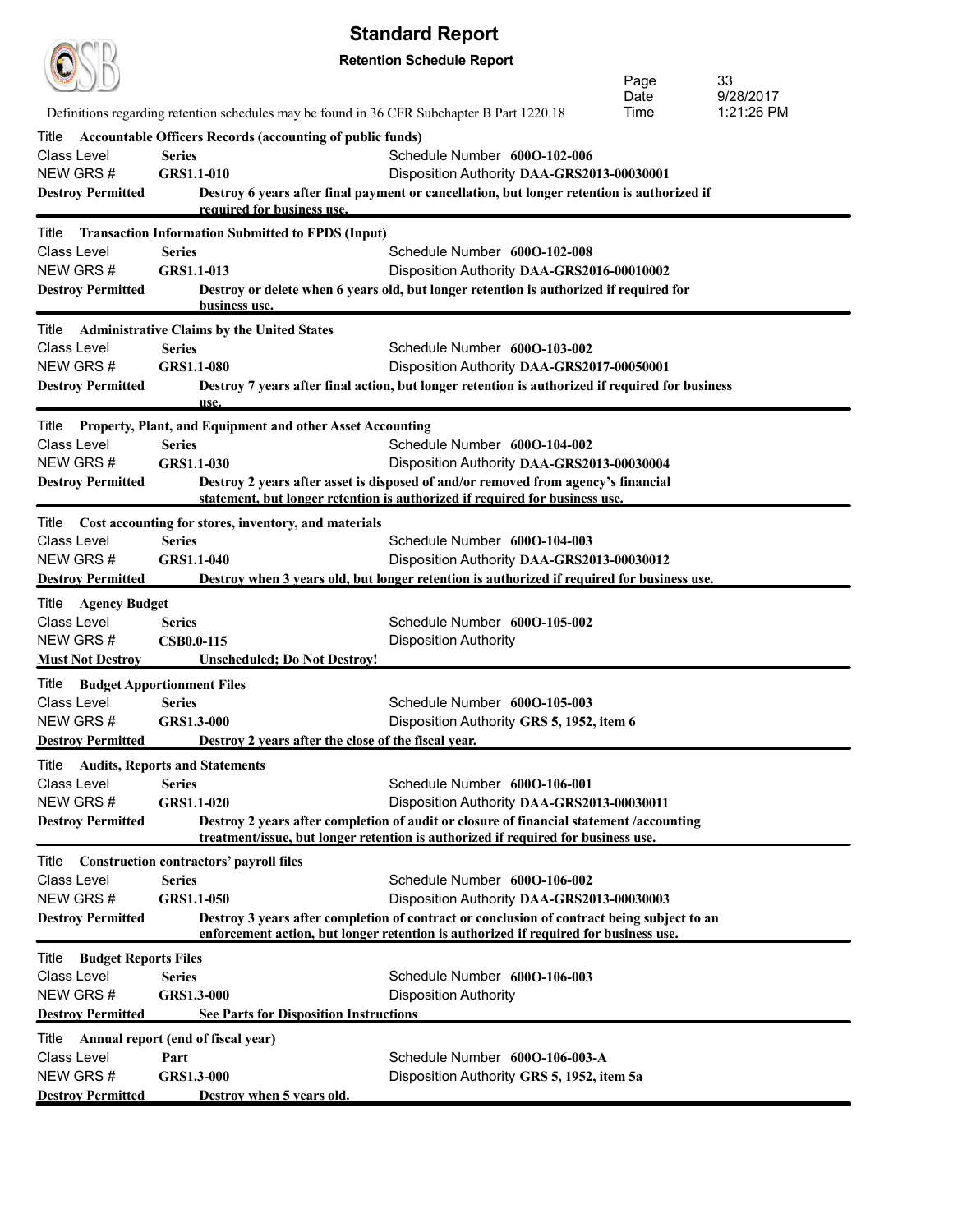|                                                                                               | Definitions regarding retention schedules may be found in 36 CFR Subchapter B Part 1220.18         | <b>Standard Report</b><br><b>Retention Schedule Report</b>                                                                                                                   | Page<br><b>Date</b><br>Time | 34<br>9/28/2017<br>1:21:26 PM |
|-----------------------------------------------------------------------------------------------|----------------------------------------------------------------------------------------------------|------------------------------------------------------------------------------------------------------------------------------------------------------------------------------|-----------------------------|-------------------------------|
| All other reports<br>Title<br>Class Level<br>NFW GRS #<br><b>Destroy Permitted</b>            | Part<br>GRS1.3-000<br>Destroy 3 years after the end of the fiscal year.                            | Schedule Number 6000-106-003-B<br>Disposition Authority NC-64-75-2 item 5b                                                                                                   |                             |                               |
| Title<br>Class Level<br>NFW GRS #<br><b>Destroy Permitted</b>                                 | <b>Payroll Correspondence (Administration)</b><br><b>Series</b><br>GRS2.4-060                      | Schedule Number 6000-107-001<br>Disposition Authority DAA-GRS-2016-0015-0006<br>Destroy when 2 years old, but longer retention is authorized if required for business use.   |                             |                               |
| Title<br>Class Level<br>NEW GRS#<br><b>Destroy Permitted</b>                                  | <b>Employee Tax Withholding and Adjustment</b><br><b>Series</b><br>GRS2.4-020<br>for business use. | Schedule Number 6000-107-002<br>Disposition Authority DAA-GRS-2016-0015-0002<br>Destroy 4 years after superseded or obsolete, but longer retention is authorized if required |                             |                               |
| <b>Wage and Tax Satements</b><br>Title<br>Class Level<br>NEW GRS#<br><b>Destroy Permitted</b> | <b>Series</b><br>GRS2.4-050                                                                        | Schedule Number 6000-107-003<br>Disposition Authority DAA-GRS-2016-0015-0005<br>Destroy when 4 years old, but longer retention is authorized if required for business use.   |                             |                               |

Title **Employee Time and Attendance**

NEW GRS # **GRS2.4-030** Disposition Authority **DAA-GRS-2016-0015-0003 Destroy Permitted Destroy after GAO audit or when 3 years old, whichever is sooner.** Title **Records Used to Calculate Payroll, Arrange Deposit, of Change Paychecks** Class Level **Series** Schedule Number **600O-107-005** NEW GRS # **GRS2.4-010** Disposition Authority **DAA-GRS-2016-0015-0001**

Class Level **Series** Schedule Number **600O-107-004**

NEW GRS # **GRS5.7-000** Disposition Authority

**Must Not Destroy Unscheduled; Do Not Destroy!**

#### **Destroy Permitted Destroy 2 years after employee separation or retirement, but longer retention is authorized if required for business use.** Title **Agency Payroll Records (per pay period)**

| Class Level                            | <b>Series</b>                                                 | Schedule Number 6000-107-006                                                              |
|----------------------------------------|---------------------------------------------------------------|-------------------------------------------------------------------------------------------|
| NEW GRS#                               | <b>GRS2.4-040</b>                                             | Disposition Authority DAA-GRS-2016-0015-0004                                              |
| <b>Destroy Permitted</b>               | Destroy when 56 years old.                                    |                                                                                           |
| <b>Payroll System Reports</b><br>Title |                                                               |                                                                                           |
| Class Level                            | <b>Series</b>                                                 | Schedule Number 6000-107-007                                                              |
| NEW GRS #                              | GRS2.4-061                                                    | Disposition Authority DAA-GRS-2016-0015-0007                                              |
| <b>Destroy Permitted</b>               | is authorized if required for business use.                   | Destroy when 3 years old or after GAO audit, whichever comes sooner, but longer retention |
| Title                                  | Administrative records maintained in any agency office.       |                                                                                           |
| Class Level                            | <b>Series</b>                                                 | Schedule Number ADMN-001-001                                                              |
| NEW GRS#                               | <b>GRS5.1-010</b>                                             | Disposition Authority DAA-GRS-2016-0016-0001                                              |
| <b>Destroy Permitted</b>               | Destroy when business use ceases.                             |                                                                                           |
| <b>Title</b> Project Control Files     |                                                               |                                                                                           |
| Class Level                            | <b>Series</b>                                                 | Schedule Number ADMN-001-012                                                              |
| NEW GRS #                              |                                                               | Disposition Authority NC1-64-77-8 item 7                                                  |
| <b>Destroy Permitted</b>               | Destroy 1 year after the year in which the project is closed. |                                                                                           |
| <b>MIC Contributing docs?</b><br>Title |                                                               |                                                                                           |
| Class Level                            | <b>Series</b>                                                 | Schedule Number ADMN-001-013                                                              |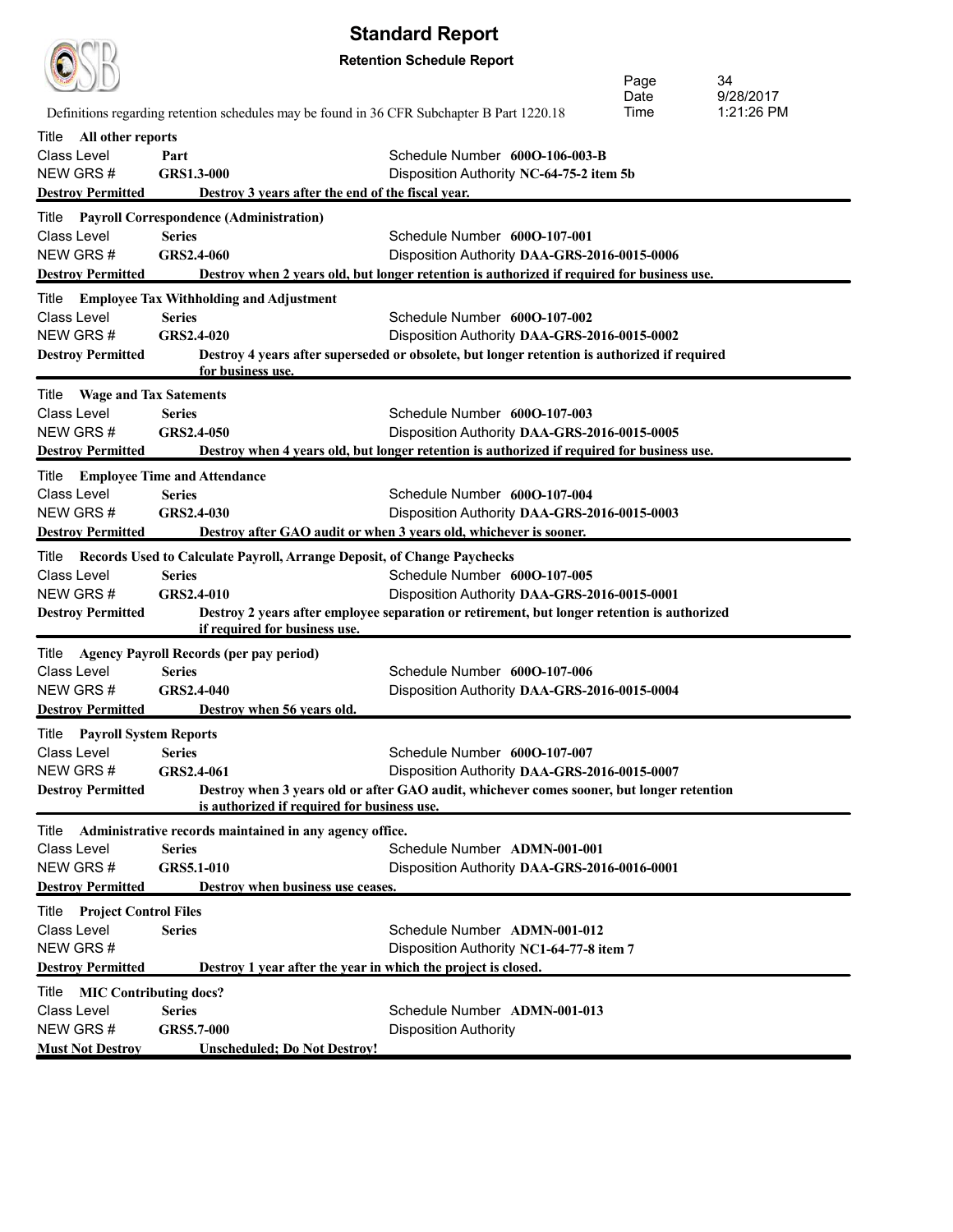|                                                   |                                                            | <b>Standard Report</b>                                                                                                                |
|---------------------------------------------------|------------------------------------------------------------|---------------------------------------------------------------------------------------------------------------------------------------|
|                                                   |                                                            | <b>Retention Schedule Report</b>                                                                                                      |
|                                                   |                                                            | Page<br>35                                                                                                                            |
|                                                   |                                                            | 9/28/2017<br>Date<br>Time<br>1:21:26 PM<br>Definitions regarding retention schedules may be found in 36 CFR Subchapter B Part 1220.18 |
|                                                   |                                                            |                                                                                                                                       |
| Title<br>Class Level                              | <b>Strat Plan Contributing Docs</b><br><b>Series</b>       | Schedule Number ADMN-001-014                                                                                                          |
| NEW GRS#                                          | GRS5.7-000                                                 | <b>Disposition Authority</b>                                                                                                          |
| <b>Must Not Destroy</b>                           | <b>Unscheduled; Do Not Destroy!</b>                        |                                                                                                                                       |
| Title                                             | <b>Supervisor's Personnel Files</b>                        |                                                                                                                                       |
| Class Level                                       | <b>Series</b>                                              | Schedule Number ADMN-002-001                                                                                                          |
| NEW GRS#                                          | GRS2.2-080                                                 | Disposition Authority DAA-GRS-2017-0007-0012                                                                                          |
| <b>Destroy Permitted</b>                          |                                                            | Review annually and destroy superseded documents. Destroy remaining documents 1 year<br>after employee separation or transfer.        |
|                                                   |                                                            | Title Copies of Position Descriptions retained by the Positions' Program Office                                                       |
| Class Level                                       | <b>Series</b>                                              | Schedule Number ADMN-002-002                                                                                                          |
| NEW GRS#                                          | GRS2.1-022                                                 | Disposition Authority DAA-GRS-2014-0002-0003                                                                                          |
| <b>Destroy Permitted</b>                          |                                                            | Destroy when position description is final, but longer retention is authorized if required for                                        |
|                                                   | business use.                                              |                                                                                                                                       |
| <b>Title</b> Institutional Knowledge              |                                                            |                                                                                                                                       |
| Class Level                                       | <b>Series</b>                                              | Schedule Number ADMN-002-003                                                                                                          |
| NEW GRS #                                         | GRS2.5-030                                                 | Disposition Authority DAA-GRS2014-00040004                                                                                            |
| <b>Destroy Permitted</b>                          |                                                            | Destroy when no longer required for business use.                                                                                     |
| <b>Title</b> Intermediary Records                 |                                                            |                                                                                                                                       |
| Class Level                                       | <b>Series</b>                                              | Schedule Number ADMN-003-001                                                                                                          |
| NEW GRS#                                          | GRS5.2-020                                                 | Disposition Authority DAA-GRS-2016-0016-0002<br>Destroy immediately after copying to a recordkeeping system or                        |
| <b>Destroy Permitted</b>                          |                                                            |                                                                                                                                       |
| <b>Transitory Records</b><br>Title<br>Class Level | <b>Series</b>                                              | Schedule Number ADMN-003-002                                                                                                          |
| NEW GRS#                                          | GRS5.2-010                                                 | Disposition Authority DAA-GRS2017-00030001                                                                                            |
| <b>Destroy Permitted</b>                          |                                                            | Destroy when no longer needed for business use, or according to agency predetermined                                                  |
|                                                   | time period or business rule.                              |                                                                                                                                       |
| <b>Title</b> Vital Records                        |                                                            |                                                                                                                                       |
| Class Level                                       | <b>Series</b>                                              | Schedule Number ADMN-003-003                                                                                                          |
| NEW GRS#                                          | GRS4.1-031                                                 | Disposition Authority DAA-GRS2013-00020015                                                                                            |
| <b>Destroy Permitted</b>                          |                                                            | Destroy when superseded by the next cycle.                                                                                            |
| Title                                             | <b>Record Track and Control (of Non-Permanent Records)</b> |                                                                                                                                       |
| <b>Class Level</b>                                | <b>Series</b>                                              | Schedule Number ADMN-003-004                                                                                                          |
| NEW GRS#                                          | GRS4.1-010                                                 | Disposition Authority DAA-GRS-2013-0002-0016                                                                                          |
| <b>Destroy Permitted</b>                          | Destroy when no longer needed.                             |                                                                                                                                       |
| Title                                             | Non-Record (Convenience) Copies of Records.                |                                                                                                                                       |
| <b>Class Level</b><br>NEW GRS#                    | <b>Series</b><br>GRS5.1-020                                | Schedule Number ADMN-003-005<br>Disposition Authority DAA-GRS2016-00160002                                                            |
| <b>Destroy Permitted</b>                          |                                                            | Destroy immediately after copying to a recordkeeping system or otherwise preserving, but                                              |
|                                                   |                                                            | longer retention is authorized if required for business use.                                                                          |
| Title                                             | <b>Reference Materials (Information Resources)</b>         |                                                                                                                                       |
| Class Level                                       | <b>Series</b>                                              | Schedule Number ADMN-003-006                                                                                                          |
| NEW GRS#                                          |                                                            | <b>Disposition Authority Non-Record</b>                                                                                               |
| <b>Destroy Permitted</b>                          |                                                            | Review annualy. Superceded resources may be disposed of when business use ceases.                                                     |
| Title                                             |                                                            | All other copies of financial transaction records related to procuring goods and services, paying bills, collecting debts, and acc    |
| <b>Class Level</b>                                | <b>Series</b>                                              | Schedule Number ADMN-010                                                                                                              |
| NEW GRS#                                          | <b>GRS1.1-011</b>                                          | Disposition Authority DAA-GRS2013-00030002                                                                                            |
| <b>Destroy Permitted</b>                          | Destroy when business use ceases.                          |                                                                                                                                       |